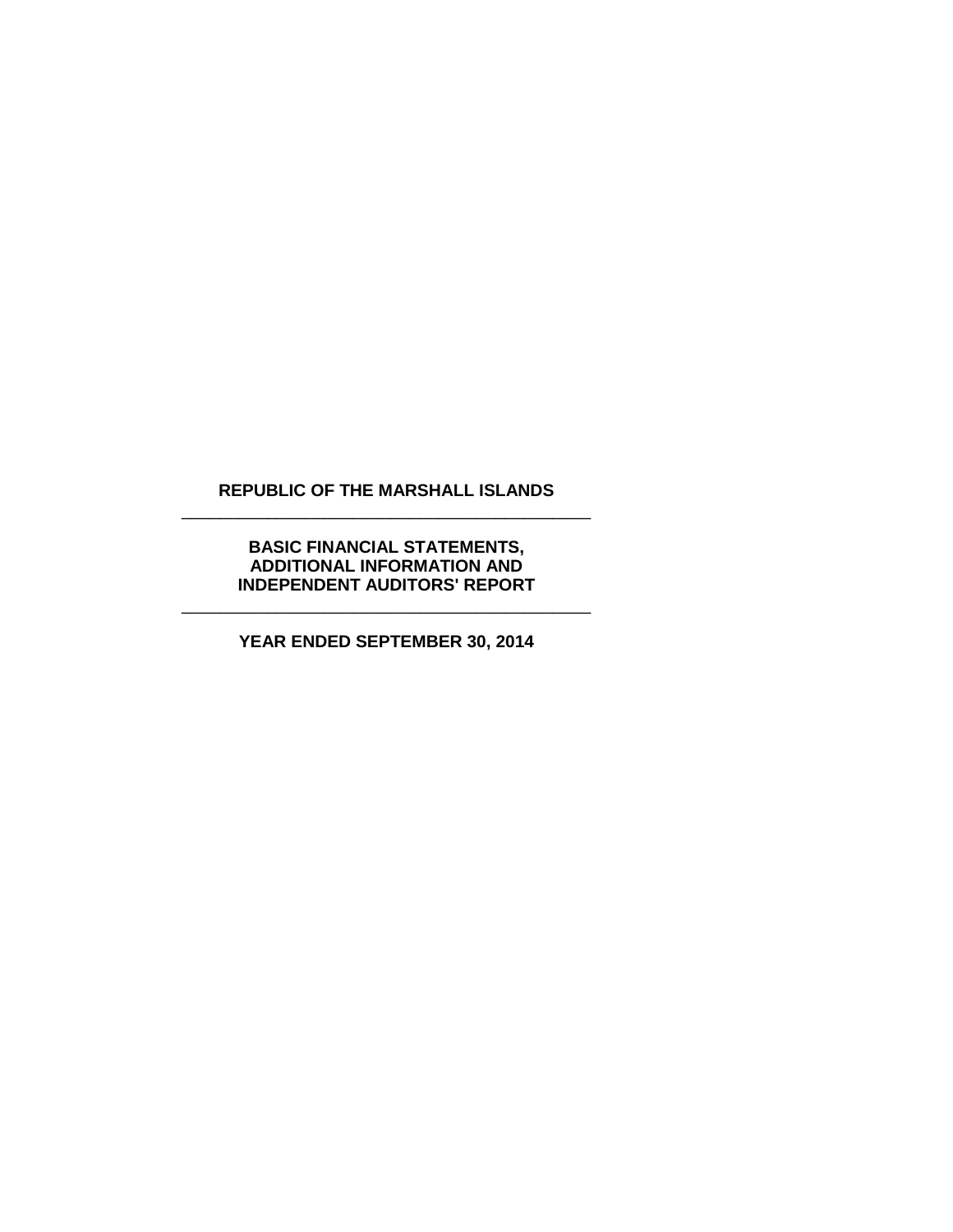# FINANCIAL STATEMENTS YEAR ENDED SEPTEMBER 30, 2014

# TABLE OF CONTENTS

|      |                                                                                                                                                                                                                                                                                           | Page No.       |
|------|-------------------------------------------------------------------------------------------------------------------------------------------------------------------------------------------------------------------------------------------------------------------------------------------|----------------|
| Ι.   | <b>Independent Auditors' Report</b>                                                                                                                                                                                                                                                       | 1              |
| Ш.   | Management's Discussion and Analysis (Unaudited)                                                                                                                                                                                                                                          | 4              |
| III. | <b>Basic Financial Statements</b>                                                                                                                                                                                                                                                         |                |
|      | <b>Government-Wide Financial Statements:</b><br><b>Statement of Net Position</b><br><b>Statement of Activities</b>                                                                                                                                                                        | 16<br>17       |
|      | <b>Governmental Fund Financial Statements:</b><br><b>Balance Sheet</b><br>Statement of Revenues, Expenditures, and Changes in Fund Balances<br>Reconciliation of Statement of Revenues, Expenditures and Changes in Fund<br>Balances of Governmental Funds to the Statement of Activities | 18<br>19<br>20 |
|      | <b>Fiduciary Fund Financial Statements:</b><br><b>Statement of Fiduciary Net Position</b><br>Statement of Changes in Fiduciary Net Position                                                                                                                                               | 21<br>22       |
|      | <b>Discretely Presented Component Unit Financial Statements:</b><br><b>Combining Statement of Net Position</b><br>Combining Statement of Revenues, Expenses and Changes in Net Position                                                                                                   | 23<br>24       |
|      | Notes to the Basic Financial Statements                                                                                                                                                                                                                                                   | 25             |
| IV.  | Required Supplementary Information - Other than Management's Discussion<br>and Analysis                                                                                                                                                                                                   | 66             |
|      | Schedule of Revenues, Expenditures and Changes in Fund Balance - Budget<br>and Actual - General Fund                                                                                                                                                                                      | 67             |
|      | Notes to Required Supplementary Information - Budgetary Reporting                                                                                                                                                                                                                         | 68             |
| V.   | Other Supplementary Information                                                                                                                                                                                                                                                           | 69             |
|      | Combining Schedule of Expenditures by Account - Governmental Funds                                                                                                                                                                                                                        | 70             |
|      | <b>General Fund:</b><br>Schedule of Revenues, Expenditures by Function, and Changes in<br>Fund Balance (Fund 100100)<br>Schedule of Revenues, Expenditures, and Changes in Fund Balance - Budget                                                                                          | 71<br>72       |
|      | and Actual (Fund 100100)                                                                                                                                                                                                                                                                  | 74             |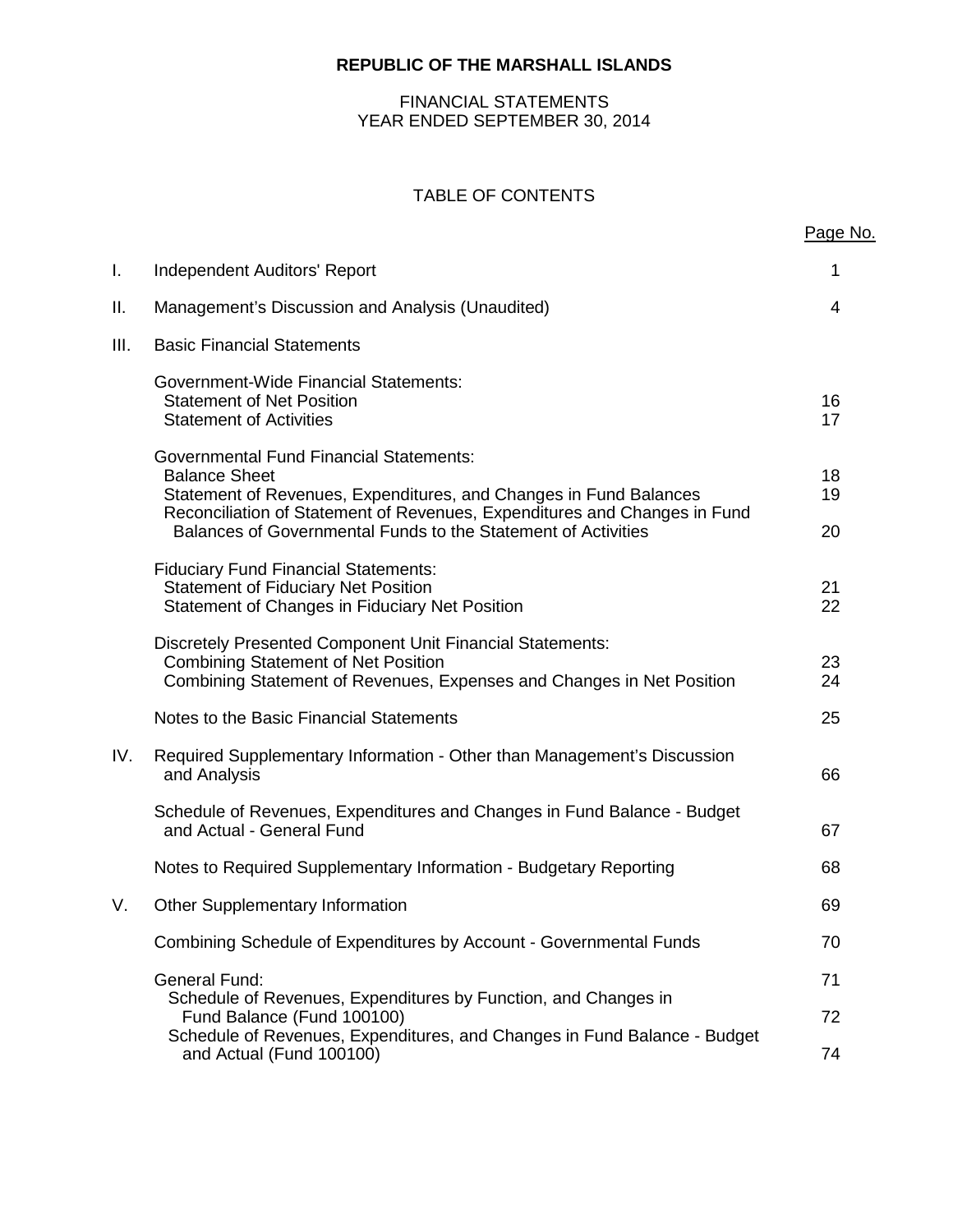# FINANCIAL STATEMENTS YEAR ENDED SEPTEMBER 30, 2014

# TABLE OF CONTENTS, CONTINUED

# V. Other Supplementary Information, Continued

| Nonmajor Governmental Funds - Special Revenue Funds:<br><b>Combining Balance Sheet</b>                                                                      | 76<br>79       |
|-------------------------------------------------------------------------------------------------------------------------------------------------------------|----------------|
| Combining Schedule of Revenues, Expenditures by Function, and Changes<br>in Fund Balances                                                                   | 81             |
| Combining Schedule of Revenues, Expenditures by Account, and Changes<br>in Fund Balances                                                                    | 83             |
| <b>Fiduciary Funds - Private Purpose Trusts:</b><br>Combining Schedule of Fiduciary Net Position<br>Combining Schedule of Changes in Fiduciary Net Position | 85<br>86<br>87 |
| Fiduciary Funds - Agency:<br>Statement of Changes in Assets and Liabilities                                                                                 | 88<br>89       |
| <b>Nonmajor Component Units:</b><br><b>Combining Schedule of Net Position</b><br>Combining Schedule of Revenues, Expenses, and Changes in Net Position      | 90<br>92<br>93 |
| <b>Grants Assistance Fund:</b><br><b>Combining Balance Sheet</b><br>Combining Schedule of Revenues, Expenditures by Functions, and Changes in               | 94<br>96       |
| <b>Fund Balances (Deficits)</b><br>Combining Schedule of Revenues, Expenditures by Account, and Changes in                                                  | 97             |
| <b>Fund Balances (Deficits)</b>                                                                                                                             | 98             |
| <b>Compact of Free Association Sector Grants:</b><br><b>Combining Balance Sheet</b>                                                                         | 99<br>101      |
| Combining Schedule of Revenues, Expenditures by Function, and Changes<br>in Fund Balances (Deficits)                                                        | 102            |
| Combining Schedule of Revenues, Expenditures by Account, and Changes<br>in Fund Balances (Deficits)                                                         | 103            |
| <b>General Fund:</b><br><b>Combining Balance Sheet</b><br>Combining Schedule of Revenues, Expenditures by Function, and Changes                             | 104<br>106     |
| in Fund Balances (Deficits)<br>Combining Schedule of Expenditures by Account                                                                                | 107<br>108     |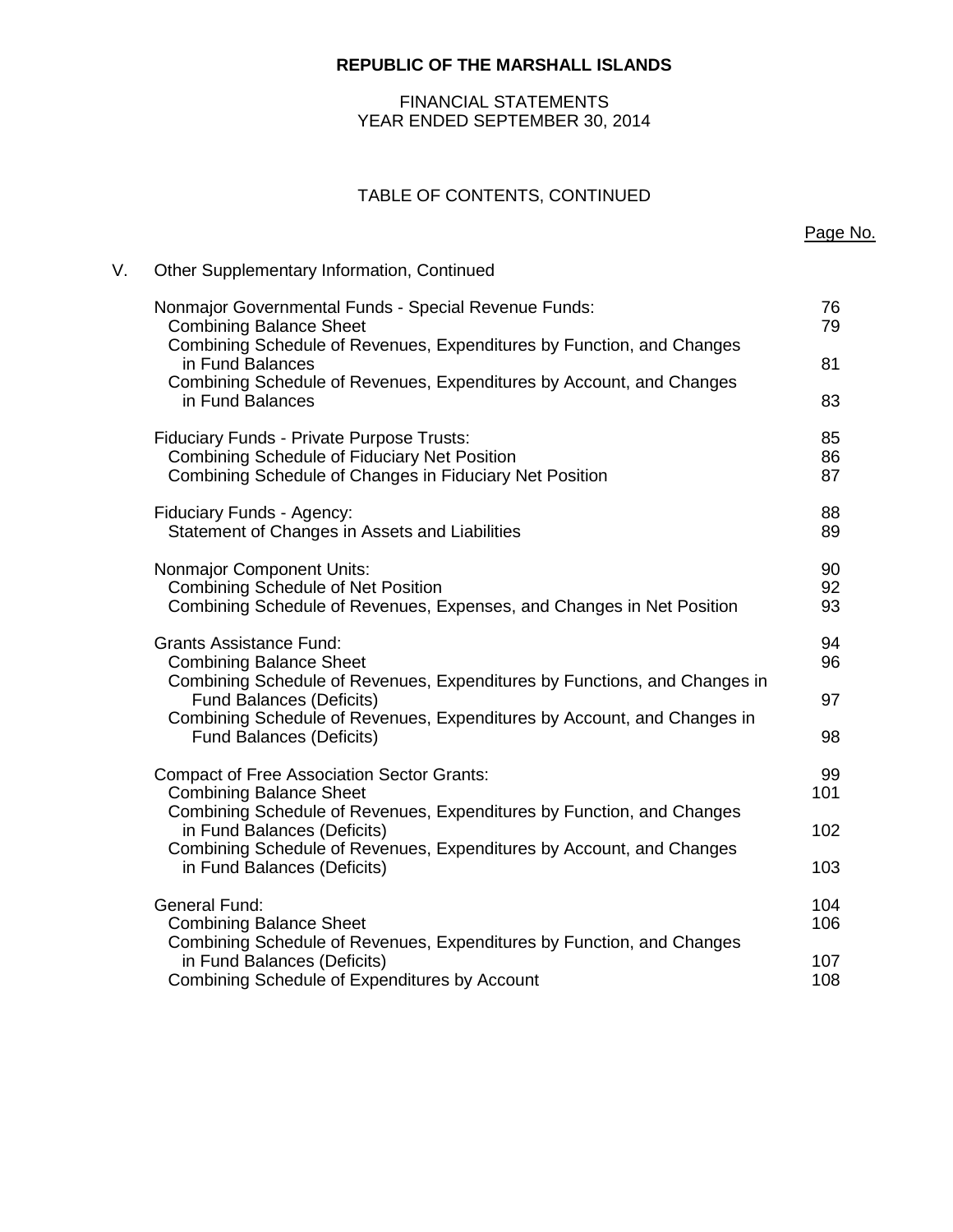

Deloitte & Touche LLP 361 South Marine Corps Drive Tamuning, GU 96913-3911 USA

# **INDEPENDENT AUDITORS' REPORT**

Tel: (671)646-3884 Fax: (671)649-4932 www.deloitte.com

Her Excellency Hilda C. Heine President Republic of the Marshall Islands:

# **Report on the Financial Statements**

We have audited the accompanying financial statements of the governmental activities, the aggregate discretely presented component units, each major fund, and the aggregate remaining fund information of the Republic of the Marshall Islands (RepMar) as of and for the year ended September 30, 2014, and the related notes to the financial statements, which collectively comprise RepMar's basic financial statements as set forth in Section III of the foregoing table of contents.

# *Management's Responsibility for the Financial Statements*

Management is responsible for the preparation and fair presentation of these financial statements in accordance with accounting principles generally accepted in the United States of America; this includes the design, implementation, and maintenance of internal control relevant to the preparation and fair presentation of financial statements that are free from material misstatement, whether due to fraud or error.

### *Auditor's Responsibility*

Our responsibility is to express opinions on these financial statements based on our audit. We did not audit the financial statements of the Marshall Islands National Telecommunications Authority, which represents 17 percent, 4 percent, and 7 percent, respectively, of the total assets, net position, and program revenues of the aggregate discretely presented component units. Those statements were audited by other auditors whose report has been furnished to us, and our opinion, insofar as it relates to the amounts included for the Marshall Islands National Telecommunications Authority, is based solely on the report of the other auditors. We conducted our audit in accordance with auditing standards generally accepted in the United States of America and the standards applicable to financial audits contained in *Government Auditing Standards,* issued by the Comptroller General of the United States. Those standards require that we plan and perform the audit to obtain reasonable assurance about whether the financial statements are free from material misstatement.

An audit involves performing procedures to obtain audit evidence about the amounts and disclosures in the financial statements. The procedures selected depend on the auditor's judgment, including the assessment of the risks of material misstatement of the financial statements, whether due to fraud or error. In making those risk assessments, the auditor considers internal control relevant to the entity's preparation and fair presentation of the financial statements in order to design audit procedures that are appropriate in the circumstances, but not for the purpose of expressing an opinion on the effectiveness of the entity's internal control. Accordingly, we express no such opinion. An audit also includes evaluating the appropriateness of accounting policies used and the reasonableness of significant accounting estimates made by management, as well as evaluating the overall presentation of the financial statements.

We believe that the audit evidence we have obtained is sufficient and appropriate to provide a basis for our audit opinions.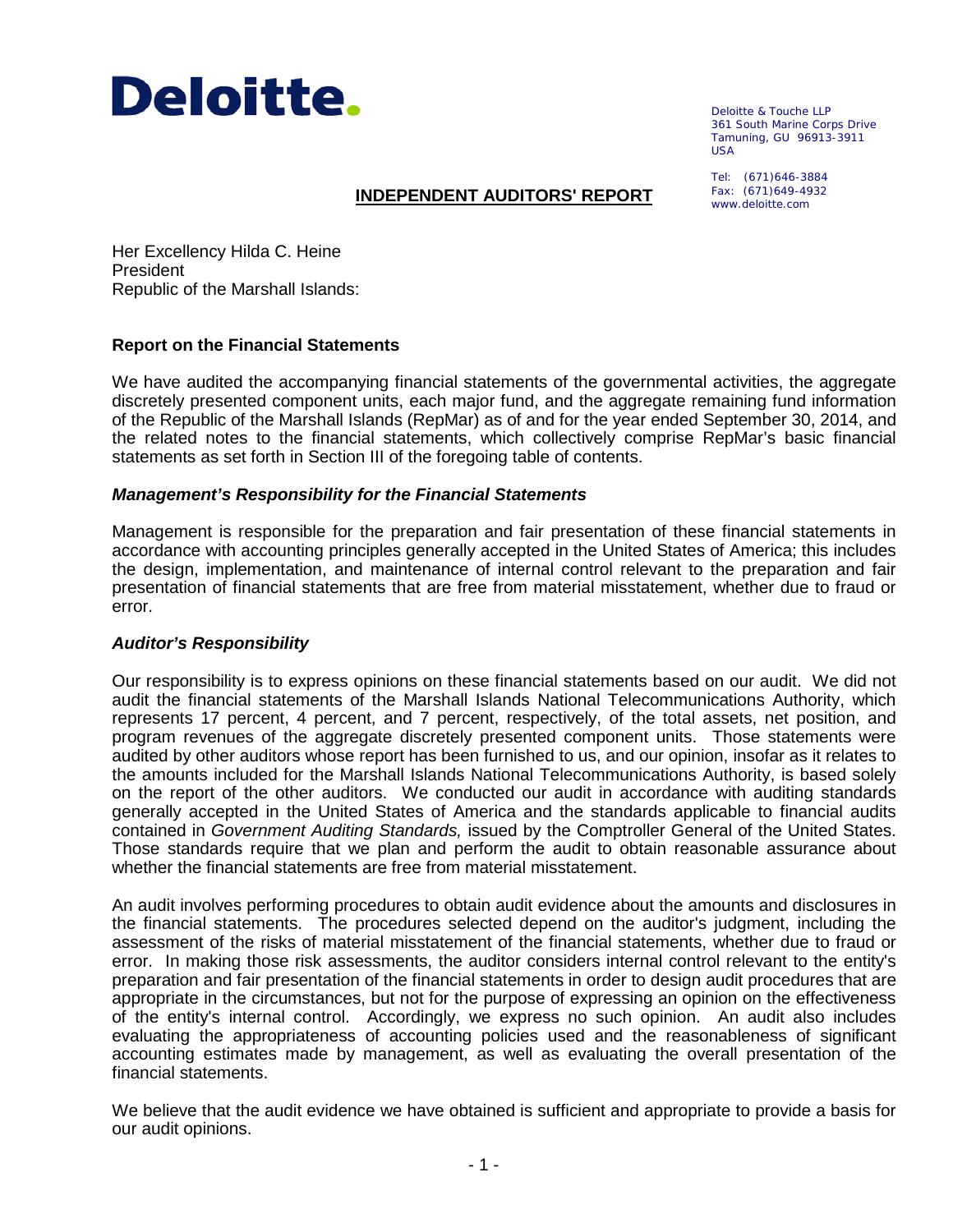# *Opinions*

In our opinion, based on our audit and the report of other auditors, the financial statements referred to above present fairly, in all material respects, the respective net position or financial position of the governmental activities, the aggregate discretely presented component units, each major fund, and the aggregate remaining fund information of the Republic of the Marshall Islands as of September 30, 2014, and the respective changes in financial position for the year then ended in accordance with accounting principles generally accepted in the United States of America.

# *Emphasis-of-Matters*

# *Social Security Obligations*

As discussed in Note 13 to the financial statements, the Marshall Islands Social Security Administration may be unable to meet its future benefit obligations.

# *Debt Guarantee*

As discussed in Note 13 to the financial statements, the Marshall Islands National Telecommunications Authority is in default of certain debt to the Rural Utilities Service for which RepMar is the guarantor.

# *Restatement*

As discussed in Note 15 to the financial statements, beginning net position of the aggregate discretely presented component units has been restated to correct an error.

Our opinion is not modified with respect to these matters.

# *Other Matters*

# *Required Supplementary Information:*

Accounting principles generally accepted in the United States of America require that the management's discussion and analysis, as set forth in Section II of the foregoing table of contents, as well as the Schedule of Revenues, Expenditures, and Changes in Fund Balance - Budget and Actual - General Fund, as set forth in Section IV of the foregoing table of contents, be presented to supplement the basic financial statements. Such information, although not a part of the basic financial statements, is required by the Governmental Accounting Standards Board who considers it to be an essential part of financial reporting for placing the basic financial statements in an appropriate operational, economic, or historical context. We have applied certain limited procedures to the required supplementary information in accordance with auditing standards generally accepted in the United States of America, which consisted of inquiries of management about the methods of preparing the information and comparing the information for consistency with management's responses to our inquiries, the basic financial statements, and other knowledge we obtained during our audit of the basic financial statements. We do not express an opinion or provide any assurance on the information because the limited procedures do not provide us with sufficient evidence to express an opinion or provide any assurance.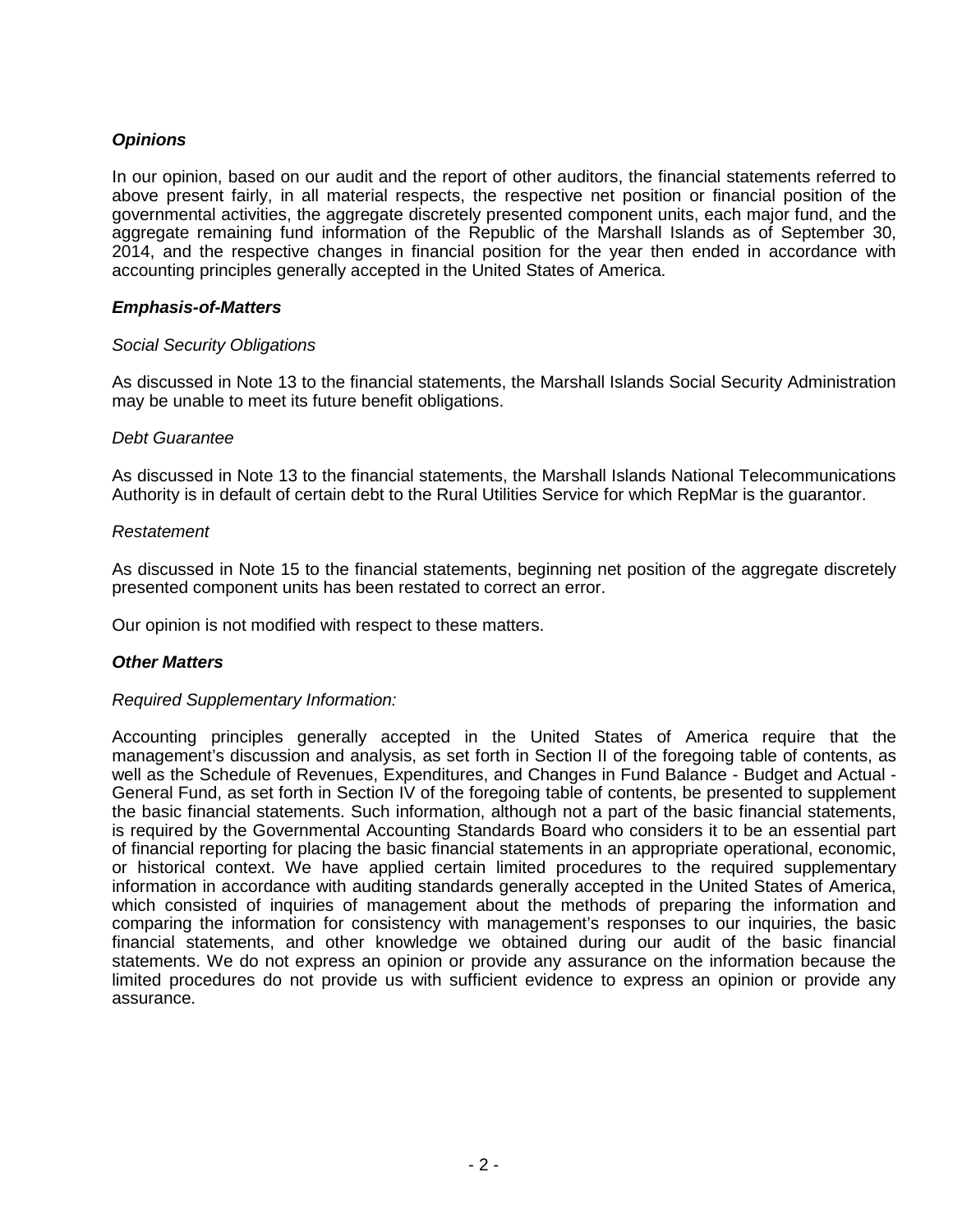### *Other Information*

Our audit was conducted for the purpose of forming opinions on the financial statements that collectively comprise RepMar's basic financial statements. The Other Supplementary Information, as set forth in Section V of the foregoing table of contents, is presented for purposes of additional analysis and is not a required part of the basic financial statements.

The Other Supplementary Information is the responsibility of management and was derived from and relates directly to the underlying accounting and other records used to prepare the basic financial statements. Such information has been subjected to the auditing procedures applied in the audit of the basic financial statements and certain additional procedures, including comparing and reconciling such information directly to the underlying accounting and other records used to prepare the basic financial statements or to the basic financial statements themselves, and other additional procedures in accordance with auditing standards generally accepted in the United States of America. In our opinion, the Other Supplementary Information set forth in Section V of the foregoing table of contents is fairly stated, in all material respects, in relation to the basic financial statements as a whole.

# **Other Reporting Required by** *Government Auditing Standards*

In accordance with *Government Auditing Standards*, we have also issued our report dated February 23, 2016, on our consideration of RepMar's internal control over financial reporting and on our tests of its compliance with certain provisions of laws, regulations, contracts, and grant agreements and other matters. The purpose of that report is to describe the scope of our testing of internal control over financial reporting and compliance and the results of that testing, and not to provide an opinion on internal control over financial reporting or on compliance. That report is an integral part of an audit performed in accordance with *Government Auditing Standards* and should be considered in assessing the results of our audit.

Daily Harlell

February 23, 2016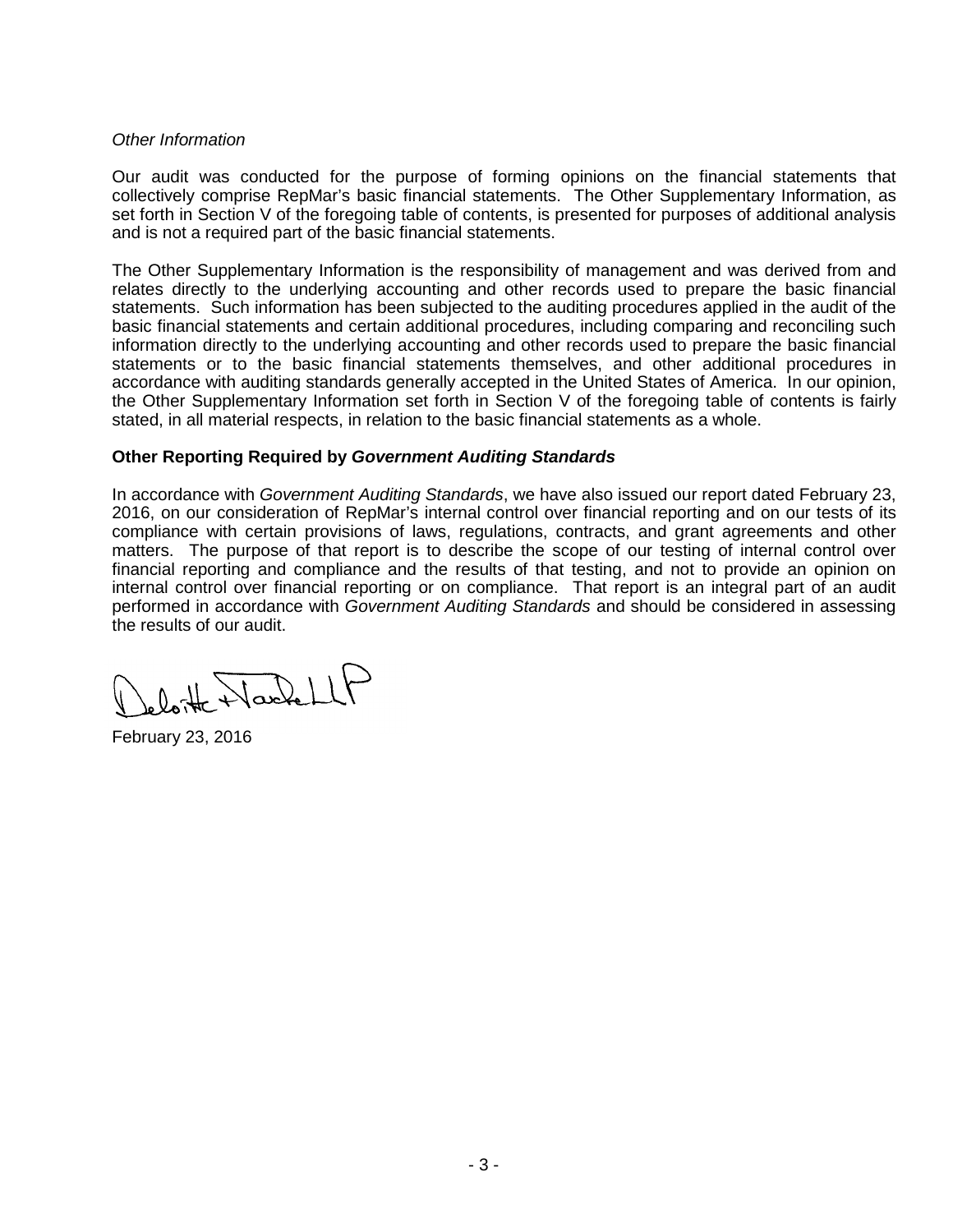### Management's Discussion and Analysis Year Ended September 30, 2014

As management of the Government of the Republic of the Marshall Islands (RepMar), we offer readers of RepMar's financial statements this narrative overview and analysis of the financial activities of RepMar for the fiscal year ended September 30, 2014. We encourage readers to consider the information presented here in conjunction with RepMar's basic financial statements, which follow this section. Fiscal year 2013 comparative information has been included, where appropriate.

### **FINANCIAL HIGHLIGHTS**

- The assets of RepMar exceeded its liabilities at the close of the most recent fiscal year by \$118.6 million (net position), increasing by \$16.3 million (or 16%) from \$102.3 million in the prior year. Of this amount, \$78 million represents RepMar's investment in capital assets; \$69 million represents amounts restricted for various purposes, with the remaining deficiency of \$28.4 million to be funded from future governmental activities.
- During the current fiscal year, RepMar's expenses for governmental activities were \$102 million, including special appropriations made to the autonomous agencies, and were funded in part by \$63.9 million in program revenues, \$53.3 million in taxes and other general revenues, and \$3.5 million in contributions to permanent funds. Program revenues increased by \$1.7 million (or 2.6%) from \$62.2 million in the prior year to \$63.9 million, which was attributable primarily to the increase in grants and contributions. Taxes and other general revenues increased by \$2.6 million (or 5.2%) from \$50.7 million in the prior year to \$53.3 million, which was attributable primarily to the increase in unrestricted grants and contributions. Expenses decreased \$10.3 million (or 9.2%) from \$112.3 million in the prior year to \$102 million, which was attributable primarily to a decrease in education, health, and general government expenses.
- The Compact Trust Fund had total revenues of \$3.5 million in the current fiscal year, increasing RepMar's trust fund balance to \$55.9 million from \$52.4 million in the prior year (up 6.6%).
- For the current fiscal year, General Fund revenues (and other financing sources) of \$47.9 million exceeded General Fund expenditures (and other financing uses) of \$45.9 million. General fund revenues (and other financing sources) were down \$1.5 million (or 2.9%) from prior year primarily due to an increase in fishing revenue contributions from the Marshall Islands Marine Resources Authority (MIMRA) of \$3.6 million offset by a decrease in loan proceeds received of \$4.9 million. Concurrently, General Fund expenditures (and other financing uses) marginally decreased by \$0.5 million (or 1.1%) from prior year.

### **OVERVIEW OF THE FINANCIAL STATEMENTS**

This discussion and analysis is intended to serve as an introduction to RepMar's basic financial statements, which comprise of the following three components: 1) government-wide financial statements, 2) fund financial statements, and 3) notes to the financial statements. This report also contains additional required supplementary information in the form of a budgetary schedule, which is prepared on the budgetary basis of accounting, and other supplementary information, in addition to the basic financial statements themselves, which includes combining statements for governmental funds, fiduciary funds and component units.

### **Government-wide Financial Statements**

The government-wide financial statements are designed to provide readers with a broad overview of RepMar's finances, in a manner similar to a private-sector business. The statement of net position presents information on all of RepMar's assets and liabilities, with the difference between the two reported as net position. All of the current year's revenues and expenses are accounted for in the statement of activities regardless of when cash is received or paid.

The two government-wide financial statements report RepMar's net position and how such has changed. Net position, being the difference between RepMar's assets and liabilities, is one way to measure RepMar's financial health or position.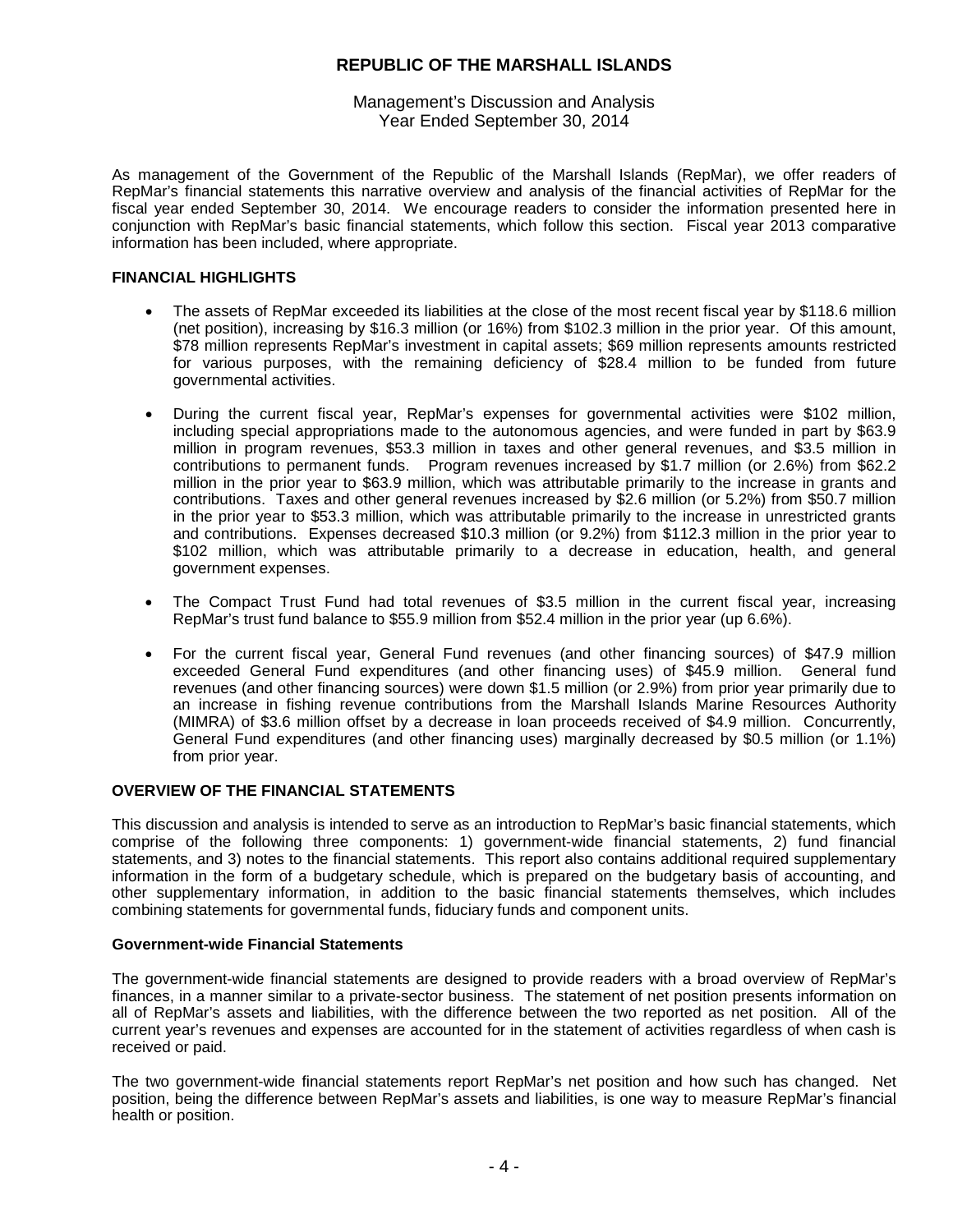Management's Discussion and Analysis Year Ended September 30, 2014

- Over time, increases or decreases in RepMar's net position is an indicator of whether its financial health is improving or deteriorating, respectively.
- To assess the overall health of RepMar, additional non-financial factors such as changes in RepMar's tax base, the condition of RepMar's roads and infrastructure, and the quality of services needs to be considered.

The government-wide financial statements of RepMar are divided into two categories:

- Primary government this grouping comprises governmental activities, which includes most of RepMar's basic services such as education, health, special appropriations, finance, judiciary, and general administration. Compact and other federal grants finance most activities of the primary government.
- Discretely presented component units RepMar includes numerous other entities in its report. Although legally separate, these "component units" are important because RepMar is financially accountable for them.

The government-wide financial statements can be found on pages 16 and 17 of this report.

### **Fund Financial Statements**

A fund is a grouping of related accounts that is used to maintain control over resources that have been segregated for specific activities or objectives. RepMar, like other governments, uses fund accounting to ensure and demonstrate compliance with finance-related legal matters.

- Some funds are required by Nitijela legislation.
- RepMar establishes other funds to control and manage money for particular purposes (like the Republic of China Projects Fund) or to show that it is properly using certain grants (like federal grants reported in the U.S. Federal Grants Fund).

All of the funds of RepMar can be divided into two categories - governmental and fiduciary.

Governmental funds - These are used to account for essentially the same functions reported as government activities in the government-wide financial statements. However, unlike the government-wide financial statements, governmental fund financial statements focus on how money flows into and out of those funds and the balances left at year-end that are available for spending. These funds are reported using an accounting method called modified accrual accounting, which measures cash and all other financial assets that can readily be converted to cash. The governmental fund financial statements provide a detailed short-term view of RepMar's general government operations and the basic services it provides. Governmental fund information helps determine whether there are more or fewer financial resources that can be spent in the near future to finance RepMar's programs.

The basic governmental fund financial statements can be found on pages 18 and 19 of this report.

Fiduciary funds - These are used to account for resources held for the benefit of parties outside of the government. Fiduciary funds are not reflected in the government-wide financial statements because the resources of those funds are not available to support RepMar's own programs. RepMar is the trustee, or fiduciary, for other assets that because of trust arrangements, can be used only for the trust beneficiaries. RepMar is responsible for ensuring that the assets reported in these funds are used for their intended purposes. All of RepMar's fiduciary activities are reported in a separate statement of fiduciary net position and a statement of change in fiduciary net position.

The basic fiduciary fund financial statements can be found on pages 21 and 22 of this report.

Discretely presented component unit financial statements are presented for entities where RepMar has financial accountability, but are independent of the core RepMar operations. Most operate similar to private-sector businesses.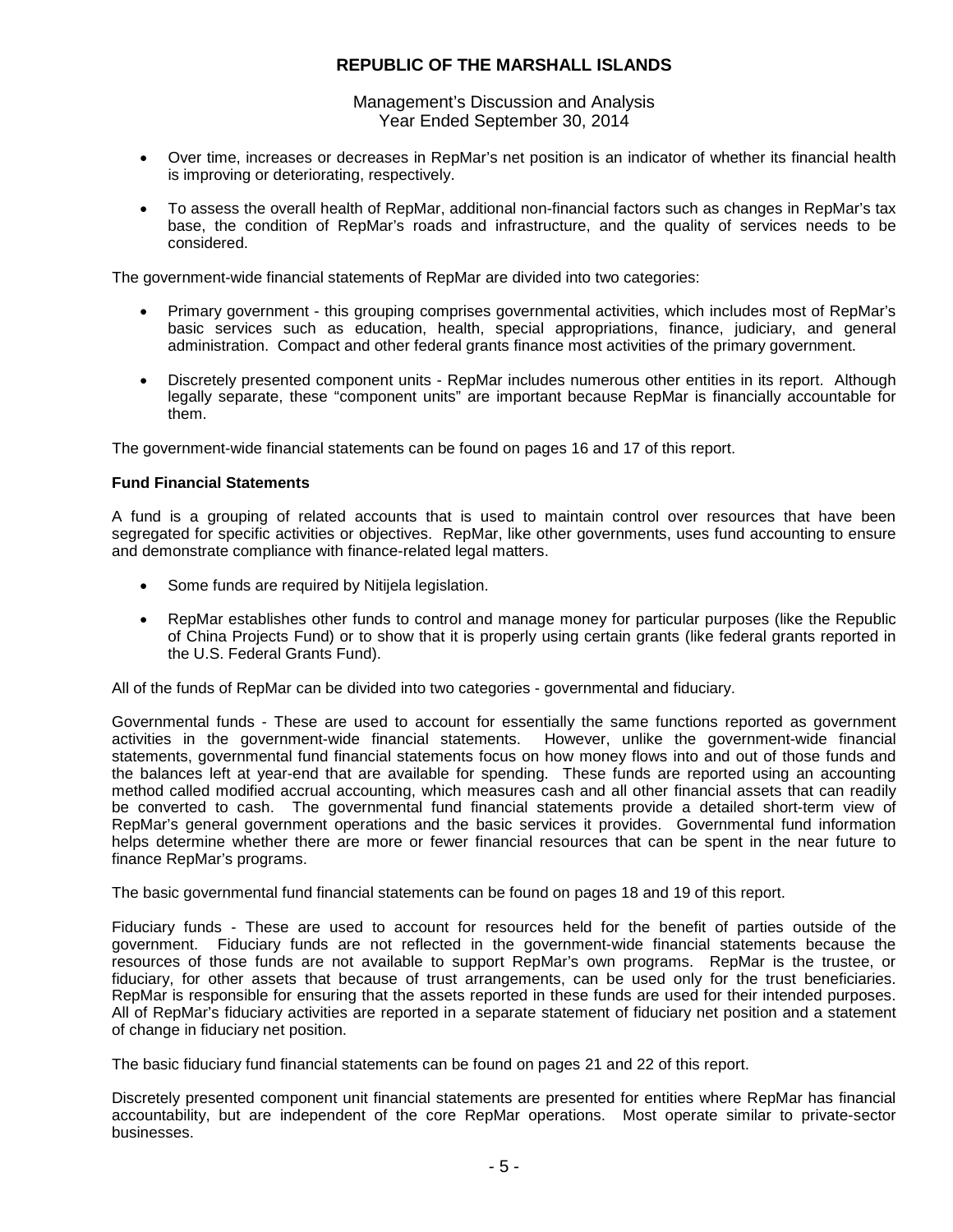Management's Discussion and Analysis Year Ended September 30, 2014

The discretely presented component unit financial statements can be found on pages 23 and 24 of this report.

#### **Notes to the Financial Statements**

The notes provide additional information that is essential to a full understanding of the data provided in the government-wide and fund financial statements. The notes to the financial statements can be found on pages 25 through 65 of this report.

#### **Other Information**

In addition to the basic financial statements and accompanying notes, this report also presents certain required supplementary information concerning budgetary comparisons. Required supplementary information can be found on pages 66 through 68 of this report.

The other supplementary information referred to earlier is presented immediately following the required supplementary information on budgetary comparisons, and can be found on pages 69 through 108 of this report.

### **A FINANCIAL ANALYSIS OF REPMAR AS A WHOLE**

#### **Net Position**

As noted earlier, net position may serve over time as a useful indicator of a government's financial position. In the case of RepMar, assets exceeded liabilities by \$118.6 million at the close of the most recent fiscal year; however, such is either restricted as to the purpose it can be used for or is invested in capital assets. RepMar uses these capital assets to provide services to citizens; consequently, these assets are not available for future spending. Although RepMar's investment in its capital assets is reported net of related debt, it should be noted that the resources needed to repay this debt must be provided from other sources, since the capital assets themselves cannot be used to liquidate the liabilities. The majority of RepMar's net position is comprised of its capital assets and long-term liabilities. Current assets and liabilities are amounts that are available in the current period and obligations that will be paid within one year, respectively. RepMar's current assets amounted to \$32.4 million while its current liabilities were \$17.2 million. Restricted net position represents resources that are subject to external constraints. The table below summarizes RepMar's net position at the close of the current year compared with prior year.

#### RepMar's Net Position As of September 30

|                                  | Governmental<br>Activities<br>2014 |    | Governmental<br>Activities<br>2013 | Total<br>Percentage<br>Change<br>2014-2013 |
|----------------------------------|------------------------------------|----|------------------------------------|--------------------------------------------|
| Current and other assets         | \$<br>99,017,848                   | S  | 92,403,926                         | 7.2%                                       |
| Capital assets                   | 98,493,078                         |    | 91,465,639                         | 7.7%                                       |
| <b>Total assets</b>              | 197,510,926                        |    | 183,869,565                        | 7.4%                                       |
| Long-term debt outstanding       | 62,217,164                         |    | 64,704,881                         | $-3.8\%$                                   |
| Other liabilities                | 16,682,792                         |    | 16,878,677                         | $-1.2%$                                    |
| <b>Total liabilities</b>         | 78,899,956                         |    | 81,583,558                         | $-3.3%$                                    |
| Net position:                    |                                    |    |                                    |                                            |
| Net investment in capital assets | 77,960,748                         |    | 71,659,544                         | 8.8%                                       |
| Restricted                       | 69,036,059                         |    | 63,596,489                         | 8.6%                                       |
| Unrestricted                     | (28, 385, 837)                     |    | (32,970,026)                       | $-13.9%$                                   |
| <b>Total net position</b>        | \$<br>118,610,970                  | \$ | 102,286,007                        | 16.0%                                      |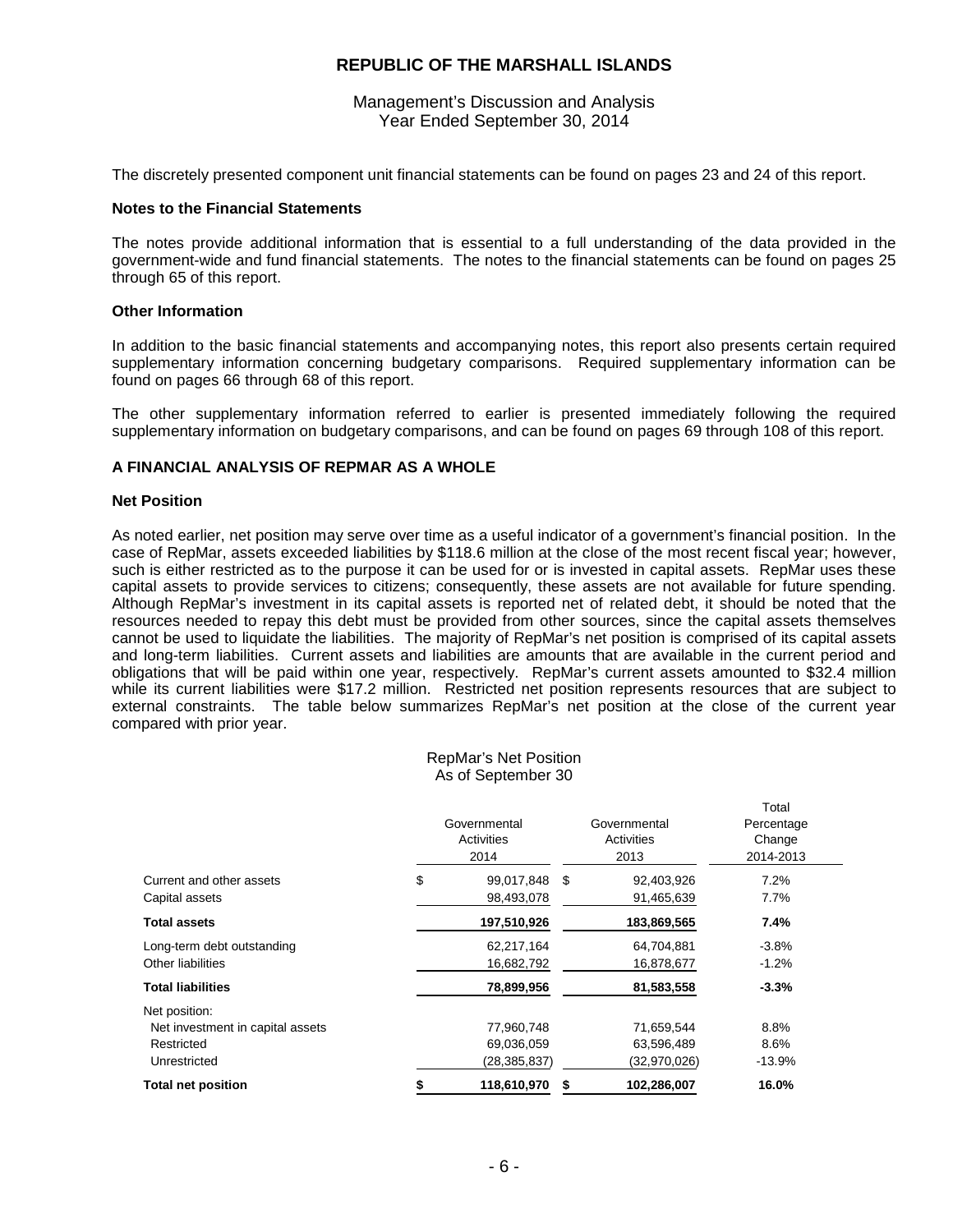### Management's Discussion and Analysis Year Ended September 30, 2014

At the end of the current fiscal year, RepMar's unrestricted net position deficiency was \$28.4 million, a decrease of the prior year amount by \$4.6 million (or 13.9%). This deficiency is the result of having long-term commitments that are greater than currently available resources. Specifically, RepMar did not include in past annual budgets the full amounts needed to finance future liabilities arising from ADB loans as well as to pay for unused employee annual leave balances. RepMar will include these amounts in future years' budgets as they become due.

#### **Changes in Net Position**

As discussed earlier, net position of the primary government increased by \$16.3 million, which represents an increase of 16% from the prior year's amount of \$102.3 million. This result indicates that RepMar's financial condition, as a whole, improved from the prior year. The table below summarizes RepMar's change in net position for the current fiscal year as compared with prior year.

### RepMar's Changes in Net Position For the Years Ended September 30

Total

|                                                                        | Governmental<br>Activities<br>2014 | Governmental<br><b>Activities</b><br>2013 | TULCH<br>Percentage<br>Change<br>2014-2013 |  |  |
|------------------------------------------------------------------------|------------------------------------|-------------------------------------------|--------------------------------------------|--|--|
| Revenues:                                                              |                                    |                                           |                                            |  |  |
| Program revenues:                                                      |                                    |                                           |                                            |  |  |
| Charges for services                                                   | \$<br>9,297,966                    | \$<br>9,293,900                           | 0.0%                                       |  |  |
| Operating grants and contributions<br>Capital grants and contributions | 40,945,983<br>13,612,257           | 45,863,801<br>7,105,803                   | -10.7%<br>91.6%                            |  |  |
|                                                                        |                                    |                                           |                                            |  |  |
|                                                                        | 63,856,206                         | 62,263,504                                | 2.6%                                       |  |  |
| General revenues:                                                      |                                    |                                           |                                            |  |  |
| Taxes                                                                  | 24,380,420                         | 26,384,532                                | $-7.6%$                                    |  |  |
| Grants and contributions                                               | 22,840,180                         | 19,251,725                                | 18.6%                                      |  |  |
| Ship registry                                                          | 4,750,000                          | 4,000,000                                 | 18.8%                                      |  |  |
| Other general revenues                                                 | 1,367,265                          | 1,087,839                                 | 25.7%                                      |  |  |
|                                                                        | 53,337,865                         | 50,724,096                                | 5.2%                                       |  |  |
| <b>Total revenues</b>                                                  | 117,194,071                        | 112,987,600                               | 3.7%                                       |  |  |
| Expenses:                                                              |                                    |                                           |                                            |  |  |
| Education                                                              | 27,937,195                         | 29,311,237                                | $-4.7%$                                    |  |  |
| Health and environment                                                 | 22,201,817                         | 23,168,997                                | $-4.2%$                                    |  |  |
| Finance                                                                | 7,876,010                          | 9,734,460                                 | $-19.1%$                                   |  |  |
| Special appropriations                                                 | 8,966,243                          | 12,493,140                                | $-28.2%$                                   |  |  |
| Foreign affairs and trade                                              | 3,637,240                          | 5,268,354                                 | $-31.0%$                                   |  |  |
| Public w orks                                                          | 5,728,306                          | 3,980,514                                 | 43.9%                                      |  |  |
| Justice                                                                | 3,649,650                          | 3,835,625                                 | $-4.8%$                                    |  |  |
| Internal affairs                                                       | 2,957,162                          | 3,623,753                                 | $-18.4%$                                   |  |  |
| Capital projects                                                       | 1,761,495                          | 3,171,933                                 | $-44.5%$                                   |  |  |
| Resources and development                                              | 2,497,861                          | 2,407,803                                 | 3.7%                                       |  |  |
| Transportation and communication                                       | 2,999,987                          | 2,169,841                                 | 38.3%                                      |  |  |
| President and cabinet                                                  | 1,854,809                          | 1,868,738                                 | $-0.7%$                                    |  |  |
| Nitijela                                                               | 1,649,090                          | 1,648,254                                 | 0.1%                                       |  |  |
| Nuclear claims related                                                 | 1,512,101                          | 1,396,644                                 | 8.3%                                       |  |  |
| <b>Interest</b><br>Other                                               | 908,157<br>5,848,269               | 1,135,501<br>7,080,298                    | $-20.0%$<br>$-17.4%$                       |  |  |
| Total expenses                                                         | 101,985,392                        | 112,295,092                               | $-9.2%$                                    |  |  |
|                                                                        | 15,208,679                         | 692,508                                   | 2096.2%                                    |  |  |
| Special item                                                           | (2,363,634)                        |                                           |                                            |  |  |
|                                                                        |                                    |                                           | $-42.6%$                                   |  |  |
| Contributions to permanent funds                                       | 3,479,918                          | 6,064,866                                 |                                            |  |  |
| Change in net position                                                 | 16,324,963                         | 6,757,374                                 | 141.6%                                     |  |  |
| Net position, beginning of year                                        | 102,286,007                        | 95,528,633                                | 7.1%                                       |  |  |
| Net position, end of year                                              | \$<br>118,610,970                  | \$<br>102,286,007                         | 16.0%                                      |  |  |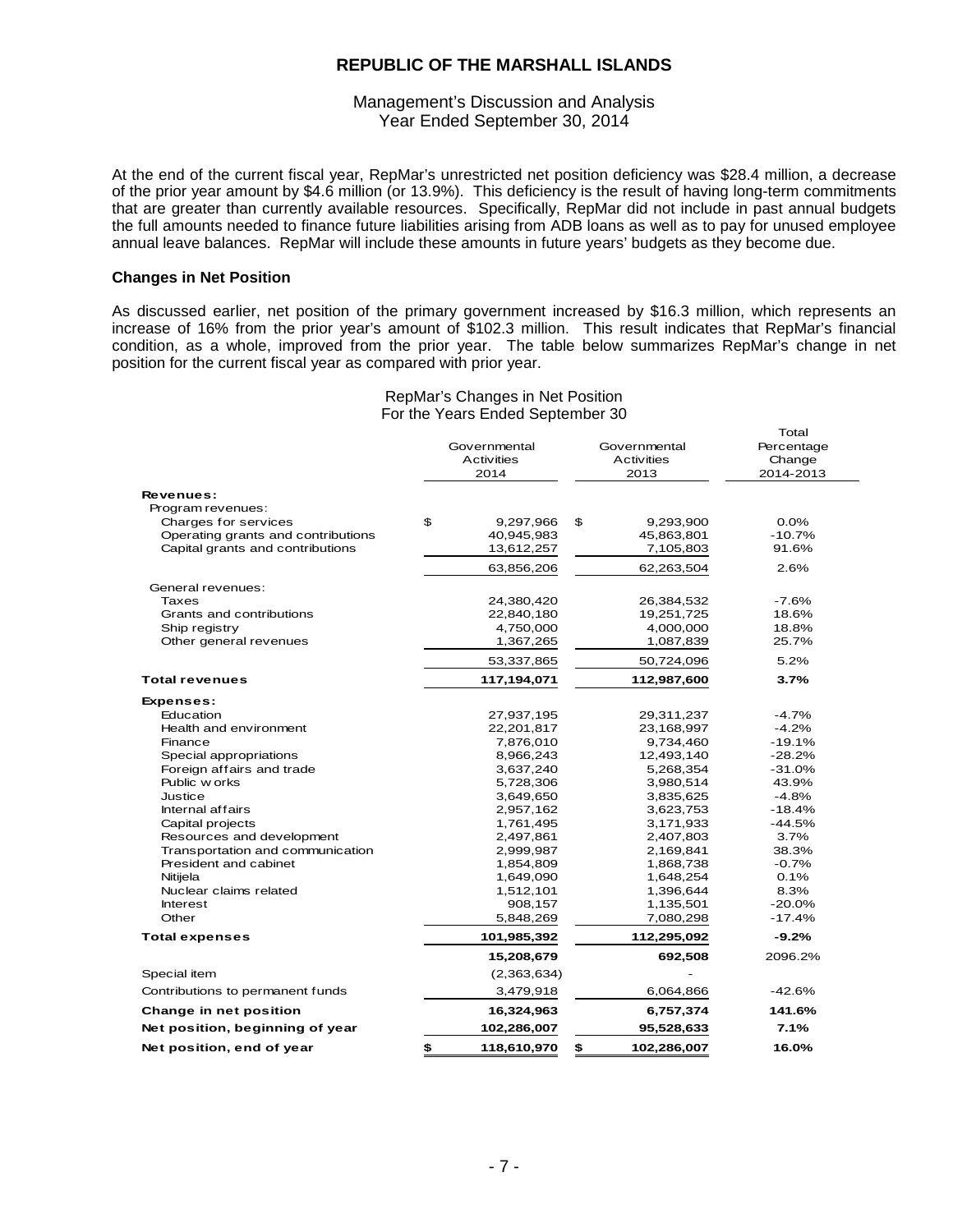Management's Discussion and Analysis Year Ended September 30, 2014

### **Changes in Net Position, Continued**

Key elements of the increase in net position are as follows:

- Total revenues increased in the current year by \$4.2 million (or 3.7%) due primarily to an increase in program revenues of \$1.7 million (or 2.6%) as compared with the prior year and an increase in taxes and other general revenues of \$2.6 million (or 5.2%) as compared with the prior year. The increase in taxes and other general revenues reflects a \$3.6 million increase in contributions from MIMRA.
- At the same time, cost of governmental activities decreased in the current year by \$10.3 million (or 9.2%), which was attributable primarily to a decrease in education, health, and general government expenses. Conversely, RepMar recognized a special item pertaining to the write-off of capitalized costs of \$2.4 million associated with the Majuro Hospital Redevelopment project.
- Compact trust fund revenues amounted to \$3.5 million in the current fiscal year, increasing RepMar's trust fund balance to \$55.9 million (up 6.6%) from \$52.4 million in the prior year.

A significant portion of RepMar's program revenues involve contributions from the Government of the United States under the Compact of Free Association. Overall funding from Compact sector grant revenues decreased by \$2.7 million (or 8%) from prior year primarily due to a decrease in public infrastructure sector funding. A graphic summary of overall Compact sector grant revenues received by RepMar for the current year compared with prior year follows:



A significant portion of RepMar's general revenues involves tax revenue collections. At \$24.4 million in the current year, tax revenues were lower by \$2.0 million (or 7.6%) than the \$26.4 million collected in the prior year. A graphic summary of RepMar's tax revenue collections for the current year compared with prior year follows:



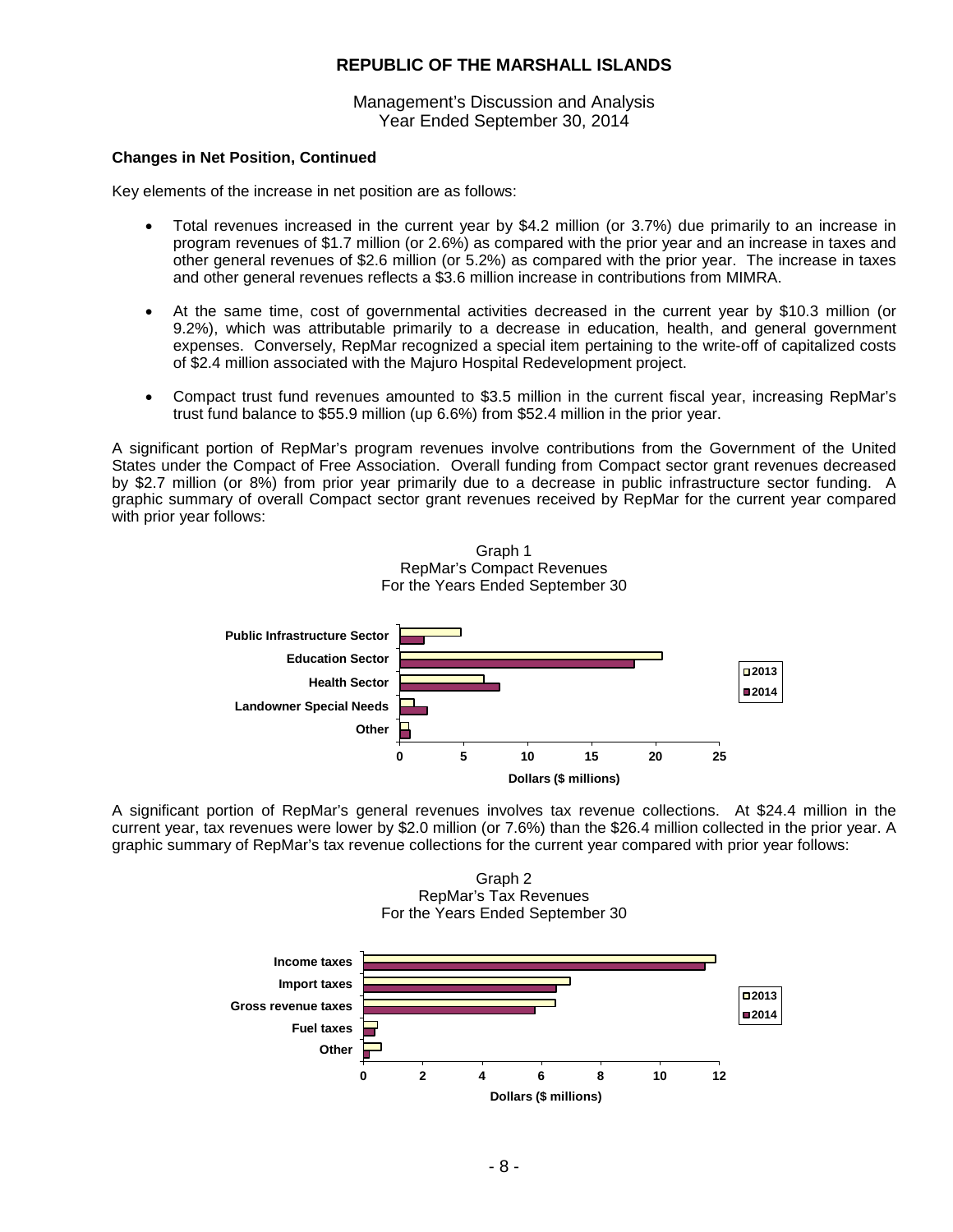Management's Discussion and Analysis Year Ended September 30, 2014

Graph 3 RepMar's Revenue Sources For the Year Ended September 30, 2014

### **Changes in Net Position, Continued**

Graphs 3 and 4 below indicate the major components of revenues and cost of governmental activities.



Compact funding, local taxes and federal and other grants are the major sources of revenue for RepMar, which comprise 77% of total revenues for the current year. The remaining 23% is primarily comprised of ship registry fees, fishing revenue contributions from MIMRA, and various fees and service charges.





Other expenses that make up a portion of the costs of governmental activities include ministerial expenses within the Ministry of Justice (\$3.6 million), the Ministry of Internal Affairs (\$3 million), the Ministry of Transportation and Communication (\$3 million), and the Ministry of Resources and Development (\$2.5 million); legislative expenses within the Nitijela (\$1.6 million); and executive expenses within the President's Office and Cabinet (\$1.9 million).

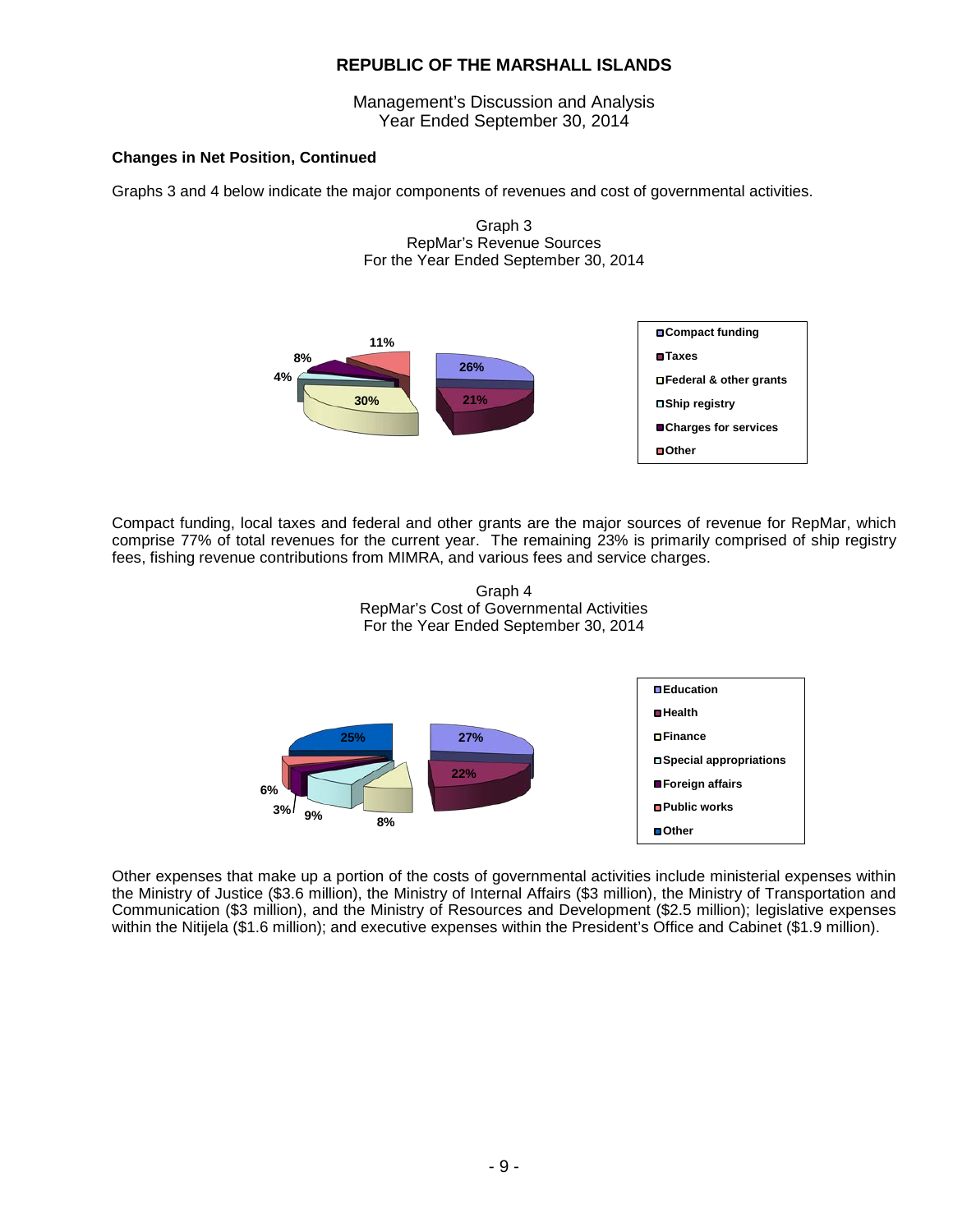Management's Discussion and Analysis Year Ended September 30, 2014

### **Changes in Net Position, Continued**

Graphs 5 and 6 below show a comparison of the major components of revenues and cost of governmental activities for fiscal years 2014 and 2013.



Graph 5 RepMar's Revenue Sources

Other expenses in the current year includes ministerial expenses within the Ministry of Resources & Development of \$2.5 million, up from \$2.4 million in the prior year; the Ministry of Transportation and Communication of \$3 million, up from \$2.2 million in the prior year; the Ministry of Justice of \$3.6 million, down from \$3.8 million in the prior year; the Ministry of Internal Affairs of \$3 million, down from \$3.6 million in the prior year; legislative expenses within the Nitijela of \$1.6 million, consistent with the prior year; and executive expenses within the President's Office and Cabinet of \$1.9 million, also consistent with the prior year.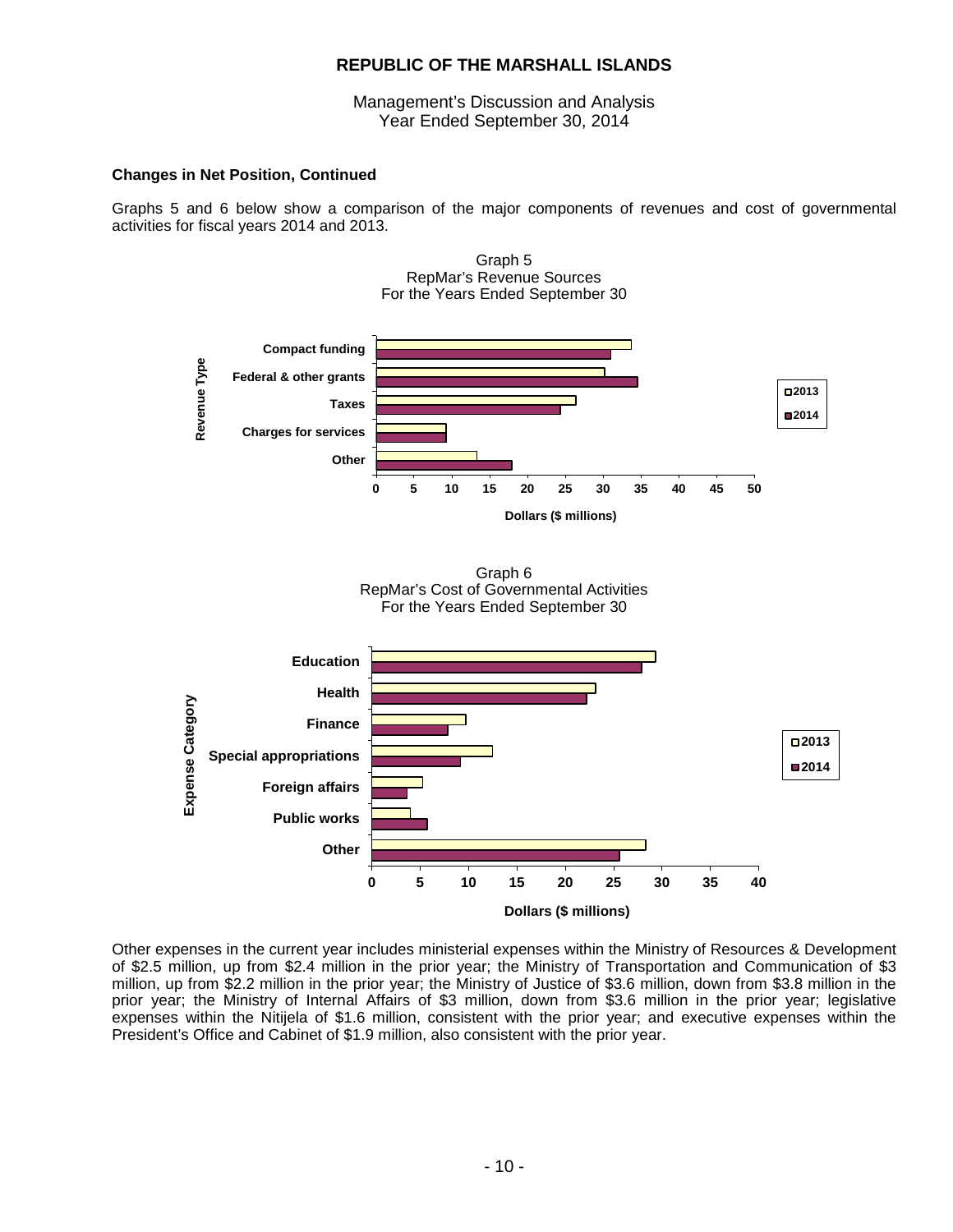### Management's Discussion and Analysis Year Ended September 30, 2014

### **Analysis of Changes in Net Position**

During the current fiscal year, RepMar's total net position increased by \$16.3 million compared with an increase in the prior fiscal year of \$6.8 million. This represents an increase year on year in the change in net position of \$9.6 million (or 142%). The key elements of this increase are: (1) an increase in contributions from component units of \$3.6 million; (2) an increase in ship registry revenue of \$0.75 million; (3) a decrease in tax revenues of \$2 million; (4) a decrease in Compact Trust earnings of \$2.6 million; (5) a decrease in expenses, net of program revenues, of  $$11.9$  million; and (6) the write-off of previously capitalized costs of \$2.4 million. The elements of these changes are reflected below:

|                                    | Governmental<br><b>Activities</b><br>2014 | Governmental<br>Activities<br>2013 | Total<br>Percentage<br>Change<br>2014-2013 |
|------------------------------------|-------------------------------------------|------------------------------------|--------------------------------------------|
| <b>General revenues:</b>           |                                           |                                    |                                            |
| Taxes                              | \$<br>24,380,420                          | \$<br>26,384,532                   | $-7.6%$                                    |
| Grants and contributions           | 11,000,000                                | 11,005,000                         | 0.0%                                       |
| Contributions from component units | 11,840,180                                | 8,246,725                          | 43.6%                                      |
| Ship registry                      | 4,750,000                                 | 4,000,000                          | 18.8%                                      |
| Other general revenues             | 1,367,265                                 | 1,087,839                          | 25.7%                                      |
| <b>Total general revenues</b>      | 53,337,865                                | 50,724,096                         | 5.2%                                       |
| Expenses, net of program revenues: |                                           |                                    |                                            |
| Education                          | 7,234,090                                 | 6,785,025                          | 6.6%                                       |
| Health and environment             | 2,844,379                                 | 4,396,178                          | $-35.3%$                                   |
| Special appropriations             | 8,916,243                                 | 12,493,140                         | $-28.6%$                                   |
| Finance                            | 2,513,624                                 | 3,708,337                          | $-32.2%$                                   |
| Public works                       | 5,556,772                                 | 3,917,331                          | 41.9%                                      |
| Resources and development          | 2,172,300                                 | 2,281,513                          | $-4.8%$                                    |
| Justice                            | 2,700,480                                 | 3,204,464                          | $-15.7%$                                   |
| Internal affairs                   | 2,739,315                                 | 3,259,352                          | $-16.0%$                                   |
| Foreign affairs and trade          | 3,322,640                                 | 3,314,289                          | 0.3%                                       |
| President and cabinet              | 1,854,809                                 | 1,868,738                          | $-0.7%$                                    |
| Capital projects                   | (139, 762)                                | (3,933,870)                        | $-96.4%$                                   |
| Nitijela                           | 1,649,030                                 | 1,618,505                          | 1.9%                                       |
| Transportation and communication   | (8,447,688)                               | 2,168,816                          | -489.5%                                    |
| Nuclear claims related             | 300,097                                   | (133,790)                          | $-324.3%$                                  |
| Interest                           | 908,157                                   | 1,135,501                          | $-20.0%$                                   |
| Other                              | 4,004,700                                 | 3,948,059                          | 1.4%                                       |
| <b>Total expenses</b>              | 38,129,186                                | 50,031,588                         | $-23.8%$                                   |
|                                    | 15,208,679                                | 692,508                            | 2096.2%                                    |
| Special items                      | (2,363,634)                               |                                    |                                            |
| Contributions to permanent fund    | 3,479,918                                 | 6,064,866                          | $-42.6%$                                   |
| Change in net position             | \$<br>16,324,963                          | \$<br>6,757,374                    | 141.6%                                     |

General revenues increased by \$2.6 million (or 5.2%) from the previous fiscal year. The increase was primarily due to increases in fishing revenue contributions from MIMRA and ship registry revenues of \$3.6 million (or 43.6%) and \$0.75 million (or 18.8%), respectively, compared with prior year offset by decreases in tax collections of \$2 million (or 7.6%) compared with prior year.

Expenses, net of program revenues, decreased by \$11.9 million (or 23.8%) from the previous fiscal year. The decrease was primarily due to the cost of donated capital assets of \$11.7 million from the Government of Japan (\$11.4 million) and the Republic of China (\$0.3 million).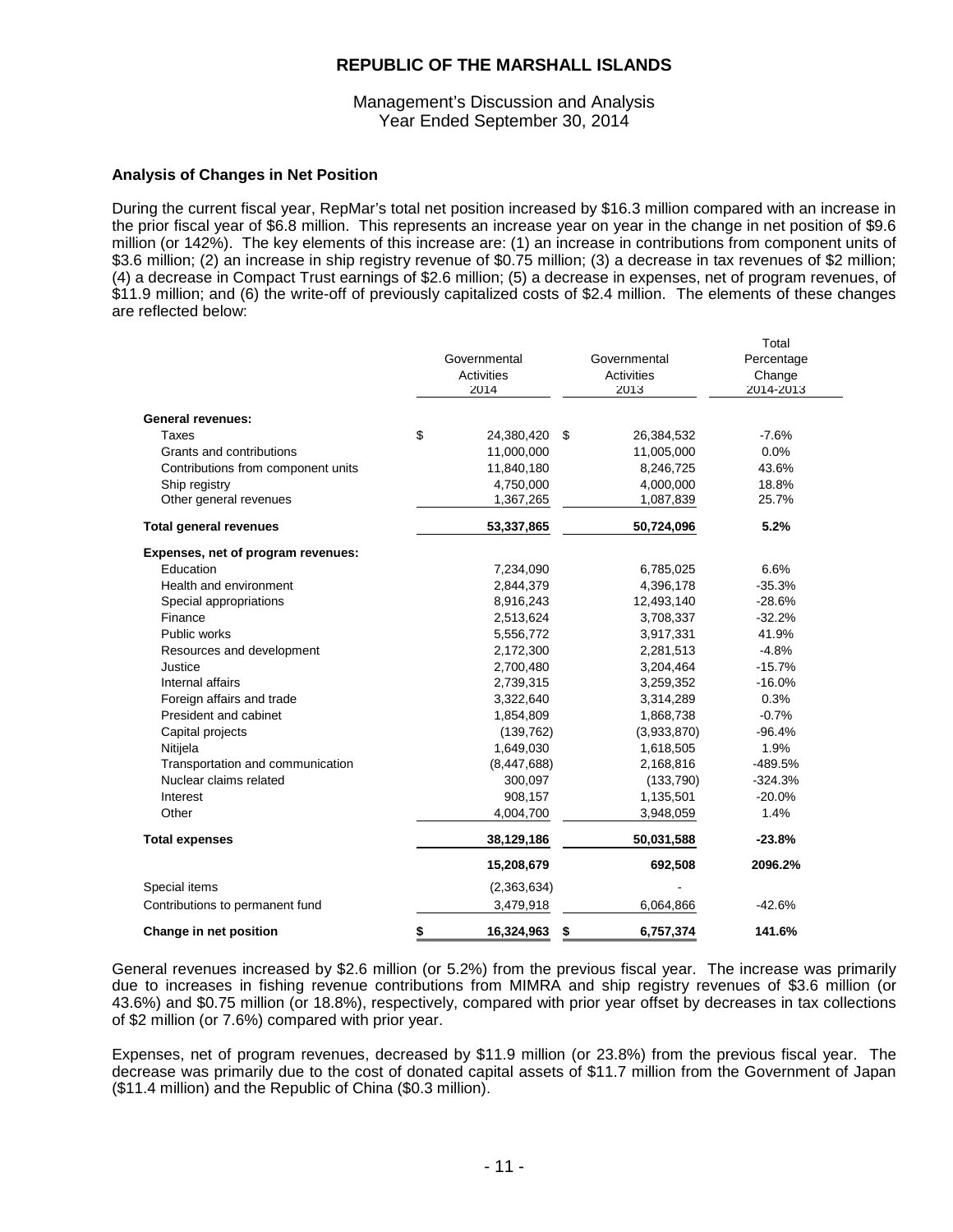Management's Discussion and Analysis Year Ended September 30, 2014

### **FINANCIAL ANALYSIS OF REPMAR'S FUNDS**

As noted earlier, RepMar uses fund accounting to ensure and demonstrate compliance with finance-related legal requirements.

### **Governmental Funds**

The focus of RepMar's governmental funds is to provide information on near-term inflows, outflows, and balances of spendable resources. Such information is useful in assessing RepMar's financing requirements. In particular, unassigned fund balance may serve as a useful measure of a government's net resources available for spending at the end of the fiscal year. As of the end of the current fiscal year, RepMar's governmental funds reported combined ending fund balances of \$88.3 million, which represents an increase of \$8 million (or 10%) in comparison with the prior year. This increase is primarily attributable to an increase in the fair value of RepMar's investments in the Compact Trust Fund of \$3.5 million, excess of Compact receipts over expenditures of \$0.9 million, operating surplus of \$1.6 million generated by the Health Care Revenue Fund, and operating surplus of \$2 million generated by RepMar's General Fund. Of this total combined fund balance, \$66.9 million is designated as nonspendable and cannot be spent either because it is not in a spendable form or because of legal or contractual constraints; \$10.5 million is designated as restricted and is constrained for specific purposes which are externally imposed; and \$12 million is designated as committed and is constrained for specific purposes which are internally imposed. The combined unassigned fund balance of RepMar's governmental funds is a negative \$1.1 million, indicating a deficit in unassigned fund balances.

The General Fund is the chief operating fund of RepMar. At the end of the current fiscal year, the unassigned fund balance of the General Fund was negative \$0.9 million. Total fund balance was \$15.7 million compared with a total fund balance of \$13.7 million at the end of the prior fiscal year, an increase of \$2 million. The increase in the overall fund balance of the General Fund was primarily the result of the increase in contributions from MIMRA.

The Grants Assistance Fund has a total fund balance of \$9.1 million, which primarily represents Republic of China (ROC) and Compact Sector grant revenues received not yet expended at year end. The net increase in fund balance during the current year in the Grants Assistance Fund was \$1.5 million (or 19.4%).

The Compact Trust Fund has a total fund balance of \$55.9 million, all of which is reserved for the funding of future operations of the primary government commencing in fiscal year 2023. The net increase in fund balance during the current year in the Compact Trust Fund was \$3.5 million (or 6.6%), which reflects a net increase in the value of trust fund investments.

# **GENERAL FUND BUDGETARY HIGHLIGHTS**

During the course of the fiscal year, budget revisions of \$7.4 million were made by management and elected officials of RepMar to the General Fund budget. Revenues collected (including transfers in) of \$46.9 million were higher than budgeted amounts of \$45.8 million due primarily to ship registry collections, which exceeded budgeted amounts by \$0.75 million, and additional operating transfers in from other governmental funds. In addition, charges to appropriations (including transfers out) of \$47.5 million were marginally lower than budgeted amounts of \$47.6 million.

# **CAPITAL ASSET AND DEBT ADMINISTRATION**

### **Capital Assets**

RepMar's investment in capital assets for its governmental activities as of September 30, 2014 amounted to \$200.5 million, net of accumulated depreciation of \$102 million, leaving a net book value of \$98.5 million. This represents an increase of \$7 million (or 7.7%) from the \$91.4 million reported in the prior year. RepMar's capital assets include electrical and water infrastructure, roads and bridges, heavy equipment, ships, buildings, and various projects under construction.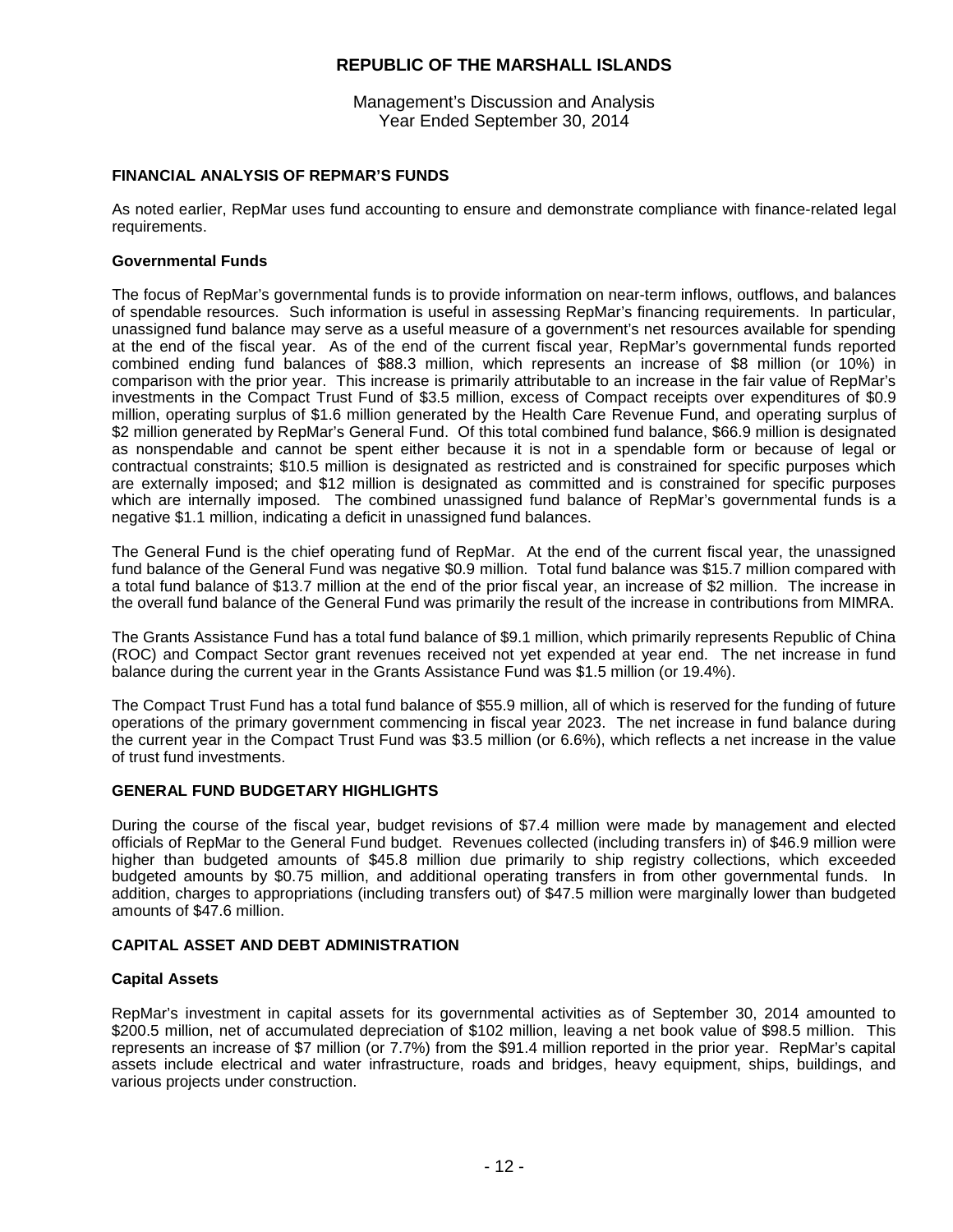### Management's Discussion and Analysis Year Ended September 30, 2014

#### RepMar's Capital Assets September 30, (Net of depreciation)

|                             |                 |      |              | Total      |  |
|-----------------------------|-----------------|------|--------------|------------|--|
|                             | Governmental    |      | Governmental | Percentage |  |
|                             | Activities      |      | Activities   | Change     |  |
|                             | 2014            |      | 2013         | 2014-2013  |  |
| Electrical distribution     | \$<br>1,438,566 | - \$ | 1,549,359    | $-7.2%$    |  |
| <b>Buildings</b>            | 69,930,966      |      | 68,997,266   | 1.4%       |  |
| Water infrastructure system | 2,664,817       |      | 3.043.471    | $-12.4%$   |  |
| Docks, roads and bridges    | 4,860,368       |      | 5,155,590    | $-5.7\%$   |  |
| Ships                       | 15,108,262      |      | 5,183,512    | 191.5%     |  |
| Software                    | 530.001         |      | 636.001      | -16.7%     |  |
| Heavy equipment             | 3,905,490       |      | 3,366,104    | 16.0%      |  |
| Construction in progress    | 54,608          |      | 3,534,336    | $-98.5%$   |  |
| <b>Total</b>                | 98,493,078      |      | 91,465,639   | 7.7%       |  |

Major capital asset additions during the current year were as follows:

• Completion of the following Compact funded education facilities infrastructure projects:

| Infrastructure Project          | <b>Current Year</b><br>Additions (\$ millions) | Completed<br>Cost (\$ millions) |
|---------------------------------|------------------------------------------------|---------------------------------|
| Wotho Elementary School         | \$0.1                                          | \$ 0.3                          |
| Ujae and Lae Elementary Schools | \$ 0.4                                         | \$1.1                           |
| Jaluit Elementary School        | \$ 0.4                                         | \$ 0.5                          |

• Acquisition of MV Majuro and MV Kwajalein in the amount of \$11.4 million funded by Government of Japan grassroots grants, the Long Island Hotel in the amount of \$3.8 million, and various heavy equipment in the amount of \$1.1 million.

During the year ended September 30, 2014, RepMar recognized an impairment loss of \$3.1 million associated with certain capital assets that were currently sitting idle or currently in a state of disrepair. Furthermore, RepMar wrote off certain capitalized construction in progress costs of \$2.4 million associated with the termination of contract for the Majuro Hospital Redevelopment project.

Additional information on RepMar's capital assets can be found in note 5 to the financial statements.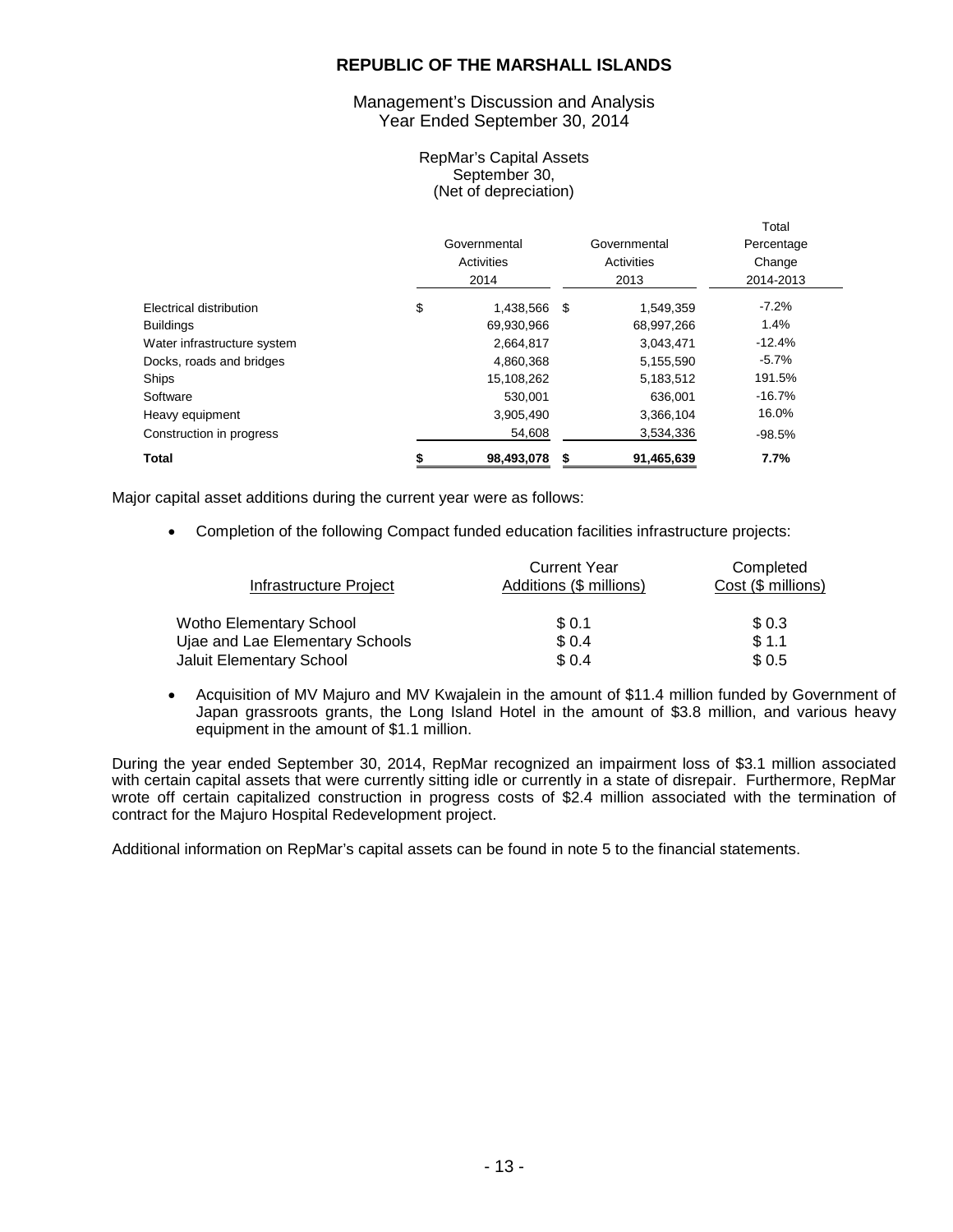### Management's Discussion and Analysis Year Ended September 30, 2014

### **Long-term Debt**

The Government Borrowing Act of 1985 authorizes RepMar to borrow for such purposes as approved by the Nitijela. Since 1991, RepMar has entered into fourteen separate loans with the ADB (See table below). Longterm debt obligations decreased by \$2.5 million (or 3.8%) in the current fiscal year.

#### RepMar's Outstanding Debt Asian Development Bank September 30,

|                                                  |                 |    |              | Total      |
|--------------------------------------------------|-----------------|----|--------------|------------|
|                                                  | Governmental    |    | Governmental | Percentage |
|                                                  | Activities      |    | Activities   | Change     |
|                                                  | 2014            |    | 2013         | 2014-2013  |
| <b>Fisheries Development Project</b>             | \$<br>2,395,970 | \$ | 2,536,688    | $-5.5%$    |
| <b>Typhoon Rehabilitation</b>                    | 376,841         |    | 397,211      | $-5.1%$    |
| <b>Basic Education Project</b>                   | 6,084,480       |    | 6,318,491    | $-3.7%$    |
| Majuro Water Supply Project No. 1                | 548,293         |    | 577,270      | $-5.0%$    |
| Health and Population Project                    | 4,178,055       |    | 4,282,556    | $-2.4%$    |
| Majuro Water Supply Project No. 2                | 6,807,377       |    | 6,973,677    | $-2.4%$    |
| Public Sector Reform Program                     | 9,596,859       |    | 9,822,636    | $-2.3%$    |
| Ebeye Health and Infrastructure Project          | 6,342,160       |    | 6,715,227    | $-5.6%$    |
| Skills Training and Vocational Education Project | 3,795,080       |    | 4,000,219    | $-5.1%$    |
| Fiscal and Financial Management Program No. 1    | 1,027,900       |    | 1,471,300    | $-30.1%$   |
| Fiscal and Financial Management Program No. 2    | 5,767,415       |    | 6,291,725    | $-8.3%$    |
| Outer Island Transport Infrastructure Project    | 422,927         |    | 444,074      | $-4.8%$    |
| Public Sector Program Loan                       | 9,979,846       |    | 9,979,846    | $0.0\%$    |
| Fiscal Reform and Debt Management Project        | 4,893,961       |    | 4,893,961    | 0.0%       |
| Total                                            | 62,217,164      |    | 64,704,881   | $-3.8%$    |

As mentioned above, total long-term debt decreased by \$2.5 million (or 3.8%) during the current year. This decrease resulted from declining principal balances associated with debt service payments.

Additional information on RepMar's long-term debt can be found in notes 7 and 8 to the financial statements.

### **ECONOMIC FACTORS AND NEXT YEAR'S BUDGET AND RATES**

In fiscal year 2014, the continued positive revenue and fund balance trends noted in this report as compared to fiscal year 2013 reflect as much an increase in unrestricted grants and subsidies from internal and external sources as they do any significant increase in tax growth from a fundamentally improving economy. The economically robust fishing sector has allowed contributions from MIMRA to RepMar to significantly increase and this trend is expected to continue in fiscal years 2015 and 2016 as favorable market conditions allow MIMRA to increase its daily fishing fees.

Government spending is the main driver of economic growth in the Republic of the Marshall Islands (RMI). Current government spending was up by 12.8% in the first half of FY2015 from a year earlier on higher outlays for goods and services, intergovernmental grants, and transfers to households. Capital spending was up by 86.4% year on year in the same period.

Inflation in the RMI is still expected to rise slightly in FY2015. Consumer prices, mainly for apparel and food, rose by 1.3% in the first quarter of FY2015. Prices for household utilities, transport, health care, communication services, and education were largely unchanged, while prices for alcoholic beverages and recreation declined.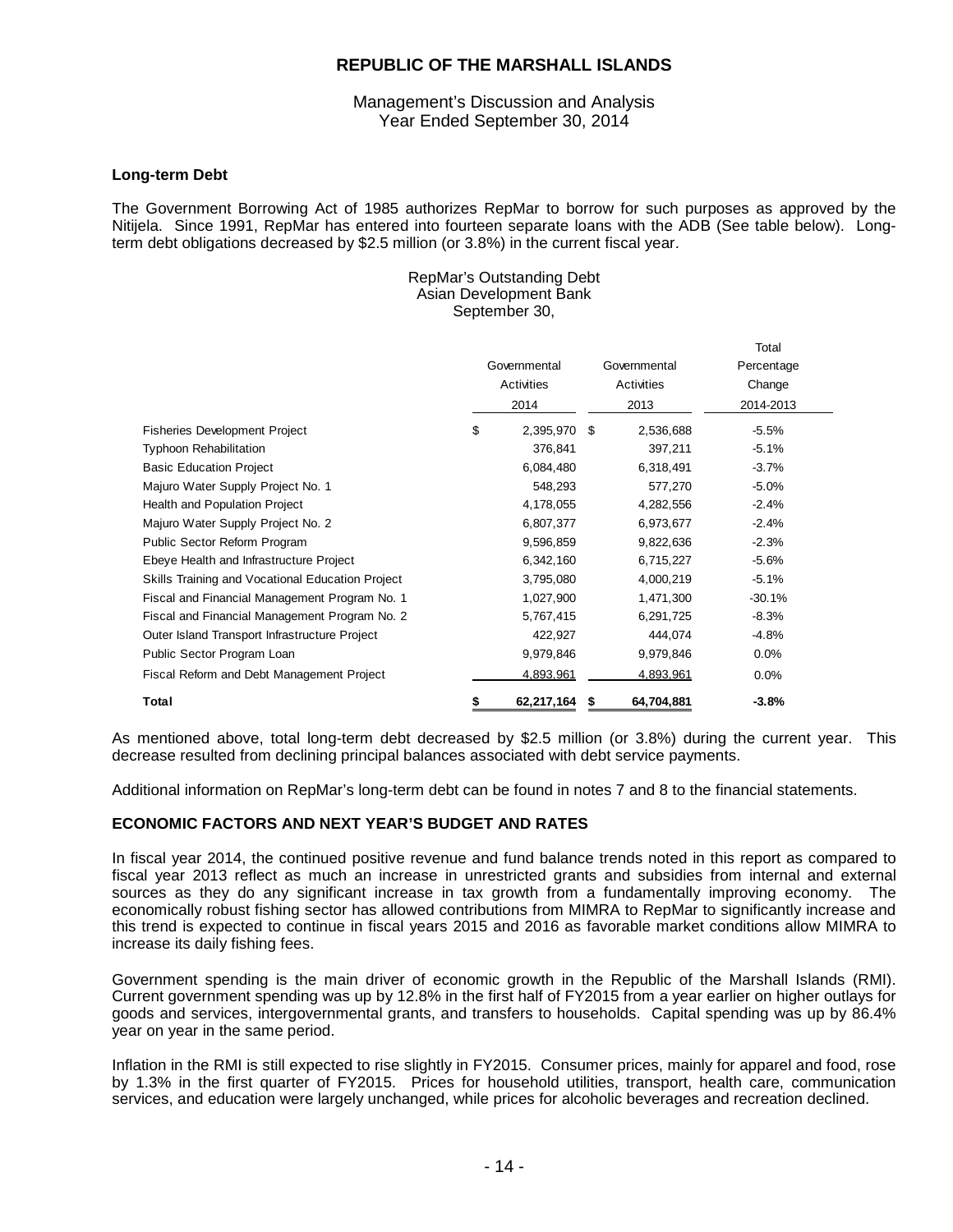Management's Discussion and Analysis Year Ended September 30, 2014

The implementation of new infrastructure projects and those delayed from financial year (FY) 2014 will support strong growth in construction and related services in FY2015. However, as infrastructure projects are completed and wind down, forecast growth is seen to drop in FY2016.

In the RMI, the cost of imports from the US declined as food and fuel prices fell. Projected current account deficits are unchanged.

Finally, management recognizes the necessity for continued reforms at State Owned Enterprises (SOE's), several of which continue to pose drains on limited RepMar resources. Air Marshall Islands, Marshall Islands Resort, MINTA and Tobolar all have negative cash flows and persist in needing RepMar subsidies each year. Among its component units, only MIMRA has been a net revenue provider to the primary government but the long-term future of continued support from the fishing sector cannot be taken for granted.

For the medium-term, RepMar will continue to execute fiscally conservative budgets and implement the necessary financial and structural reforms to boost revenues, promote economic growth, reduce subsidies to SOE's, and pay down its long-term debt.

### **CONTACTING REPMAR'S FINANCIAL MANAGEMENT**

This financial report is designed to provide our citizens, taxpayers, customers and investors and creditors a general overview of RepMar's finances and to demonstrate its accountability for the money it receives. If you have questions about this report or need additional financial information, contact the Secretary of Finance, P.O. Box D, Majuro, MH 96960.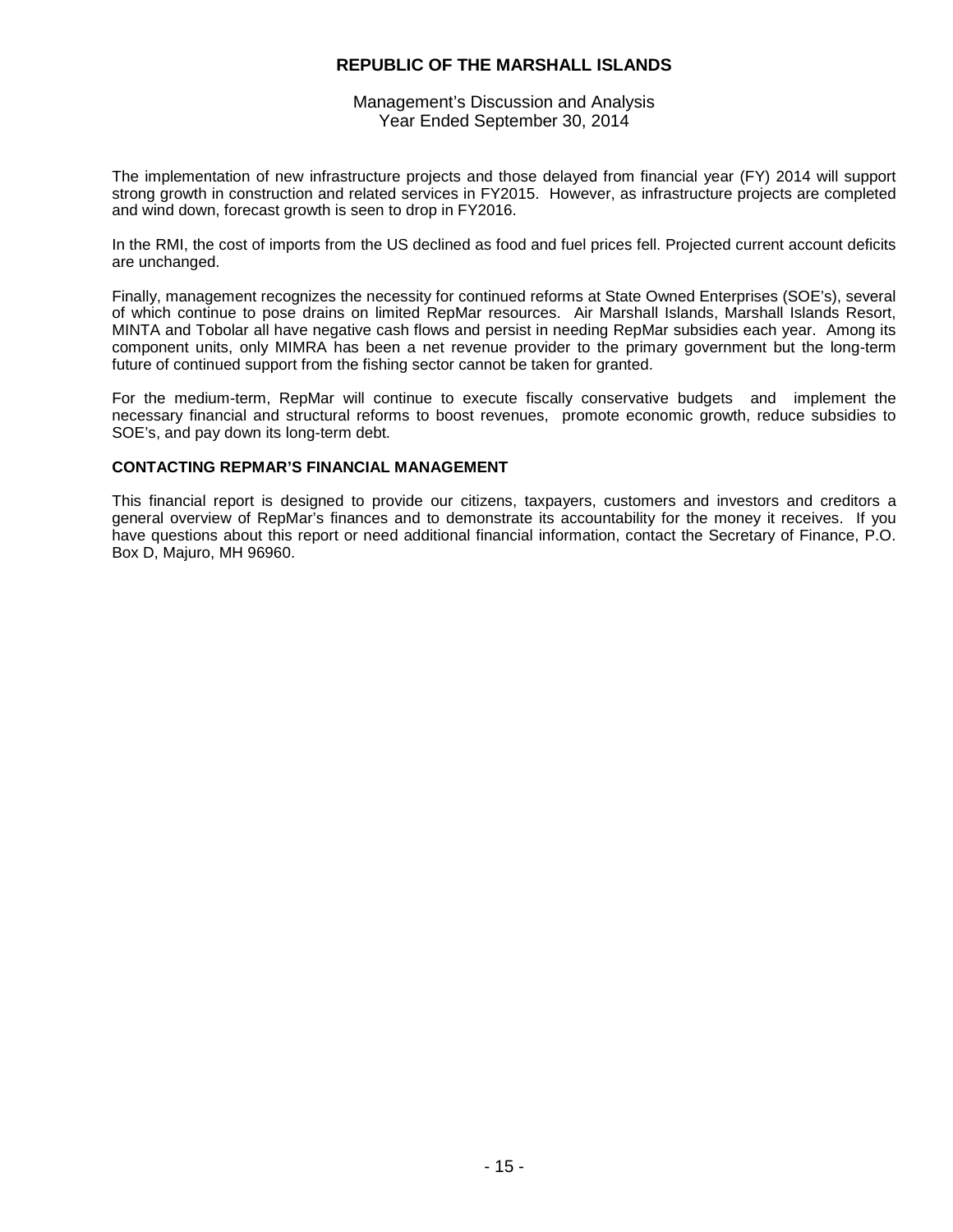# Statement of Net Position September 30, 2014

|                                                                                                                                  | Primary<br>Government                    | Component<br>Units                          |
|----------------------------------------------------------------------------------------------------------------------------------|------------------------------------------|---------------------------------------------|
| <b>ASSETS</b>                                                                                                                    |                                          |                                             |
| Current assets:<br>Cash and cash equivalents<br>Time certificates of deposit<br>Receivables, net of allowance for uncollectibles | \$<br>8,384,815<br>497,218<br>17,151,310 | \$<br>8,502,692<br>12,441,433<br>41,965,786 |
| Advances<br>Inventories<br>Due from component units<br>Due from external parties                                                 | 252,283<br>347,350<br>1,155,727          | 6,070,554<br>237,341                        |
| Other current assets<br>Restricted assets:<br>Cash and cash equivalents                                                          | 4,627,625                                | 731,330                                     |
| Total current assets<br>Noncurrent assets:                                                                                       | 32,416,328                               | 69,949,136                                  |
| Restricted assets:<br>Cash and cash equivalents<br>Time certificates of deposit<br>Investments                                   | 55,896,306                               | 553,787<br>2,953,173                        |
| Investments<br>Due from component units<br>Capital assets:                                                                       | 998,250<br>9,706,964                     | 6,951,963                                   |
| Nondepreciable capital assets<br>Other capital assets, net of accumulated depreciation<br>Other noncurrent assets                | 54,608<br>98,438,470                     | 31,355,147<br>103,378,676<br>511,756        |
| Total noncurrent assets<br><b>Total assets</b>                                                                                   | 165,094,598<br>\$<br>197,510,926         | 145,704,502<br>\$<br>215,653,638            |
| <b>LIABILITIES</b>                                                                                                               |                                          |                                             |
| <b>Current liabilities:</b><br>Bank overdraft<br>Short-term debt                                                                 | \$                                       | \$<br>72,103<br>3,571,207                   |
| Current portion of long-term obligations<br>Accounts payable                                                                     | 2,720,209<br>6,236,973                   | 30,756,016<br>15,547,675                    |
| Customer deposits<br>Other liabilities and accruals<br>Retention payable                                                         | 5,358,248<br>543,637                     | 1,964,031<br>7,853,693                      |
| Contracts payable<br>Accrued interest payable<br>Compensated absences payable<br>Due to primary government                       | 398,503<br>1,126,256                     | 1,372,860<br>5,249,954                      |
| Due to component units<br>Unearned revenues                                                                                      | 551,741<br>250,000                       | 237,341<br>4,020,147                        |
| <b>Total current liabilities</b><br>Noncurrent liabilities:<br>Noncurrent portion of long-term obligations                       | 17,185,567<br>59,496,955                 | 70,645,027<br>9,471,411                     |
| Compensated absences payable, net of current portion<br>Other noncurrent liabilities<br>Due to primary government                | 1,817,434<br>400,000                     | 9,706,964                                   |
| Total noncurrent liabilities<br><b>Total liabilities</b>                                                                         | 61,714,389<br>78,899,956                 | 19,178,375<br>89,823,402                    |
| Commitments and contingencies                                                                                                    |                                          |                                             |
| <b>NET POSITION</b>                                                                                                              |                                          |                                             |
| Net investment in capital assets<br>Restricted for:<br>Future operations - nonexpendable                                         | 77,960,748<br>55,896,306                 | 99,824,878                                  |
| Compact related<br>Other purposes<br>Unrestricted (deficit)                                                                      | 5,451,568<br>7,682,243<br>(28, 379, 895) | 1,621,997<br>24,383,361                     |
| Total net position<br>Total liabilities and net position                                                                         | 118,610,970<br>197,510,926<br>\$         | 125,830,236<br>215,653,638<br>\$            |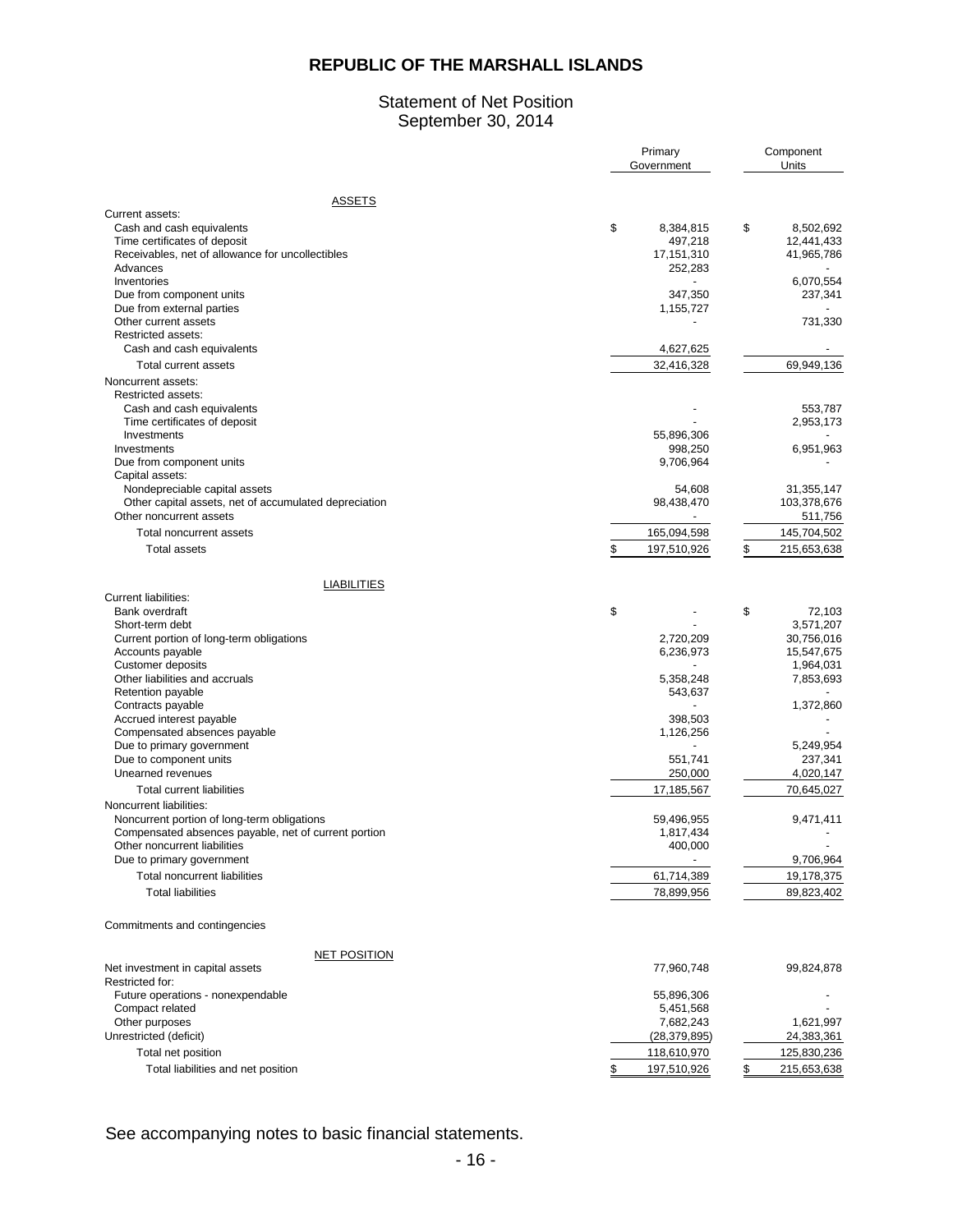# Statement of Activities Year Ended September 30, 2014

|                                                               |    |                                                     |    |                                                        | <b>Program Revenues</b>                                           |                                        | Net (Expenses) Revenues<br>and Changes in Net Position |                            |
|---------------------------------------------------------------|----|-----------------------------------------------------|----|--------------------------------------------------------|-------------------------------------------------------------------|----------------------------------------|--------------------------------------------------------|----------------------------|
|                                                               |    | Expenses                                            |    | Charges for<br>Services                                | Operating<br>Grants and<br>Contributions                          | Capital<br>Grants and<br>Contributions | Primary<br>Government                                  | Component<br>Units         |
| Functions/Programs                                            |    |                                                     |    |                                                        |                                                                   |                                        |                                                        |                            |
| Primary government:                                           |    |                                                     |    |                                                        |                                                                   |                                        |                                                        |                            |
| Governmental activities:                                      |    |                                                     |    |                                                        |                                                                   |                                        |                                                        |                            |
| <b>President and Cabinet</b>                                  | \$ | 1,854,809 \$                                        |    |                                                        | \$                                                                | \$                                     | \$<br>$(1,854,809)$ \$                                 |                            |
| Office of the Chief Secretary                                 |    | 1,224,174                                           |    |                                                        | 664,528                                                           |                                        | (559, 646)                                             |                            |
| Special appropriations                                        |    | 8,966,243                                           |    |                                                        | 50,000                                                            |                                        | (8,916,243)                                            |                            |
| Council of Iroij<br>Nitijela                                  |    | 438,536<br>1,649,090                                |    | 60                                                     |                                                                   |                                        | (438, 536)<br>(1,649,030)                              |                            |
| Office of the Auditor-General                                 |    | 1,255,947                                           |    |                                                        | 437,248                                                           |                                        | (818, 699)                                             |                            |
| <b>Public Service Commission</b>                              |    | 469,913                                             |    |                                                        |                                                                   |                                        | (469, 913)                                             |                            |
| Judiciary                                                     |    | 994,421                                             |    | 85,813                                                 |                                                                   |                                        | (908, 608)                                             |                            |
| Office of the Attorney General                                |    | 733,022                                             |    | 97,900                                                 |                                                                   |                                        | (635, 122)                                             |                            |
| Education                                                     |    | 27,937,195                                          |    |                                                        | 20,703,105                                                        |                                        | (7, 234, 090)                                          |                            |
| <b>Health and Environment</b>                                 |    | 22,201,817                                          |    | 7,721,756                                              | 11,635,682                                                        |                                        | (2,844,379)                                            |                            |
| Transportation and Communication<br>Resources and Development |    | 2,999,987<br>2,497,861                              |    | 6,675<br>28,128                                        | 297,433                                                           | 11,441,000                             | 8,447,688<br>(2, 172, 300)                             |                            |
| <b>Internal Affairs</b>                                       |    | 2,957,162                                           |    | 26,605                                                 | 191,242                                                           | $\overline{a}$                         | (2,739,315)                                            |                            |
| Justice                                                       |    | 3,649,650                                           |    | 679,170                                                |                                                                   | 270,000                                | (2,700,480)                                            |                            |
| Finance                                                       |    | 7,876,010                                           |    | 529,603                                                | 4,832,783                                                         |                                        | (2,513,624)                                            |                            |
| Foreign Affairs and Trade                                     |    | 3,637,240                                           |    | 65,610                                                 | 248,990                                                           |                                        | (3,322,640)                                            |                            |
| <b>Public Works</b>                                           |    | 5,728,306                                           |    | 56,646                                                 | 114.888                                                           |                                        | (5,556,772)                                            |                            |
| <b>Environmental Protection Authority</b>                     |    | 732,256                                             |    |                                                        | 558,080                                                           |                                        | (174, 176)                                             |                            |
| Nuclear claims related<br>Capital projects                    |    | 1,512,101<br>1,761,495                              |    |                                                        | 1,212,004                                                         | 1,901,257                              | (300, 097)<br>139,762                                  |                            |
| Unallocated interest - long-term debt                         |    | 908,157                                             |    |                                                        | $\blacksquare$                                                    | $\blacksquare$                         | (908, 157)                                             |                            |
| Total primary government                                      | S  | 101,985,392                                         | \$ | 9,297,966                                              | \$<br>40,945,983                                                  | \$<br>13,612,257                       | (38, 129, 186)                                         | $\mathbf{r}$               |
| Component units:                                              |    |                                                     |    |                                                        |                                                                   |                                        |                                                        |                            |
| Air Marshall Islands, Inc.                                    |    | 3,513,633                                           |    | 2,099,660                                              |                                                                   | 311,672                                |                                                        | (1, 102, 301)              |
| College of the Marshall Islands                               |    | 11,691,078                                          |    | 1,813,783                                              | 6,918,983                                                         | 309.596                                |                                                        | (2,648,716)                |
| Marshalls Energy Company, Inc.                                |    | 51,630,572                                          |    | 51,224,100                                             |                                                                   |                                        |                                                        | (406, 472)                 |
| Marshall Islands Development Bank                             |    | 2,624,432                                           |    | 4,294,410                                              | 158,385                                                           |                                        |                                                        | 1,828,363                  |
| Marshall Islands Marine Resources Authority                   |    | 14,253,966                                          |    | 19,815,209                                             | 14,000                                                            |                                        |                                                        | 5,575,243                  |
| Marshall Islands National Telecom. Authority                  |    | 9,497,987                                           |    | 8,329,666                                              |                                                                   | 982,250                                |                                                        | (186, 071)                 |
| <b>RMI Ports Authority</b><br>Other nonmajor component units  |    | 6,266,569<br>22,734,818                             |    | 4,184,459<br>14,303,408                                | 99,472                                                            | 7,752,755<br>967,533                   | $\overline{\phantom{a}}$                               | 5,670,645<br>(7, 364, 405) |
|                                                               |    |                                                     |    |                                                        |                                                                   |                                        | ÷,                                                     |                            |
| Total component units                                         |    | 122,213,055                                         | S  | 106,064,695                                            | \$<br>7,190,840                                                   | \$<br>10,323,806                       |                                                        | 1,366,286                  |
|                                                               |    | General revenues:                                   |    |                                                        |                                                                   |                                        |                                                        |                            |
|                                                               |    | Taxes:<br>Income taxes                              |    |                                                        |                                                                   |                                        | 11,508,824                                             |                            |
|                                                               |    | Import taxes                                        |    |                                                        |                                                                   |                                        | 6,505,552                                              |                            |
|                                                               |    | Gross revenue taxes                                 |    |                                                        |                                                                   |                                        | 5,782,229                                              |                            |
|                                                               |    | Fuel taxes                                          |    |                                                        |                                                                   |                                        | 383,658                                                |                            |
|                                                               |    | Penalties and interest                              |    |                                                        |                                                                   |                                        | 65,860                                                 |                            |
|                                                               |    | Other                                               |    |                                                        |                                                                   |                                        | 134,297                                                |                            |
|                                                               |    |                                                     |    |                                                        | Grants and contributions not restricted to specific programs      |                                        | 11,000,000                                             |                            |
|                                                               |    | Contributions from component units<br>Ship registry |    |                                                        |                                                                   |                                        | 11,840,180<br>4,750,000                                |                            |
|                                                               |    | Unrestricted investment earnings                    |    |                                                        |                                                                   |                                        | 180,979                                                | 1,569,301                  |
|                                                               |    |                                                     |    | Contributions from primary government                  |                                                                   |                                        |                                                        | 10,288,584                 |
|                                                               |    | Other                                               |    |                                                        |                                                                   |                                        | 1,186,286                                              |                            |
|                                                               |    | Total general revenues                              |    |                                                        |                                                                   |                                        | 53,337,865                                             | 11,857,885                 |
|                                                               |    | Special item: Write-off of capital assets           |    |                                                        |                                                                   |                                        | (2,363,634)                                            |                            |
|                                                               |    | Contributions to permanent funds                    |    |                                                        |                                                                   |                                        | 3,479,918                                              |                            |
|                                                               |    |                                                     |    |                                                        | Total general revenues, special items, and contributions          |                                        | 54,454,149                                             | 11,857,885                 |
|                                                               |    | Change in net position                              |    |                                                        |                                                                   |                                        | 16,324,963                                             | 13,224,171                 |
|                                                               |    |                                                     |    |                                                        | Net position at the beginning of the year, as previously reported |                                        | 102,286,007                                            | 112,795,361                |
|                                                               |    | Prior-period adjustment (note 15)                   |    |                                                        |                                                                   |                                        |                                                        | (189, 296)                 |
|                                                               |    |                                                     |    | Net position at the beginning of the year, as restated |                                                                   |                                        | 102,286,007                                            | 112,606,065                |
|                                                               |    | Net position at the end of the year                 |    |                                                        |                                                                   |                                        | \$<br>118,610,970                                      | \$<br>125,830,236          |
|                                                               |    |                                                     |    |                                                        |                                                                   |                                        |                                                        |                            |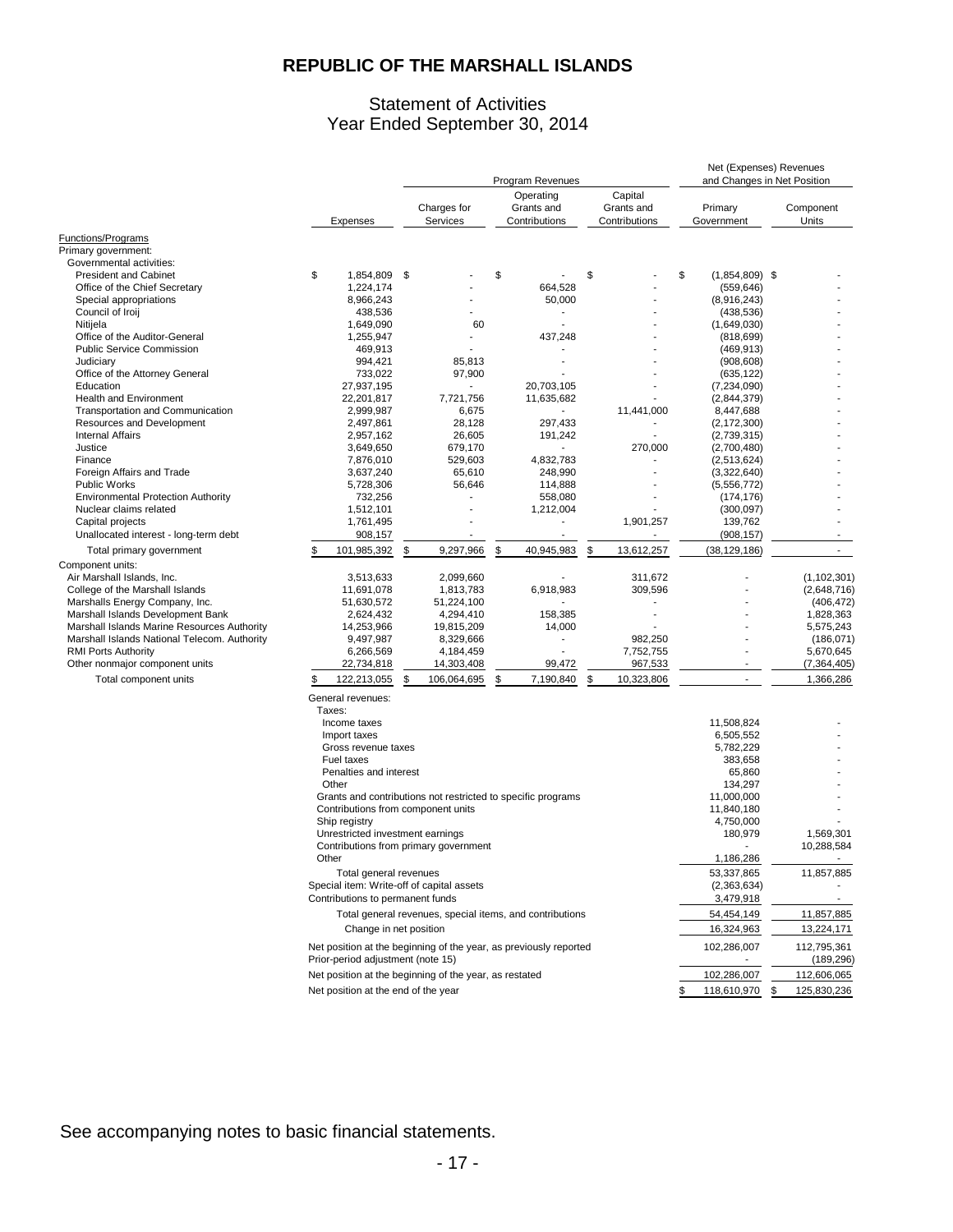# Balance Sheet Governmental Funds September 30, 2014

|                                              |                        |     | Special<br>Revenue                                                                                                                                                     | Permanent        |                       |                       |
|----------------------------------------------|------------------------|-----|------------------------------------------------------------------------------------------------------------------------------------------------------------------------|------------------|-----------------------|-----------------------|
|                                              |                        |     | Grants                                                                                                                                                                 | Compact          | Other<br>Governmental |                       |
|                                              | General                |     | Assistance                                                                                                                                                             | Trust            | Funds                 | Total                 |
| <u>ASSETS</u>                                |                        |     |                                                                                                                                                                        |                  |                       |                       |
| Cash and cash equivalents                    | \$<br>4,008,054        | -\$ |                                                                                                                                                                        | \$               | \$<br>4,376,761 \$    | 8,384,815             |
| Time certificates of deposit                 |                        |     |                                                                                                                                                                        |                  | 497,218               | 497,218               |
| Investments<br>Receivables, net:             | 998,250                |     |                                                                                                                                                                        |                  |                       | 998,250               |
| Taxes                                        | 2,263,335              |     |                                                                                                                                                                        |                  | 89,358                | 2,352,693             |
| Federal agencies                             | 658,815                |     | 8,475,538                                                                                                                                                              |                  |                       | 9,134,353             |
| General                                      | 310,825                |     | 3,813,662                                                                                                                                                              |                  | 1,300,133             | 5,424,620             |
| Other                                        |                        |     |                                                                                                                                                                        |                  | 239,644               | 239,644               |
| Due from other funds                         | 5,591,931              |     | 5,730,702                                                                                                                                                              |                  | 2,819,652             | 14,142,285            |
| Due from component units                     | 10,054,314             |     |                                                                                                                                                                        |                  |                       | 10,054,314            |
| Advances                                     | 100,600                |     | 88,432                                                                                                                                                                 |                  | 63,251                | 252,283               |
| Restricted assets:                           |                        |     |                                                                                                                                                                        |                  |                       |                       |
| Cash and cash equivalents                    | 4,627,625              |     |                                                                                                                                                                        |                  |                       | 4,627,625             |
| Investments                                  |                        |     |                                                                                                                                                                        | 55,896,306       |                       | 55,896,306            |
| <b>Total assets</b>                          | \$<br>28,613,749       | \$  | 18,108,334                                                                                                                                                             | \$<br>55,896,306 | \$<br>9,386,017       | \$<br>112,004,406     |
| LIABILITIES AND FUND BALANCES                |                        |     |                                                                                                                                                                        |                  |                       |                       |
| Liabilities:                                 |                        |     |                                                                                                                                                                        |                  |                       |                       |
| Accounts payable                             | \$<br>2,340,538        | -\$ | 2,323,176                                                                                                                                                              | \$               | \$<br>1,573,259 \$    | 6,236,973             |
| Other liabilities and accruals               | 2,389,048              |     | 510,818                                                                                                                                                                |                  | 258,382               | 3,158,248             |
| Retention payable                            |                        |     | 543,637                                                                                                                                                                |                  |                       | 543,637               |
| Due to component units<br>Due to other funds | 551,741                |     | 5,591,931                                                                                                                                                              |                  |                       | 551,741               |
| Unearned revenues                            | 7,394,627<br>250,000   |     |                                                                                                                                                                        |                  |                       | 12,986,558<br>250,000 |
| <b>Total liabilities</b>                     | 12,925,954             |     | 8,969,562                                                                                                                                                              |                  | 1,831,641             | 23,727,157            |
| Fund balances:                               |                        |     |                                                                                                                                                                        |                  |                       |                       |
| Nonspendable                                 | 11,052,564             |     |                                                                                                                                                                        | 55,896,306       |                       | 66,948,870            |
| Restricted                                   | 2,942,922              |     | 6,591,357                                                                                                                                                              |                  | 991,245               | 10,525,524            |
| Committed                                    | 2,593,846              |     | 2,788,089                                                                                                                                                              |                  | 6,563,131             | 11,945,066            |
| Unassigned                                   | (901, 537)             |     | (240, 674)                                                                                                                                                             |                  |                       | (1, 142, 211)         |
| Total fund balances                          | 15,687,795             |     | 9,138,772                                                                                                                                                              | 55,896,306       | 7,554,376             | 88,277,249            |
| Total liabilities and fund balances          | \$<br>28,613,749       | \$  | 18,108,334                                                                                                                                                             | \$<br>55,896,306 | \$<br>9,386,017       |                       |
|                                              |                        |     | Amounts reported for governmental activities in the statement of net position                                                                                          |                  |                       |                       |
|                                              | are different because: |     |                                                                                                                                                                        |                  |                       |                       |
|                                              |                        |     | Capital assets used in governmental activities are not financial resources and,                                                                                        |                  |                       |                       |
|                                              |                        |     | therefore, are not reported in the funds                                                                                                                               |                  |                       | 98,493,078            |
|                                              |                        |     | Long-term liabilities, including loans payable, are not due and payable in the<br>current period and therefore are not reported in the funds. The liabilities include: |                  |                       |                       |
|                                              |                        |     | Accrued interest payable                                                                                                                                               |                  | (398, 503)            |                       |
|                                              |                        |     | Loans payable                                                                                                                                                          |                  | (62, 217, 164)        |                       |
|                                              |                        |     | Compensated absences payable                                                                                                                                           |                  | (2,943,690)           |                       |
|                                              |                        |     | Other long-term liabilities payable                                                                                                                                    |                  | (2,600,000)           |                       |

Net position of governmental activities <br>
S
2018,610,970

(68,159,357)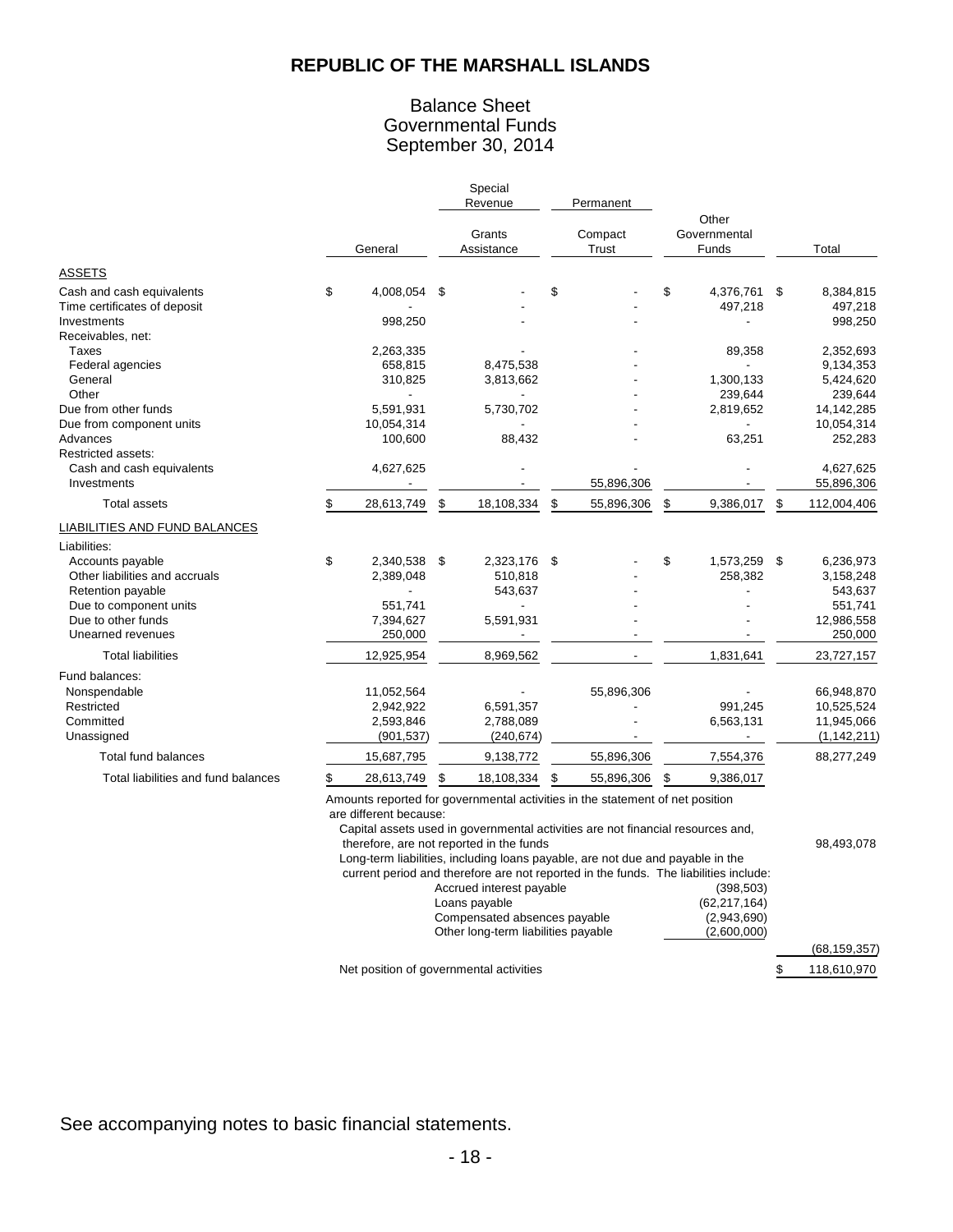# Statement of Revenues, Expenditures, and Changes in Fund Balances Governmental Funds Year Ended September 30, 2014

| Other<br>Grants<br>Compact<br>Governmental<br>General<br>Assistance<br>Trust<br>Funds<br>Total<br>Revenues:<br><b>Taxes</b><br>\$<br>24,380,420<br>\$<br>\$<br>\$<br>\$<br>295,637<br>Federal and other grants<br>4,411,102<br>49,140,501<br>Sales<br>95,888<br>95,888<br>4,750,000<br>4,750,000<br>Ship registry<br>Net change in the fair value of investments<br>3,479,918<br>3,479,918<br>Interest and dividends<br>166,721<br>180,979<br>14,258<br>Fees and charges<br>294,983<br>8,907,095<br>9,202,078<br>Contributions from component units<br>11,840,180<br>11,840,180<br>Other<br>1,186,286<br>47,029,692<br>3,479,918<br><b>Total revenues</b><br>49,140,501<br>9,312,878<br>Expenditures:<br>Current:<br><b>President and Cabinet</b><br>1,854,467<br>1,000<br>1,855,467<br>577,547<br>652,785<br>1,230,332<br>Office of the Chief Secretary<br>9,813,651<br>Special appropriations<br>1,552,592<br>11,366,243<br>Council of Iroij<br>439,307<br>439,307<br>Nitijela<br>1,641,991<br>9,000<br>Office of the Auditor-General<br>437,248<br>823,332<br><b>Public Service Commission</b><br>435,850<br>23,995<br>19,840<br>Judiciary<br>583,213<br>398,046<br>Office of the Attorney General<br>738,210<br>$\overline{\phantom{a}}$<br>Ministries:<br>Education<br>5,619,118<br>19,472,415<br>1,945,330<br><b>Health and Environment</b><br>11,496,219<br>6,958,855<br>3,325,531<br><b>Transportation and Communication</b><br>1,299,057<br>484,984<br>Resources and Development<br>1,119,132<br>1,304,394<br><b>Internal Affairs</b> |  |           | Special<br>Revenue | Permanent |       |                          |
|------------------------------------------------------------------------------------------------------------------------------------------------------------------------------------------------------------------------------------------------------------------------------------------------------------------------------------------------------------------------------------------------------------------------------------------------------------------------------------------------------------------------------------------------------------------------------------------------------------------------------------------------------------------------------------------------------------------------------------------------------------------------------------------------------------------------------------------------------------------------------------------------------------------------------------------------------------------------------------------------------------------------------------------------------------------------------------------------------------------------------------------------------------------------------------------------------------------------------------------------------------------------------------------------------------------------------------------------------------------------------------------------------------------------------------------------------------------------------------------------------------------------------------------------|--|-----------|--------------------|-----------|-------|--------------------------|
|                                                                                                                                                                                                                                                                                                                                                                                                                                                                                                                                                                                                                                                                                                                                                                                                                                                                                                                                                                                                                                                                                                                                                                                                                                                                                                                                                                                                                                                                                                                                                |  |           |                    |           |       |                          |
|                                                                                                                                                                                                                                                                                                                                                                                                                                                                                                                                                                                                                                                                                                                                                                                                                                                                                                                                                                                                                                                                                                                                                                                                                                                                                                                                                                                                                                                                                                                                                |  |           |                    |           |       |                          |
|                                                                                                                                                                                                                                                                                                                                                                                                                                                                                                                                                                                                                                                                                                                                                                                                                                                                                                                                                                                                                                                                                                                                                                                                                                                                                                                                                                                                                                                                                                                                                |  |           |                    |           |       | 24,380,420<br>53,847,240 |
|                                                                                                                                                                                                                                                                                                                                                                                                                                                                                                                                                                                                                                                                                                                                                                                                                                                                                                                                                                                                                                                                                                                                                                                                                                                                                                                                                                                                                                                                                                                                                |  |           |                    |           |       |                          |
|                                                                                                                                                                                                                                                                                                                                                                                                                                                                                                                                                                                                                                                                                                                                                                                                                                                                                                                                                                                                                                                                                                                                                                                                                                                                                                                                                                                                                                                                                                                                                |  |           |                    |           |       |                          |
|                                                                                                                                                                                                                                                                                                                                                                                                                                                                                                                                                                                                                                                                                                                                                                                                                                                                                                                                                                                                                                                                                                                                                                                                                                                                                                                                                                                                                                                                                                                                                |  |           |                    |           |       |                          |
|                                                                                                                                                                                                                                                                                                                                                                                                                                                                                                                                                                                                                                                                                                                                                                                                                                                                                                                                                                                                                                                                                                                                                                                                                                                                                                                                                                                                                                                                                                                                                |  |           |                    |           |       |                          |
|                                                                                                                                                                                                                                                                                                                                                                                                                                                                                                                                                                                                                                                                                                                                                                                                                                                                                                                                                                                                                                                                                                                                                                                                                                                                                                                                                                                                                                                                                                                                                |  |           |                    |           |       |                          |
|                                                                                                                                                                                                                                                                                                                                                                                                                                                                                                                                                                                                                                                                                                                                                                                                                                                                                                                                                                                                                                                                                                                                                                                                                                                                                                                                                                                                                                                                                                                                                |  |           |                    |           |       | 1,186,286                |
|                                                                                                                                                                                                                                                                                                                                                                                                                                                                                                                                                                                                                                                                                                                                                                                                                                                                                                                                                                                                                                                                                                                                                                                                                                                                                                                                                                                                                                                                                                                                                |  |           |                    |           |       | 108,962,989              |
|                                                                                                                                                                                                                                                                                                                                                                                                                                                                                                                                                                                                                                                                                                                                                                                                                                                                                                                                                                                                                                                                                                                                                                                                                                                                                                                                                                                                                                                                                                                                                |  |           |                    |           |       |                          |
|                                                                                                                                                                                                                                                                                                                                                                                                                                                                                                                                                                                                                                                                                                                                                                                                                                                                                                                                                                                                                                                                                                                                                                                                                                                                                                                                                                                                                                                                                                                                                |  |           |                    |           |       |                          |
|                                                                                                                                                                                                                                                                                                                                                                                                                                                                                                                                                                                                                                                                                                                                                                                                                                                                                                                                                                                                                                                                                                                                                                                                                                                                                                                                                                                                                                                                                                                                                |  |           |                    |           |       |                          |
|                                                                                                                                                                                                                                                                                                                                                                                                                                                                                                                                                                                                                                                                                                                                                                                                                                                                                                                                                                                                                                                                                                                                                                                                                                                                                                                                                                                                                                                                                                                                                |  |           |                    |           |       |                          |
|                                                                                                                                                                                                                                                                                                                                                                                                                                                                                                                                                                                                                                                                                                                                                                                                                                                                                                                                                                                                                                                                                                                                                                                                                                                                                                                                                                                                                                                                                                                                                |  |           |                    |           |       |                          |
|                                                                                                                                                                                                                                                                                                                                                                                                                                                                                                                                                                                                                                                                                                                                                                                                                                                                                                                                                                                                                                                                                                                                                                                                                                                                                                                                                                                                                                                                                                                                                |  |           |                    |           |       | 1,650,991                |
|                                                                                                                                                                                                                                                                                                                                                                                                                                                                                                                                                                                                                                                                                                                                                                                                                                                                                                                                                                                                                                                                                                                                                                                                                                                                                                                                                                                                                                                                                                                                                |  |           |                    |           |       | 1,260,580                |
|                                                                                                                                                                                                                                                                                                                                                                                                                                                                                                                                                                                                                                                                                                                                                                                                                                                                                                                                                                                                                                                                                                                                                                                                                                                                                                                                                                                                                                                                                                                                                |  |           |                    |           |       | 459,845                  |
|                                                                                                                                                                                                                                                                                                                                                                                                                                                                                                                                                                                                                                                                                                                                                                                                                                                                                                                                                                                                                                                                                                                                                                                                                                                                                                                                                                                                                                                                                                                                                |  |           |                    |           |       | 1,001,099                |
|                                                                                                                                                                                                                                                                                                                                                                                                                                                                                                                                                                                                                                                                                                                                                                                                                                                                                                                                                                                                                                                                                                                                                                                                                                                                                                                                                                                                                                                                                                                                                |  |           |                    |           |       | 738,210                  |
|                                                                                                                                                                                                                                                                                                                                                                                                                                                                                                                                                                                                                                                                                                                                                                                                                                                                                                                                                                                                                                                                                                                                                                                                                                                                                                                                                                                                                                                                                                                                                |  |           |                    |           |       | 27,036,863               |
|                                                                                                                                                                                                                                                                                                                                                                                                                                                                                                                                                                                                                                                                                                                                                                                                                                                                                                                                                                                                                                                                                                                                                                                                                                                                                                                                                                                                                                                                                                                                                |  |           |                    |           |       | 21,780,605               |
|                                                                                                                                                                                                                                                                                                                                                                                                                                                                                                                                                                                                                                                                                                                                                                                                                                                                                                                                                                                                                                                                                                                                                                                                                                                                                                                                                                                                                                                                                                                                                |  |           |                    |           |       | 1,784,041                |
|                                                                                                                                                                                                                                                                                                                                                                                                                                                                                                                                                                                                                                                                                                                                                                                                                                                                                                                                                                                                                                                                                                                                                                                                                                                                                                                                                                                                                                                                                                                                                |  |           |                    |           |       | 2,423,526                |
|                                                                                                                                                                                                                                                                                                                                                                                                                                                                                                                                                                                                                                                                                                                                                                                                                                                                                                                                                                                                                                                                                                                                                                                                                                                                                                                                                                                                                                                                                                                                                |  | 2,281,642 | 765,750            |           | 7,821 | 3,055,213                |
| 323,489<br>Justice<br>3,336,524                                                                                                                                                                                                                                                                                                                                                                                                                                                                                                                                                                                                                                                                                                                                                                                                                                                                                                                                                                                                                                                                                                                                                                                                                                                                                                                                                                                                                                                                                                                |  |           |                    |           |       | 3,660,013                |
| Finance<br>4,132,547<br>3,923,248                                                                                                                                                                                                                                                                                                                                                                                                                                                                                                                                                                                                                                                                                                                                                                                                                                                                                                                                                                                                                                                                                                                                                                                                                                                                                                                                                                                                                                                                                                              |  |           |                    |           |       | 8,055,795                |
| Foreign Affairs and Trade<br>23,093<br>3,087,244<br>376,362                                                                                                                                                                                                                                                                                                                                                                                                                                                                                                                                                                                                                                                                                                                                                                                                                                                                                                                                                                                                                                                                                                                                                                                                                                                                                                                                                                                                                                                                                    |  |           |                    |           |       | 3,486,699                |
| <b>Public Works</b><br>1,058,722<br>43,879<br>441,569                                                                                                                                                                                                                                                                                                                                                                                                                                                                                                                                                                                                                                                                                                                                                                                                                                                                                                                                                                                                                                                                                                                                                                                                                                                                                                                                                                                                                                                                                          |  |           |                    |           |       | 1,544,170                |
| <b>Environmental Protection Authority</b><br>163,203<br>573,203                                                                                                                                                                                                                                                                                                                                                                                                                                                                                                                                                                                                                                                                                                                                                                                                                                                                                                                                                                                                                                                                                                                                                                                                                                                                                                                                                                                                                                                                                |  |           |                    |           |       | 736,406                  |
| Nuclear claims related<br>1,512,101<br>Debt service:                                                                                                                                                                                                                                                                                                                                                                                                                                                                                                                                                                                                                                                                                                                                                                                                                                                                                                                                                                                                                                                                                                                                                                                                                                                                                                                                                                                                                                                                                           |  |           |                    |           |       | 1,512,101                |
| Principal repayment<br>2,487,717                                                                                                                                                                                                                                                                                                                                                                                                                                                                                                                                                                                                                                                                                                                                                                                                                                                                                                                                                                                                                                                                                                                                                                                                                                                                                                                                                                                                                                                                                                               |  |           |                    |           |       | 2,487,717                |
| Interest<br>749,571                                                                                                                                                                                                                                                                                                                                                                                                                                                                                                                                                                                                                                                                                                                                                                                                                                                                                                                                                                                                                                                                                                                                                                                                                                                                                                                                                                                                                                                                                                                            |  |           |                    |           |       | 749,571                  |
| Capital outlay<br>2,663,150                                                                                                                                                                                                                                                                                                                                                                                                                                                                                                                                                                                                                                                                                                                                                                                                                                                                                                                                                                                                                                                                                                                                                                                                                                                                                                                                                                                                                                                                                                                    |  |           |                    |           |       | 2,663,150                |
| 44,753,503<br>45,011,827<br>11,212,614<br><b>Total expenditures</b>                                                                                                                                                                                                                                                                                                                                                                                                                                                                                                                                                                                                                                                                                                                                                                                                                                                                                                                                                                                                                                                                                                                                                                                                                                                                                                                                                                                                                                                                            |  |           |                    |           |       | 100.977.944              |
| Excess (deficiency) of revenues<br>2,276,189<br>4,128,674<br>3,479,918<br>over (under) expenditures<br>(1,899,736)                                                                                                                                                                                                                                                                                                                                                                                                                                                                                                                                                                                                                                                                                                                                                                                                                                                                                                                                                                                                                                                                                                                                                                                                                                                                                                                                                                                                                             |  |           |                    |           |       | 7,985,045                |
| Other financing sources (uses):                                                                                                                                                                                                                                                                                                                                                                                                                                                                                                                                                                                                                                                                                                                                                                                                                                                                                                                                                                                                                                                                                                                                                                                                                                                                                                                                                                                                                                                                                                                |  |           |                    |           |       |                          |
| Operating transfers in<br>913,232<br>3,270,869                                                                                                                                                                                                                                                                                                                                                                                                                                                                                                                                                                                                                                                                                                                                                                                                                                                                                                                                                                                                                                                                                                                                                                                                                                                                                                                                                                                                                                                                                                 |  |           |                    |           |       | 4,184,101                |
| Operating transfers out<br>(2,646,344)<br>(1, 182, 025)<br>(355, 732)                                                                                                                                                                                                                                                                                                                                                                                                                                                                                                                                                                                                                                                                                                                                                                                                                                                                                                                                                                                                                                                                                                                                                                                                                                                                                                                                                                                                                                                                          |  |           |                    |           |       | (4, 184, 101)            |
| Total other financing sources<br>(uses), net<br>(268, 793)<br>(2,646,344)<br>2,915,137                                                                                                                                                                                                                                                                                                                                                                                                                                                                                                                                                                                                                                                                                                                                                                                                                                                                                                                                                                                                                                                                                                                                                                                                                                                                                                                                                                                                                                                         |  |           |                    |           |       |                          |
| Net change in fund balances<br>2,007,396<br>1,482,330<br>3,479,918<br>1,015,401                                                                                                                                                                                                                                                                                                                                                                                                                                                                                                                                                                                                                                                                                                                                                                                                                                                                                                                                                                                                                                                                                                                                                                                                                                                                                                                                                                                                                                                                |  |           |                    |           |       | 7,985,045                |
| Fund balances at the beginning of the year<br>13,680,399<br>7,656,442<br>52,416,388<br>6,538,975                                                                                                                                                                                                                                                                                                                                                                                                                                                                                                                                                                                                                                                                                                                                                                                                                                                                                                                                                                                                                                                                                                                                                                                                                                                                                                                                                                                                                                               |  |           |                    |           |       | 80,292,204               |
| Fund balances at the end of the year<br>\$<br>15,687,795<br>\$<br>9,138,772<br>\$<br>55,896,306<br>\$<br>7,554,376<br>\$                                                                                                                                                                                                                                                                                                                                                                                                                                                                                                                                                                                                                                                                                                                                                                                                                                                                                                                                                                                                                                                                                                                                                                                                                                                                                                                                                                                                                       |  |           |                    |           |       | 88,277,249               |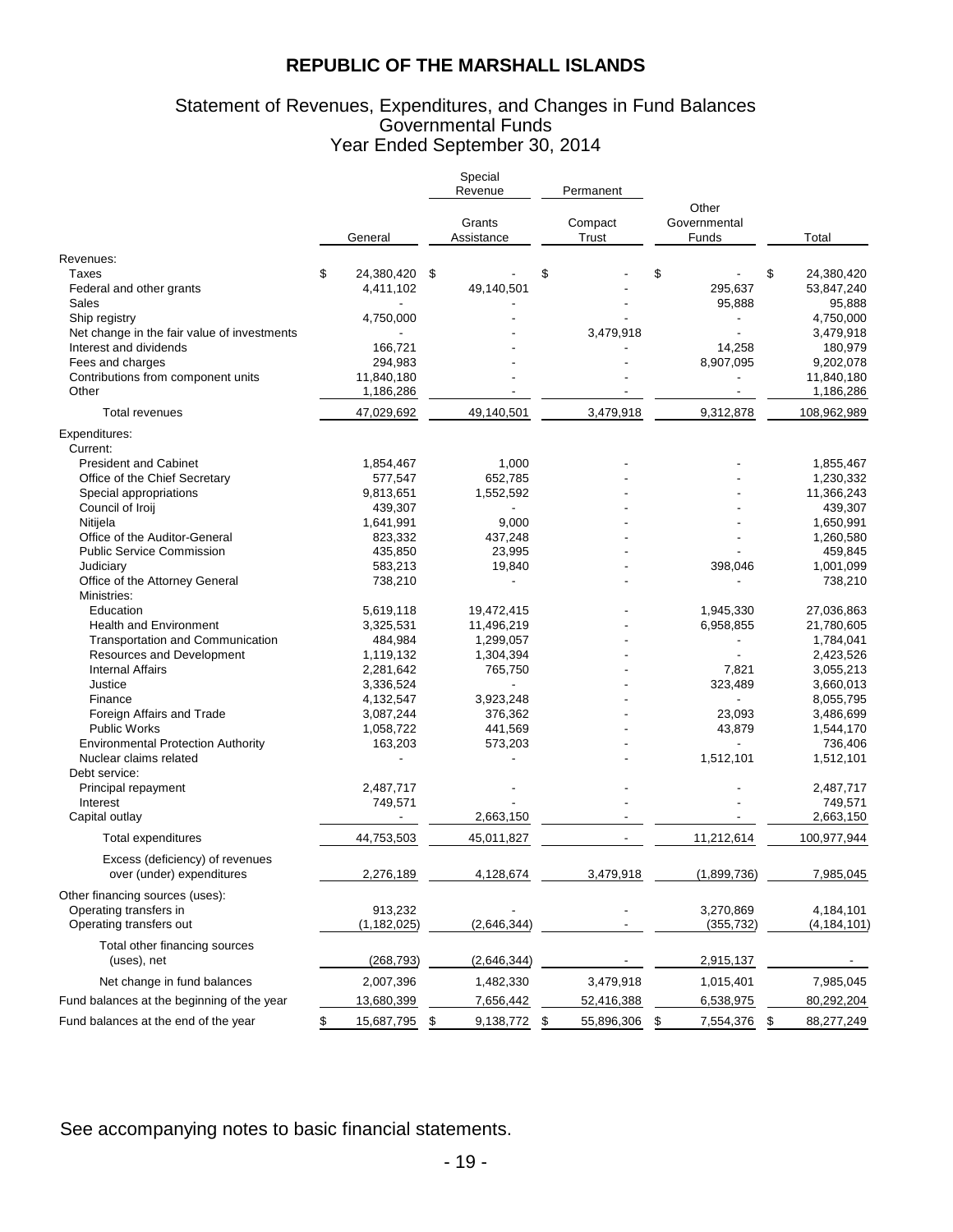### Reconciliation of the Statement of Revenues, Expenditures, and Changes in Fund Balances of Governmental Funds to the Statement of Activities Year ended September 30, 2014

Amounts reported for governmental activities in the statement of activities are different because:

| Net change in fund balances - total governmental funds                                                                                                                                                                                                                                                                                                | 7,985,045    |
|-------------------------------------------------------------------------------------------------------------------------------------------------------------------------------------------------------------------------------------------------------------------------------------------------------------------------------------------------------|--------------|
| Capital outlays are reported as expenditures in governmental<br>funds. However, in the statement of activities, the cost of capital<br>assets is allocated over their estimated useful lives as depreciation<br>expense. For the current year, these amounts consist of:                                                                              |              |
| Capital outlays, net of disposals<br>17,437,279<br>Depreciation expense, net<br>(4,973,175)                                                                                                                                                                                                                                                           | 12,464,104   |
| Some of the capital assets acquired this year were financed by a<br>purchase agreement. The amount financed by the purchase<br>agreement has no impact on governmental funds whereas the<br>liability associated with the purchase agreement constitutes a long-<br>term liability in the statement of net position.                                  | (1,800,000)  |
| Net effect of various miscellaneous transactions involving capital<br>assets. For the current year, these amounts consist of:                                                                                                                                                                                                                         |              |
| Loss on impairment of capital assets<br>(3,073,031)<br>Special item write-off of capital assets<br>(2,363,634)                                                                                                                                                                                                                                        | (5,436,665)  |
| The issuance of long-term debt (e.g. bonds, leases) provides<br>current financial resources to governmental funds, while the<br>repayment of principal of long-term debt consumes the current<br>financial resources of governmental funds. Neither transaction has<br>any effect on net position. For the current year, these amounts<br>consist of: |              |
| Repayment of ADB loans<br>2,487,717<br>Repayment of asset purchase agreement<br>400,000                                                                                                                                                                                                                                                               | 2,887,717    |
| Some expenses reported in the statement of activities do not<br>require the use of current financial resources and, therefore, are<br>not reported as expenditures in governmental funds.<br>For the<br>current year, these activities consist of:                                                                                                    |              |
| Change in accrued interest payable<br>(158, 586)<br>Change in compensated absences payable<br>383,348                                                                                                                                                                                                                                                 | 224,762      |
| Change in net position of governmental activities                                                                                                                                                                                                                                                                                                     | \$16,324,963 |
| See accompanying notes to basic financial statements.                                                                                                                                                                                                                                                                                                 |              |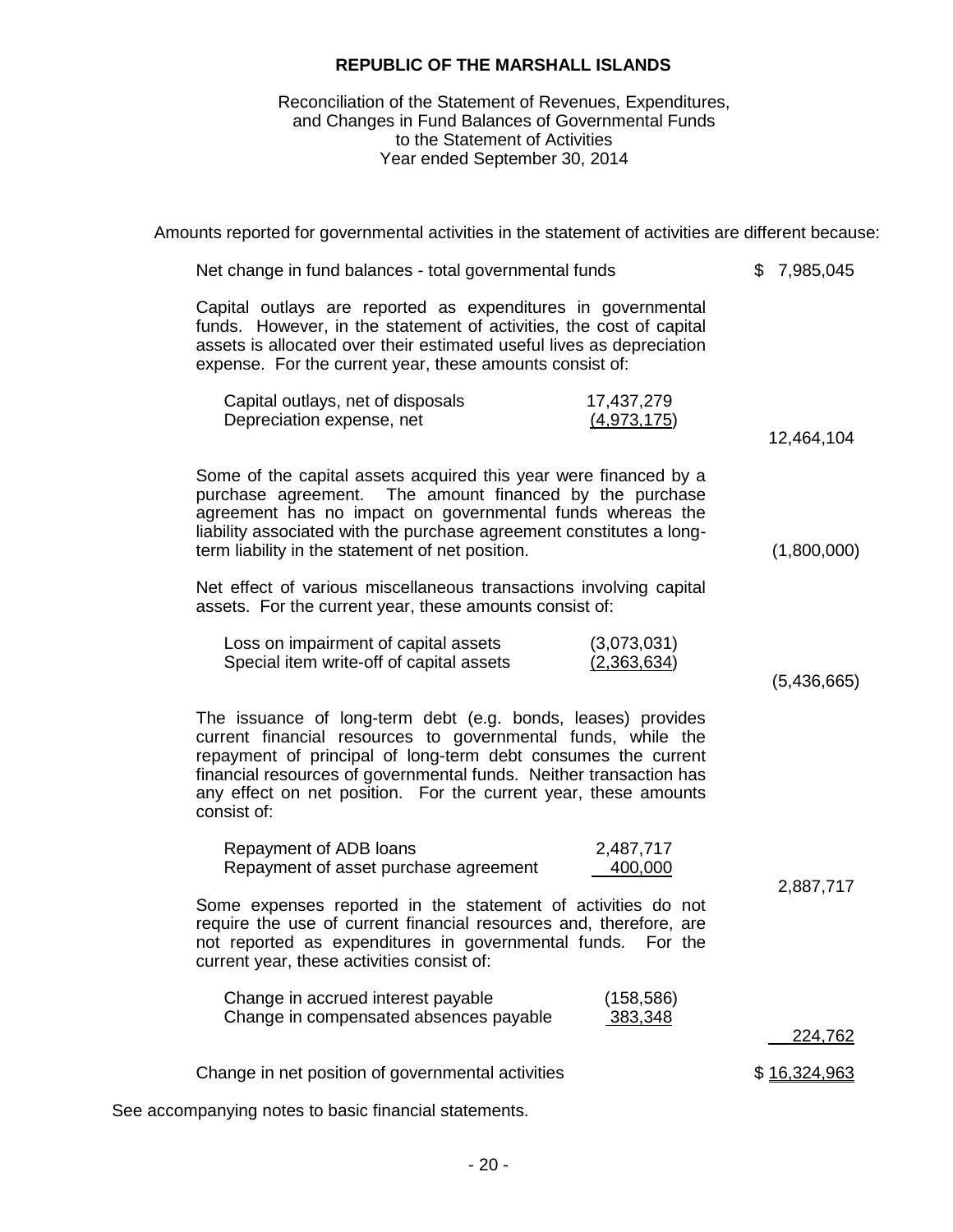# Statement of Fiduciary Net Position September 30, 2014 Fiduciary Funds

|                                                                                                                 | Private<br><b>Purpose Trust</b>                                | Agency        |  |
|-----------------------------------------------------------------------------------------------------------------|----------------------------------------------------------------|---------------|--|
| <u>ASSETS</u>                                                                                                   |                                                                |               |  |
| Cash and cash equivalents<br>Receivables, net:<br>Contributions<br>Other<br>Investments<br>Due from other funds | \$<br>986,958<br>1,825,889<br>570,819<br>71,090,567<br>712,705 | \$<br>164,484 |  |
| Capital assets, net of accumulated depreciation                                                                 | 86,151                                                         |               |  |
| <b>Total assets</b>                                                                                             | 75,273,089                                                     | \$<br>164,484 |  |
| <b>LIABILITIES</b>                                                                                              |                                                                |               |  |
| Accounts payable<br>Other liabilities and accruals<br>Due to other funds                                        | 55,412<br>103,110<br>2,032,916                                 | \$<br>164,484 |  |
| <b>Total liabilities</b>                                                                                        | 2,191,438                                                      | \$<br>164,484 |  |
| <b>NET POSITION</b>                                                                                             |                                                                |               |  |
| Held in trust for:<br>Social security benefits<br>Nuclear claims<br>Land use distributions                      | 72,366,657<br>57,862<br>657,132                                |               |  |
| Total net position                                                                                              | \$<br>73,081,651                                               |               |  |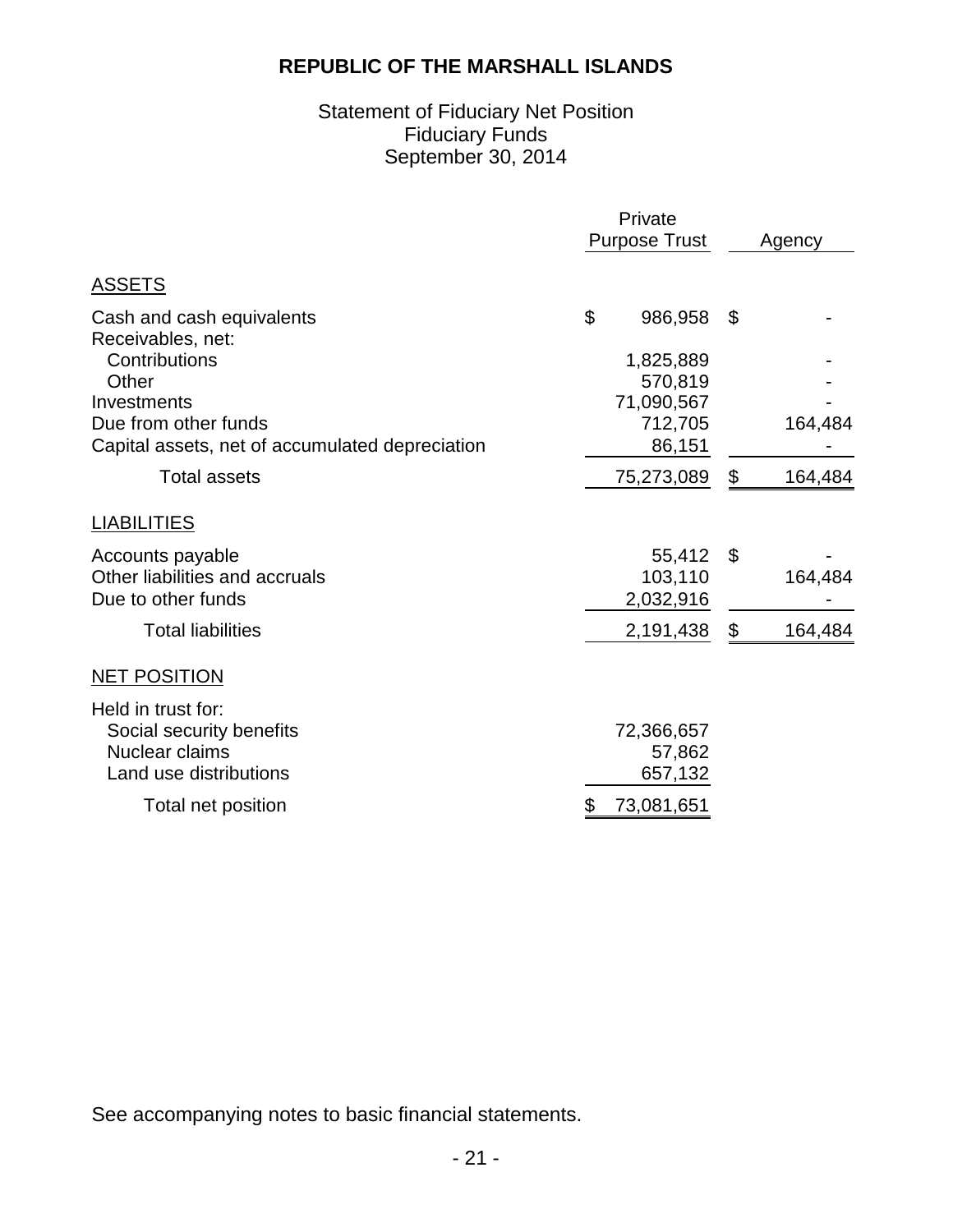# Statement of Changes in Fiduciary Net Position Fiduciary Funds Year Ended September 30, 2014

|                                             | Private<br><b>Purpose Trust</b> |
|---------------------------------------------|---------------------------------|
| <b>Additions:</b><br>Contributions:         |                                 |
| Private employees                           | \$<br>8,195,219                 |
| Government employees                        | 4,326,039                       |
| Penalties and interest                      | 180,351                         |
| <b>Total contributions</b>                  | 12,701,609                      |
| Investment income:                          |                                 |
| Net change in the fair value of investments | 4,354,809                       |
| Interest and dividends                      | 549,234                         |
| Total investment income                     | 4,904,043                       |
| Less investment expense                     | 116,857                         |
| Net investment income                       | 4,787,186                       |
| Other:                                      |                                 |
| Compact funding                             | 18,000,000                      |
| Other                                       | 1,241,613                       |
|                                             | 19,241,613                      |
| <b>Total additions</b>                      | 36,730,408                      |
| Deductions:                                 |                                 |
| Land use distributions                      | 17,988,691                      |
| <b>Benefits</b>                             | 18,447,543                      |
| Administrative expenses                     | 904,390                         |
| <b>Total deductions</b>                     | 37,340,624                      |
| Change in net position held in trust for:   |                                 |
| Social security benefits                    | (621, 525)                      |
| Land use distributions                      | 11,309                          |
| Net position at the beginning of the year   | 73,691,867                      |
| Net position at the end of the year         | \$<br>73,081,651                |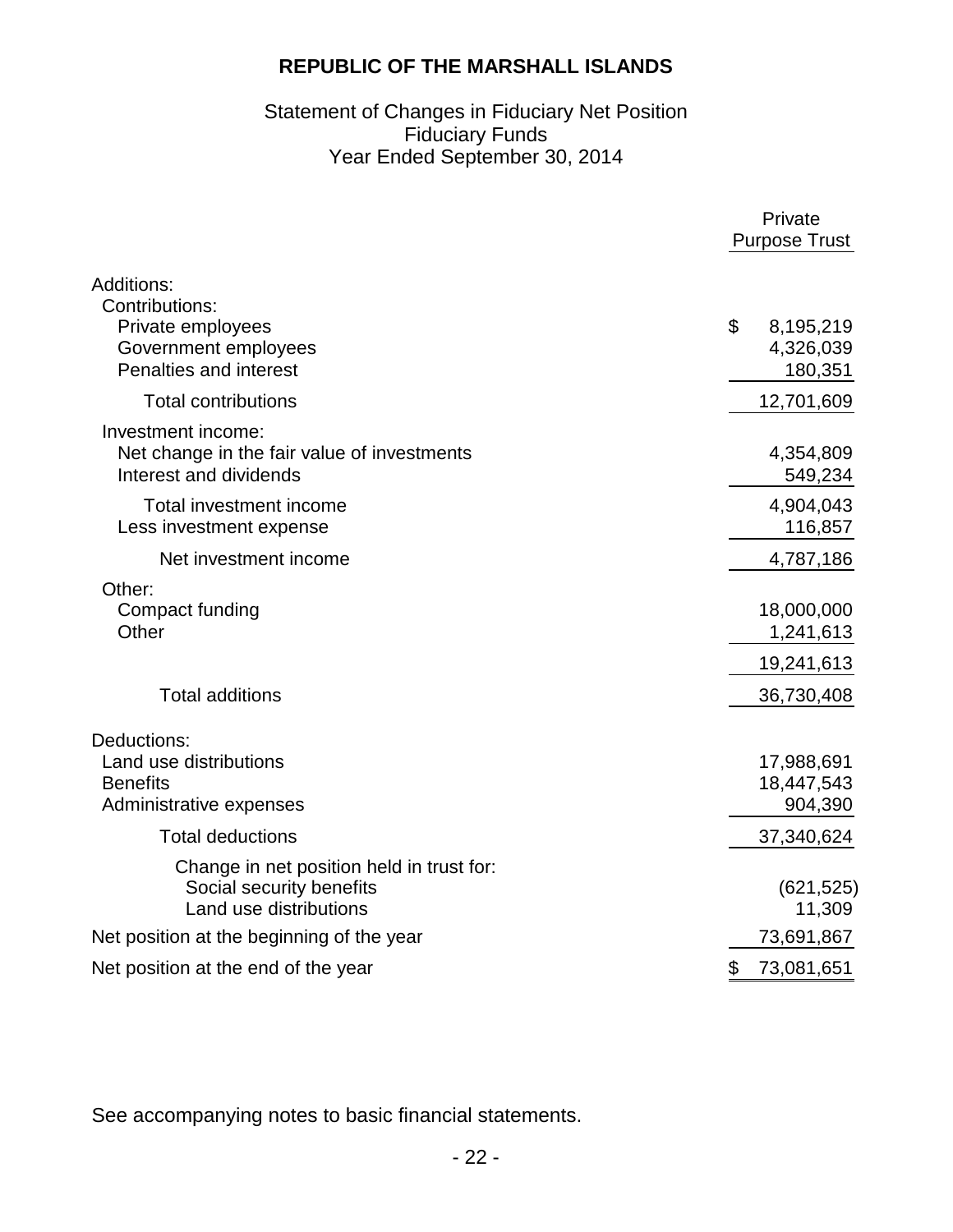# Combining Statement of Net Position Component Units September 30, 2014

|                                                                                                                                                                                                                                    | Air<br>Marshall<br>Islands,<br>Inc.                | College<br>of the<br>Marshall<br>Islands | Marshall<br>Marshall<br>Marshalls<br>Marshall<br>Islands<br>Islands<br>RMI<br>Energy<br>Islands<br>Marine<br>National<br>Nonmajor<br>Company,<br>Development<br>Telecom.<br>Ports<br>Component<br>Resources<br>Units<br>Inc.<br>Bank<br>Authority<br>Authority<br>Authority |                                                             |                                                                               | Total                                     |                                                                                  |                                                                              |    |                                                            |                                                                                                     |
|------------------------------------------------------------------------------------------------------------------------------------------------------------------------------------------------------------------------------------|----------------------------------------------------|------------------------------------------|-----------------------------------------------------------------------------------------------------------------------------------------------------------------------------------------------------------------------------------------------------------------------------|-------------------------------------------------------------|-------------------------------------------------------------------------------|-------------------------------------------|----------------------------------------------------------------------------------|------------------------------------------------------------------------------|----|------------------------------------------------------------|-----------------------------------------------------------------------------------------------------|
| <b>ASSETS</b>                                                                                                                                                                                                                      |                                                    |                                          |                                                                                                                                                                                                                                                                             |                                                             |                                                                               |                                           |                                                                                  |                                                                              |    |                                                            |                                                                                                     |
| Current assets:<br>Cash and cash equivalents<br>Time certificates of deposit<br>Receivables, net<br>Inventories<br>Due from component units                                                                                        | \$<br>102,750<br>66,410<br>470,142                 | \$<br>547,430<br>1,428,443<br>703,184    | - \$                                                                                                                                                                                                                                                                        | 530,983<br>1,017,926<br>8,835,064<br>2,569,491              | \$<br>75,423<br>21,610,338                                                    | \$<br>3,866,888<br>9,662,801<br>6,132,559 | \$<br>1,389,030<br>1,334,409<br>969,342<br>335,565                               | \$<br>605,945<br>426,297<br>1,325,606<br>$\overline{\phantom{a}}$<br>237,341 | \$ | 1,384,243<br>1,598,024<br>1,992,172                        | \$<br>8,502,692<br>12,441,433<br>41,965,786<br>6,070,554<br>237,341                                 |
| Other current assets                                                                                                                                                                                                               | 41,406                                             | 165,888                                  |                                                                                                                                                                                                                                                                             | 114,284                                                     |                                                                               |                                           | $\overline{\phantom{a}}$                                                         | 49,190                                                                       |    | 360,562                                                    | 731,330                                                                                             |
| Total current assets                                                                                                                                                                                                               | 680,708                                            | 2,844,945                                |                                                                                                                                                                                                                                                                             | 13,067,748                                                  | 21,685,761                                                                    | 19,662,248                                | 4,028,346                                                                        | 2,644,379                                                                    |    | 5,335,001                                                  | 69,949,136                                                                                          |
| Noncurrent assets:<br>Restricted:<br>Cash and cash equivalents<br>Time certificates of deposit<br>Investments<br>Capital assets:                                                                                                   |                                                    | 1,054,293                                |                                                                                                                                                                                                                                                                             |                                                             | 553.787<br>1,253,173<br>366,748                                               | 5,530,922                                 |                                                                                  | 1,700,000                                                                    |    |                                                            | 553.787<br>2,953,173<br>6,951,963                                                                   |
| Nondepreciable capital assets<br>Capital assets, net of<br>accumulated depreciation                                                                                                                                                | 6,478,160                                          | 372,306<br>17, 117, 224                  |                                                                                                                                                                                                                                                                             | 4,516,063<br>5,263,673                                      | 57,453<br>1,061,217                                                           | 206,048                                   | 1,077,709<br>28,503,014                                                          | 25,029,222<br>37,495,549                                                     |    | 302,394<br>7,253,791                                       | 31,355,147<br>103,378,676                                                                           |
| Other noncurrent assets                                                                                                                                                                                                            | 420,541                                            |                                          |                                                                                                                                                                                                                                                                             | 83,107                                                      | 8,108                                                                         |                                           |                                                                                  |                                                                              |    |                                                            | 511,756                                                                                             |
| Total noncurrent assets                                                                                                                                                                                                            | 6,898,701                                          | 18,543,823                               |                                                                                                                                                                                                                                                                             | 9,862,843                                                   | 3,300,486                                                                     | 5,736,970                                 | 29,580,723                                                                       | 64,224,771                                                                   |    | 7,556,185                                                  | 145,704,502                                                                                         |
| Total assets                                                                                                                                                                                                                       | \$<br>7,579,409                                    | \$21,388,768                             |                                                                                                                                                                                                                                                                             | \$22,930,591                                                | \$24,986,247                                                                  | \$25,399,218                              | \$ 33,609,069                                                                    | \$<br>66,869,150                                                             |    | \$12,891,186                                               | \$215,653,638                                                                                       |
| <b>LIABILITIES</b>                                                                                                                                                                                                                 |                                                    |                                          |                                                                                                                                                                                                                                                                             |                                                             |                                                                               |                                           |                                                                                  |                                                                              |    |                                                            |                                                                                                     |
| <b>Current liabilities:</b><br>Bank overdraft<br>Short-term debt<br>Current portion of long-term debt<br>Accounts payable<br>Customer deposits<br>Other liabilities and accruals<br>Contracts payable<br>Due to primary government | \$<br>895,026<br>2,531,001<br>300,279<br>3,116,890 | \$<br>850,651<br>1,175,360               | \$                                                                                                                                                                                                                                                                          | 2,571,141<br>1,121,635<br>7,452,461<br>1,317,062<br>347,350 | \$<br>1,095,950<br>212,764<br>1,405,909<br>31,045<br>$\overline{\phantom{a}}$ | \$<br>610,918<br>124,278                  | \$<br>27,296,244<br>455,607<br>558,122<br>255,442<br>$\overline{a}$<br>1,000,000 | \$<br>306,334<br>261,930<br>169,437<br>1,372,860<br>785,714                  | \$ | 72,103 \$<br>1,000,066<br>40,827<br>3,172,343<br>4,480,790 | 72,103<br>3,571,207<br>30,756,016<br>15,547,675<br>1,964,031<br>7,853,693<br>1,372,860<br>5,249,954 |
| Due to component units                                                                                                                                                                                                             | 237,341                                            |                                          |                                                                                                                                                                                                                                                                             |                                                             |                                                                               |                                           |                                                                                  |                                                                              |    |                                                            | 237,341                                                                                             |
| Unearned revenues                                                                                                                                                                                                                  | 72,964                                             | 1,540,920                                |                                                                                                                                                                                                                                                                             | 2,054,065                                                   | 277,713                                                                       |                                           |                                                                                  |                                                                              |    | 74,485                                                     | 4,020,147                                                                                           |
| Total current liabilities<br>Noncurrent liabilities:<br>Noncurrent portion of long-term<br>debt                                                                                                                                    | 7,153,501<br>1,481,108                             | 3,566,931                                |                                                                                                                                                                                                                                                                             | 14,863,714<br>4,251,520                                     | 3,023,381<br>2,513,101                                                        | 735,196                                   | 29,565,415                                                                       | 2,896,275<br>883,780                                                         |    | 8,840,614<br>341,902                                       | 70,645,027<br>9,471,411                                                                             |
| Due to primary government                                                                                                                                                                                                          |                                                    | ÷,                                       |                                                                                                                                                                                                                                                                             | 7,754,852                                                   | 1,952,112                                                                     |                                           |                                                                                  | $\overline{\phantom{a}}$                                                     |    | $\overline{\phantom{a}}$                                   | 9,706,964                                                                                           |
| <b>Total noncurrent liabilities</b>                                                                                                                                                                                                | 1,481,108                                          | $\blacksquare$                           |                                                                                                                                                                                                                                                                             | 12,006,372                                                  | 4,465,213                                                                     | $\overline{\phantom{a}}$                  | $\blacksquare$                                                                   | 883,780                                                                      |    | 341,902                                                    | 19,178,375                                                                                          |
| <b>Total liabilities</b>                                                                                                                                                                                                           | 8,634,609                                          | 3,566,931                                |                                                                                                                                                                                                                                                                             | 26,870,086                                                  | 7,488,594                                                                     | 735,196                                   | 29,565,415                                                                       | 3,780,055                                                                    |    | 9,182,516                                                  | 89,823,402                                                                                          |
| <b>NET POSITION</b>                                                                                                                                                                                                                |                                                    |                                          |                                                                                                                                                                                                                                                                             |                                                             |                                                                               |                                           |                                                                                  |                                                                              |    |                                                            |                                                                                                     |
| Net investment in capital assets<br>Restricted<br>Unrestricted                                                                                                                                                                     | 6,478,160<br>(7,533,360)                           | 17,489,530<br>1,054,293<br>(721, 986)    |                                                                                                                                                                                                                                                                             | 4,646,317<br>(8, 585, 812)                                  | 1,118,670<br>279,581<br>16,099,402                                            | 206,048<br>24,457,974                     | 1,284,479<br>2,759,175                                                           | 61,334,657<br>1,754,438                                                      |    | 7,267,017<br>288,123<br>(3,846,470)                        | 99,824,878<br>1,621,997<br>24,383,361                                                               |
| Total net position                                                                                                                                                                                                                 | (1,055,200)                                        | 17,821,837                               |                                                                                                                                                                                                                                                                             | (3,939,495)                                                 | 17,497,653                                                                    | 24,664,022                                | 4,043,654                                                                        | 63,089,095                                                                   |    | 3,708,670                                                  | 125,830,236                                                                                         |
|                                                                                                                                                                                                                                    | \$<br>7,579,409                                    | \$<br>21,388,768                         | \$                                                                                                                                                                                                                                                                          | 22,930,591                                                  | \$<br>24,986,247                                                              | \$<br>25,399,218                          | \$<br>33,609,069                                                                 | \$<br>66,869,150                                                             | \$ | 12,891,186                                                 | \$215,653,638                                                                                       |
|                                                                                                                                                                                                                                    |                                                    |                                          |                                                                                                                                                                                                                                                                             |                                                             |                                                                               |                                           |                                                                                  |                                                                              |    |                                                            |                                                                                                     |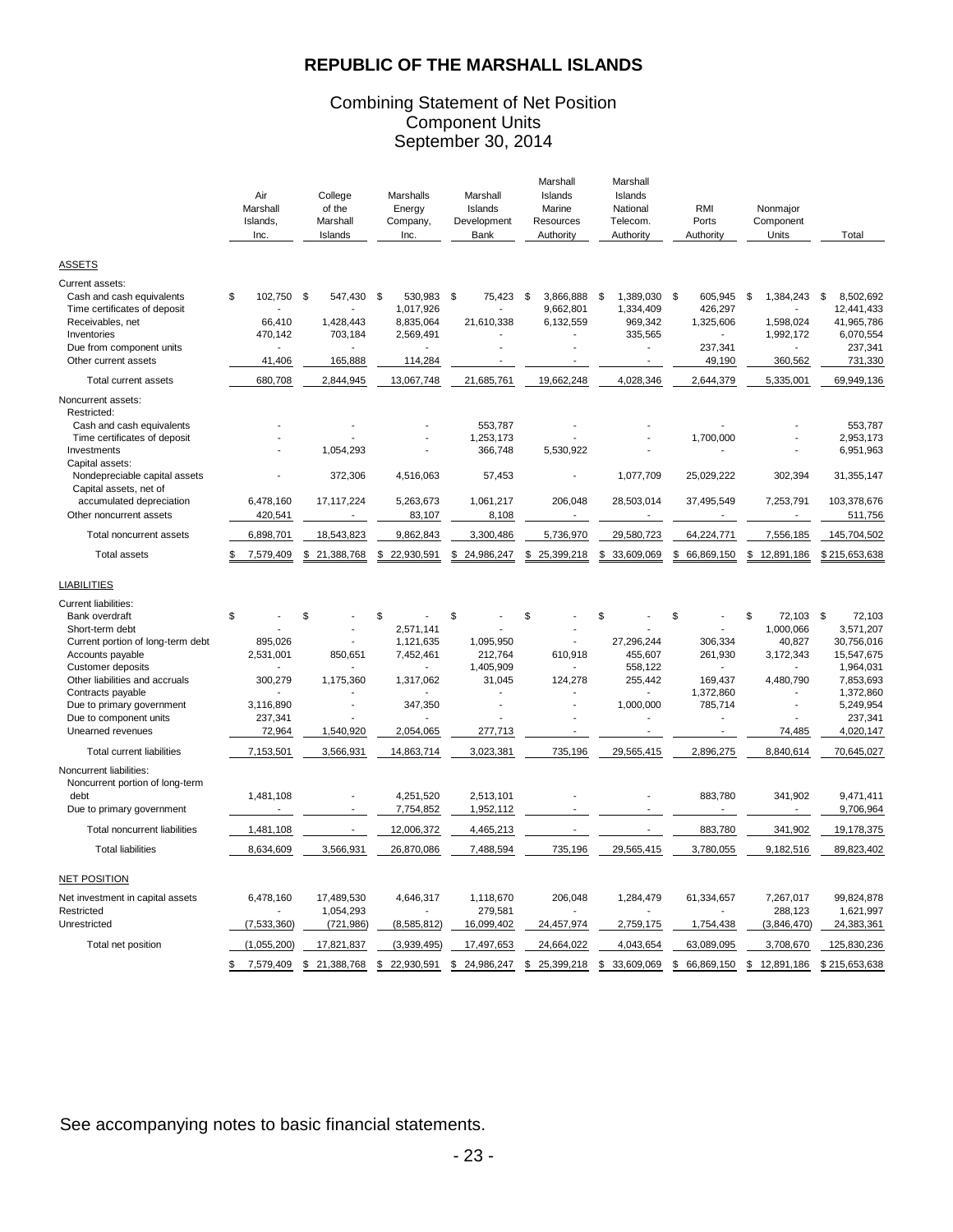# Combining Statement of Revenues, Expenses, and Changes in Net Position Component Units Year Ended September 30, 2014

|                                                                                                                                                                        | Air<br>Marshall<br>Islands,<br>Inc. | College<br>of the<br>Marshall<br>Islands | Marshalls<br>Energy<br>Company,<br>Inc.                    | Marshall<br>Islands<br>Development<br><b>Bank</b> | Marshall<br>Islands<br>Marine<br>Resources<br>Authority | Marshall<br>Islands<br>National<br>Telecom.<br>Authority | RMI<br>Ports<br>Authority        | Nonmajor<br>Component<br>Units          | Total                                                                       |
|------------------------------------------------------------------------------------------------------------------------------------------------------------------------|-------------------------------------|------------------------------------------|------------------------------------------------------------|---------------------------------------------------|---------------------------------------------------------|----------------------------------------------------------|----------------------------------|-----------------------------------------|-----------------------------------------------------------------------------|
| Operating revenues:<br>Charges for services<br>Sales<br>Other                                                                                                          | 1,769,699<br>\$<br>329,961          | 587,277<br>- \$<br>977,550<br>248,956    | \$<br>19,435,950<br>31,788,150<br>$\overline{\phantom{a}}$ | \$<br>4,147,787<br>146,623                        | S<br>19,668,686<br>146,523                              | 8,329,666<br>\$.<br>$\overline{\phantom{a}}$             | 3,758,254<br>\$<br>426,205       | 9,203,211<br>\$<br>4,704,460<br>395,737 | 66,900,530<br>- \$<br>37,470,160<br>1,694,005                               |
| Total operating revenues                                                                                                                                               | 2,099,660                           | 1,813,783                                | 51,224,100                                                 | 4,294,410                                         | 19,815,209                                              | 8,329,666                                                | 4,184,459                        | 14,303,408                              | 106,064,695                                                                 |
| Operating expenses:<br>Cost of services<br>Administration costs<br>Depreciation and amortization                                                                       | 1,881,789<br>739.854<br>711,111     | 8,251,943<br>2,814,261<br>1,606,578      | 48,085,723<br>1,716,188<br>1,332,788                       | 319,819<br>2,031,077<br>273,536                   | 2,546,692<br>135,634                                    | 4,926,165<br>631,493<br>2,611,922                        | 2,818,940<br>3,308,278           | 17,863,735<br>3,101,029<br>1,677,831    | 86,694,806<br>11,033,902<br>11,657,678                                      |
| Total operating expenses                                                                                                                                               | 3,332,754                           | 12,672,782                               | 51,134,699                                                 | 2,624,432                                         | 2,682,326                                               | 8,169,580                                                | 6,127,218                        | 22,642,595                              | 109,386,386                                                                 |
| Operating income (loss)                                                                                                                                                | (1, 233, 094)                       | (10, 858, 999)                           | 89,401                                                     | 1,669,978                                         | 17,132,883                                              | 160,086                                                  | (1,942,759)                      | (8,339,187)                             | (3,321,691)                                                                 |
| Nonoperating revenues (expenses):<br>Contributions from the primary<br>qovernment<br>Equity in net earnings of joint<br>venture<br>Net change in the fair value of     | 887,901                             | 2,874,880                                | 694,400                                                    |                                                   | 1,150,490                                               | 12,000                                                   |                                  | 5,819,403                               | 10,288,584<br>1,150,490                                                     |
| investments<br>Interest income<br>Interest expense<br>Grants and other contributions<br>Contributions to the primary<br>government<br>Other                            | (180, 879)                          | (25, 982)<br>6,918,983<br>981,704        | (495, 873)                                                 | 145,068<br>18,003<br>$\overline{a}$<br>158,385    | 188,181<br>14,000<br>(11,549,000)<br>(22, 640)          | 7,852<br>(1,328,407)                                     | 85,689<br>(98, 206)<br>(41, 145) | (94, 281)<br>99,472<br>2,058            | 126,938<br>291,873<br>(2, 197, 646)<br>7,190,840<br>(11,549,000)<br>919,977 |
| Total nonoperating revenues<br>(expenses), net                                                                                                                         | 707,022                             | 10,749,585                               | 198,527                                                    | 321,456                                           | (10, 218, 969)                                          | (1,308,555)                                              | (53, 662)                        | 5,826,652                               | 6,222,056                                                                   |
| Capital contributions                                                                                                                                                  | 311,672                             | 309,596                                  |                                                            |                                                   |                                                         | 982,250                                                  | 7,752,755                        | 967,533                                 | 10,323,806                                                                  |
| Change in net position                                                                                                                                                 | (214, 400)                          | 200,182                                  | 287,928                                                    | 1,991,434                                         | 6,913,914                                               | (166, 219)                                               | 5,756,334                        | (1,545,002)                             | 13,224,171                                                                  |
| Net position at the beginning of the<br>year, as previously reported<br>Prior-period adjustment (note 15)<br>Net position at the beginning of the<br>year, as restated | (840, 800)<br>(840, 800)            | 17,621,655<br>17,621,655                 | (4,227,423)<br>(4,227,423)                                 | 15,506,219<br>15,506,219                          | 17,750,108<br>17,750,108                                | 4,209,873<br>$\overline{\phantom{a}}$<br>4,209,873       | 57,332,761<br>57,332,761         | 5,442,968<br>(189, 296)<br>5,253,672    | 112,795,361<br>(189, 296)<br>112,606,065                                    |
| Net position at the end of the year                                                                                                                                    | (1,055,200)<br>\$                   | \$17,821,837                             | (3,939,495)<br>\$                                          | \$17,497,653                                      | \$<br>24,664,022                                        | 4,043,654<br>\$                                          | \$ 63,089,095                    | 3,708,670<br>\$                         | 125,830,236<br>S                                                            |
|                                                                                                                                                                        |                                     |                                          |                                                            |                                                   |                                                         |                                                          |                                  |                                         |                                                                             |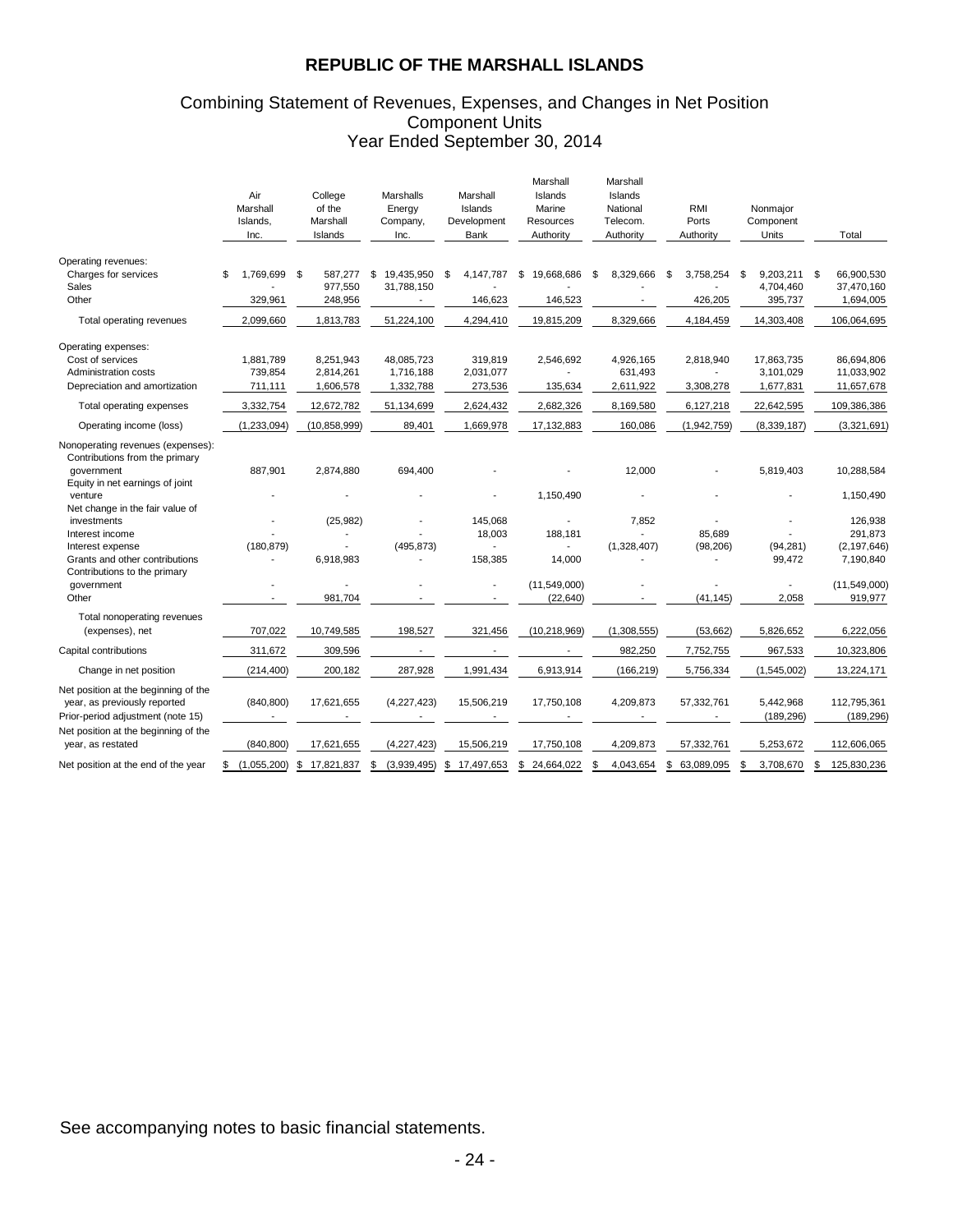Notes to Financial Statements September 30, 2014

### (1) Summary of Significant Accounting Policies

The Republic of the Marshall Islands ("RepMar") was constituted on May 1, 1979, under the provisions of the Constitution of the Republic of the Marshall Islands (the "Constitution") as approved by the people of the Marshall Islands. The Constitution provides for the separation of powers of the executive, legislative, and judicial branches of the government. RepMar assumes responsibility for general government, public safety, health, education, and economic development.

The accompanying financial statements of RepMar have been prepared in accordance with accounting principles generally accepted in the United States of America (GAAP). The Governmental Accounting Standards Board (GASB) is the recognized standard-setting body for establishing governmental accounting and financial reporting principles. The more significant of RepMar's accounting policies are described below.

### A. Reporting Entity

The Government of RepMar is a constitutional government comprised of three branches: the Legislative Branch (the Nitijela), consisting of 33 members elected for a term of four years; the Executive Branch, consisting of the Cabinet; and the Judiciary Branch made up of the High Court, the Supreme Court, and the Traditional Rights Court that advises the High Court on matters concerning customary law and traditional practice. The Nitijela elects one of its members at its first session following an election to serve as President. The President, in turn, appoints six to ten members of the Nitijela to serve as Ministers who collectively comprise the Cabinet.

For financial reporting purposes, RepMar has included all funds, organizations, agencies, boards, commissions and institutions. RepMar has also considered all potential component units for which it is financially accountable as well as other entities for which the nature and significance of their relationship with RepMar are such that exclusion would cause RepMar's financial statements to be misleading or incomplete. The criteria to be considered in determining financial accountability include whether RepMar, as the primary government, has appointed a voting majority of an organization's governing body and either has the ability to impose its will on that organization or there is potential for the organization to provide specific financial benefits to or impose specific financial burdens on RepMar. Financial accountability also exists if an organization is determined to be fiscally dependent on the primary government, although the primary government does not appoint a voting majority of the organization's governing board.

Each blended and discretely presented component unit of RepMar has a September 30 year-end except for the Four-Atoll Medical Fund, which has a December 31 year-end.

The financial statements of the component units have been included in the financial reporting entity in accordance with GASB Statement No. 14, *The Financial Reporting Entity*, as amended by GASB Statement No. 39, *Determining Whether Certain Organizations are Component Units*. Component units are entities that are legally separate organizations for which RepMar's elected officials are financially accountable or other organizations for which the nature and significance of their relationship with RepMar are such that exclusion would cause RepMar's basic financial statements to be misleading or incomplete. RepMar is financially accountable because it appoints the members of the governing authorities of each of the component units and because it is able to impose its will on these organizations or because the organizations provide specific financial benefits or impose specific financial burdens on RepMar.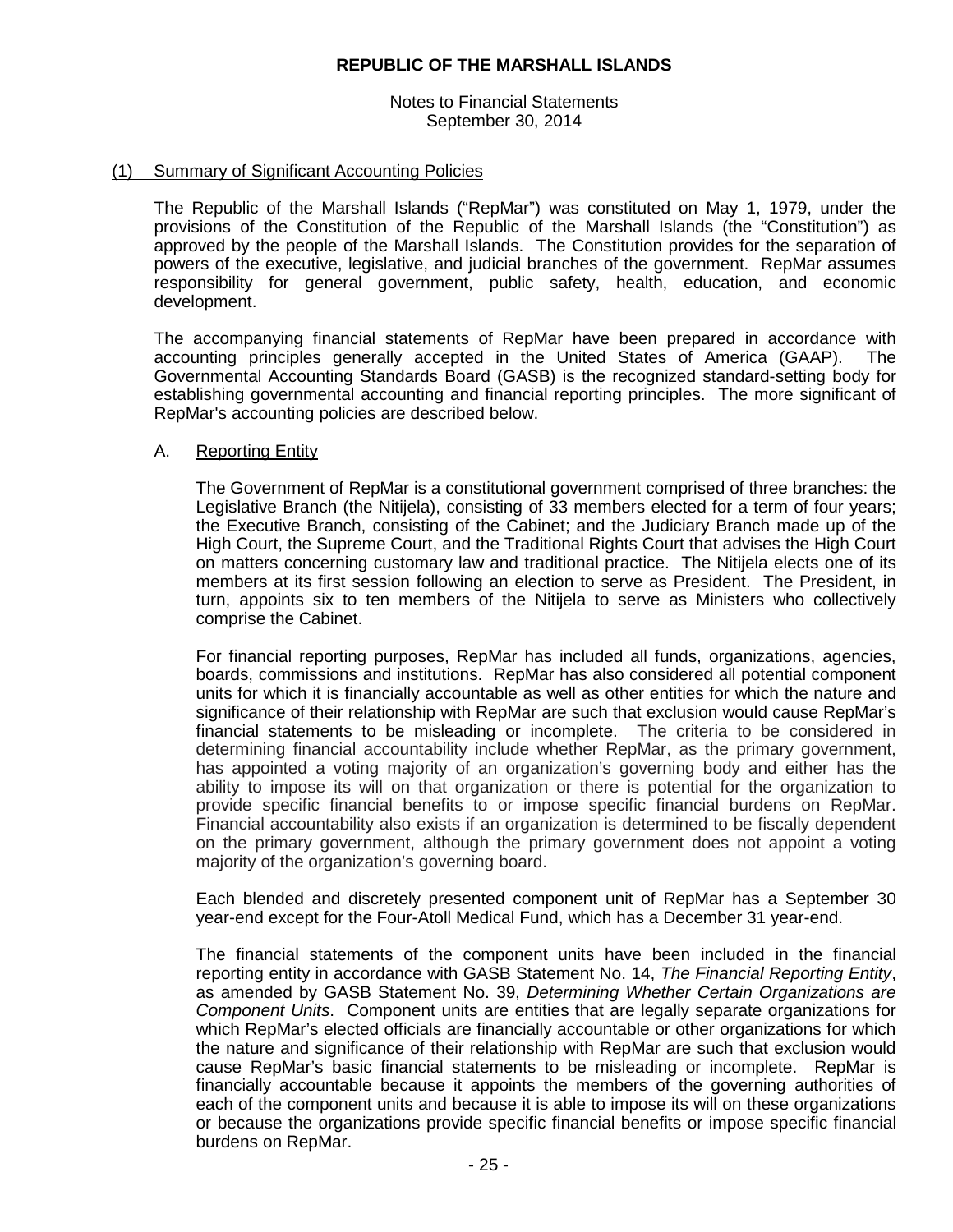Notes to Financial Statements September 30, 2014

### (1) Summary of Significant Accounting Policies, Continued

### A. Reporting Entity, Continued

Blended component units are entities that are legally separate from RepMar, but are so related to RepMar that they are, in substance, the same as RepMar or entities providing services entirely or almost entirely to RepMar. The net position and results of operations of the following legally separate entities are presented as part of RepMar's operations:

- Marshall Islands Scholarship Grant and Loan Board, a Governmental Fund Type Special Revenue Fund. This fund was established under Public Law No. 1979-19 to account for all disbursements of scholarship funds and is governed by a sevenmember Board appointed by the Cabinet of RepMar.
- Marshall Islands Judiciary Fund, a Governmental Fund Type Special Revenue Fund. This fund was established to account for all activities of the Marshall Islands Judiciary not accounted for within the General Fund.
- Health Care Revenue Fund, a Governmental Fund Type Special Revenue Fund. This fund was established under Public Law No. 1989-59 within the Ministry of Health and Environment to control the expenditure of funds for health care related services.
- Marshall Islands Health Fund, a Governmental Fund Type Special Revenue Fund. This fund was established under Public Law No. 1990-75, as amended by Public Law Nos. 2001-31 and 2001-35, to account for the operations of the Basic and Supplemental Health Funds delivering comprehensive medical care.

Discretely presented component units are entities which are legally separate from RepMar, but are financially accountable to RepMar, or whose relationships with RepMar are such that exclusion would cause RepMar's basic financial statements to be misleading or incomplete. The component units' column of the basic financial statements includes the financial data of the following major component units:

- Air Marshall Islands, Inc. (AMI): AMI was granted a corporate charter by the Cabinet of RepMar on October 12, 1989 to provide domestic and international carrier service within and from the Marshall Islands. AMI is governed by a seven-member Board of Directors appointed by the President upon approval of the Cabinet of RepMar. RepMar provides financial support to AMI through legislative appropriations.
- College of the Marshall Islands (CMI): CMI was established as an independent institution pursuant to the College of the Marshall Islands Act of 1992 (Public Law No. 1992-13) to provide post-secondary education services to meet the needs of the Marshall Islands. CMI is governed by a nine-member Board of Regents appointed by the President upon approval of the Cabinet of RepMar. RepMar provides financial support to CMI through legislative appropriations.
- Marshalls Energy Company, Inc. (MEC): MEC was granted a corporate charter by the Cabinet of RepMar on February 2, 1984 to engage in the business of generating and transmitting electricity, and the import and marketing of petroleum products. MEC is governed by a seven-member Board of Directors appointed by the Cabinet of RepMar. RepMar guarantees principal and interest payments to the Rural Utilities Service in the event of default by MEC on a Federal Financing Bank loan. RepMar provides financial support to MEC through legislative appropriations.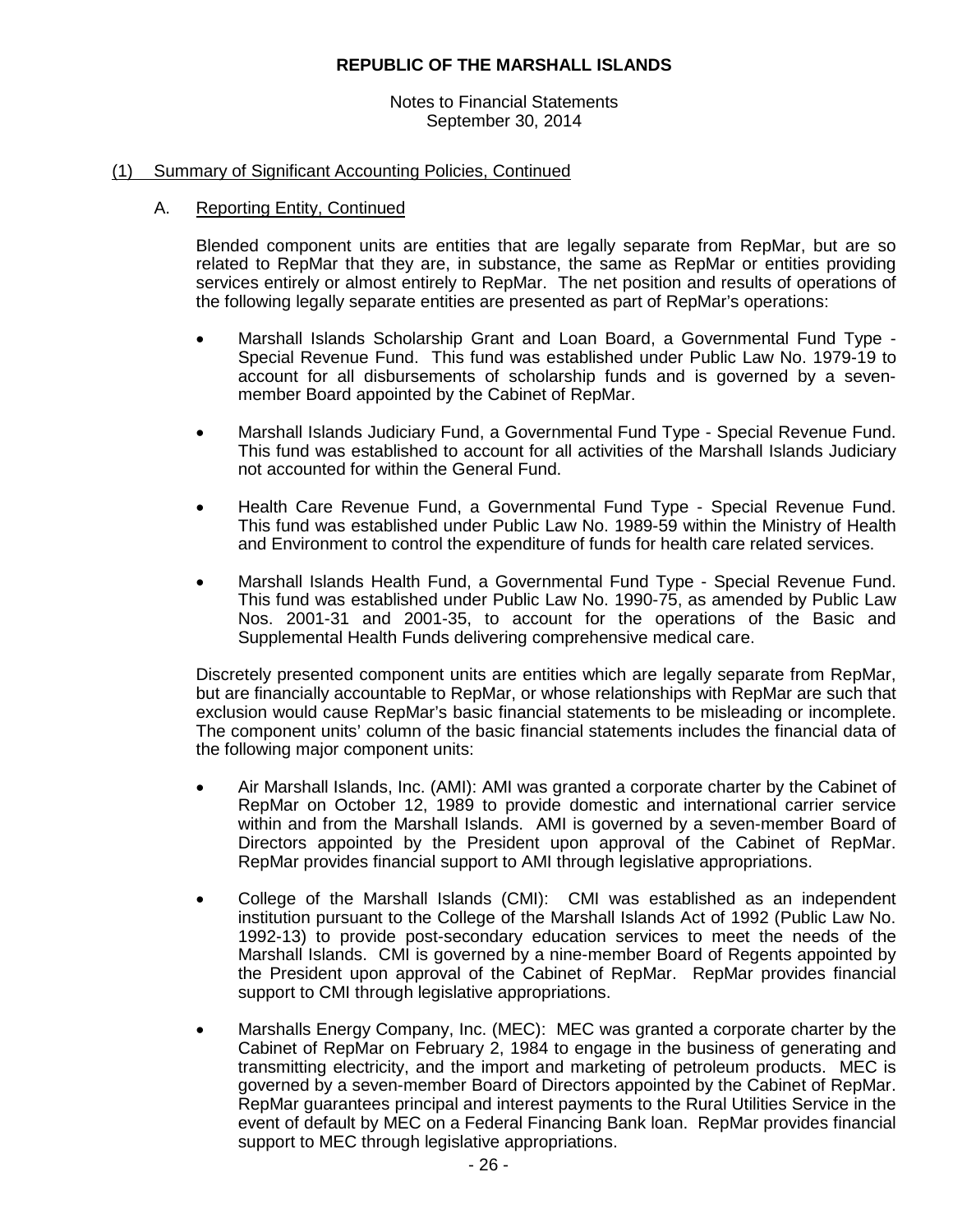Notes to Financial Statements September 30, 2014

### (1) Summary of Significant Accounting Policies, Continued

- A. Reporting Entity, Continued
	- Marshall Islands Development Bank (MIDB): MIDB was established under Public Law No. 1988-1 to promote development and expansion of the Marshall Islands economy and is governed by a seven-member Board of Directors appointed by the Cabinet. MIDB has received funds under Sections 111 and 211 of the Compact of Free Association and funds from the U.S. Department of Agriculture under the Rural Housing and Community Development Service Housing Preservation Grant. RepMar has the ability to impose its will on MIDB.
	- Marshall Islands Marine Resources Authority (MIMRA): MIMRA was established as a body corporate pursuant to the Marshall Islands Marine Resources Authority Act of 1997 (Public Law No. 1997-60) to facilitate the sustainable and responsible use of the marine resources in the Marshall Islands. MIMRA is governed by a seven-member Board of Directors, including the Minister of Resources and Development, the Minister of Foreign Affairs, the Minister of Internal Affairs, and four members appointed by the President. RepMar has the ability to impose its will on MIMRA.
	- Marshall Islands National Telecommunications Authority (MINTA): MINTA was incorporated under Public Law No. 1990-105 to engage in the business of providing local and international telecommunication services. MINTA is governed by an eightmember Board of Directors elected by a majority vote of its shareholders. RepMar owns a voting majority of MINTA stock. RepMar guarantees principal and interest payments to the Rural Utilities Service in the event of default by MINTA on Rural Electrification and Telephone Revolving Fund loans.
	- RMI Ports Authority (RMIPA): RMIPA was incorporated under Public Law No. 2003-81 to engage in the operation and maintenance of commercial port facilities in the Marshall Islands. RMIPA is governed by a seven-member Board of Directors appointed by the President upon the approval of the Cabinet of RepMar. RepMar has the ability to impose its will on RMIPA.

The component units' column of the basic financial statements also includes the financial data of the following nonmajor component units: Kwajalein Atoll Joint Utilities Resources, Inc., Majuro Atoll Waste Company, Inc., Majuro Resort, Inc., Majuro Water and Sewer Company, Inc., Marshall Islands Postal Service Authority, Marshall Islands Shipping Corporation, Marshall Islands Visitors Authority, Office of Commerce and Investment, RMI Environmental Protection Authority, and Tobolar Copra Processing Authority.

In addition, the fiduciary component units are subject to legislative and executive controls. These component units, while meeting the definition of a component unit and while legally separate, are presented in the fund financial statements of RepMar. They have been omitted from the government-wide financial statements as their resources are not available to fund operations of RepMar. The fiduciary component units are as follows:

• Marshall Islands Social Security Administration (MISSA), a Fiduciary Fund Type - Private Purpose Trust Fund. MISSA was established to provide a financially sound social security system with pension benefits and early retirement and operates under the authority of a seven-member Board of Directors appointed by the Cabinet of RepMar.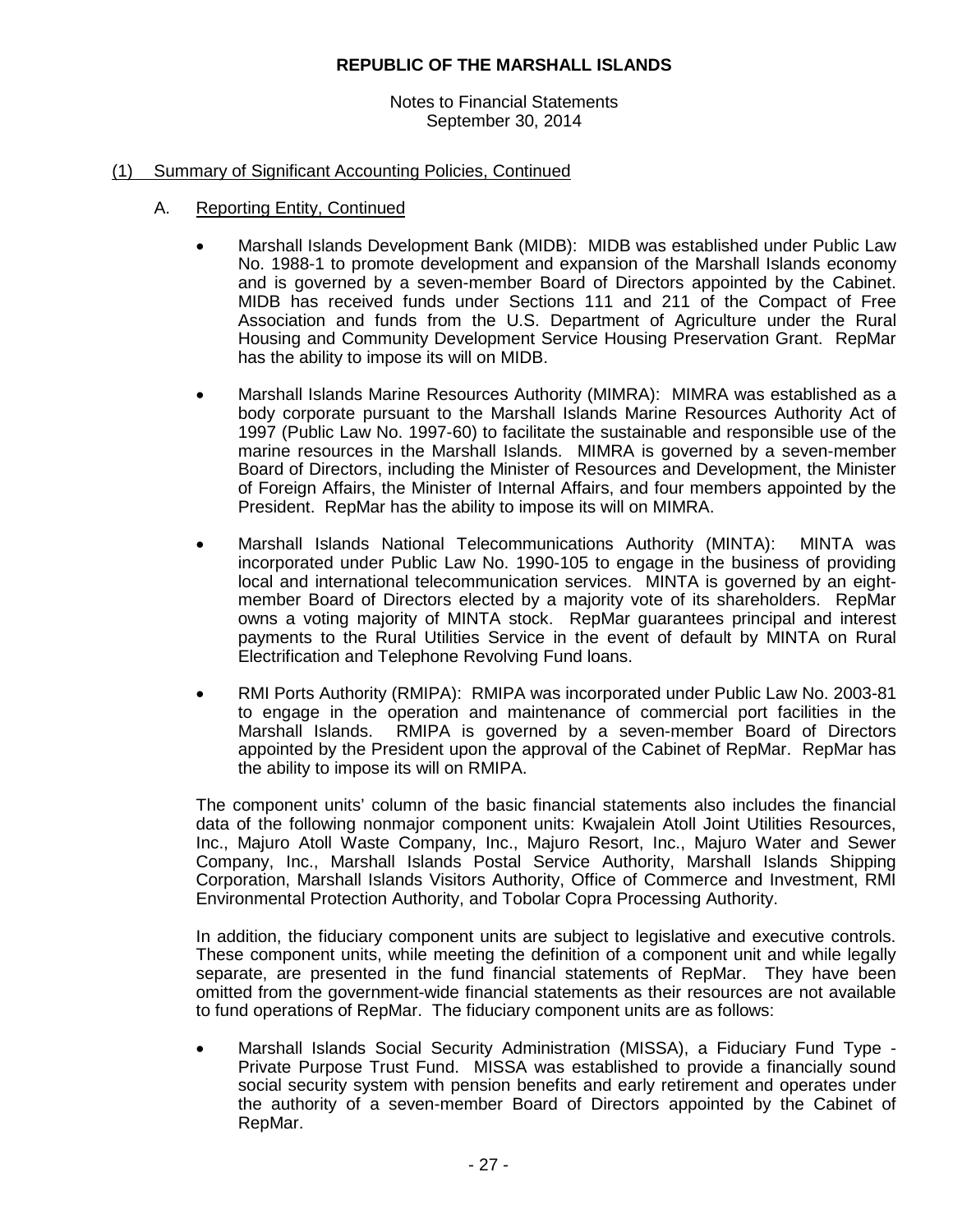Notes to Financial Statements September 30, 2014

### (1) Summary of Significant Accounting Policies, Continued

### A. Reporting Entity, Continued

RepMar's component units, departments, and funds that are separately audited issue their own financial statements. These statements may be obtained by directly contacting the various entities or obtaining them directly from the Office of the Auditor-General:

### P.O. Box 245 Majuro, Marshall Islands 96960

RepMar is also responsible for appointing voting members to the governing boards of the following legally separate organizations, but RepMar's financial accountability for these organizations does not extend beyond making the appointments. Therefore, the financial data of these entities are excluded from RepMar's financial statements. Those organizations are Alele Museum, Inc. and the Republic of the Marshall Islands Private Industry Council, Inc.

# B. Government-Wide Financial Statements

The Statement of Net Position and the Statement of Activities report financial information on all of the non-fiduciary activities of the primary government and its component units. For the most part, the effect of interfund activity has been eliminated from these statements except for other charges between the primary government and the discretely presented component units. Elimination of these charges would distort the direct costs and program revenues reported for the various functions concerned.

Primary government activities are defined as either governmental or business-type activities. Governmental activities, which normally are supported by taxes, intergovernmental revenues and other non-exchange revenues, are reported separately from business-type activities, which rely to a significant extent on fees charged to external parties for goods or services. As such, business-type activities account for operations similarly to a for-profit business. Likewise, the primary government is reported separately from certain legally separate component units for which the primary government is financially accountable. Discretely presented component unit activities are presented with their business-type focus.

The Statement of Net Position presents all of the reporting entity's non-fiduciary assets and liabilities, with the difference reported as net position. Net position is reported in three categories:

- Net investment in capital assets consists of capital assets, net of accumulated depreciation and reduced by outstanding balances for bonds, notes and other debt that are attributed to the acquisition, construction or improvement of those assets.
- Restricted net position results when constraints placed on net position use are either externally imposed by creditors, grantors, contributors, and the like, or imposed by law.
- Unrestricted net position consists of net position, which does not meet the definition of the two preceding categories. Unrestricted net position often is designated, (for example, internally restricted), to indicate that management does not consider such to be available for general operations.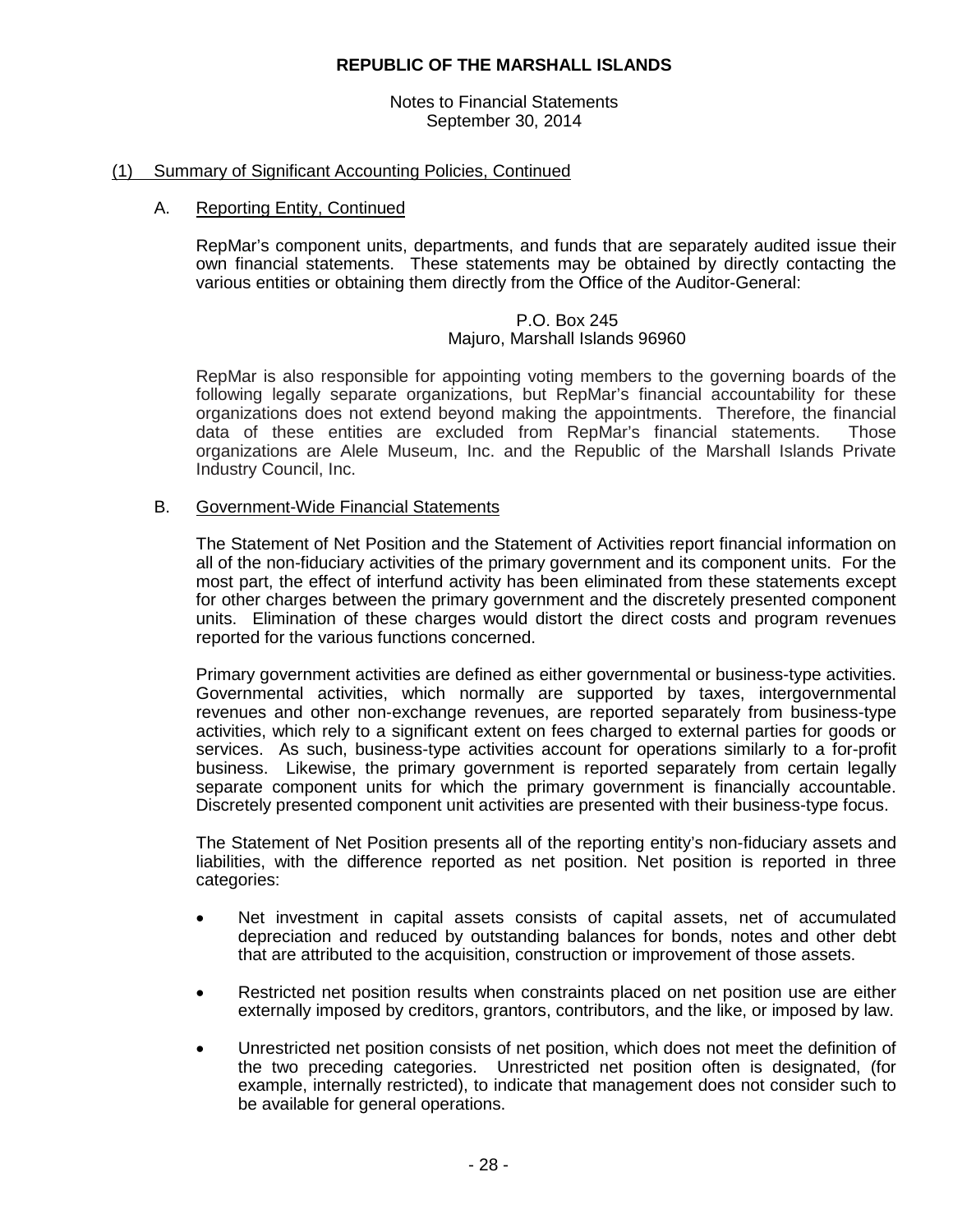Notes to Financial Statements September 30, 2014

### (1) Summary of Significant Accounting Policies, Continued

### B. Government-Wide Financial Statements, Continued

The government-wide Statement of Net Position reports \$69,030,117 of restricted net position, of which \$7,682,243 is restricted by enabling legislation.

The Statement of Activities demonstrates the degree to which the direct expenses of given functions or segments are offset by program revenues. Direct expenses are those that are clearly identifiable within a specific function or segment. Program revenues include charges to customers or applicants who purchase, use, or directly benefit from goods, services, or privileges that are restricted to meeting the operational or capital requirements of a particular function. Taxes and other items not meeting the definition of program revenues are, instead, reported as general revenue.

### C. Fund Financial Statements

Separate financial statements are provided for governmental funds and fiduciary funds even though the latter are excluded from the government-wide financial statements. Major individual governmental funds are reported as separate columns in the fund financial statements pursuant to GASB reporting standards, with nonmajor governmental funds being combined into a single column.

RepMar reports its financial position and results of operations in funds, each of which is considered a separate accounting entity. The operations of each fund are accounted for with a set of self-balancing accounts that comprise its assets, liabilities, fund equity, revenues and expenditures/expenses. Transactions between funds within a fund type, if any, have not been eliminated.

# D. Measurement Focus and Basis of Accounting

*Government-Wide Financial Statements -* the government-wide financial statements are reported using the economic resources management focus and the accrual basis of accounting, as are the fiduciary fund financial statements. Revenues are recorded when earned and expenses are recorded when a liability is incurred, regardless of the timing of related cash flows. Grants and similar items are recognized as revenue as soon as all eligibility requirements imposed by the provider have been met.

Amounts reported as program revenue include 1) charges to customers or applicants for goods, services, or privileges provided, 2) operating grants and contributions, and 3) capital grants and contributions. Internally dedicated resources are reported as general revenues rather than as program revenues. General revenue is derived from taxation, investment income and other fees that are not allocated to specific programs.

*Governmental Fund Financial Statements* - the governmental fund financial statements account for the general governmental activities of RepMar and are reported using the current financial resources measurement focus and the modified accrual basis of accounting. Revenues are recognized as they become susceptible to accrual*;* generally when they are both measurable and available. Revenues are considered to be available when they are collectible within the current period or soon enough thereafter to pay liabilities of the current period. For this purpose, RepMar considers revenues to be available if they are collected within 90 days of the end of the current fiscal period.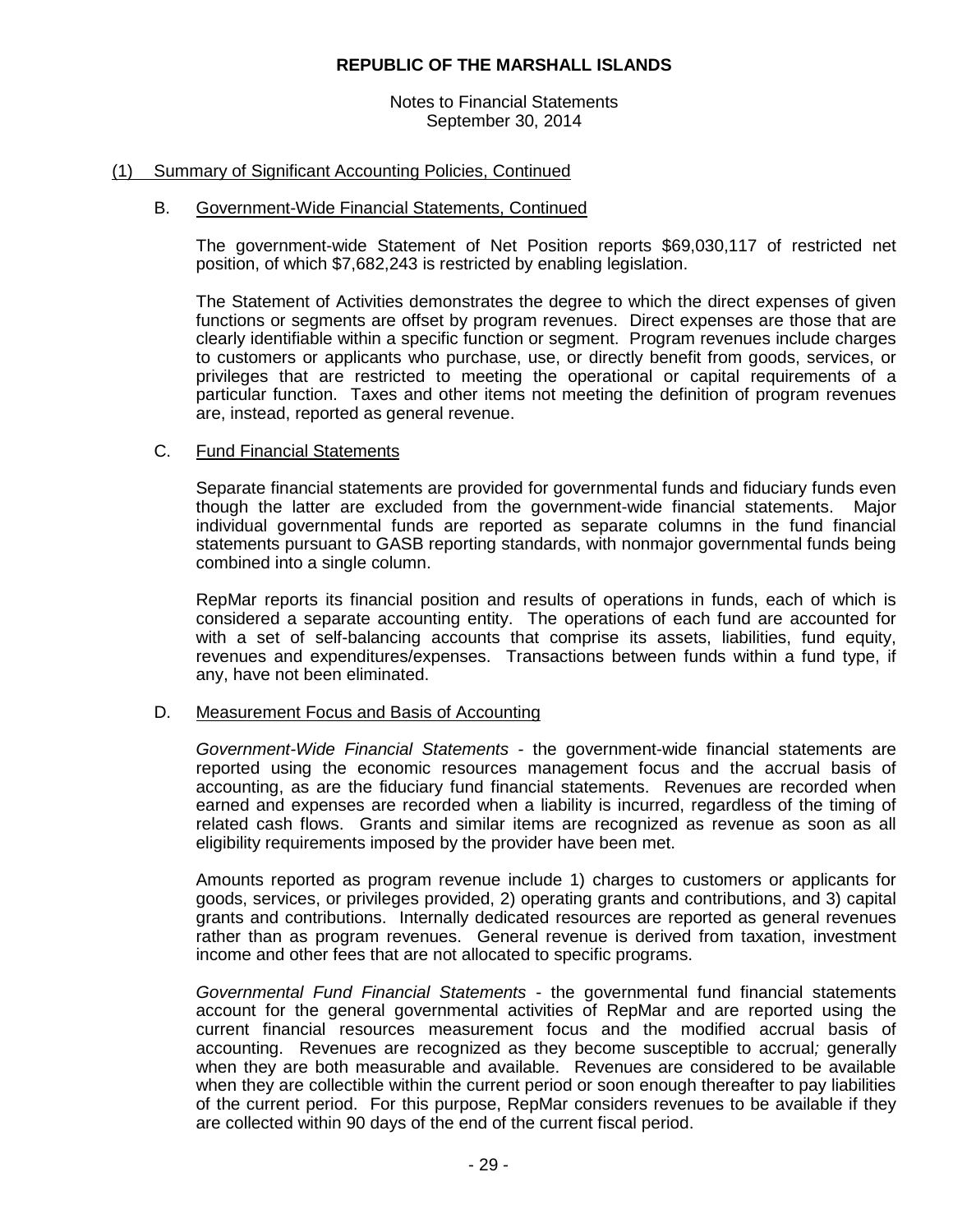Notes to Financial Statements September 30, 2014

# (1) Summary of Significant Accounting Policies, Continued

# D. Measurement Focus and Basis of Accounting, Continued

Significant revenues susceptible to accrual include income and gross revenue taxes, federal grants, federal reimbursements and other reimbursements for use of materials and services. Miscellaneous revenues from other financing sources are recognized when received in cash because they are generally not measurable until actually received. Investment earnings are recorded as earned, since they are both measurable and available. Investments and related investment earnings are recorded at fair value. Fair value is the amount at which a financial instrument could be exchanged in a current transaction between willing parties, other than in a forced or liquidation sale. Expenditures generally are recorded in the period in which the related fund liability is incurred, as under accrual accounting. However, debt service expenditures, as well as expenditures related to compensated absences and claims and judgments, are recorded only when payment is due.

*Fiduciary funds and discretely presented component units financial statements* - the fiduciary funds and discretely presented component units financial statements are reported using the economic measurement focus and the accrual basis of accounting, similar to government-wide financial statements, as described above.

Discretely presented component units distinguish operating revenues and expenses from nonoperating items. Operating revenues and expenses generally result from providing services and producing and delivering goods in connection with a component unit's principal ongoing operations. All other revenues are reported as nonoperating. Operating expenses includes the cost of sales and services, administrative expenses, and depreciation on capital assets. All revenues and expenses not meeting this definition are reported as nonoperating revenues and expenses.

GASB Statement No. 34, *Basic Financial Statements - and Management's Discussion and Analysis - For State and Local Governments,* as amended by GASB Statement No. 37, *Basic Financial Statements - and Management's Discussion and Analysis - For State and Local Governments: Omnibus,* sets forth minimum criteria (percentage of the assets, liabilities, revenues or expenditures/expenses for either fund category or the governmental and enterprise combined) for the determination of major funds. Major individual governmental funds are reported as separate columns in the fund financial statements. The nonmajor funds are combined in a column in the fund financial statements and detailed in the combining statements.

RepMar reports the following major funds:

- General Fund This fund is the primary operating fund of RepMar. It is used to account for all governmental transactions, except those required to be accounted for in another fund.
- Grants Assistance Fund a Special Revenue Fund that accounts for all financial transactions that are subgranted to RepMar, including United States Congress appropriations under United States Public Law 99-239, as amended, Title II, Article I, Section 211(a) and approved by Nitijela resolution 123 to promote economic advancement and budgetary self-reliance as well as other direct grants that RepMar received from the United States government and other donor countries.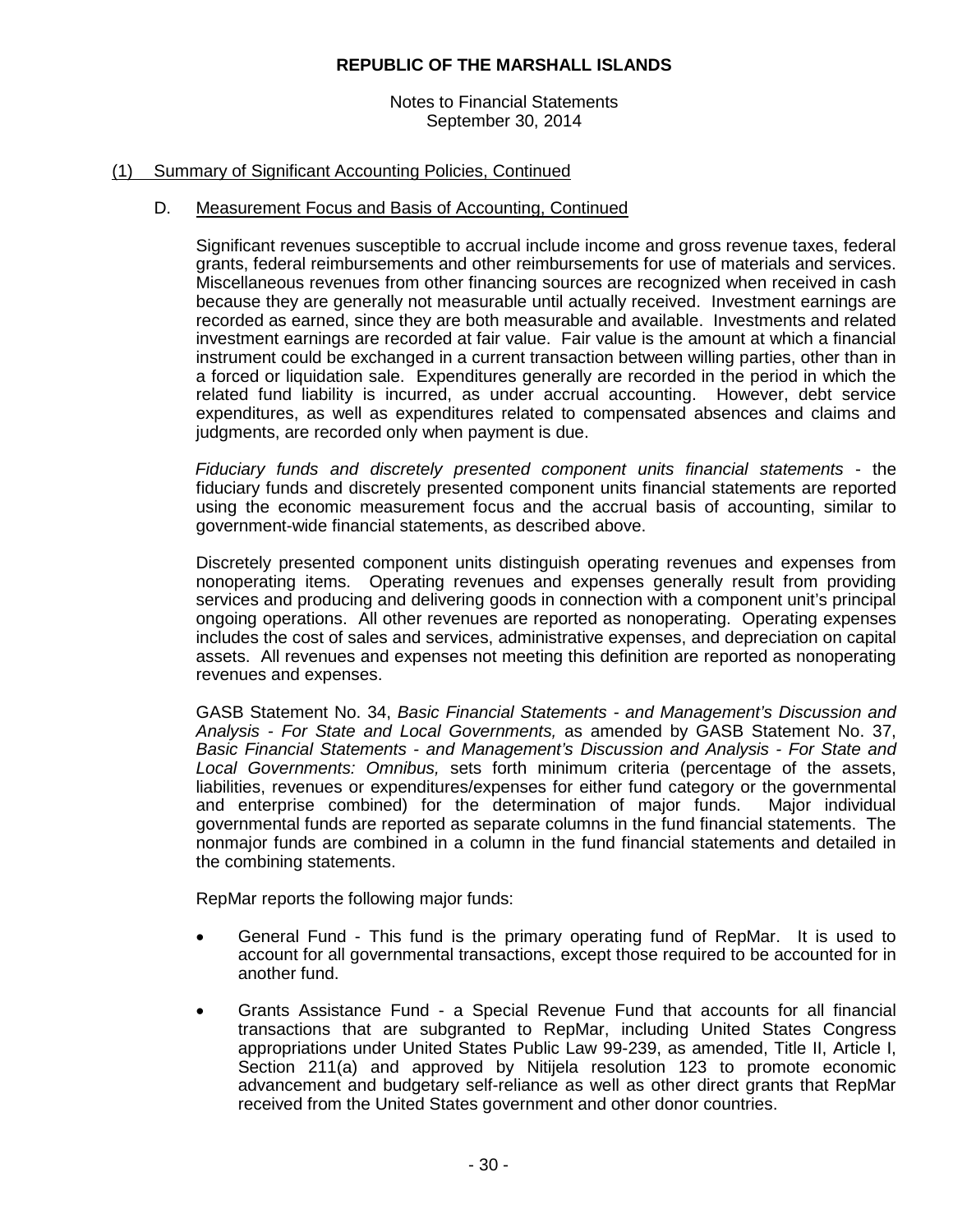Notes to Financial Statements September 30, 2014

### (1) Summary of Significant Accounting Policies, Continued

- D. Measurement Focus and Basis of Accounting, Continued
	- Compact Trust Fund a Permanent Fund that accounts for RepMar's contributions to the Trust Fund established in accordance with Section 216 of the Compact of Free Association, as amended, to provide for an additional source of revenue for the government budget that will be needed to substitute for the absence of Compact of Free Association funding.

The nonmajor governmental funds are comprised of special revenue funds, which account for financial resources obtained from specific revenue sources and used for restricted purposes.

In addition, RepMar reports the following fund types:

- Private Purpose Trust Funds these funds are used to account for resources held in trust under which principal and income benefit certain individuals. These include funds held in trust by the Marshall Islands Social Security Administration (MISSA) for the beneficiaries of the MISSA Retirement Fund; funds received under the Interim Use Agreement for the benefit of Kwajalein landowners; and funds received under Section 177 of the Compact of Free Association for the benefit of victims related to the United States Nuclear Testing Program.
- Agency Funds this fund is used to report resources held by the primary government relating to unclaimed property in a purely custodial capacity.

### E. Cash and Cash Equivalents and Time Certificates of Deposit

RepMar pools cash resources of its various funds in order to facilitate the management of cash. Unless otherwise required by law, interest income received on pooled cash accrues to the General Fund. Cash and cash equivalents applicable to a particular fund are readily identifiable. Cash and cash equivalents include cash on hand, demand deposits, and shortterm investments in U.S. Treasury obligations with a maturity date within three months of the date acquired by RepMar. Deposits maintained in time certificates of deposit with original maturity dates greater than three months are separately classified on the statement of net position/balance sheet.

### F. Investments

Investments and related investment earnings are recorded at fair value. Fair value is the amount at which a financial instrument could be exchanged in a current transaction between willing parties, other than in a forced or liquidation sale.

Investments of 20% or more of the voting stock of an investee are presumed to give the investor significant influence and are carried using the equity method. Under the equity method, the investor records, as earnings or loss, its proportionate share of the investee's earnings or loss.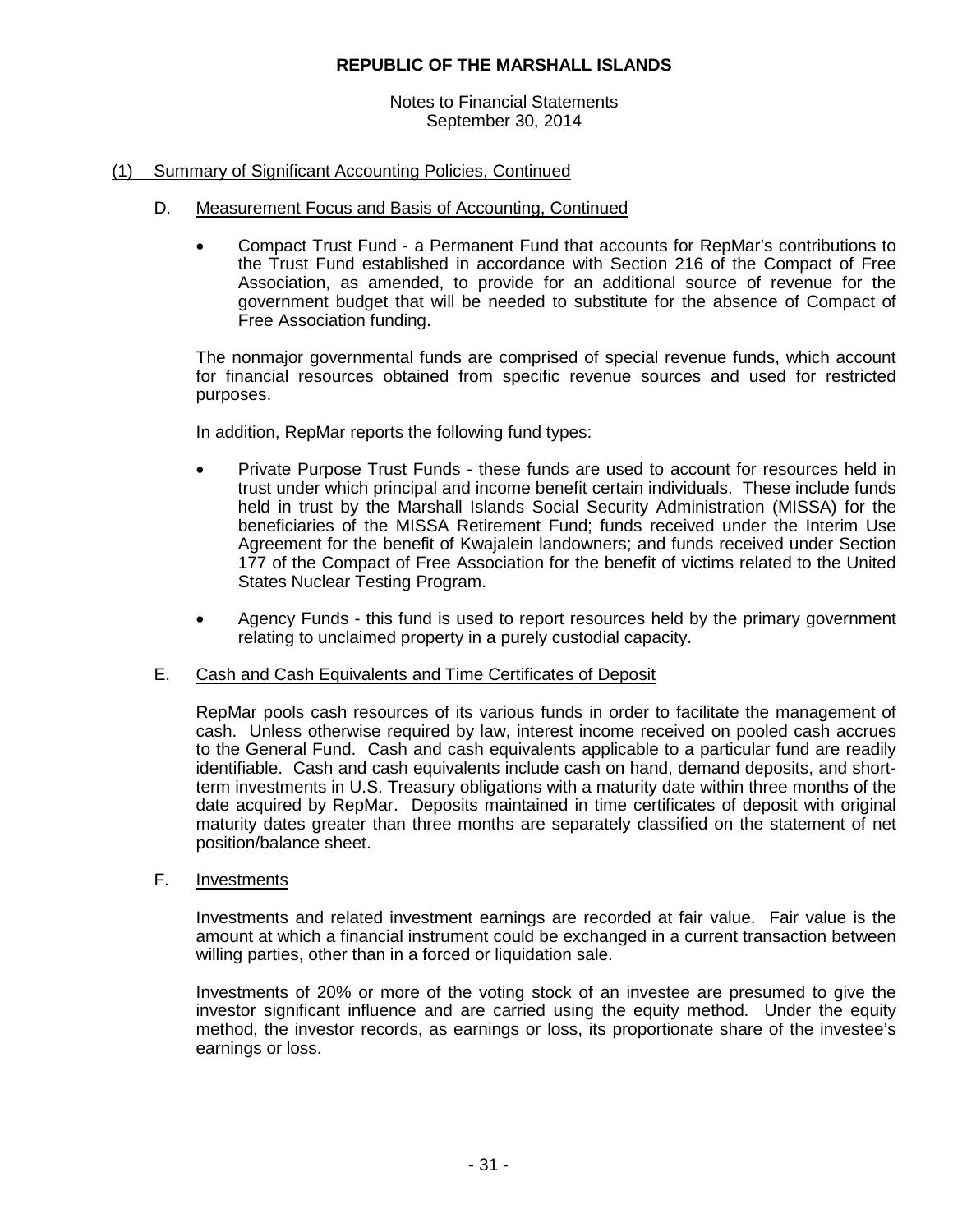Notes to Financial Statements September 30, 2014

### (1) Summary of Significant Accounting Policies, Continued

### G. Receivables

In general, tax revenue is recognized on the government-wide financial statements, when assessed or levied and on the governmental fund financial statements to the extent that it is both measurable and available. Receivables are stated net of estimated allowances for uncollectible accounts. Reimbursements due to RepMar for expenditures on federally funded reimbursement and grant programs are reported as "receivables from federal agencies" on the governmental fund balance sheet.

Receivables of the primary government and the discretely presented component units are primarily due from businesses and individuals residing on the islands of Majuro and Ebeye. The allowance for uncollectable accounts primarily represents estimated allowances for uncollectible amounts that are determined based upon past collection experience and aging of the accounts.

### H. Inventories

Inventories of the discretely presented component units are valued at the lower of cost (FIFO) or market.

## I. Interfund Receivables/Payables

During the course of its operations, RepMar records transactions between individual funds for goods provided or services rendered. Receivables and payables resulting from transactions between funds are classified as "due from other funds" or "due to other funds"<br>on the governmental fund balance sheet. Receivables and payables resulting from on the governmental fund balance sheet. transactions between component units and the primary government are classified as "due to/from primary government" or "due to/from component units" on the governmental fund balance sheet and the statement of net position. Interfund receivables and payables have been eliminated from the statement of net position.

### J. Restricted Assets

Certain assets of the primary government and the discretely presented component units are classified as restricted assets because their use is restricted through loan agreements or enabling legislation.

### K. Capital Assets

Capital assets, which include property, plant, equipment and infrastructure assets (e.g. roads, bridges, docks, water and sewer lines, water catchments, and other similar items), are reported in the governmental activity column of the government-wide financial statements. Such assets, whether purchased or constructed, are recorded at historical cost or estimated historical cost. Donated capital assets are recorded at estimated fair market value at the date of donation. RepMar currently holds no title to land. Singular pieces of machinery and equipment that equal or exceed \$50,000 are capitalized. Buildings and infrastructure projects with a cost that equals or exceeds \$100,000 are capitalized. The costs of normal maintenance and repairs that do not add to the value of assets or materially extend asset lives are not capitalized.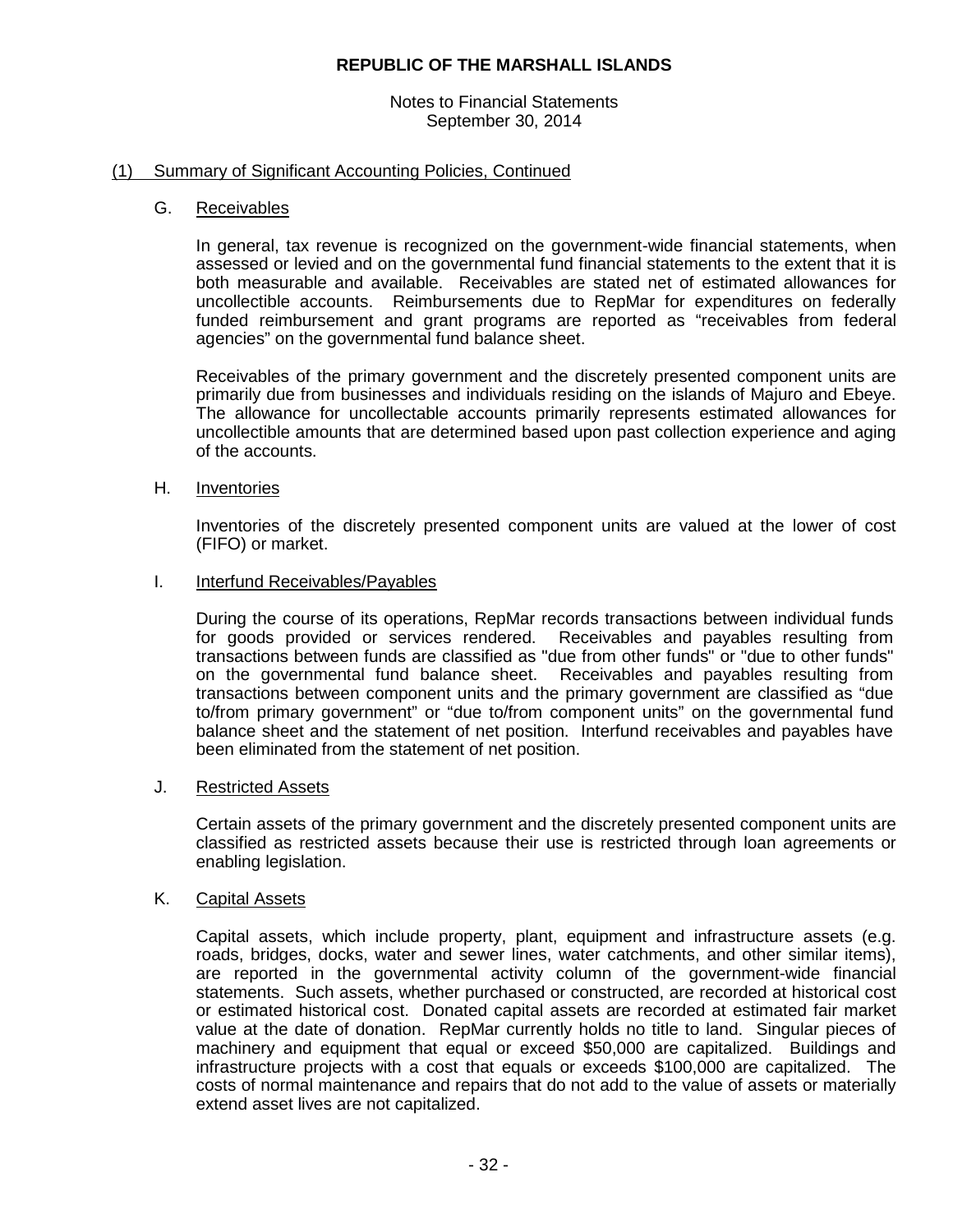Notes to Financial Statements September 30, 2014

### (1) Summary of Significant Accounting Policies, Continued

### K. Capital Assets, Continued

Capital assets of the primary government and the component units are depreciated using the straight-line method over their estimated useful lives, with a full year's depreciation charged in the year of acquisition and disposal, regardless of date.

### L. Deferred Outflows of Resources

In addition to assets, the statement of net position will sometimes report a separate section for deferred outflows of resources. This separate financial statement element, deferred outflows of resources represents a consumption of net position that applies to a future period and so will not be recognized as an outflow of resources (deduction of net position) until then. RepMar has no items that qualify for reporting in this category.

### M. Unearned Revenue

In the government-wide financial statements, unearned revenue is recognized when cash, receivables or other assets are recorded prior to being earned. In the governmental fund financial statements, unearned revenue represents monies received or revenues accrued which have not been earned or do not meet the "available" criterion for revenue recognition under the modified accrual basis of accounting. Unearned revenue of the discretely presented component units primarily represents amounts received for tuition and fees, certain auxiliary activities, and fuel sales prior to the end of the fiscal year but related to the subsequent accounting period.

# N. Long-term Debt

The liabilities reported in the government-wide financial statements include long-term obligations incurred under various Asian Development Bank loans and compensated absences payable. Long-term obligations financed by component units are recorded as liabilities in the discretely presented component unit's column.

### O. Compensated Absences

It is the government's policy to permit employees to accumulate earned but unused vacation and sick pay benefits. There is no liability for unpaid accumulated sick leave since the government does not have a policy to pay any amounts when employees separate from service with the government. All vacation pay is accrued when incurred in the governmentwide and fiduciary fund financial statements. A liability for these amounts is reported in governmental funds only if they have matured, for example, as a result of employee resignations and retirements. Annual leave accumulates at the rate of one working day per bi-weekly pay period.

### P. Deferred Inflows of Resources

In addition to liabilities, the statement of net position will sometimes report a separate section for deferred inflows of resources. This separate financial statement element, deferred inflows of resources represents an acquisition of net position that applies to a future period and so will not be recognized as an inflow of resources (additions to net position) until then. RepMar has no items that qualify for reporting in this category.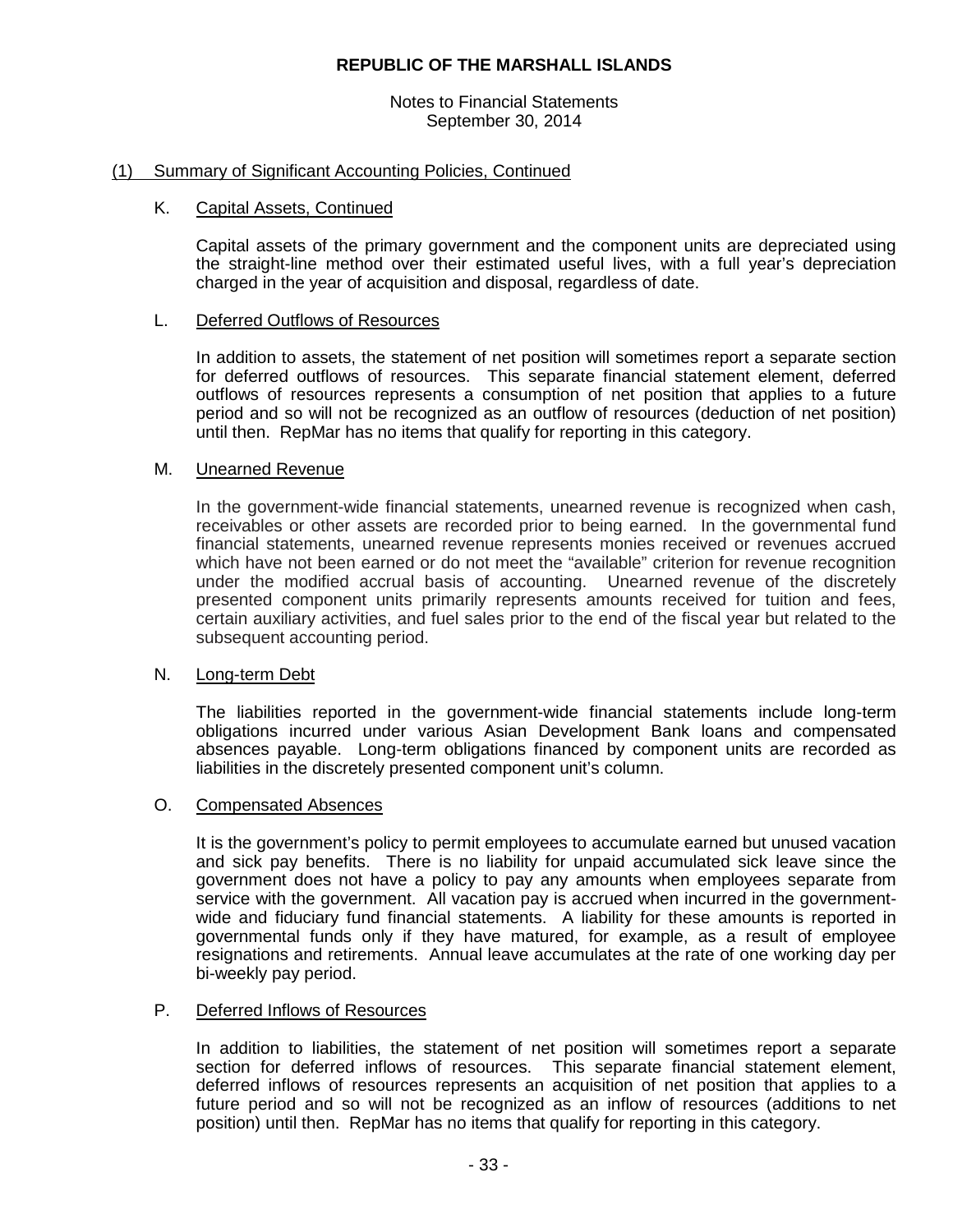#### Notes to Financial Statements September 30, 2014

# (1) Summary of Significant Accounting Policies, Continued

# Q. Fund Equity

Fund balance classifications are based on the extent to which RepMar is bound to honor constraints on the specific purposes for which amounts in those funds can be spent and are reported under the following fund balance classifications:

- Nonspendable includes fund balance amounts that cannot be spent either because it is not in spendable form or because of legal or contractual constraints.
- Restricted includes fund balance amounts that are constrained for specific purposes which are externally imposed by providers, such as creditors or amounts constrained due to constitutional provisions or enabling legislation.
- Committed includes fund balance amounts that are constrained for specific purposes that are internally imposed by the government through formal action of the highest level of decision making authority and does not lapse at year-end.
- Unassigned includes negative fund balances in other governmental funds.

RepMar has a general policy to first use restricted resources for expenditures incurred for which both restricted and unrestricted (committed and unassigned) resources are available. When expenditures are incurred for which only unrestricted resources are available, the general policy of RepMar is to use committed resources first followed by unassigned. The use of restricted/committed resources may be deferred based on a review of the specific transaction.

A formal minimum fund balance policy has not been adopted.

# R. Risk Financing

RepMar is exposed to various risks of loss related to torts; theft of, damage to, and destruction of assets; errors and omissions; injuries to employees; and natural disasters. It is the policy of the primary government not to purchase commercial insurance for the risks of loss to which it is exposed. Instead, RepMar management believes it is more economical to manage its risks internally. In the event of claim settlements and judgments, RepMar reports all of its risk management activities in its General Fund. Claims expenditures and liabilities are reported when it is probable that a loss has occurred and the amount of that loss can be reasonably estimated. These losses include an estimate of claims that have been incurred but not reported. No losses have occurred as a result of these policies in any of the past three fiscal years.

# S. New Accounting Standards

During fiscal year 2014, RepMar implemented the following pronouncements:

• GASB Statement No. 66, *Technical Corrections - 2012*, which enhances the usefulness of financial reports by resolving conflicting accounting and financial reporting guidance that could diminish the consistency of financial reporting.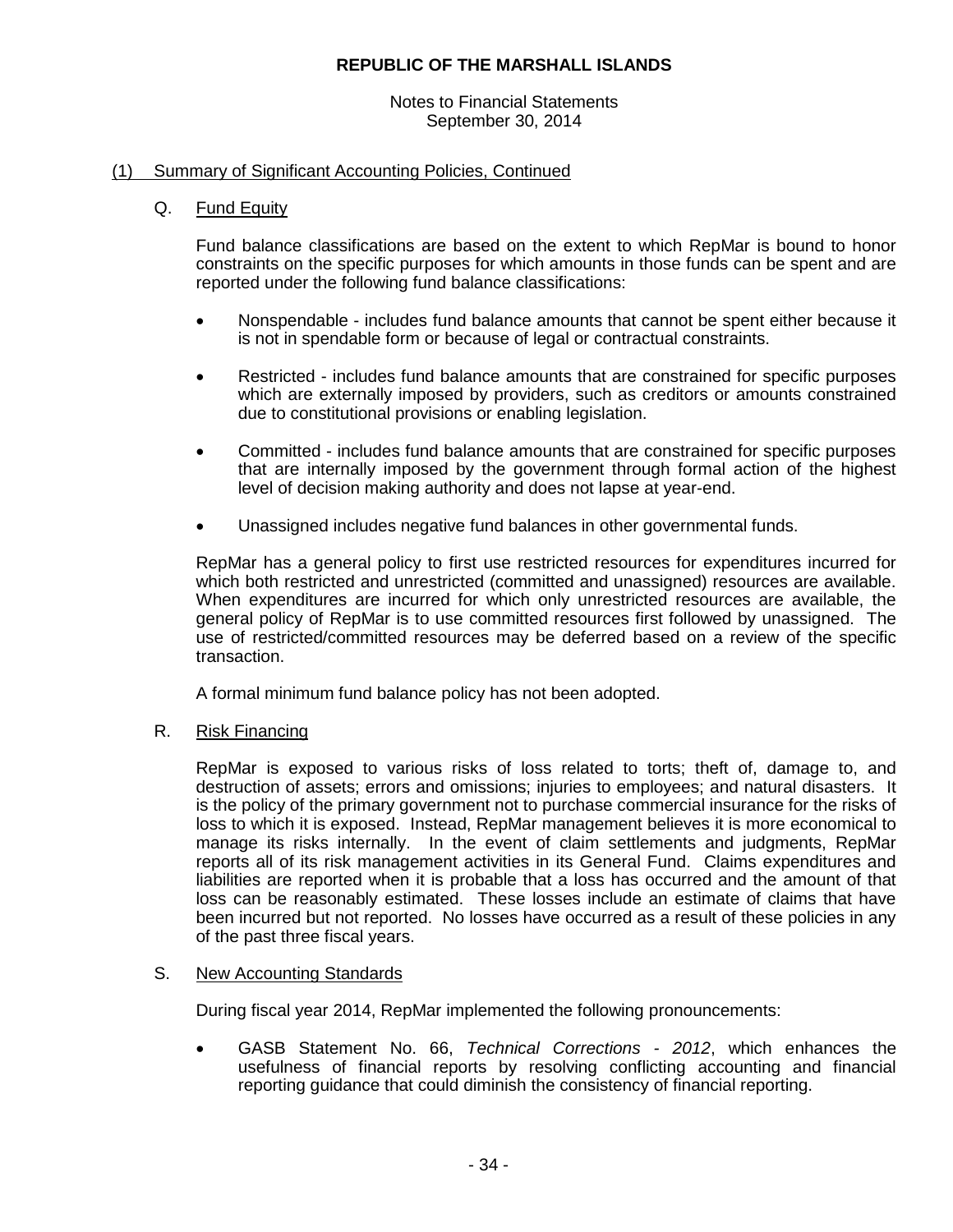Notes to Financial Statements September 30, 2014

### (1) Summary of Significant Accounting Policies, Continued

- S. New Accounting Standards, Continued
	- GASB Statement No. 67, *Financial Reporting for Pension Plans,* which revises existing guidance for the financial reports of most pension plans.
	- GASB Statement No. 70, *Accounting and Financial Reporting for Nonexchange Financial Guarantees*, which requires a state or local government guarantor that offers a nonexchange financial guarantee to another organization or government to recognize a liability on its financial statements when it is more likely than not that the guarantor will be required to make a payment to the obligation holders under the agreement.

The implementation of these statements did not have a material effect on the accompanying financial statements.

In June 2012, GASB issued Statement No. 68, *Accounting and Financial Reporting for Pensions,* which revises and establishes new financial reporting requirements for most governments that provide their employees with pension benefits. The provisions in Statement 68 are effective for fiscal years beginning after June 15, 2014. Management does not believe that the implementation of this statement will have a material effect on the financial statements of RepMar.

In January 2013, GASB issued Statement No. 69, *Government Combinations and Disposals of Government Operations,* which improves accounting and financial reporting for state and local governments' combinations and disposals of government operations. Government combinations include mergers, acquisitions, and transfers of operations. A disposal of government operations can occur through a transfer to another government or a sale. The provisions in Statement 69 are effective for fiscal years beginning after December 15, 2013. Management does not believe that the implementation of this statement will have a material effect on the financial statements of RepMar.

In November 2013, GASB issued Statement No. 71, *Pension Transition for Contributions Made Subsequent to the Measurement Date - an amendment of GASB Statement No. 68,*  which addresses an issue regarding application of the transition provisions of Statement No. 68, *Accounting and Financial Reporting for Pensions*. The issue relates to amounts associated with contributions, if any, made by a state or local government employer or nonemployer contributing entity to a defined benefit pension plan after the measurement date of the government's beginning net pension liability. The provisions in Statement 71 are effective for fiscal years beginning after June 15, 2014. Management does not believe that the implementation of this statement will have a material effect on the financial statements of RepMar.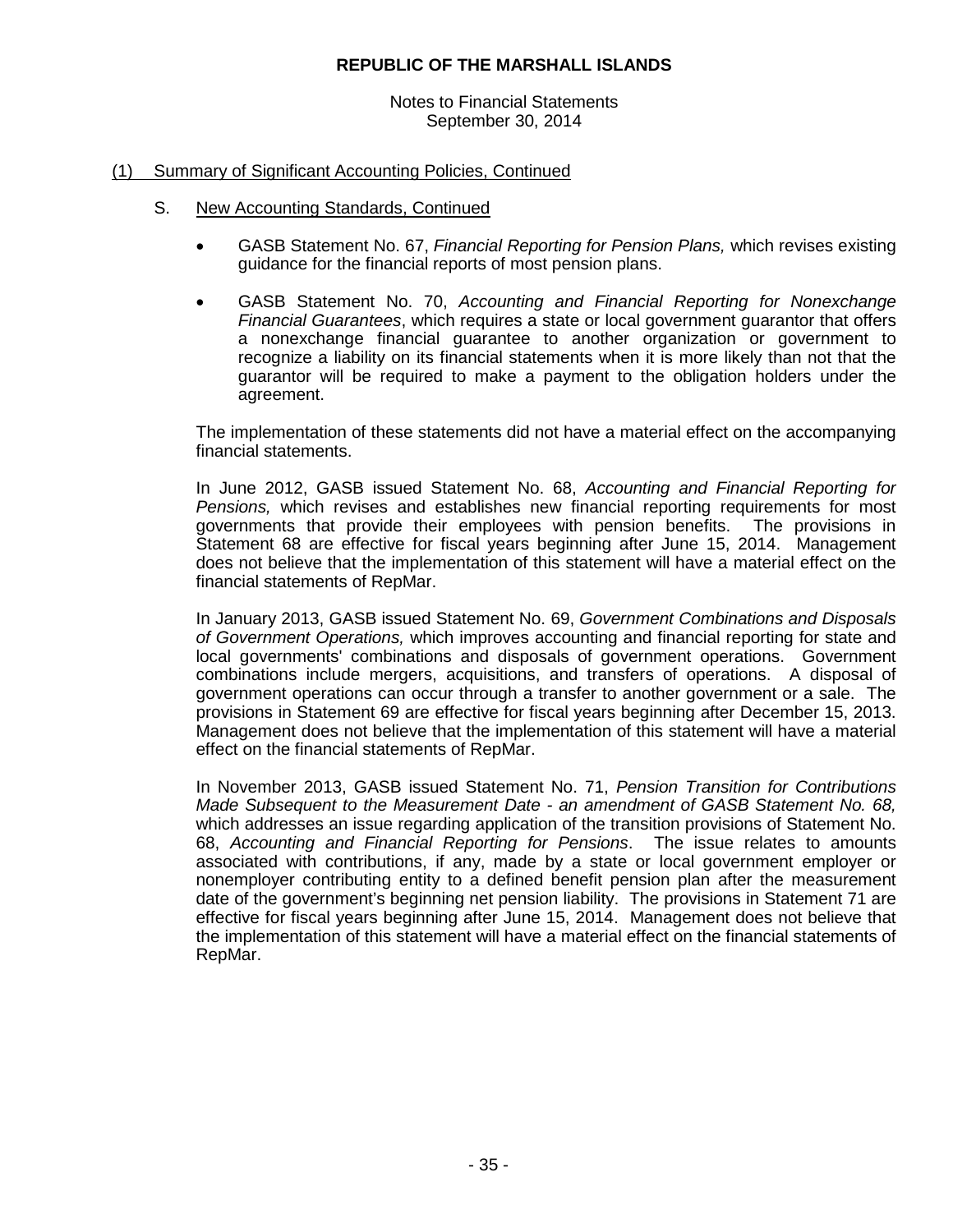Notes to Financial Statements September 30, 2014

#### (1) Summary of Significant Accounting Policies, Continued

### T. Encumbrances

RepMar utilizes encumbrance accounting to identify fund obligations. Encumbrances represent commitments related to unperformed contracts for goods. At September 30, 2014, RepMar has significant encumbrances summarized as follows:

| General   | Grants<br>Assistance | Compact<br>Trust |   |  | Other<br>Governmental | $\tau$ otal |
|-----------|----------------------|------------------|---|--|-----------------------|-------------|
| 4.703.068 | 9.577.733            |                  | ۰ |  | 94.274                | 14.375.075  |

#### U. Estimates

The preparation of financial statements in conformity with GAAP requires management to make estimates and assumptions that affect the reported amounts of assets and liabilities and disclosures of contingent assets and liabilities at the date of the financial statements and the reported amounts of revenues, expenditures and expenses during the reporting period. Actual results could differ from those estimates.

#### V. Total Columns

Total columns are presented primarily to facilitate financial analysis. The Management's Discussion and Analysis includes certain prior year summarized comparative information in total. Such information does not include sufficient detail to constitute a full comparative presentation. Accordingly, such information should be read in conjunction with RepMar's financial statements for the year ended September 30, 2013 from which summarized information was derived.

#### (2) Deposits and Investments

The deposit and investment policies of RepMar are governed by 3 MIRC 7, *Investment of Public Funds*, and 11 MIRC 1, *Financial Management*, in conjunction with various trust agreements. Under 3 MIRC 7, the Secretary of Finance, subject to approval of the Cabinet, may transfer specific amounts of money from the General Fund, and invest such money in financial institution investment accounts, provided however that:

- (a) Public monies shall not be deposited with any financial institution that is not a member of the Federal Deposit Insurance Corporation (FDIC) of the United States or the Federal Savings and Loan Insurance Corporation (FSLIC) of the United States, unless the Secretary of Finance is satisfied, on the advice of the Banking Commissioner, that a financial institution (although not a member of the FDIC or FSLIC), owns sufficient assets to cover the total amount of the deposit;
- (b) The demand deposit account shall be continuously maintained to cover not less than seventy-five percent of the cash expenditures projected to be expended over the next succeeding ninety day period;
- (c) All deposits, accounts and funds maintained pursuant to this Act shall be subordinate deposits, accounts and funds of the General Fund; and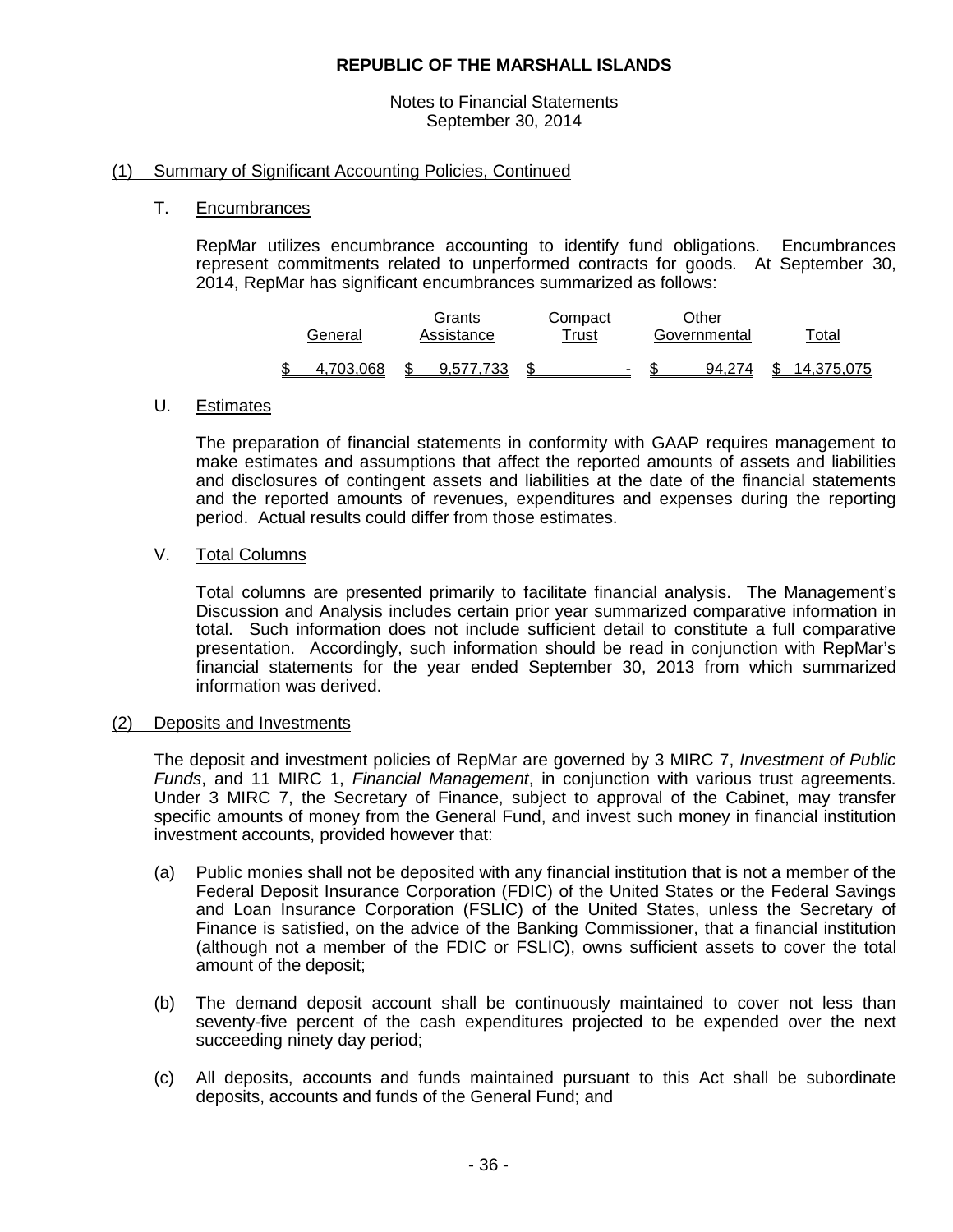#### Notes to Financial Statements September 30, 2014

### (2) Deposits and Investments, Continued

(d) No withdrawal of monies shall be made out of or charged against time or savings deposits, accounts or funds maintained pursuant to this Act except to transfer funds into the demand deposit account of the General Fund. All expenditures shall be made out of or charged against the demand deposit account of the General Fund only.

Under 11 MIRC 1, the Secretary of Finance may invest any monies of RepMar, which:

- (a) Are funds that have not been appropriated by an Act;
- (b) In his judgment are in excess of the amounts necessary for meeting the immediate requirements of RepMar; and
- (c) In his judgment will not impede or hamper the necessary financial operations of RepMar.

Any of such investments shall be due to mature no later than one (1) year from the date of investment, unless otherwise directed and authorized by the Cabinet for a longer period. Income derived from investments may be reinvested, unless the Cabinet decides otherwise, at the discretion of the Secretary of Finance and shall be recognized as revenue in accordance with generally accepted accounting principles. Long-term investments shall be in time certificates of deposits, bonds, notes, prime commercial paper or other low-risk investments.

#### A. Deposits

Custodial credit risk is the risk that in the event of a bank failure, RepMar's deposits may not be returned to it. Such deposits are not covered by depository insurance and are either uncollateralized, or collateralized with securities held by the pledging financial institution or held by the pledging financial institution but not in the depositor-government's name. RepMar does not have a deposit policy for custodial credit risk.

As of September 30, 2014, the carrying amount of the primary government's total cash and cash equivalents and time certificates of deposit was \$13,509,658 and the corresponding bank balances were \$15,381,310. Of the bank balances, \$14,048,197 is maintained in financial institutions subject to Federal Deposit Insurance Corporation (FDIC) insurance. As of September 30, 2014, bank deposits in the amount of \$1,123,620 were FDIC insured. Bank deposits of \$1,333,113 are maintained in financial institutions not subject to depository insurance. RepMar does not require collateralization of its cash deposits; therefore, deposit levels in excess of FDIC insurance coverage are uncollateralized. Accordingly, these deposits are exposed to custodial credit risk.

As of September 30, 2014, the carrying amount of the fiduciary fund's total cash and cash equivalents was \$986,958 and the corresponding bank balances were \$1,343,043. Of the bank balances, \$297,803 is maintained in financial institutions subject to FDIC insurance. As of September 30, 2014, bank deposits in the amount of \$250,000 were FDIC insured. Bank deposits of \$1,045,240 are maintained in financial institutions not subject to depository insurance. RepMar does not require collateralization of its cash deposits; therefore, deposit levels in excess of FDIC insurance coverage are uncollateralized. Accordingly, these deposits are exposed to custodial credit risk.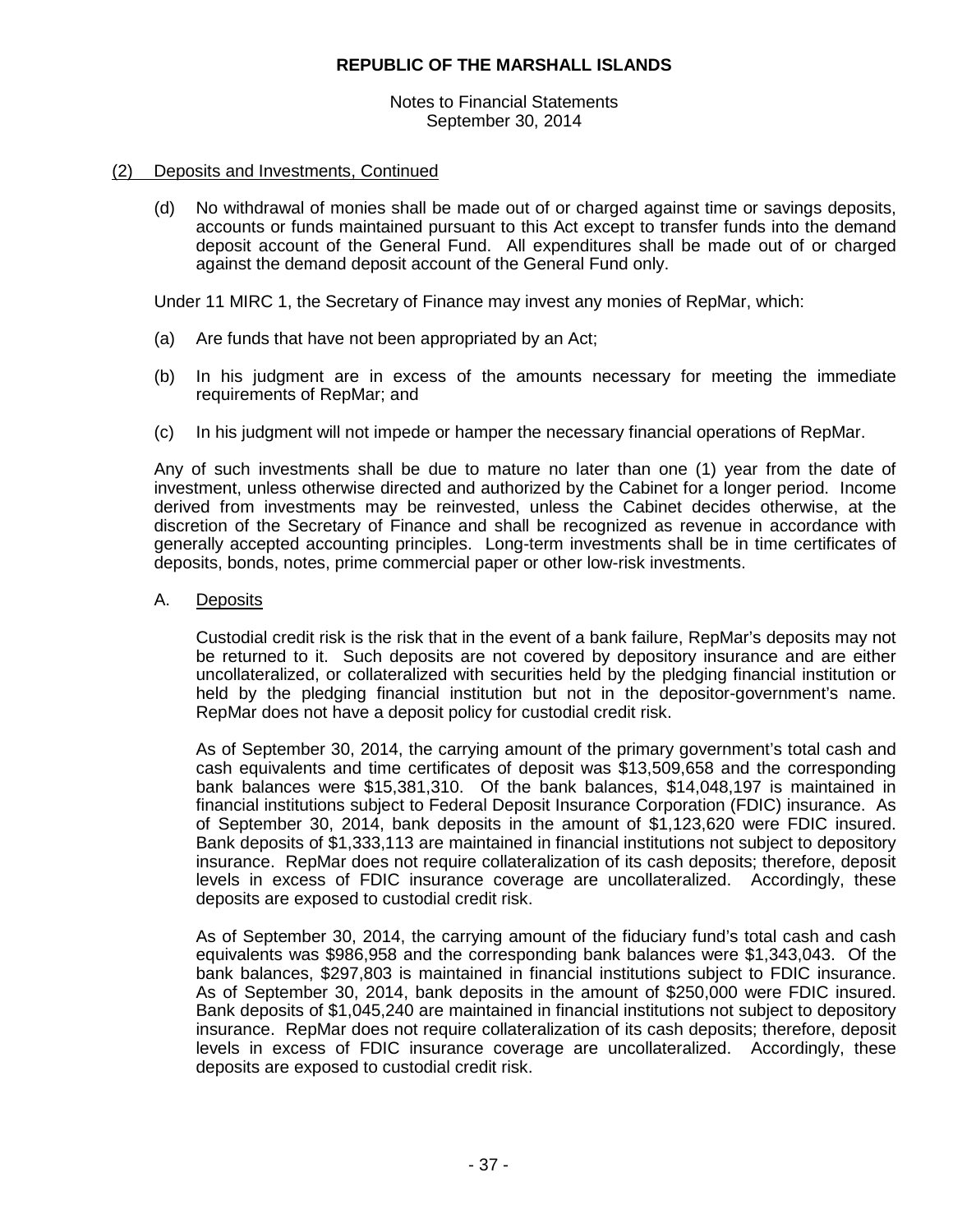Notes to Financial Statements September 30, 2014

#### (2) Deposits and Investments, Continued

#### A. Deposits, Continued

As of September 30, 2014, the carrying amount in the aggregate of the discretely presented component units' total cash and cash equivalents and time certificates of deposit was \$24,451,085 and the corresponding bank balances were \$25,742,778. Of the bank balances, \$8,757,485 is maintained in financial institutions subject to FDIC insurance. As of September 30, 2014, bank deposits in the amount of \$2,599,010 were FDIC insured. Bank deposits of \$16,985,293 are maintained in financial institutions not subject to depository insurance. The component units do not require collateralization of their cash deposits; therefore, deposit levels in excess of FDIC insurance coverage are uncollateralized. Accordingly, these deposits are exposed to custodial credit risk.

#### B. Investments

#### Primary Government

Investments of the primary government as of September 30, 2014, are as follows:

| Compact Trust Fund:       |              |
|---------------------------|--------------|
| Equity mutual funds       | \$34,877,050 |
| Fixed income mutual funds | 10,687,400   |
| Hedge funds               | 5,880,997    |
| Real estate funds         | 3,251,584    |
| Private markets           | 736.407      |
| Other                     | 462,868      |
|                           |              |

#### \$ 55,896,306

Additionally, as of September 30, 2014, the primary government holds approximately 13% of the outstanding shares of Pacific Islands Development Bank with a carrying amount of \$998,250. As the fair market value of this investment is not readily available, such has been recorded at cost.

Custodial credit risk for investments is the risk that in the event of the failure of the counterparty to the transaction, RepMar will not be able to recover the value of investment or collateral securities that are in the possession of an outside party. RepMar's investments are held and administered by trustees in accordance with various trustee agreements. Based on negotiated trust and custody contracts, all of these investments were held in RepMar's name by RepMar's custodial financial institutions at September 30, 2014.

Credit risk for investments is the risk that an issuer or other counterparty to an investment will not fulfill its obligations.

Interest rate risk is the risk that changes in interest rates will adversely affect the fair value of debt instruments. RepMar does not have a formal investment policy that limits investment maturities as a means of managing its exposure to fair value losses arising from increasing interest rates.

Concentration of credit risk for investments is the risk of loss attributed to the magnitude of an entity's investment in a single issuer. As of September 30, 2014, there were no investments in any one issuer that exceeded 5% of total investments.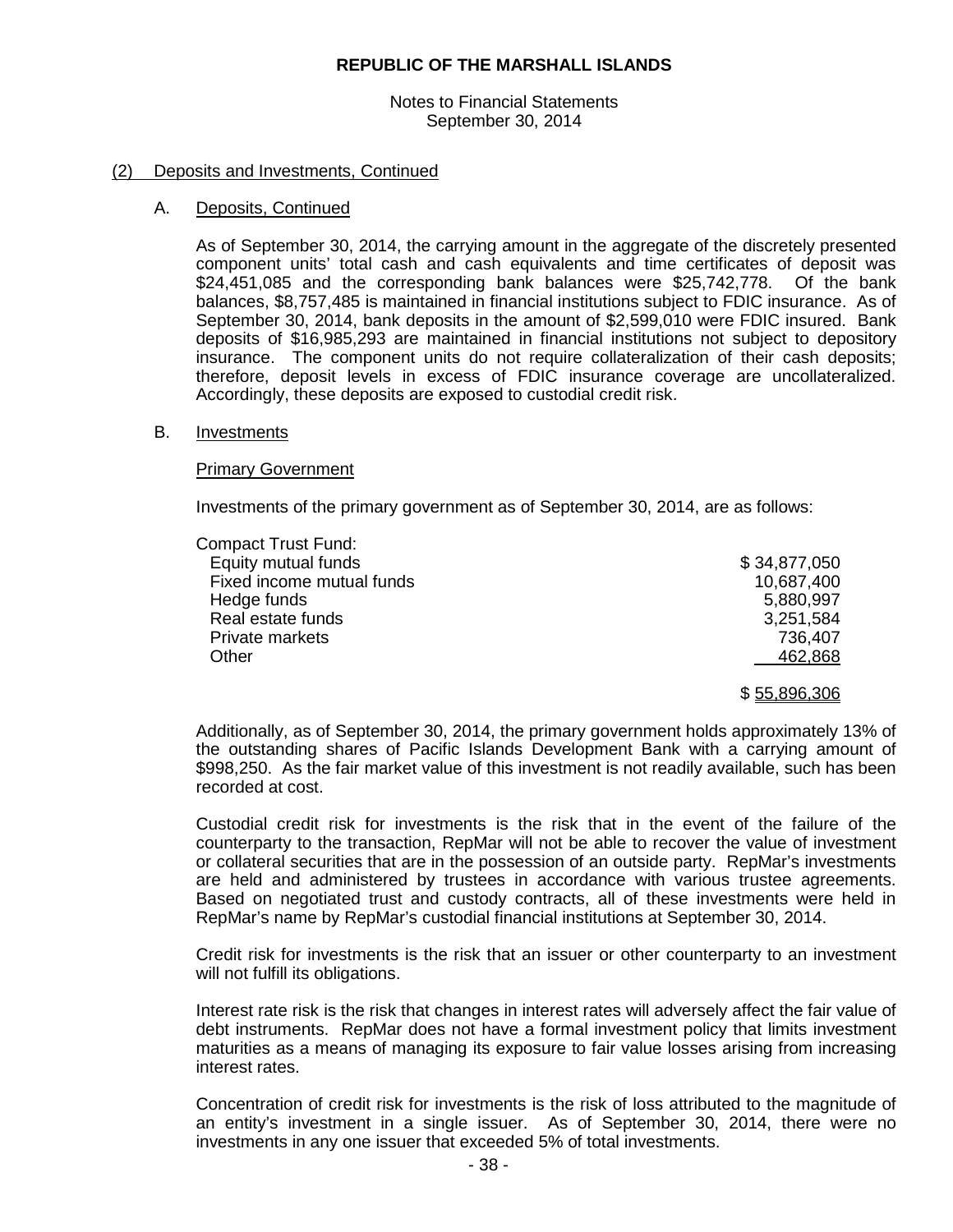Notes to Financial Statements September 30, 2014

### (2) Deposits and Investments, Continued

### B. Investments, Continued

### Fiduciary Funds

Investments in marketable securities of the fiduciary funds as of September 30, 2014, are as follows:

| Marshall Islands Social Security Administration (MISSA):<br>Money market funds<br>Common equity securities<br>Mutual funds | \$<br>15,626<br>6,288,991<br>52,554,234 |
|----------------------------------------------------------------------------------------------------------------------------|-----------------------------------------|
|                                                                                                                            | \$58,858,851                            |
| Nuclear Claims Trust Fund (NCTF):<br>Money market funds                                                                    |                                         |

Additionally, as of September 30, 2014, MISSA holds approximately 10% of the outstanding shares of Marshall Islands Service Corporation, totaling \$30,000, which is accounted for at cost, and approximately 35% of the outstanding shares of Marshall Islands Holdings, Inc. (MIHI), totaling \$12,199,427, which is accounted for under the equity method. During the year ended September 30, 2014, MISSA received dividend payments from MIHI of \$359,429.

For the year ended September 30, 2014, net increase in fair value of investments included equity in net earnings of MIHI amounting to \$1,766,423.

The deposit and investment policies of MISSA are governed by its enabling legislation. The Board is required to engage one or more fund custodians to assume responsibility for the physical possession of MISSA's investments. Legally authorized investments are as follows:

- (i) Government obligations Obligations issued or guaranteed as to principal and interest by RepMar or by the Government of the United States, provided that the total market value of the investments in obligations guaranteed by RepMar shall at the time of purchase not exceed twenty-five percent (25%) of the total market value of all investments of MISSA, and further provided that the principal and interest on each obligation are payable in the currency of the United States.
- (ii) Corporate obligations and mortgage-backed securities Obligations of any public or private entity or corporation created or existing under the laws of RepMar or of the United States or any state, territory or commonwealth thereof, or obligations of any other government or economic community which are payable in United States dollars, or pass through and other mortgage-backed securities provided that the obligation is from an agency of the United States Government or is rated in one of the four highest categories by two nationally recognized rating agencies in the United States. No investment under this heading shall exceed five percent of the market value of the Fund or ten percent of the outstanding value of the issue at the time of purchase.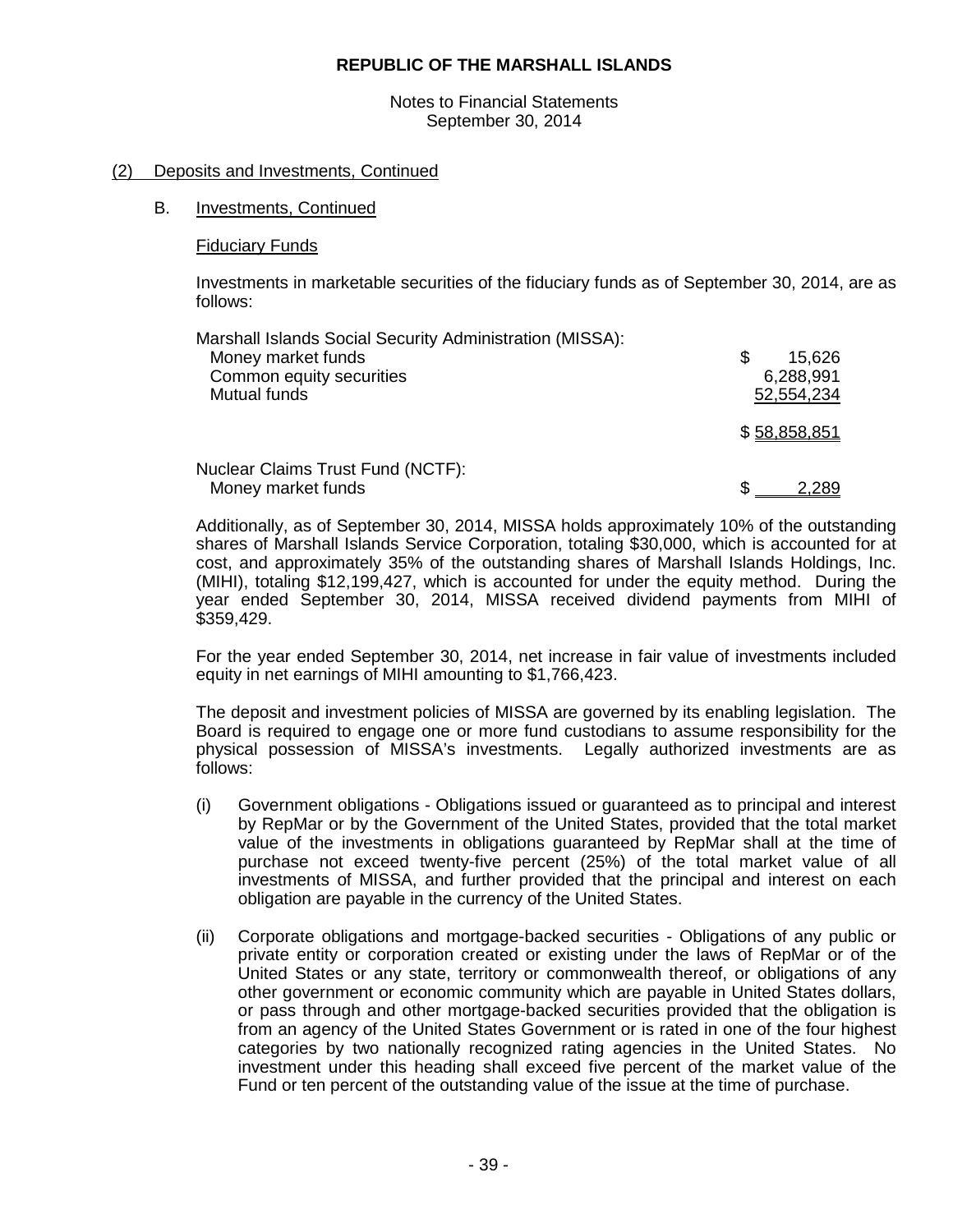Notes to Financial Statements September 30, 2014

#### (2) Deposits and Investments, Continued

### B. Investments, Continued

#### Fiduciary Funds, Continued

- (iii) Preferred and common stocks Shares of preferred or common stocks of any corporation created or existing under the laws of RepMar or under the laws of the United States or any state, territory or commonwealth thereof provided that the purchase of such shares shall be considered reasonable and prudent by MISSA's investment advisor at the time of purchase, that not more than fifteen percent (15%) of the market value of the Fund shall be invested in the stock of any one corporation, and that not more than twenty-five percent (25%) of the market value of the Fund shall be invested in any one industry group.
- (iv) Insurance company obligations Contracts and agreements supplemental thereto providing for participation in one or more accounts of a life insurance company authorized to do business in the Republic or in any state, territory or commonwealth of the United States provided that the total market value of these investments at no time shall exceed ten percent (10%) of all investments of the Fund.

The deposit and investment policies of the NCTF are governed by an agreement between the Government of the United States and RepMar for the implementation of Section 177 of the Compact of Free Association. Generally, the Fund shall be invested in bonds, notes and other instruments of investment grade and of United States nationality, including debt and equity issues, common or preferred stocks, money market funds, certificates of indebtedness and mutual funds.

MISSA and NCTF investments are held and administered by trustees in accordance with various trustee agreements. Based on negotiated trust and custody contracts, all of these investments were held respectively in the name of MISSA and NCTF by their custodial financial institutions at September 30, 2014.

MISSA and NCTF do not have a formal investment policy that limits investment maturities as a means of managing its exposure to fair value losses arising from increasing interest rates. Furthermore, as of September 30, 2014, there were no investments in any one issuer that exceeded 5% of total investments.

#### Discretely Presented Component Units

Investments of the discretely presented component units as of September 30, 2014, are as follows:

| College of the Marshall Islands (CMI): |             |
|----------------------------------------|-------------|
| Money market funds                     | 11.429      |
| Common equity securities               | 191,178     |
| Mutual funds                           | 851,686     |
|                                        | \$1,054,293 |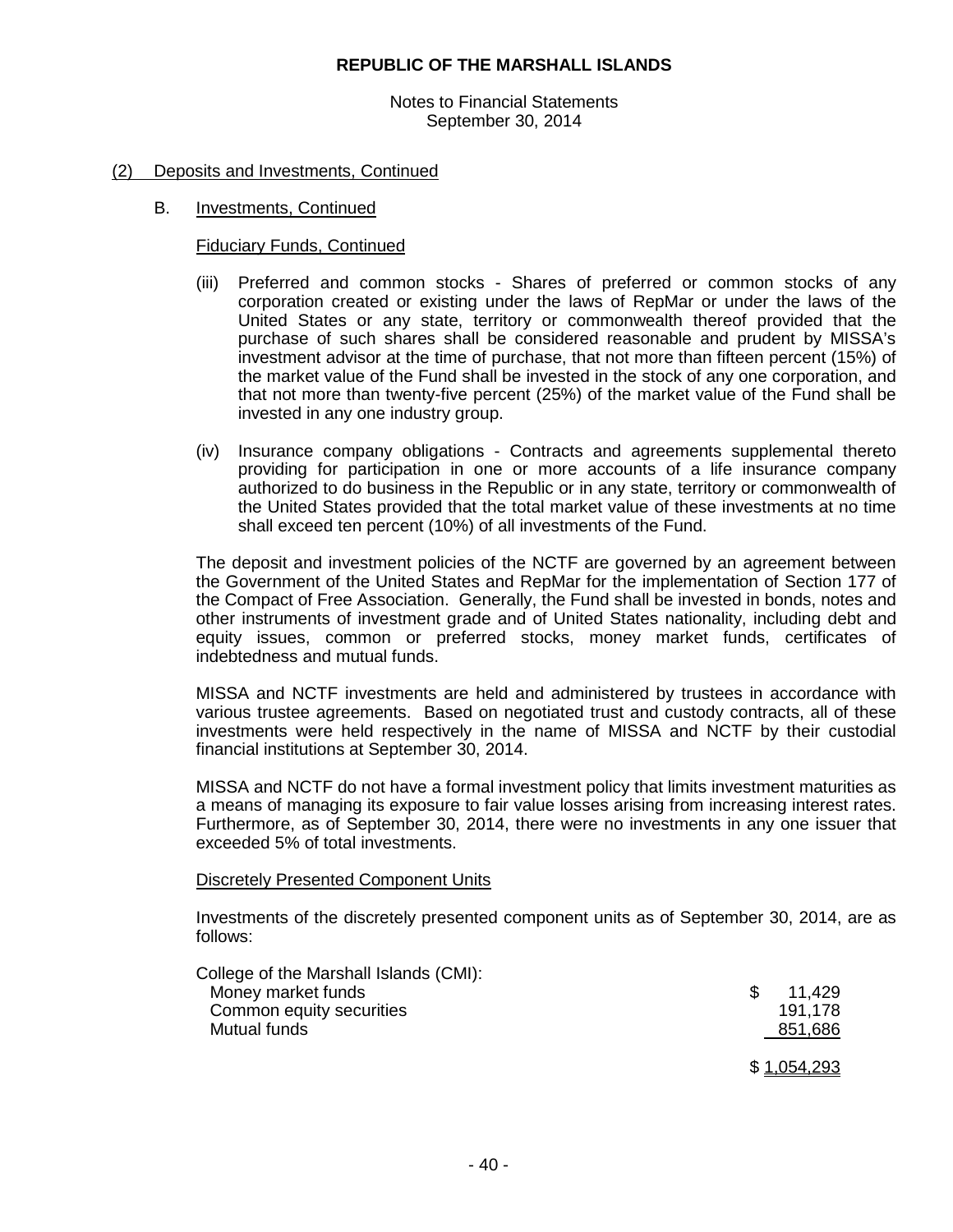- 41 -

# **REPUBLIC OF THE MARSHALL ISLANDS**

Notes to Financial Statements September 30, 2014

### (2) Deposits and Investments, Continued

### B. Investments, Continued

### Discretely Presented Component Units, Continued

The deposit and investment policies of CMI are governed by the Board of Regents. As such, the Board of Regents is authorized to delegate certain responsibilities to third parties. Investment managers have discretion to purchase, sell, or hold the specific securities to meet the objectives set forth in the investment policy. Generally, CMI can invest in cash and cash equivalents, bonds, U.S. and non-U.S. equities, Real Estate Investment Trusts, and commodities.

Marshall Islands Development Bank: Common equity securities  $$366,748$ 

The deposit and investment policies of MIDB are governed by MIDB's Board of Directors. Generally, MIDB can provide financial assistance to enterprises operating in the Republic, including making equity investments in such enterprises.

### Marshall Islands Marine Resources Authority (MIMRA): Investment in joint venture **\$ 4,550,922**

On May 1, 2005, MIMRA entered into a joint venture agreement with a third party to form the Marshall Islands Fishing Corporation (MIFCO), an ongoing association for the purpose of engaging in the purse seine fishing business. The association was formally organized during fiscal year 2006 with the purchase of the vessel, RMI201. MIMRA's contributed capital was \$2,940,000, which represented a 49% interest of the vessel's value of \$6,000,000.

A summary of audited financial information as of and for the year ended December 31, 2014, for investees accounted for using the equity method of accounting for investments, is as follows:

| Assets       | \$18.181.823 |
|--------------|--------------|
| Liabilities  | \$0.634,103  |
| Net earnings | \$1,044,906  |

For the year ended September 30, 2014, MIMRA recognized equity in net earnings of MIFCO of \$1,150,490.

Additionally, as of September 30, 2014, MIMRA holds approximately 15% of the outstanding shares of Marshall Islands National Telecommunications Authority, a component unit of RepMar, totaling \$980,000, which is accounted for at cost,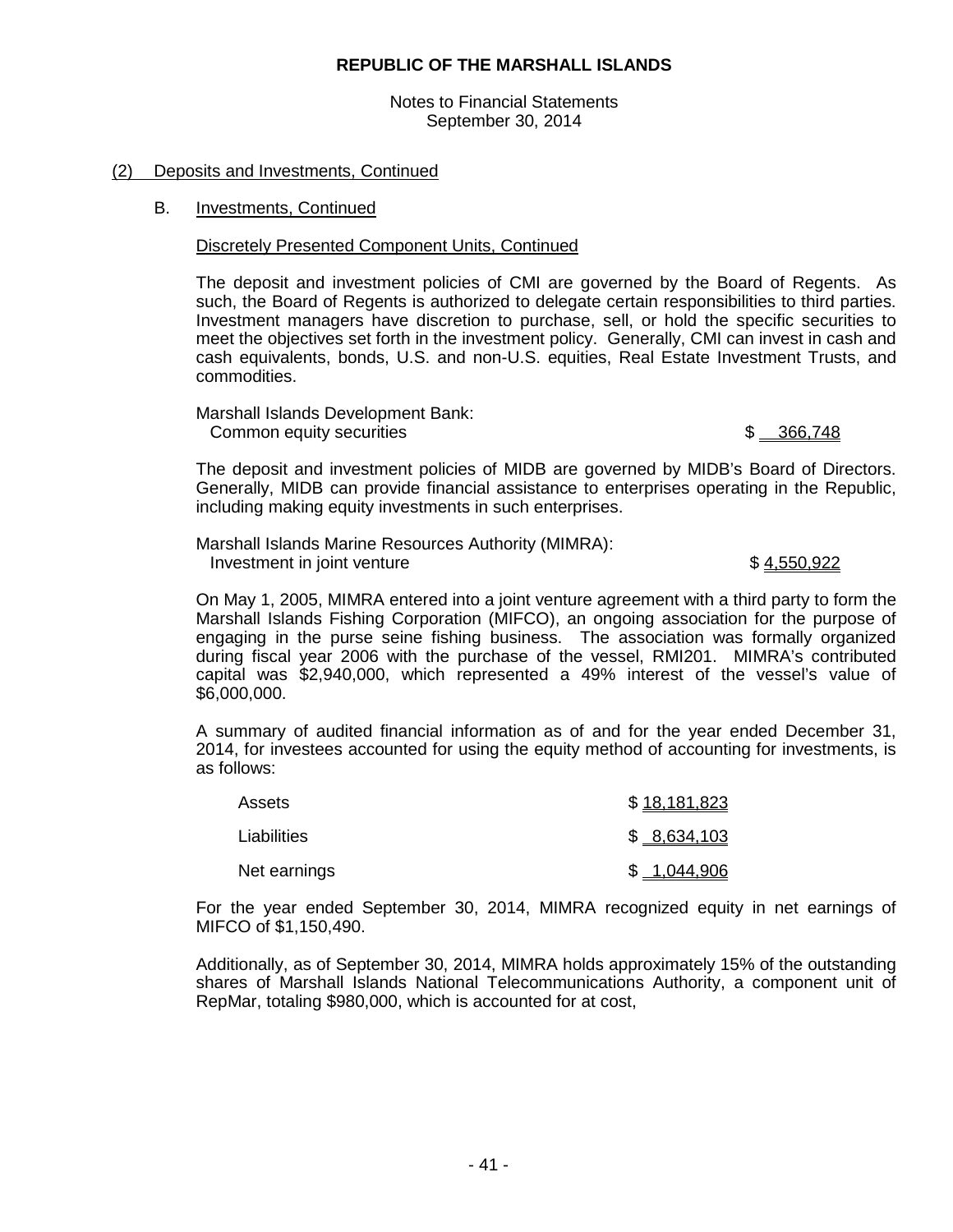Notes to Financial Statements September 30, 2014

#### (3) Receivables

#### Primary Government

Receivables as of September 30, 2014, for the primary government's individual major governmental funds, nonmajor governmental funds in the aggregate, and fiduciary funds, including applicable allowance for uncollectible accounts, are as follows:

|                                   |                          |            |                          |         |                          |       | Nonmajor                 |                    |                          |                 |
|-----------------------------------|--------------------------|------------|--------------------------|---------|--------------------------|-------|--------------------------|--------------------|--------------------------|-----------------|
|                                   |                          | Grants     |                          | Compact |                          |       | Governmental             | Fiduciary<br>Funds |                          |                 |
|                                   | General                  | Assistance |                          | Trust   |                          | Funds |                          |                    |                          | Totals          |
| Receivables:                      |                          |            |                          |         |                          |       |                          |                    |                          |                 |
| Taxes                             | \$<br>2,263,335          | \$         | $\overline{a}$           | \$      | $\blacksquare$           | \$    | 89,358                   | \$                 | $\overline{\phantom{a}}$ | \$<br>2,352,693 |
| Federal agencies                  | 658.815                  |            | 8.475.538                |         |                          |       | $\overline{\phantom{a}}$ |                    |                          | 9,134,353       |
| General                           | 1,154,341                |            | 4,005,598                |         | $\overline{\phantom{a}}$ |       | 7,085,555                |                    | $\overline{\phantom{a}}$ | 12,245,494      |
| Contributions                     | $\overline{\phantom{a}}$ |            | $\overline{\phantom{a}}$ |         | $\overline{\phantom{a}}$ |       | $\overline{\phantom{a}}$ |                    | 8,919,653                | 8,919,653       |
| Loans                             | 4,368,787                |            |                          |         | $\overline{\phantom{a}}$ |       | 19,747,124               |                    |                          | 24,115,911      |
| Other                             |                          |            |                          |         |                          |       | 239,644                  |                    | 72,525                   | 312,169         |
|                                   | 8,445,278                |            | 12.481.136               |         | $\overline{\phantom{a}}$ |       | 27,161,681               |                    | 8,992,178                | 57,080,273      |
| Less: allowance for uncollectible |                          |            |                          |         |                          |       |                          |                    |                          |                 |
| accounts                          | (5,212,303)              |            | (191, 936)               |         |                          |       | (25, 532, 546)           |                    | (6, 595, 470)            | (37, 532, 255)  |
| Net receivables                   | 3.232.975                |            | 12.289.200               |         |                          |       | 1.629.135                |                    | 2.396.708                | 19.548.018      |

Loans receivable of the primary government are summarized as follows:

#### General Fund:

Notes receivable from four fishing companies incorporated and operating in the Republic of the Marshall Islands, due August 1992, interest at 6% per annum, interest and principal payable on demand. These notes have been fully provided for in the allowance for uncollectible accounts. \$ 1,780,000

Loan receivable from Ebje Ruktok/Rukjenlein Fishing Company, Inc., interest at 8.5% per annum, with repayments commencing March 1995. The loan is a subsidiary loan of a loan agreement (Loan Number 1102 MAR (SF)) between RepMar and the Asian Development Bank. This loan has been fully provided for in the allowance for uncollectible accounts. 2,588,787

#### \$ 4,368,787

#### Nonmajor Governmental Funds:

Loans to qualified Marshallese students under a student financial assistance program, interest free, uncollateralized with no set repayment terms, and may be converted to grants at a later date if the recipients meet certain criteria. These loans have been fully provided for in the allowance for uncollectible accounts. During the year ended September 30, 2014, loans in the amount of \$418,353 were converted to grants as the recipients met the criteria for conversion.

conversion. \$ 19,747,124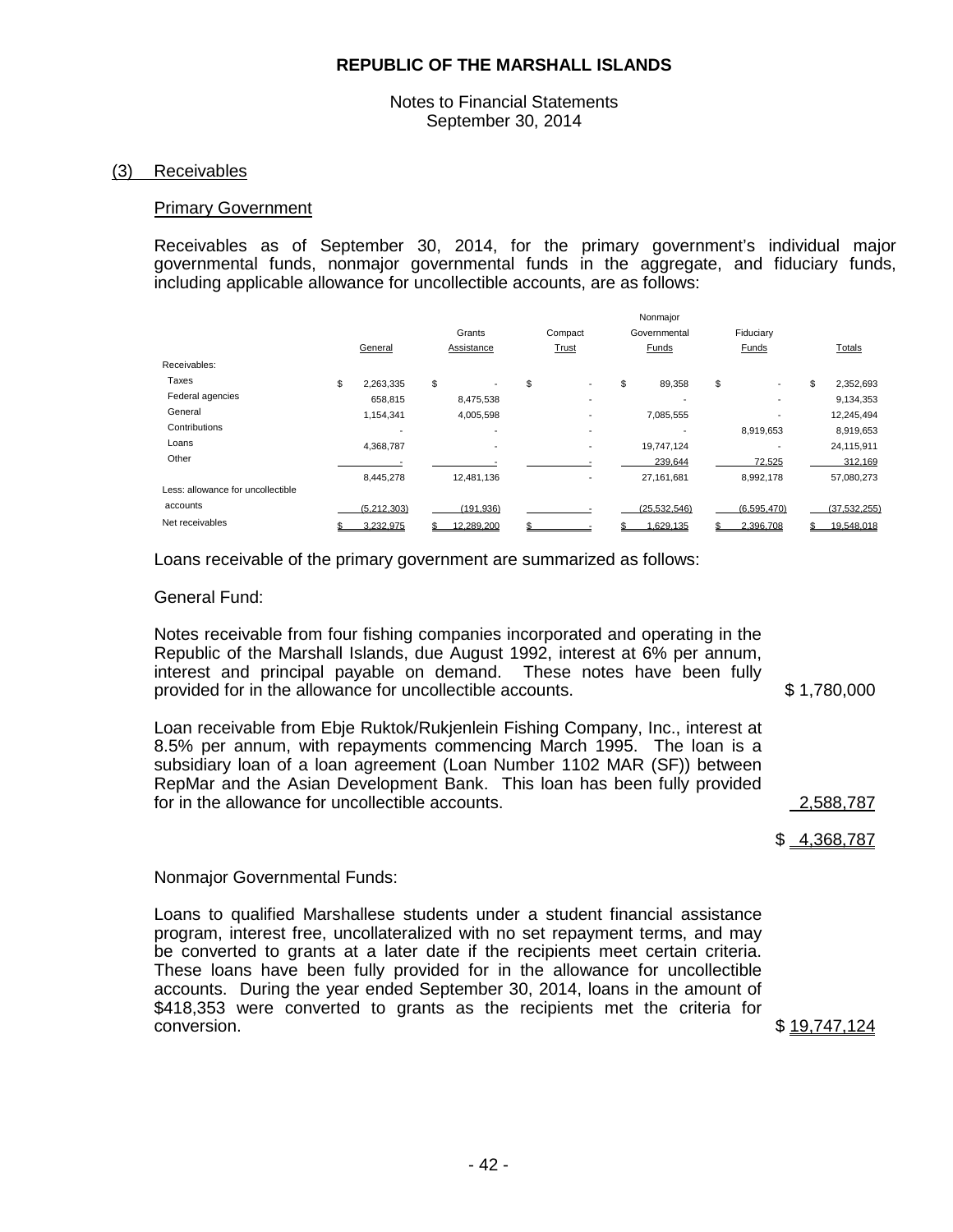Notes to Financial Statements September 30, 2014

#### (3) Receivables, Continued

#### Discretely Presented Component Units

Receivables as of September 30, 2014, for the discretely presented component units, including applicable allowance for uncollectible accounts, are as follows:

| <b>Bank</b><br>Authority<br>Units<br>Inc.<br>Islands<br>Authority<br>Authority<br>Inc.<br>Receivables:<br>Federal agencies<br>\$<br>\$<br>\$<br>\$<br>\$1,119,333<br>\$<br>\$<br>\$<br>98.791<br>\$<br>$\overline{\phantom{a}}$<br>$\overline{a}$<br>$\overline{\phantom{a}}$<br>$\overline{\phantom{a}}$<br>$\overline{\phantom{a}}$<br>$\overline{\phantom{a}}$<br>General<br>708,884<br>2,496,365<br>12,790,150<br>6,158,024<br>1,095,135<br>1,385,313<br>6,728,009<br>$\overline{\phantom{a}}$<br>Loans<br>33,599,622<br>$\overline{\phantom{a}}$<br>Other<br>141,090<br>2,008,637<br>627,354<br>1,004,694<br>248,679<br>118,574<br>376,311<br>708,884<br>7,162,718<br>2,623,220<br>2,736,246<br>14,798,787<br>34,226,976<br>1,343,814<br>7,104,320<br>Less: allowance<br>for uncollectible<br>Accounts<br>(642, 474)<br>(1,030,159)<br>(1,307,803)<br>(5,963,723)<br>(12,616,638)<br>(374, 472)<br>(1, 297, 614)<br>(5,506,296)<br>Net receivables<br>,428,443<br>\$1.325.606<br>\$1.598.024<br>\$8.835.064<br>\$21.610.338<br>\$6.132.559<br>\$969,342<br>66.410 | Air<br>Marshall<br>Islands, |  | College<br>of the<br>Marshall | Marshalls<br>Energy<br>Company, | Marshall<br>Islands<br>Development |  | Marshall<br>Islands<br>Marine<br>Resources | Marshall<br>Islands<br>National<br>Telecom. |  | <b>RMI Ports</b> | Non-major<br>Component |                |
|------------------------------------------------------------------------------------------------------------------------------------------------------------------------------------------------------------------------------------------------------------------------------------------------------------------------------------------------------------------------------------------------------------------------------------------------------------------------------------------------------------------------------------------------------------------------------------------------------------------------------------------------------------------------------------------------------------------------------------------------------------------------------------------------------------------------------------------------------------------------------------------------------------------------------------------------------------------------------------------------------------------------------------------------------------------------|-----------------------------|--|-------------------------------|---------------------------------|------------------------------------|--|--------------------------------------------|---------------------------------------------|--|------------------|------------------------|----------------|
|                                                                                                                                                                                                                                                                                                                                                                                                                                                                                                                                                                                                                                                                                                                                                                                                                                                                                                                                                                                                                                                                        |                             |  |                               |                                 |                                    |  |                                            |                                             |  |                  |                        | Totals         |
|                                                                                                                                                                                                                                                                                                                                                                                                                                                                                                                                                                                                                                                                                                                                                                                                                                                                                                                                                                                                                                                                        |                             |  |                               |                                 |                                    |  |                                            |                                             |  |                  |                        |                |
|                                                                                                                                                                                                                                                                                                                                                                                                                                                                                                                                                                                                                                                                                                                                                                                                                                                                                                                                                                                                                                                                        |                             |  |                               |                                 |                                    |  |                                            |                                             |  |                  |                        | 1,218,124      |
|                                                                                                                                                                                                                                                                                                                                                                                                                                                                                                                                                                                                                                                                                                                                                                                                                                                                                                                                                                                                                                                                        |                             |  |                               |                                 |                                    |  |                                            |                                             |  |                  |                        | 31,337,812     |
|                                                                                                                                                                                                                                                                                                                                                                                                                                                                                                                                                                                                                                                                                                                                                                                                                                                                                                                                                                                                                                                                        |                             |  |                               |                                 |                                    |  |                                            |                                             |  |                  |                        | 33,599,622     |
|                                                                                                                                                                                                                                                                                                                                                                                                                                                                                                                                                                                                                                                                                                                                                                                                                                                                                                                                                                                                                                                                        |                             |  |                               |                                 |                                    |  |                                            |                                             |  |                  |                        | 4,549,407      |
|                                                                                                                                                                                                                                                                                                                                                                                                                                                                                                                                                                                                                                                                                                                                                                                                                                                                                                                                                                                                                                                                        |                             |  |                               |                                 |                                    |  |                                            |                                             |  |                  |                        | 70,704,965     |
|                                                                                                                                                                                                                                                                                                                                                                                                                                                                                                                                                                                                                                                                                                                                                                                                                                                                                                                                                                                                                                                                        |                             |  |                               |                                 |                                    |  |                                            |                                             |  |                  |                        |                |
|                                                                                                                                                                                                                                                                                                                                                                                                                                                                                                                                                                                                                                                                                                                                                                                                                                                                                                                                                                                                                                                                        |                             |  |                               |                                 |                                    |  |                                            |                                             |  |                  |                        |                |
|                                                                                                                                                                                                                                                                                                                                                                                                                                                                                                                                                                                                                                                                                                                                                                                                                                                                                                                                                                                                                                                                        |                             |  |                               |                                 |                                    |  |                                            |                                             |  |                  |                        | (28, 739, 179) |
|                                                                                                                                                                                                                                                                                                                                                                                                                                                                                                                                                                                                                                                                                                                                                                                                                                                                                                                                                                                                                                                                        |                             |  |                               |                                 |                                    |  |                                            |                                             |  |                  |                        | 41.965.786     |

Loans receivable of the discretely presented component units are as follows:

Marshall Islands Development Bank (MIDB):

MIDB's loan portfolio is comprised of consumer, housing and business loans. Majority of the loan portfolio is unsecured, while remaining portion is secured by various forms of collateral. Additionally, these loans are cosigned by third parties. The basis for expected repayment of a majority of the consumer loans and housing loans is the continued employment of the borrower and allotment agreements between MIDB and the borrower's employer. Details of these loans by funding source are as follows:

| Investment Development Fund       | \$1,176,157  |
|-----------------------------------|--------------|
| <b>Compact Section 211</b>        | 286.613      |
| Republic of the Marshall Islands  | 32,126,930   |
| <b>Housing Preservation Grant</b> | 9.922        |
|                                   |              |
|                                   | \$33,599,622 |

All loans are at fixed rates ranging from 5.5% - 6.5% for Investment Development Fund loans, 4% - 6.5% for Compact Section 211 loans, 4% - 12% for Republic of Marshall Islands loans, and 2% - 6% for Housing Preservation Grant loans.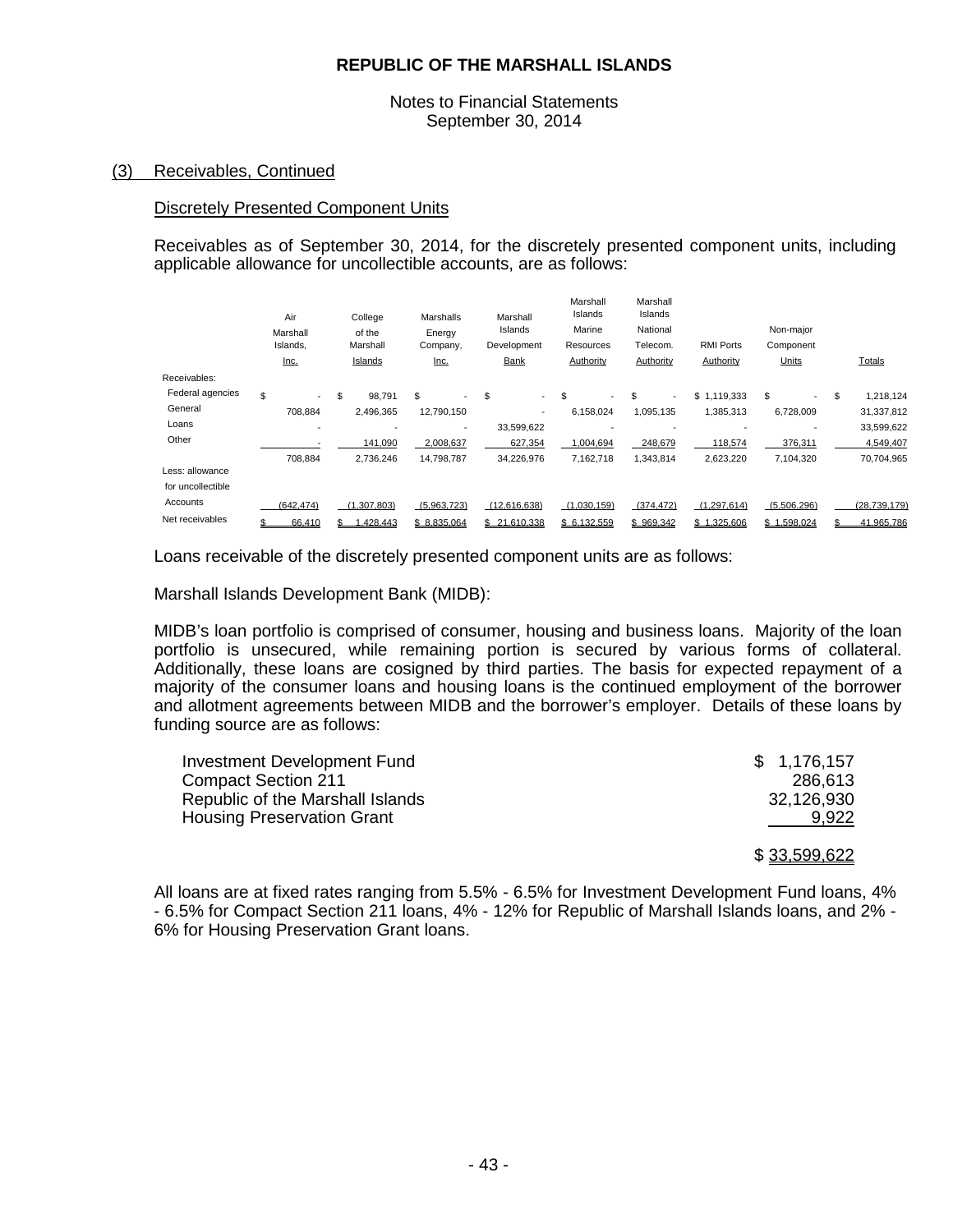#### Notes to Financial Statements September 30, 2014

#### (4) Interfund Receivables and Payables

#### Primary Government

Receivables and payables between funds reflected as due to/from other funds in the governmental funds balance sheet at September 30, 2014, are summarized as follows:

| Receivable Fund                                | Payable Fund                            | Due From<br><b>Other Funds</b> | Due To<br>Other Funds |
|------------------------------------------------|-----------------------------------------|--------------------------------|-----------------------|
| General                                        | <b>Grants Assistance</b>                | 5,591,931<br>SS.               | 5.591.931<br>S        |
| <b>Grants Assistance</b>                       | General                                 | 5.730.702                      | 5,730,702             |
| Nonmajor governmental funds                    | General                                 | 786.736                        | 786.736               |
| Nonmajor governmental funds                    | Fiduciary Funds - Private Purpose Trust | 2,032,916                      |                       |
| <b>Fiduciary Funds - Private Purpose Trust</b> | General                                 |                                | 712,705               |
| Fiduciary Funds - Agency                       | General                                 |                                | 164.484               |
|                                                |                                         | 14,142,285                     | 12,986,558            |
| Fiduciary Funds - Private Purpose Trust        | General                                 | 712.705                        | 2,032,916             |
| Fiduciary Funds - Agency                       | General                                 | 164,484                        |                       |
|                                                |                                         | \$15,019,474                   | \$15,019,474          |

Receivables and payables between funds reflected as due to/from component units at September 30, 2014, are summarized as follows:

| Marshalls Energy Company, Inc.<br>Marshall Islands Development Bank<br>Marshall Islands Marine Resources Authority<br><b>RMI Ports Authority</b> | Due From     | Due To  |
|--------------------------------------------------------------------------------------------------------------------------------------------------|--------------|---------|
| General Fund:                                                                                                                                    |              |         |
|                                                                                                                                                  | \$ 8.102.202 | \$      |
|                                                                                                                                                  | 1.952.112    |         |
|                                                                                                                                                  |              | 330,000 |
|                                                                                                                                                  |              | 152.678 |
| Nonmajor component units                                                                                                                         |              | 69,063  |
|                                                                                                                                                  | \$10,054,314 | 551,741 |

The amount recorded by the General Fund due from the Marshalls Energy Company, Inc. of \$8,102,202 represents a subsidiary loan agreement under an Asian Development Bank (ADB) loan (Loan Number 2659 RMI (SF)) received by RepMar from the ADB. Interest accrues at the rate of 1% per annum through September 30, 2018 and at 1.5% per annum thereafter with principal and interest payments due of \$37,960 and matures on May 31, 2034.

Annual debt service requirements to maturity for principal and interest are as follows:

| Year ending<br>September 30, | Principal     | Interest         | Total         |
|------------------------------|---------------|------------------|---------------|
| 2015                         | \$<br>347,350 | \$<br>108,170    | \$<br>455,520 |
| 2016                         | 379,709       | 75,811           | 455,520       |
| 2017                         | 383,523       | 71,997           | 455,520       |
| 2018                         | 419,833       | 35,687           | 455,520       |
| 2019                         | 361,707       | 93,813           | 455,520       |
| 2020 - 2024                  | 1,883,270     | 394,330          | 2,277,600     |
| 2025 - 2029                  | 2,023,927     | 253,673          | 2,277,600     |
| 2030 - 2034                  | 2,302,883     | 133,120          | 2,436,003     |
|                              | 8,102,202     | <u>1,166,601</u> | 9,268,803     |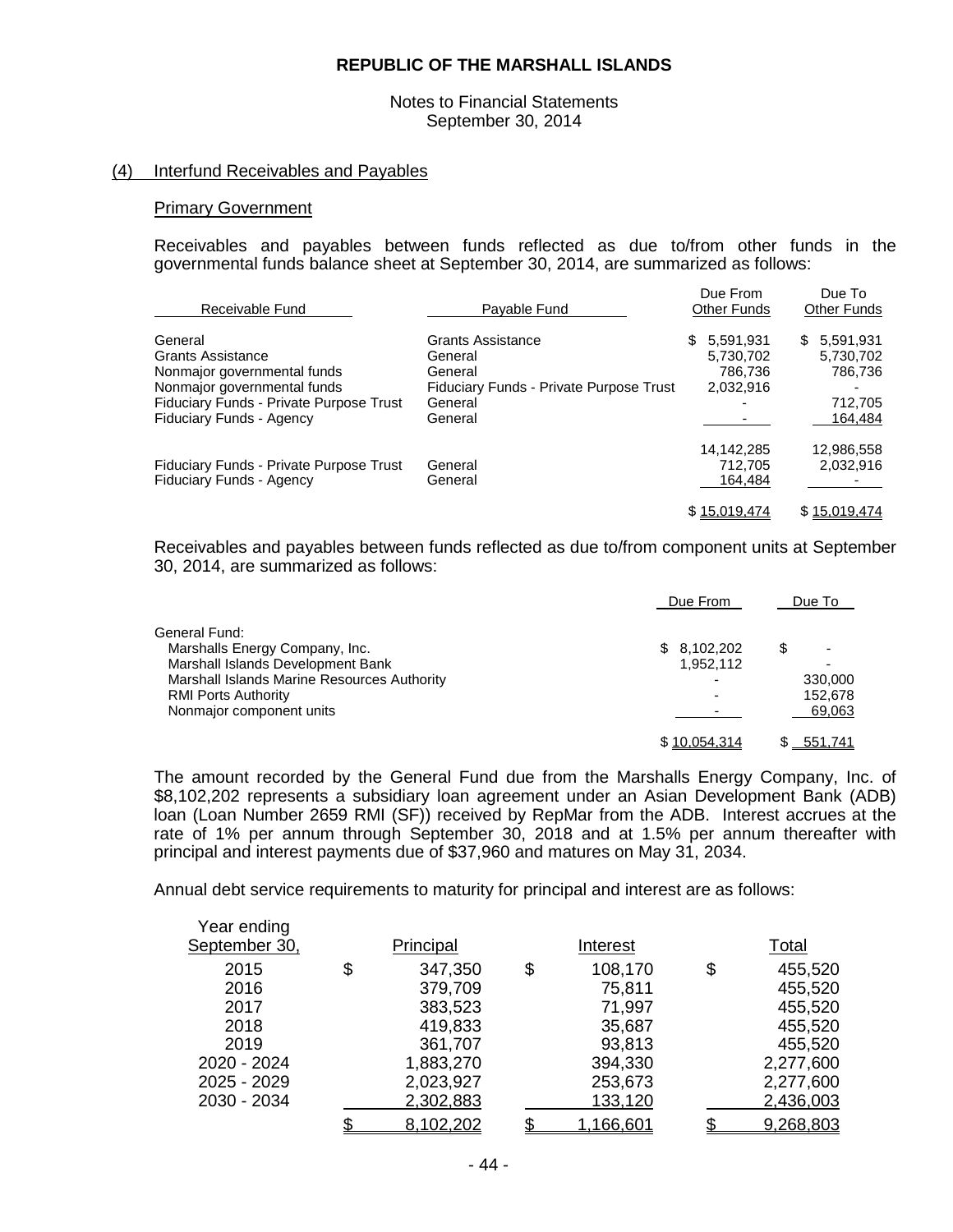Notes to Financial Statements September 30, 2014

#### (4) Interfund Receivables and Payables, Continued

#### Primary Government, Continued

The amount recorded by the General Fund due from the Marshall Islands Development Bank (MIDB) of \$1,952,112 accrues interest at the rate of 4% per annum and matures on May 8, 2018. In the event that RepMar redeems this receivable at an earlier date, receipt of funds may be dependent upon the underlying collectability of loans issued by MIDB, as MIDB does not appear to have readily available cash reserves to meet early redemption. Furthermore, in the event that RepMar is unable to liquidate this amount at an earlier date, such may be deemed to constitute a cash transfer out to MIDB (see Note 14).

The amount recorded as due from component units of the primary government of \$10,054,314 does not equal the corresponding due to primary government of the discretely presented component units of \$14,956,918 due to an allowance for doubtful accounts recorded by the General Fund and the Grants Assistance Fund of \$3,302,604 and \$1,600,000, respectively. The amount recorded as due to component units of the primary government of \$551,741 does not equal the corresponding due from primary government of the discretely presented component units due to allowance for doubtful accounts recorded by the respective component units of \$551,741.

#### Discretely Presented Component Units

Receivables and payables between funds reflected as due to/from primary government at September 30, 2014, are summarized as follows:

|                                                                                                        | Due From |    | Due To                 |
|--------------------------------------------------------------------------------------------------------|----------|----|------------------------|
| Air Marshall Islands, Inc.:<br><b>General Fund</b><br><b>Grants Assistance Fund</b>                    | \$       | S. | 1,516,890<br>1,600,000 |
| Marshalls Energy Company, Inc.:<br><b>General Fund</b>                                                 |          |    | 8,102,202              |
| Marshall Islands Development Bank:<br><b>General Fund</b>                                              |          |    | 1,952,112              |
| Marshall Islands National Telecommunications Authority:<br>General Fund<br><b>RMI Ports Authority:</b> |          |    | 1,000,000              |
| <b>General Fund</b>                                                                                    |          |    | 785,714                |
|                                                                                                        |          |    | \$14,956,918           |

The amount recorded by the Marshall Islands National Telecommunications Authority (MINTA) due to the General Fund of \$1,000,000 represents Compact of Free Association Infrastructure Maintenance Sector grant funds borrowed by MINTA. This loan is unsecured and interest free with annual payments due of \$100,000 commencing March 2012 to be deposited into a savings account established in accordance with Section 211(d)(2) of the Compact of Free Association, as amended. MINTA is currently in default and, as a result, all amounts due have been reclassified as current liabilities.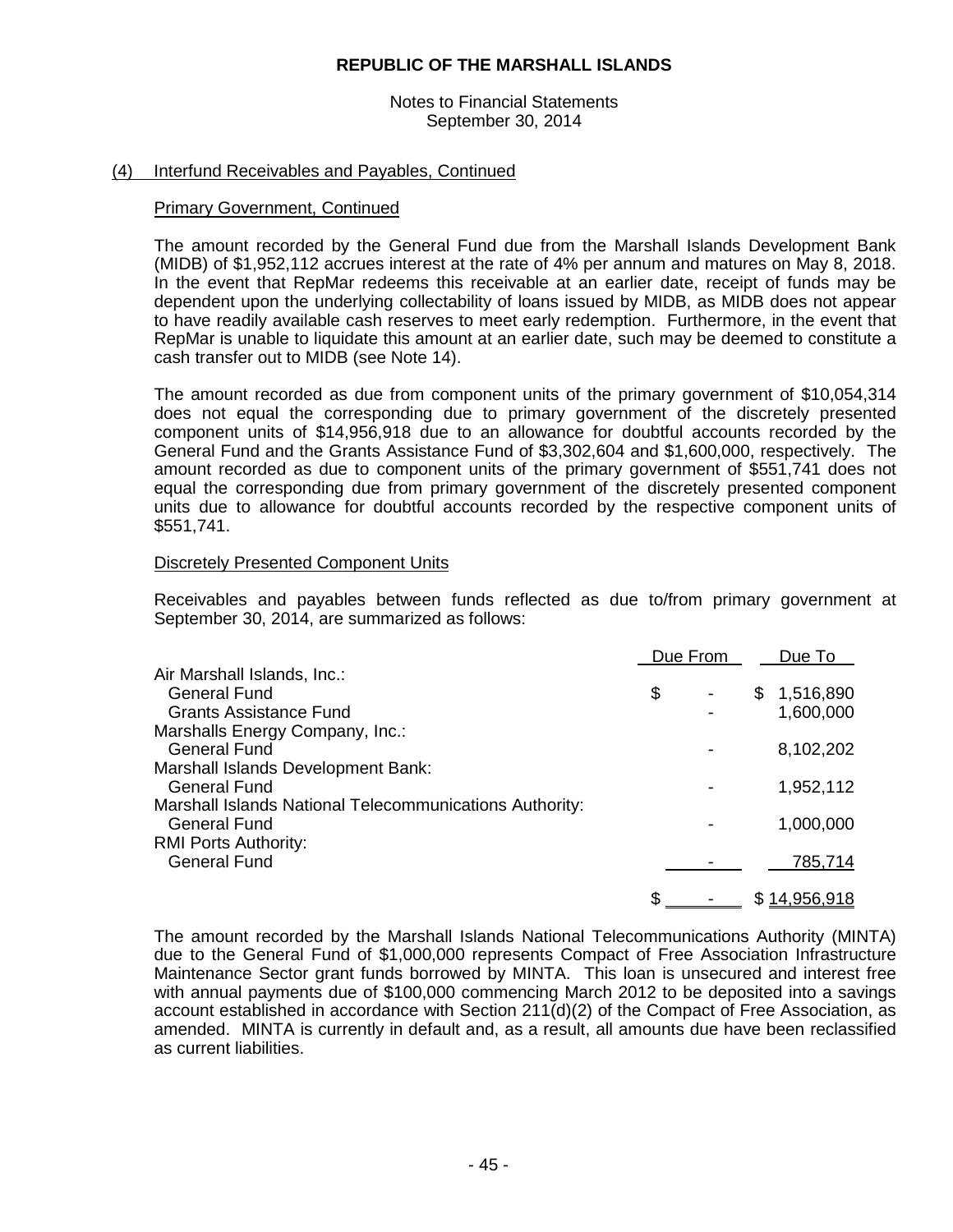Notes to Financial Statements September 30, 2014

### (4) Interfund Receivables and Payables, Continued

#### Discretely Presented Component Units, Continued

Receivables and payables between funds reflected as due to/from component units at September 30, 2014, are summarized as follows:

|                                                                                          |     | Due From       |  |            |
|------------------------------------------------------------------------------------------|-----|----------------|--|------------|
| <b>RMI Ports Authority:</b><br>Air Marshall Islands, Inc.<br>Air Marshall Islands, Inc.: | \$. | 237,341 \$     |  |            |
| <b>RMI Ports Authority</b>                                                               |     |                |  | 237,341    |
|                                                                                          |     | <u>237,341</u> |  | \$ 237,341 |

The amount recorded by the RMI Ports Authority due from Air Marshall Islands, Inc. of \$237,341 accrues interest at the rate of 8% per annum and matured on March 30, 2013.

#### (5) Capital Assets

Capital asset activities for the year ended September 30, 2014, are as follows:

#### **Primary Government**

|                                       | Estimated<br>Useful | Balance<br>October |              |               |                   | Balance<br>September |
|---------------------------------------|---------------------|--------------------|--------------|---------------|-------------------|----------------------|
|                                       | Lives               | 1, 2013            | Additions    | Transfers     | Retirements       | 30, 2014             |
| Depreciable capital assets:           |                     |                    |              |               |                   |                      |
| Electrical distribution               | 30 yrs              | \$30,540,465       | \$           | \$            | \$                | \$30,540,465         |
| <b>Buildings</b>                      | $30 - 40$ vrs       | 113,579,076        | 3,800,000    | 2,014,362     | (7,200,204)       | 112,193,234          |
| Water infrastructure system           | 25 yrs              | 9,616,908          |              |               |                   | 9,616,908            |
| Docks, roads and bridges              | 25 - 30 yrs         | 14,486,813         |              | 200,085       |                   | 14,686,898           |
| Ships                                 | 25 yrs              | 13,793,254         | 11,441,000   |               | (1, 152, 000)     | 24,082,254           |
| Software                              | 10 yrs              | 2,539,710          |              |               |                   | 2,539,710            |
| Heavy equipment                       | $3 - 10$ yrs        | 5,725,980          | 1,097,926    |               |                   | 6,823,906            |
|                                       |                     | 190,282,206        | 16,338,926   | 2,214,447     | (8,352,204)       | 200,483,375          |
| Less accumulated depreciation:        |                     |                    |              |               |                   |                      |
| Electrical distribution               |                     | (28,991,106)       | (110, 793)   |               |                   | (29, 101, 899)       |
| <b>Buildings</b>                      |                     | (44, 581, 812)     | (2,360,589)  |               | 4,680,133         | (42, 262, 268)       |
| Water infrastructure system           |                     | (6, 573, 437)      | (378, 654)   |               |                   | (6,952,091)          |
| Docks, roads and bridges              |                     | (9,331,223)        | (495, 307)   |               |                   | (9,826,530)          |
| Ships                                 |                     | (8,609,742)        | (963, 290)   |               | 599,040           | (8,973,992)          |
| Software                              |                     | (1,903,709)        | (106,000)    |               |                   | (2,009,709)          |
| Heavy equipment                       |                     | (2,359,874)        | (558, 542)   |               |                   | (2,918,416)          |
|                                       |                     | (102, 350, 903)    | (4,973,175)  |               | 5,279,173         | (102, 044, 905)      |
| Total depreciable capital assets, net |                     | 87,931,303         | 11,365,751   | 2,214,447     | (3,073,031)       | 98,438,470           |
| Nondepreciable capital assets:        |                     |                    |              |               |                   |                      |
| Construction in progress              |                     | 3,534,336          | 1,098,353    | (2, 214, 447) | (2,363,634)       | 54,608               |
|                                       |                     | \$91,465,639       | \$12,464,104 | \$            | (5,436,665)<br>\$ | \$98,493,078         |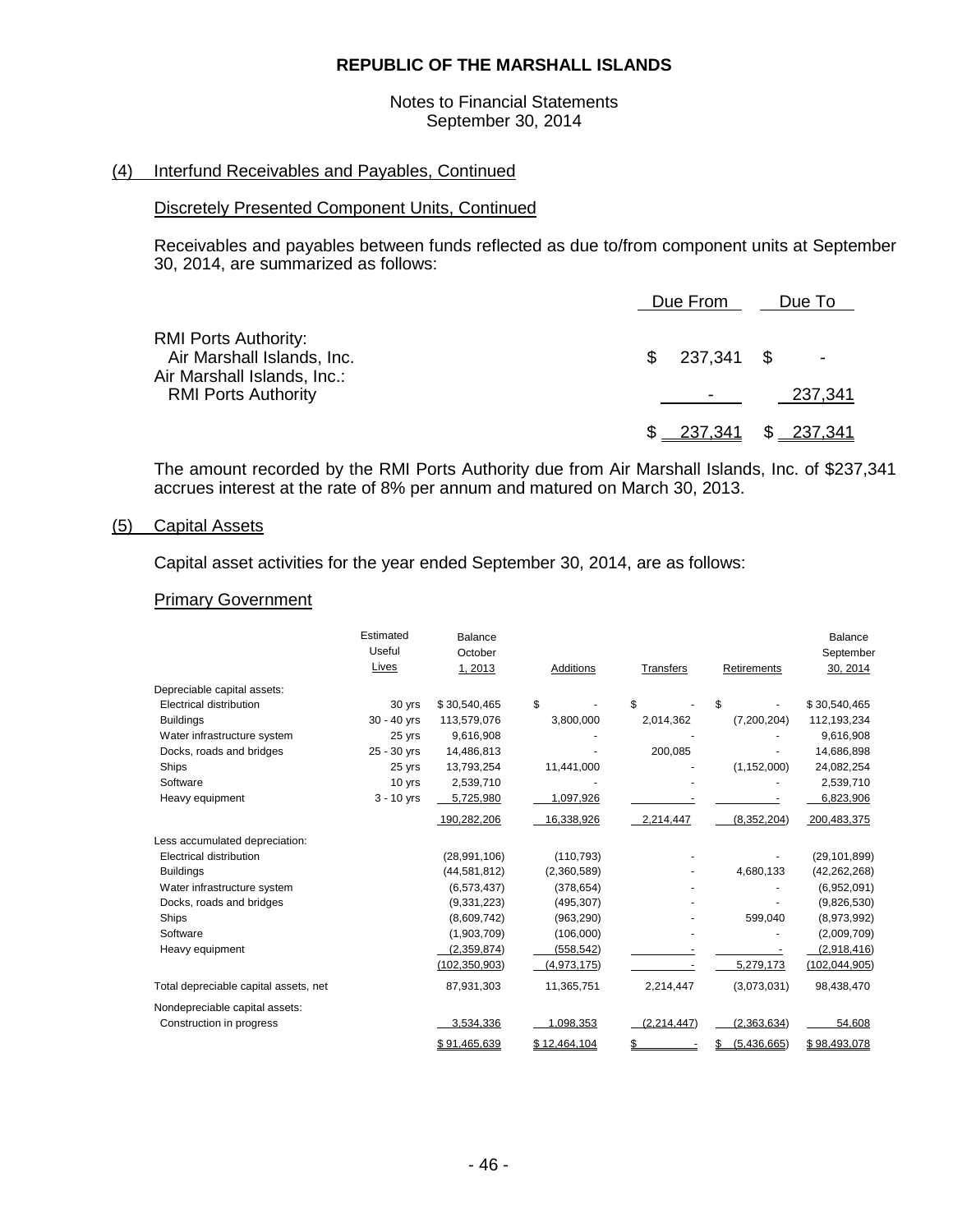Notes to Financial Statements September 30, 2014

#### (5) Capital Assets, Continued

#### Primary Government, Continued

During the year ended September 30, 2014, RepMar recognized an impairment loss of \$552,960 associated with the MV Landrik, which is currently sitting idle, and an impairment loss of \$2,520,071 associated with the Capitol Building, which is currently in a state of disrepair. In addition, RepMar recorded a special item of \$2,363,634 representing the write-off of construction in progress costs associated with the termination of a contract for the Majuro Hospital Redevelopment project.

Depreciation expense was charged to functions/programs of the primary government's governmental activities as follows:

| <b>President and Cabinet</b>            | \$<br>3,186 |
|-----------------------------------------|-------------|
| <b>Public Service Commission</b>        | 15,000      |
| Education                               | 1,426,426   |
| <b>Health and Environment</b>           | 507,393     |
| <b>Transportation and Communication</b> | 666,670     |
| <b>Resources and Development</b>        | 80,225      |
| <b>Internal Affairs</b>                 | 51,123      |
| Justice                                 | 313,202     |
| Finance                                 | 39,825      |
| Foreign Affairs and Trade               | 164,656     |
| <b>Public Works</b>                     | 1,704,166   |
| Nitijela                                | 1,303       |
|                                         |             |

\$ 4,973,175

# Discretely Presented Component Units

|                                       | Estimated<br>Useful<br>Lives | Balance<br>October<br>1, 2013 | Additions     | Retirements      | Balance<br>September<br>30, 2014 |
|---------------------------------------|------------------------------|-------------------------------|---------------|------------------|----------------------------------|
| Depreciable capital assets:           |                              |                               |               |                  |                                  |
| <b>Buildings</b>                      | $3 - 34$ yrs                 | \$50,633,229                  | \$<br>833,788 | \$<br>(189, 213) | \$51,277,804                     |
| Utility plant                         | $3 - 40$ yrs                 | 96,775,780                    | 1,492,870     |                  | 98,268,650                       |
| Machinery and equipment               | $2 - 25$ yrs                 | 45,550,686                    | 1,913,268     | (734, 094)       | 46,729,860                       |
| Infrastructure                        | $5 - 50$ yrs                 | 47,199,948                    |               | (36, 656)        | 47, 163, 292                     |
|                                       |                              | 240,159,643                   | 4,239,926     | (959, 963)       | 243,439,606                      |
| Less accumulated depreciation         |                              | (129, 320, 389)               | (11,643,982)  | 903,441          | (140,060,930)                    |
| Total depreciable capital assets, net |                              | 110,839,254                   | (7,404,056)   | (56, 522)        | 103,378,676                      |
| Nondepreciable capital assets:        |                              |                               |               |                  |                                  |
| Land                                  |                              | 372,306                       |               |                  | 372,306                          |
| Construction in progress              |                              | 20,136,325                    | 10,970,324    | (123, 808)       | 30,982,841                       |
|                                       |                              | 20,508,631                    | 10,970,324    | (123, 808)       | 31,355,147                       |
|                                       |                              | \$131,347,885                 | \$3,566,268   | (180,330)        | \$134,733,823                    |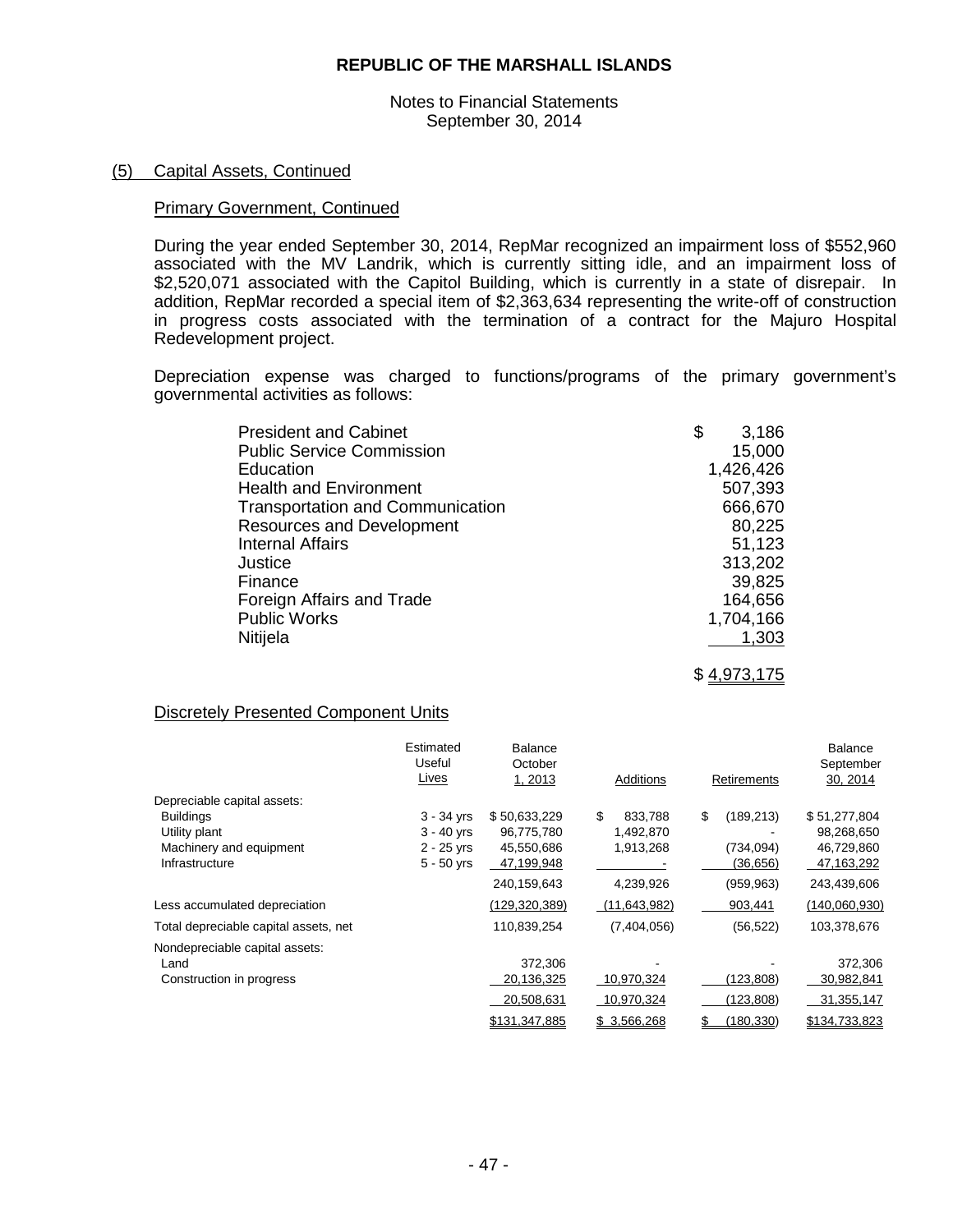Notes to Financial Statements September 30, 2014

#### (6) Short-term Debt

# Discretely Presented Component Units

Marshalls Energy Company, Inc. (MEC):

On June 6, 2014, MEC obtained a short-term bank loan to finance fuel purchases in the amount of \$1,000,000, interest at 4.5% per annum, payable in monthly installments of principal and interest of \$85,350, due May 31, 2015, collateralized by a guarantee from RepMar. On July 7, 2014, MEC obtained a short-term bank loan to finance the construction of a warehouse in the amount of \$1,900,000, interest at 7.5% per annum, due and payable on December 31, 2014, collateralized by a guarantee from RepMar. At September 30, 2014, the amount outstanding against these loan facilities was \$2,571,141.

Marshall Islands Development Bank (MIDB):

On December 12, 2012, MIDB obtained a short-term bank loan to finance equipment purchases in the amount of \$95,000, interest at 5% per annum, due November 30, 2013. The loan has been fully paid as of September 30, 2014.

Tobolar Copra Processing Authority (TCPA):

On October 4, 2013, TCPA obtained a bank credit line of \$1,700,000 to finance the buying of copra, interest at 7.5% per annum, due and payable on September 30, 2015, collateralized by a guarantee from RepMar. At September 30, 2014, the amount outstanding against this loan facility was \$1,000,066.

Short-term debt activity for the year ended September 30, 2014, was as follows:

|                  | Beginning<br><b>Balance</b> | Draws       | Repayments    | Ending<br><b>Balance</b> |
|------------------|-----------------------------|-------------|---------------|--------------------------|
| MEC:             |                             |             |               |                          |
| Bank loan        | \$<br>161,588               | \$2,900,000 | \$ (490, 447) | \$2,571,141              |
| MIDB:            |                             |             |               |                          |
| Bank loan        | 14.161                      | -           | (14, 161)     |                          |
| TCPA:            |                             |             |               |                          |
| Bank credit line |                             | 1,196,000   | (195, 934)    | 1,000,066                |
|                  | 175,749                     | \$4,096,000 | \$ (700, 542) | \$3,571,207              |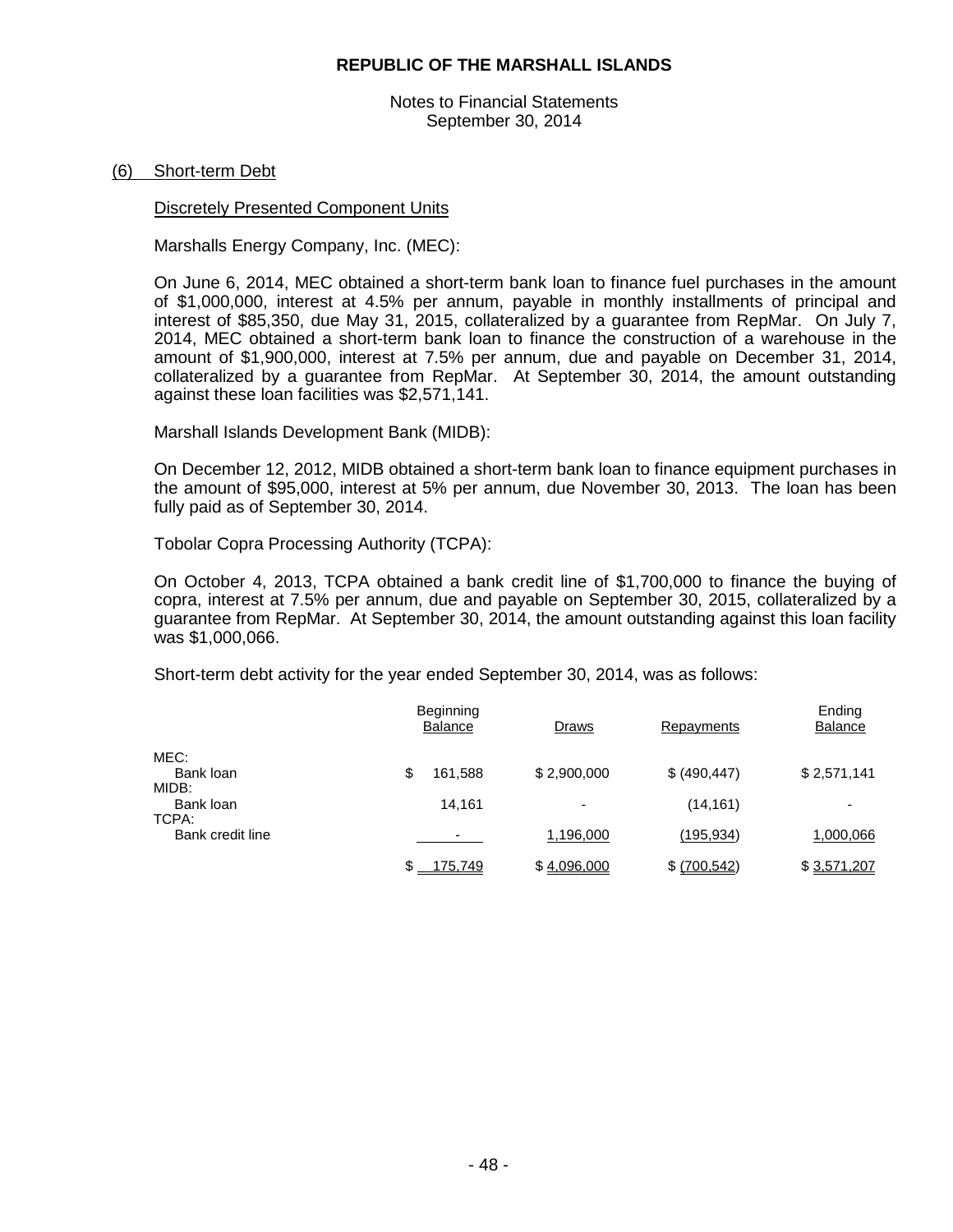Notes to Financial Statements September 30, 2014

#### (7) Long-term Obligations

### **Primary Government**

Under the Government Borrowing Act of 1985, RepMar may borrow money for such purposes as approved by the Nitijela of RepMar. As of September 30, 2014, the primary government had the following long-term debt outstanding and payable to the Asian Development Bank (ADB):

| $\mathfrak{L}$<br>2,395,970 | Loan Number 1102 MAR (SF) - Fisheries Development Project Loan (SDR<br>2,432,599), non-interest bearing with a service charge of 1% per annum on the<br>amount of the loan withdrawn from the Loan Account. Semi-annual loan<br>payments commenced January 1, 2002 in an amount of SDR 24,300,<br>increasing to SDR 48,600 on January 1, 2012.     |  |
|-----------------------------|----------------------------------------------------------------------------------------------------------------------------------------------------------------------------------------------------------------------------------------------------------------------------------------------------------------------------------------------------|--|
| 376,841                     | Loan Number 1218 MAR (SF) - Typhoon Rehabilitation Loan (SDR 364,000),<br>non-interest bearing with a service charge of 1% per annum on the amount of<br>the loan withdrawn from the Loan Account. Semi-annual loan payments<br>commenced May 15, 2003 in an amount of SDR 3,600, increasing to SDR<br>7,300 on May 15, 2013.                      |  |
| 6,084,480                   | Loan Number 1249 MAR (SF) - Basic Education Project Loan (SDR 5,717,446),<br>non-interest bearing with a service charge of 1% per annum on the amount of<br>the loan withdrawn from the Loan Account. Semi-annual loan payments<br>commenced April 15, 2004 in an amount of SDR 57,200, increasing to SDR<br>114,300 on April 15, 2014.            |  |
| 548,293                     | Loan Number 1250 MAR (SF) - Majuro Water Supply Project Loan No. 1 (SDR<br>478,496), non-interest bearing with a service charge of 1% per annum on the<br>amount of the loan withdrawn from the Loan Account. Semi-annual loan<br>payments commenced November 15, 2003 in an amount of SDR 4,800,<br>increasing to SDR 9,600 on November 15, 2013. |  |
| 4,178,055                   | Loan Number 1316 RMI (SF) - Health and Population Project Loan (SDR<br>3,858,516), non-interest bearing with a service charge of 1% per annum on the<br>amount of the loan withdrawn from the Loan Account. Semi-annual loan<br>payments commenced January 1, 2005 in an amount of SDR 38,600,<br>increasing to SDR 77,200 on January 1, 2015.     |  |
| 6,807,377                   | Loan Number 1389 RMI (SF) - Majuro Water Supply Project Loan No. 2 (SDR<br>6,062,000), non-interest bearing with a service charge of 1% per annum on the<br>amount of the loan withdrawn from the Loan Account. Semi-annual loan<br>payments commenced March 1, 2006 in an amount of SDR 60,700, increasing<br>to SDR 121,200 on March 1, 2016.    |  |
| 9,596,859                   | Loan Number 1513 RMI (SF) - Public Sector Reform Program Loan (SDR<br>8,241,000), non-interest bearing with a service charge of 1% per annum on the<br>amount of the loan withdrawn from the Loan Account. Semi-annual loan<br>payments commenced June 1, 2007 in an amount of SDR 82,400, increasing to<br>SDR 164,800 on June 1, 2017.           |  |
|                             |                                                                                                                                                                                                                                                                                                                                                    |  |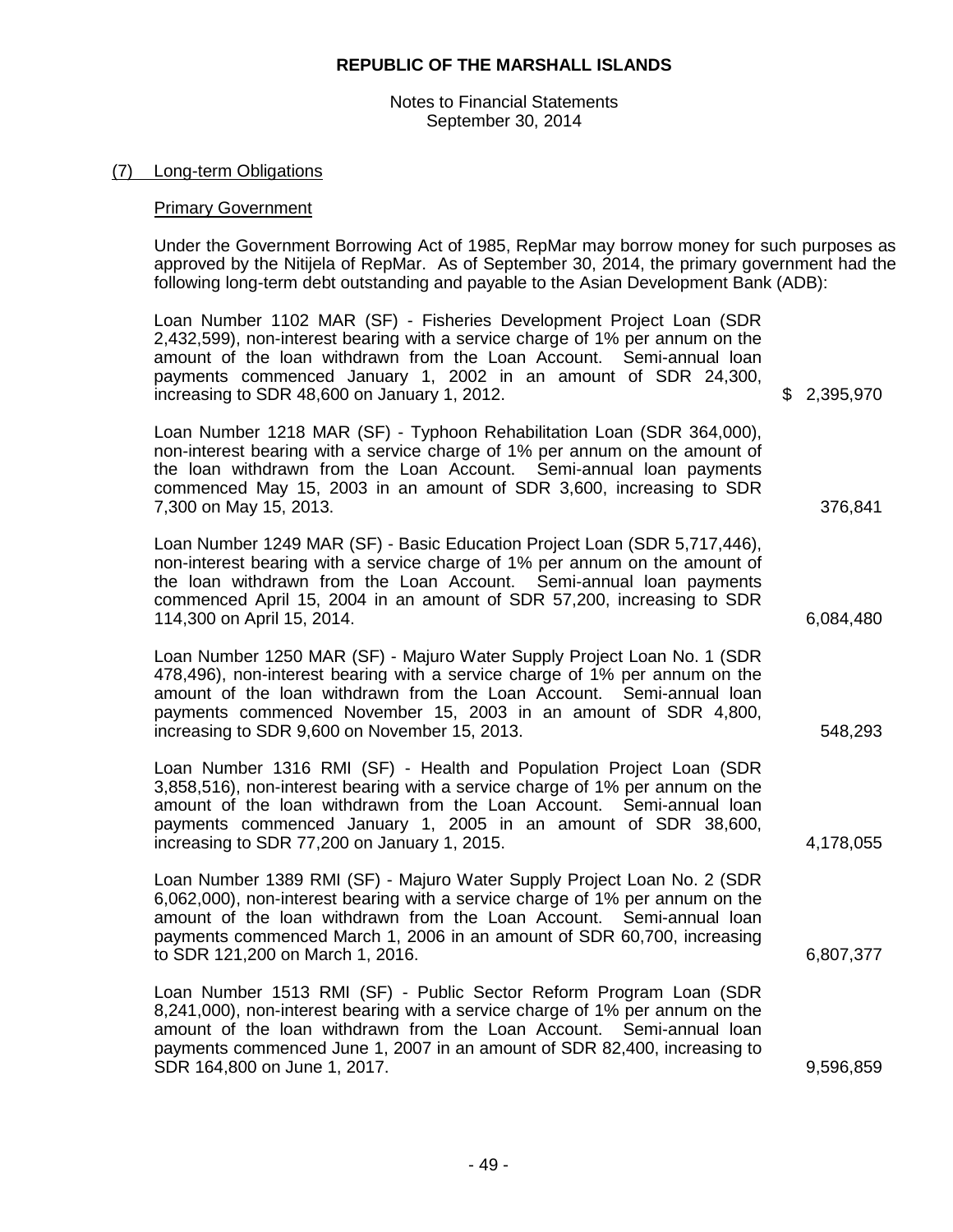Notes to Financial Statements September 30, 2014

#### (7) Long-term Obligations, Continued

#### Primary Government, Continued

Loan Number 1694 RMI (SF) - Ebeye Health and Infrastructure Project Loan (SDR 6,918,118), non-interest bearing with a service charge of 1% per annum on the amount of the loan withdrawn from the Loan Account. Semi-annual loan payments commenced February 1, 2008 in an amount of SDR 144,127. 6,342,160 Loan Number 1791 RMI (SF) - Skills Training and Vocational Education Project Loan (SDR 3,483,174), non-interest bearing with a service charge of 1.5% per annum on the amount of the loan withdrawn from the Loan Account. Semiannual loan payments commenced May 15, 2009 in an amount of SDR 72,566. 3,795,080 Loan Number 1828 RMI - Fiscal and Financial Management Program Loan No. 1 (\$4,000,000), interest at the ADB's pool-based variable lending rate system for U.S. dollar loans (5.85% at September 30, 2014), a front-end fee of 1%, and a commitment charge of 0.75% per annum on the amount of the loan unwithdrawn from the Loan Account. Semi-annual loan payments commenced November 15, 2004 in an initial amount of \$89,900 with graduated increases of 5% to \$276,100 through May 15, 2016. 1,027,900 Loan Number 1829 RMI (SF) - Fiscal and Financial Management Program Loan No. 2 (SDR 6,320,000), non-interest bearing with a service charge of 1% per annum on the amount of the loan withdrawn from the Loan Account. Semiannual loan payments commence November 15, 2009 in an amount of SDR 197,500, at which time the service charge increases to 1.5% per annum. 5,767,415 Loan Number 1948 RMI (SF) - Outer Island Transport Infrastructure Project (SDR 5,304,000), non-interest bearing with a service charge of 1% per annum on the amount of the loan withdrawn from the Loan Account. Semi-annual loan payments commence February 1, 2011 in an amount of SDR 110,500, at which time the service charge increases to 1.5% per annum. 422,927 Loan Number 2659 RMI (SF) - Public Sector Program Loan (SDR 6,413,000), non-interest bearing with a service charge of 1% per annum on the amount of the loan withdrawn from the Loan Account. Semi-annual loan payments commence February 15, 2019 in an amount of SDR 200,406, at which time the service charge increases to 1.5% per annum. Concurrently, RepMar entered into a subsidiary loan agreement with the Marshalls Energy Company, Inc. whereby RepMar will on lend a portion of the loan proceeds for the purpose of restructuring certain commercial bank debt. 9,979,846 Loan Number 2950 RMI (SF) - Fiscal Reform and Debt Management Project (SDR 3,242,000), non-interest bearing with a service charge of 1% per annum on the amount of the loan withdrawn from the Loan Account. Semi-annual loan payments commence May 15, 2021 in an amount of SDR 101,313, at which time the service charge increases to 1.5% per annum. 4,893,961 \$ 62,217,164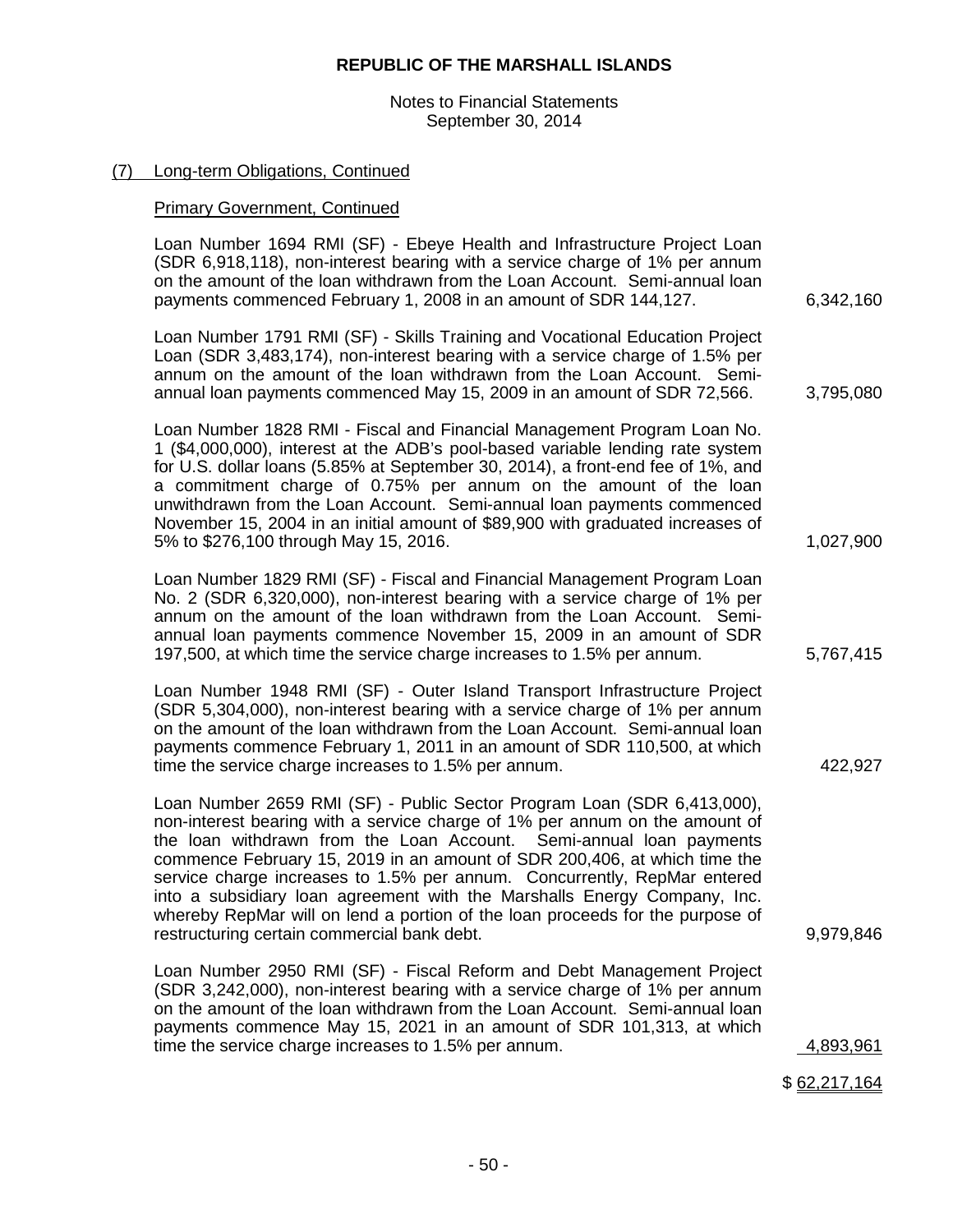Notes to Financial Statements September 30, 2014

#### (7) Long-term Obligations, Continued

#### Primary Government, Continued

The abovementioned ADB loans payable are uncollateralized and are backed by the full faith and credit of RepMar. The abovementioned loans are designated and measured by the ADB using Special Drawing Rights. (SDRs). The value of a SDR is defined by a weighted currency basket of four major currencies; the U.S. dollar, the euro, the British pound, and the Japanese yen. The International Monetary Fund re-evaluates this currency basket every five years. The effects of foreign currency transaction gains or losses resulting from this re-evaluation are included in the government-wide financial statements in the period when such re-evaluation occurs.

Annual debt service requirements to maturity for principal and interest are as follows:

| Year ending<br>September 30,                        | Principal                                                                         | Interest                                                               | Total                                                                             |
|-----------------------------------------------------|-----------------------------------------------------------------------------------|------------------------------------------------------------------------|-----------------------------------------------------------------------------------|
| 2015<br>2016<br>2017<br>2018<br>2019<br>2020 - 2024 | \$<br>2,720,209<br>2,936,607<br>2,510,509<br>2,623,411<br>2,623,411<br>17,323,713 | \$<br>721,977<br>661,438<br>603,690<br>574,028<br>544,077<br>2,481,722 | \$<br>3,442,186<br>3,598,045<br>3,114,199<br>3,197,439<br>3,167,488<br>19,805,435 |
| 2025 - 2029<br>2030 - 2034<br>2035 - 2037           | 15,692,536<br>13,014,507<br>2,772,261<br>62,217,164                               | 1,473,134<br>579,498<br>41,206<br>7,680,770                            | 17,165,670<br>13,594,005<br>2,813,467<br>69,897,934                               |

#### Discretely Presented Component Units

As of September 30, 2014, the discretely presented component units had the following long-term debt outstanding:

Air Marshall Islands, Inc. (AMI):

Note payable to Marshall Islands Development Bank, dated May 30, 2013, interest at 6.5% per annum, with principal and interest due in monthly installments of \$51,100, due May 30, 2018. The loan has been collateralized by certain aircraft operated by AMI and a guarantee from RepMar (see Note 14). Loan proceeds of \$2,500,000 were used to fund Dash 8 aircraft improvements. \$ 2,376,134

Annual debt service requirements to maturity for principal and interest are as follows:

| Year ending   |               |               |                 |
|---------------|---------------|---------------|-----------------|
| September 30, | Principal     | Interest      | Total           |
| 2015          | \$<br>895,026 | \$<br>240,109 | \$<br>1,135,135 |
| 2016          | 533,701       | 79,452        | 613,153         |
| 2017          | 568,940       | 44,213        | 613,153         |
| 2018          | 378,467       | 8,756         | 387,223         |
|               | 2,376,134     | 372,530       | 2,748,664       |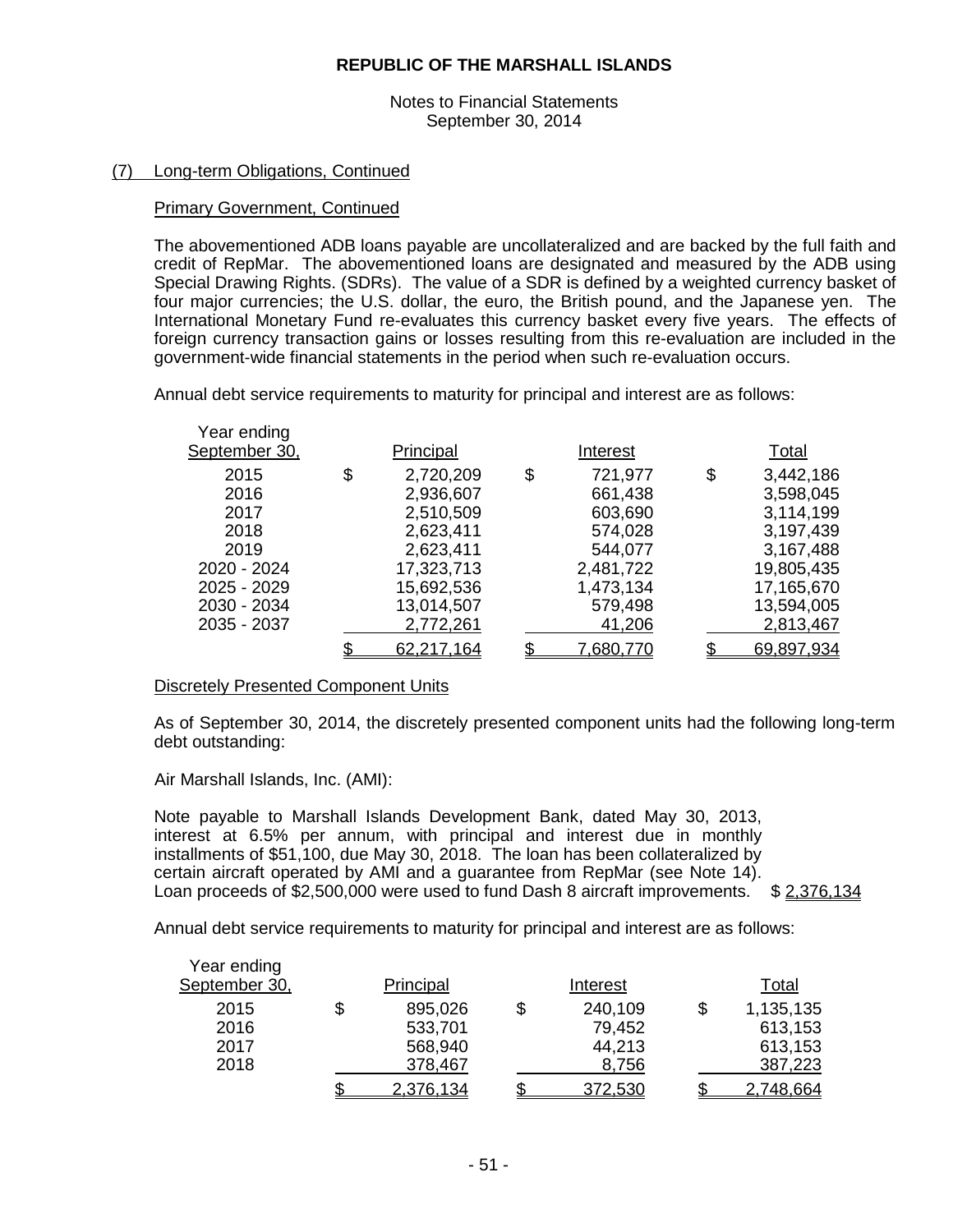Notes to Financial Statements September 30, 2014

#### (7) Long-term Obligations, Continued

#### Discretely Presented Component Units, Continued

Marshalls Energy Company, Inc. (MEC):

Loan payable to the Federal Financing Bank (FFB), dated November 17, 1997, interest based on the FFB rates at the date of the loan advances and range from 5.49% to 7.25% per annum, with principal and interest payable in quarterly installments of \$273,770 through January 2, 2018, with loan repayments guaranteed by the Rural Utilities Service (RUS). The mortgage notes have been unconditionally guaranteed by RepMar, under which RepMar will make debt service payments to RUS in the event of default by MEC, and have been collateralized by a leasehold mortgage and security agreement over the assets of MEC. These notes are subject to certain coverage ratio requirements. MEC is not in compliance with these ratio requirements as of September 30, 2014. \$5,133,420

Short-term loan renegotiated to mature on July 20, 2015 with interest at 7.5% per annum, with principal and interest payable in monthly installments of \$27,444, collateralized by a guarantee from RepMar. 239,735

\$ 5,373,155

| Year ending<br>September 30, | Principal       | Interest      | Total           |
|------------------------------|-----------------|---------------|-----------------|
| 2015                         | \$<br>1,121,635 | \$<br>322,101 | \$<br>1,443,736 |
| 2016                         | 938,650         | 257,833       | 1,196,483       |
| 2017                         | 999,682         | 196,801       | 1,196,483       |
| 2018                         | 1,064,111       | 132,372       | 1,196,483       |
| 2019                         | 1,132,862       | 63,621        | 1,196,483       |
| $2020 - 2021$                | 116,215         | 4,693         | 120,908         |
|                              | 5,373,155       | 977,421       | 6,350,576       |

Annual debt service requirements to maturity for principal and interest are as follows:

Marshall Islands Development Bank (MIDB):

Bank loan dated June 14, 2012, interest at 5% per annum, principal and interest due in monthly installments of \$40,000 through March 14, 2017, collateralized by loans receivable in the amount of \$15,232,330. Loan proceeds of \$2,000,000 were used to fund housing loans. \$ 1,095,673

Bank loan dated August 15, 2012, interest at 5% per annum, principal and interest due in monthly installments of \$18,920 through August 31, 2017, collateralized by the MAKO Building and a time certificate of deposit. Loan proceeds of \$1,000,000 were used to fund housing loans. 614,373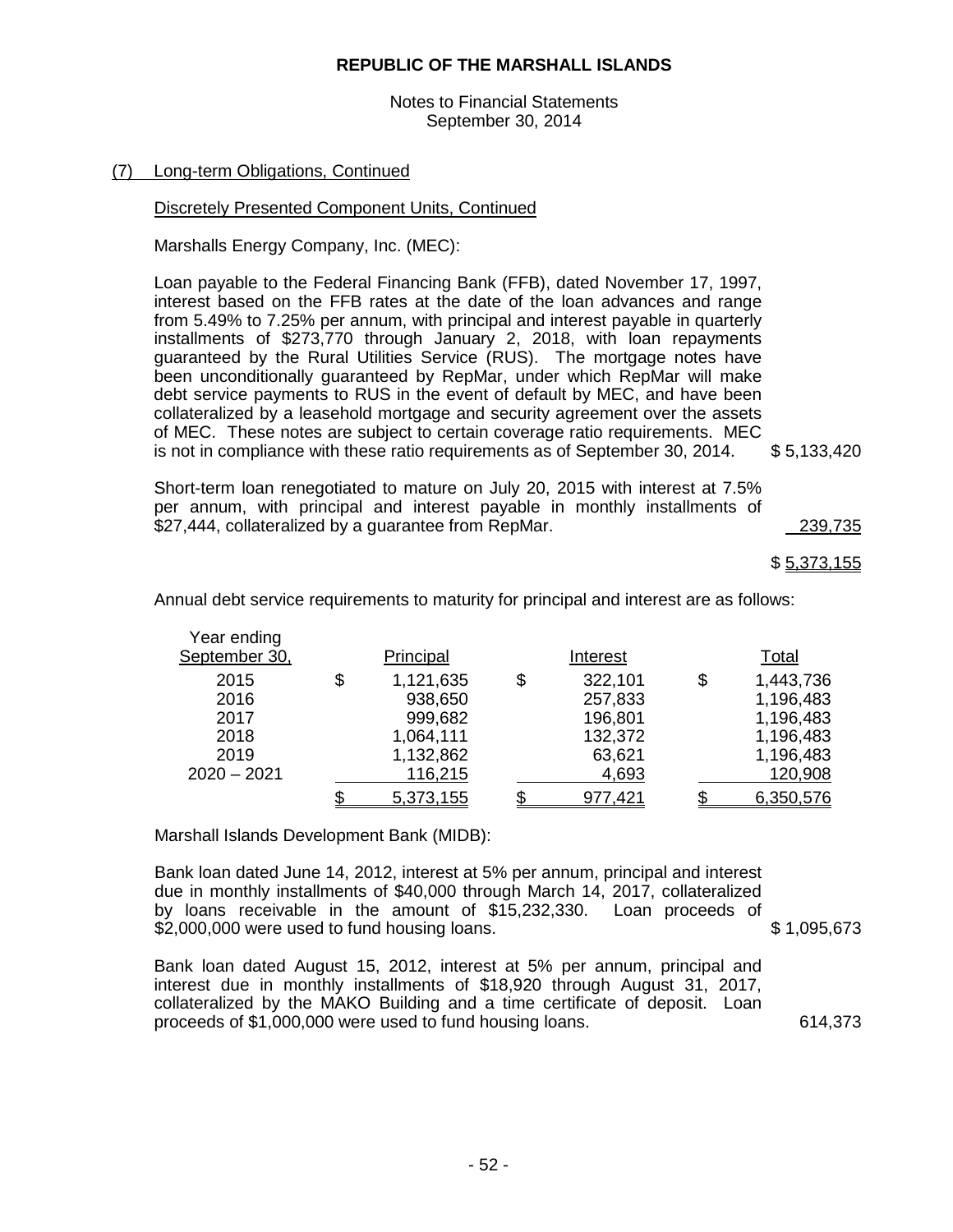Notes to Financial Statements September 30, 2014

#### (7) Long-term Obligations, Continued

#### Discretely Presented Component Units, Continued

Marshall Islands Development Bank (MIDB), Continued:

Bank loan dated May 30, 2013, interest at 5.5% per annum, principal and interest due in monthly installments of \$47,773 through May 31, 2018, collateralized by time certificate of deposit and assignment of loans receivable. Loan proceeds of \$2,500,000 were used to fund a loan to Air Marshall Islands,  $1,899,005$ 

#### \$ 3,609,051

Annual debt service requirements to maturity for principal and interest are as follows:

| Year ending<br>September 30, |    | Principal            | Interest          | Total                  |
|------------------------------|----|----------------------|-------------------|------------------------|
| 2015                         | \$ | 1,095,950            | \$<br>184,366     | 1,280,316              |
| 2016<br>2017                 |    | 1,168,788<br>975,112 | 111,528<br>45,808 | 1,280,316<br>1,020,920 |
| 2018                         |    | 369,201              | 12,983            | 382,184                |
|                              | ሮ  | 3,609,051            | 354,685           | 3,963,736              |

Marshall Islands National Telecommunications Authority (MINTA):

Loans payable to the RUS (formerly the Rural Electrification Administration) from the Rural Electrification and Telephone Revolving Fund, dated August 17, 1989 of \$18,800,000, increased by \$3,999,000 on April 23, 1993, and further increased by \$18,500,000, with interest at 3.64% to 5% per annum. Certain portions of these loans have been unconditionally guaranteed by RepMar, under which RepMar will make debt service payments to RUS in the event of default by MINTA. Mortgages over specific MINTA ground leases and essentially all assets of MINTA have collateralized both loans. \$ 27,296,244

MINTA previously defaulted on its loan payments to RUS. In April 2013, MINTA began making reduced monthly loan payments covering slightly more than loan interest. At September 30, 2014, MINTA owed \$1,763,000 in RUS arrearages. Since the loan is currently in default, all amounts due have been reclassified as current liabilities. Subsequent to year end, MINTA received a subsidy of \$1,863,000 from RepMar (see Note 14).

# RMI Ports Authority (RMIPA):

Bank loan dated October 12, 2012, interest at 7.5% per annum, principal and interest due in monthly installments of \$20,125 through October 30, 2017, collateralized by time certificate of deposit. Loan proceeds of \$1,000,000 were used to fund various capital improvement projects. \$ 661,563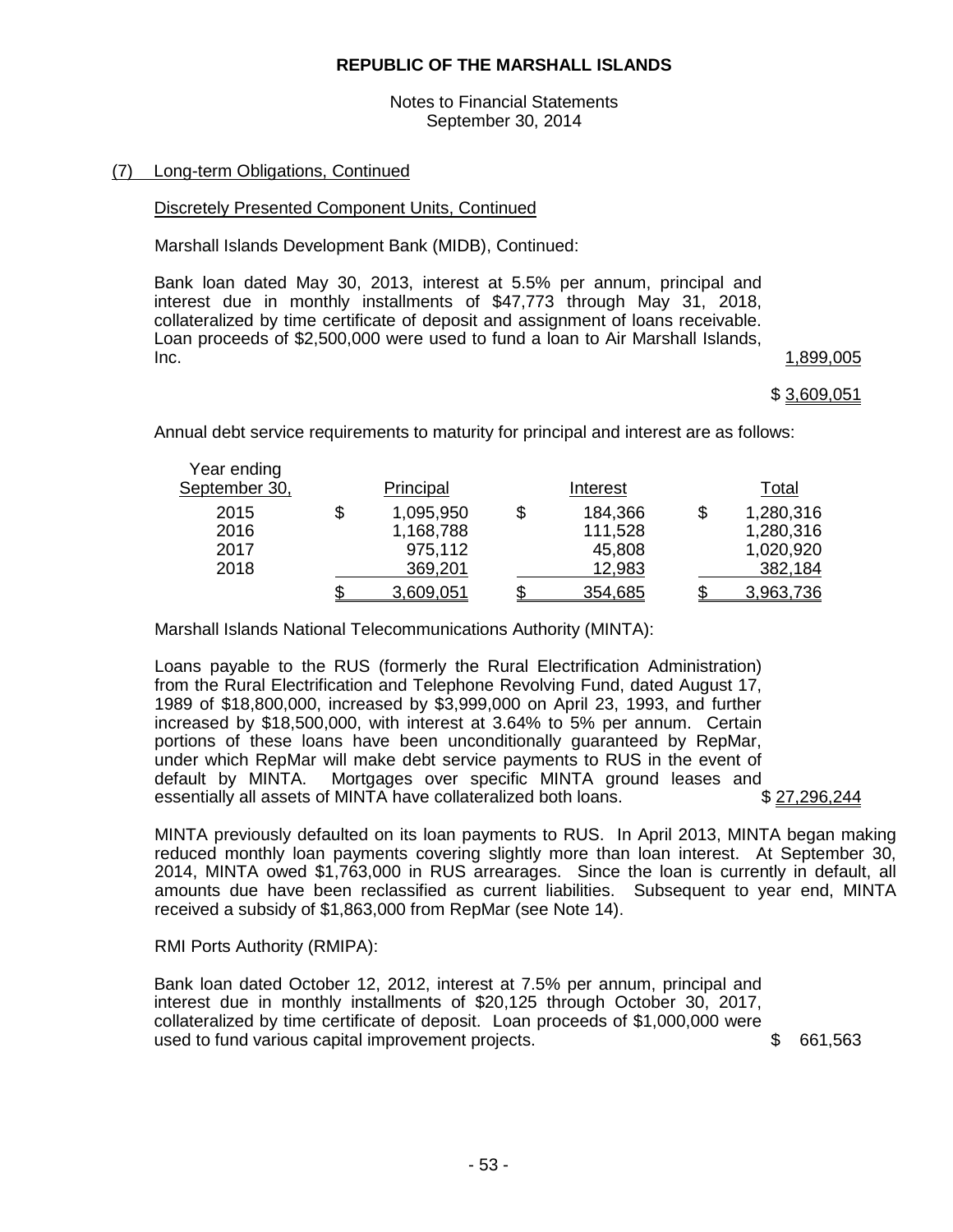Notes to Financial Statements September 30, 2014

### (7) Long-term Obligations, Continued

#### Discretely Presented Component Units, Continued

RMI Ports Authority (RMIPA), Continued:

Bank loan dated January 11, 2013, interest at 7% per annum, principal and interest due in monthly installments of \$12,300 through December 31, 2018, collateralized by time certificate of deposit. Loan proceeds of \$700,000 were used to fund various capital improvement projects. 528,551

#### \$ 1,190,114

Annual debt service requirements to maturity for principal and interest are as follows:

| Year ending<br>September 30, | Principal     | Interest     | Total         |
|------------------------------|---------------|--------------|---------------|
| 2015                         | \$<br>306,334 | \$<br>82,766 | \$<br>389,100 |
| 2016                         | 333,653       | 55,447       | 389,100       |
| 2017                         | 359,723       | 29,377       | 389,100       |
| 2018                         | 159,032       | 8,518        | 167,550       |
| 2019                         | 31,372        | 445          | 31,817        |
|                              | Ⅰ.190.114     | 176,553      | 1,366,667     |

Majuro Atoll Waste Company (MAWC):

Bank loan dated September 26, 2013, interest at 8% per annum, principal and interest due in monthly installments of \$2,935 through September 30, 2017, collateralized by a 2013 Freightliner Garbage Truck. Loan proceeds of \$120,000 were used to fund various operating expenses. \$ \$ 93,561

Annual repayment requirements to maturity for principal and interest are as follow:

| Year ending<br>September 30, | Principal                        |   | Interest                | <u>Total</u>                     |
|------------------------------|----------------------------------|---|-------------------------|----------------------------------|
| 2015<br>2016<br>2017         | \$<br>28,775<br>31,151<br>33,635 | S | 6,445<br>4,069<br>1.470 | \$<br>35,220<br>35,220<br>35,105 |
|                              | 93,561                           |   | 11.984                  | <u>105,545</u>                   |

Tobolar Copra Processing Authority (TCPA):

Bank loan dated August 15, 2013, interest at 7.5% per annum, principal and interest due in monthly installments of \$2,781 through October 15, 2028, collateralized by a general security agreement over all assets of TCPA and a guarantee from RepMar. Loan proceeds of \$300,000 were used to fund capital expenditures. Supervisors of the set of the set of the set of the set of the set of the set of the set of the set of the set of the set of the set of the set of the set of the set of the set of the set of the set of the se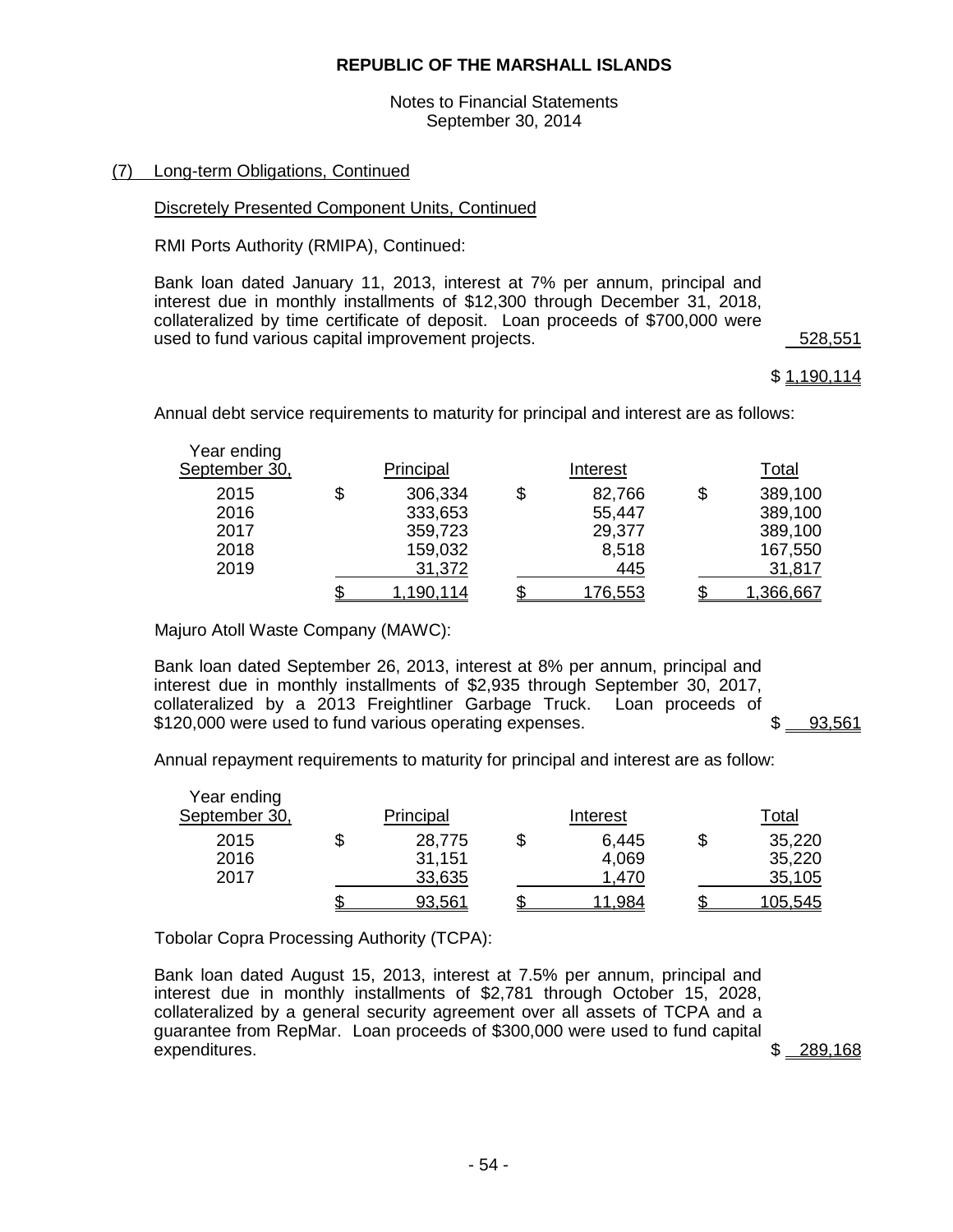Notes to Financial Statements September 30, 2014

# (7) Long-term Obligations, Continued

#### Discretely Presented Component Units, Continued

Tobolar Copra Processing Authority (TCPA), Continued:

Annual repayment requirements to maturity for principal and interest are as follow:

| Year ending<br>September 30, | Principal    | Interest     | Total        |
|------------------------------|--------------|--------------|--------------|
| 2015                         | \$<br>12,052 | \$<br>21,320 | \$<br>33,372 |
| 2016                         | 12,988       | 20,384       | 33,372       |
| 2017                         | 13,996       | 19,376       | 33,372       |
| 2018                         | 15,084       | 18,288       | 33,372       |
| 2019                         | 16,254       | 17,118       | 33,372       |
| 2020 - 2024                  | 102,274      | 64,586       | 166,860      |
| 2025 - 2029                  | 116,520      | 19,202       | 135,722      |
|                              | 289,168      | 180,274      | 469,442      |

# (8) Change in Long-term Obligations

#### Primary Government

Other long-term liabilities will be liquidated in the future primarily from the General Fund and the Grants Assistance Fund. During the year ended September 30, 2014, the following changes occurred in liabilities reported as part of the primary government's long-term liabilities in the statement of net position:

|                                                      | Balance<br>October 1,<br>2013        | Additions                           | <b>Reductions</b>                         | <b>Balance</b><br>September<br>30, 2014 |    | Due Within<br>One Year              |
|------------------------------------------------------|--------------------------------------|-------------------------------------|-------------------------------------------|-----------------------------------------|----|-------------------------------------|
| Loans payable:<br>ADB loans<br>Other:<br>Compensated | \$<br>64,704,881                     | \$<br>-                             | \$<br>(2,487,717)                         | \$<br>62,217,164                        | \$ | 2,720,209                           |
| absences<br>Other                                    | 3,327,038<br>1,200,000<br>69,231,919 | 1,510,177<br>3,800,000<br>5,310,177 | (1,893,525)<br>(2,400,000)<br>(6,781,242) | 2,943,690<br>2,600,000<br>67,760,854    | S  | 1,126,256<br>2,200,000<br>6,046,465 |

On April 23, 2013, RepMar acquired Ann's Palace at a cost of \$1,500,000 and entered into a purchase agreement with the owner that required a down payment of \$300,000 within seven days of execution of the agreement with the remaining amount owed to be paid in quarterly instalments of \$100,000 commencing October 5, 2013. As of September 30, 2014, the amount owing under this purchase agreement is \$800,000.

On May 15, 2014, RepMar acquired the Long Island Hotel at a cost of \$3,800,000 for the exclusive use of the University of South Pacific Marshall Islands. RepMar entered into a purchase agreement with the owner that required a down payment of \$2,000,000 upon transfer of ownership with the remaining amount owed to be paid within two years. The outstanding amount owed of \$1,800,000 was paid in full in 2015.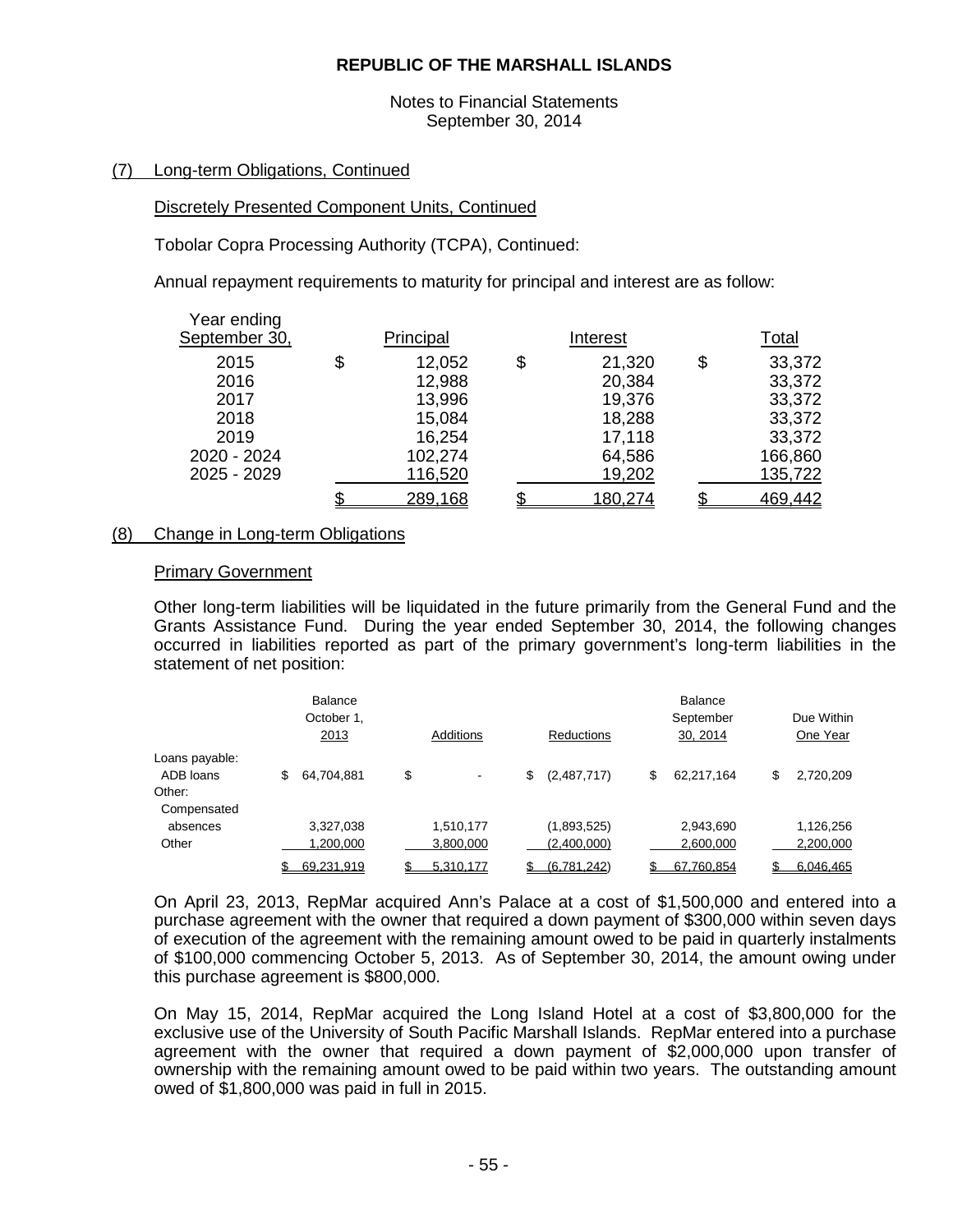#### Notes to Financial Statements September 30, 2014

### (8) Change in Long-term Obligations, Continued

#### Discretely Presented Component Units

Changes in long-term liabilities of discretely presented component units for the year ended September 30, 2014, are as follows:

|                           | <b>Balance</b><br>October 1,<br>2013 | Additions    | Reductions       | <b>Balance</b><br>September<br>30, 2014 | Due Within<br>One Year |
|---------------------------|--------------------------------------|--------------|------------------|-----------------------------------------|------------------------|
| Loans payable:            |                                      |              |                  |                                         |                        |
| AMI                       | \$<br>2.500.000                      | \$<br>$\sim$ | \$<br>(123, 866) | \$<br>2.376.134                         | \$<br>895,026          |
| <b>MEC</b>                | 6,083,979                            |              | (710, 824)       | 5,373,155                               | 1,121,635              |
| <b>MIDB</b>               | 5,067,312                            |              | (1,458,261)      | 3,609,051                               | 1,095,950              |
| <b>MINTA</b>              | 27,348,003                           |              | (51,759)         | 27,296,244                              | 27,296,244             |
| <b>RMIPA</b>              | 1,481,007                            |              | (290, 893)       | 1,190,114                               | 306,334                |
| <b>MAWC</b>               | 120,000                              |              | (26, 439)        | 93,561                                  | 28,775                 |
| <b>TCPA</b>               | 300,000                              |              | (10, 832)        | 289,168                                 | 12,052                 |
|                           | 42,900,301                           |              | (2,672,874)      | 40,227,427                              | 30,756,016             |
| Due to primary government | 15,254,314                           | 75,058       | (372, 454)       | 14,956,918                              | 5,249,954              |
|                           | 58.154.615                           | 75.058       | (3.045.328)      | 55.184.345                              | 36.005.970             |

# (9) Restricted Assets

#### **Primary Government**

Restricted cash and cash equivalents of the primary government are as follows:

| Escrow account established for the benefit of landowners of Kwajalein Atoll.                                                                                                                  | \$<br>291,270 |
|-----------------------------------------------------------------------------------------------------------------------------------------------------------------------------------------------|---------------|
| Savings account established in accordance with Section $211(d)(2)$ of the<br>Compact of Free Association, as amended, for the purpose of funding RepMar's<br>infrastructure maintenance plan. | 835,425       |
| Savings account established in accordance with Section 211(e) of the Compact<br>of Free Association, as amended, for the purpose of funding RepMar's disaster<br>assistance emergency fund.   | 1,785,601     |
| Deposit account established for the purpose of receiving payments pursuant to<br>the Compact of Free Association, as amended.                                                                 | 2,142         |
| Savings accounts collateralizing a credit card facility.                                                                                                                                      | 62,589        |
| Deposit account established in accordance with ADB Loan 2659-RMI (SF).                                                                                                                        | 1,572,544     |
| Savings account established for the purpose of accounting for funds held by<br>RepMar in a custodial capacity relating to unclaimed property.                                                 | 78,054        |
|                                                                                                                                                                                               | \$4,627,625   |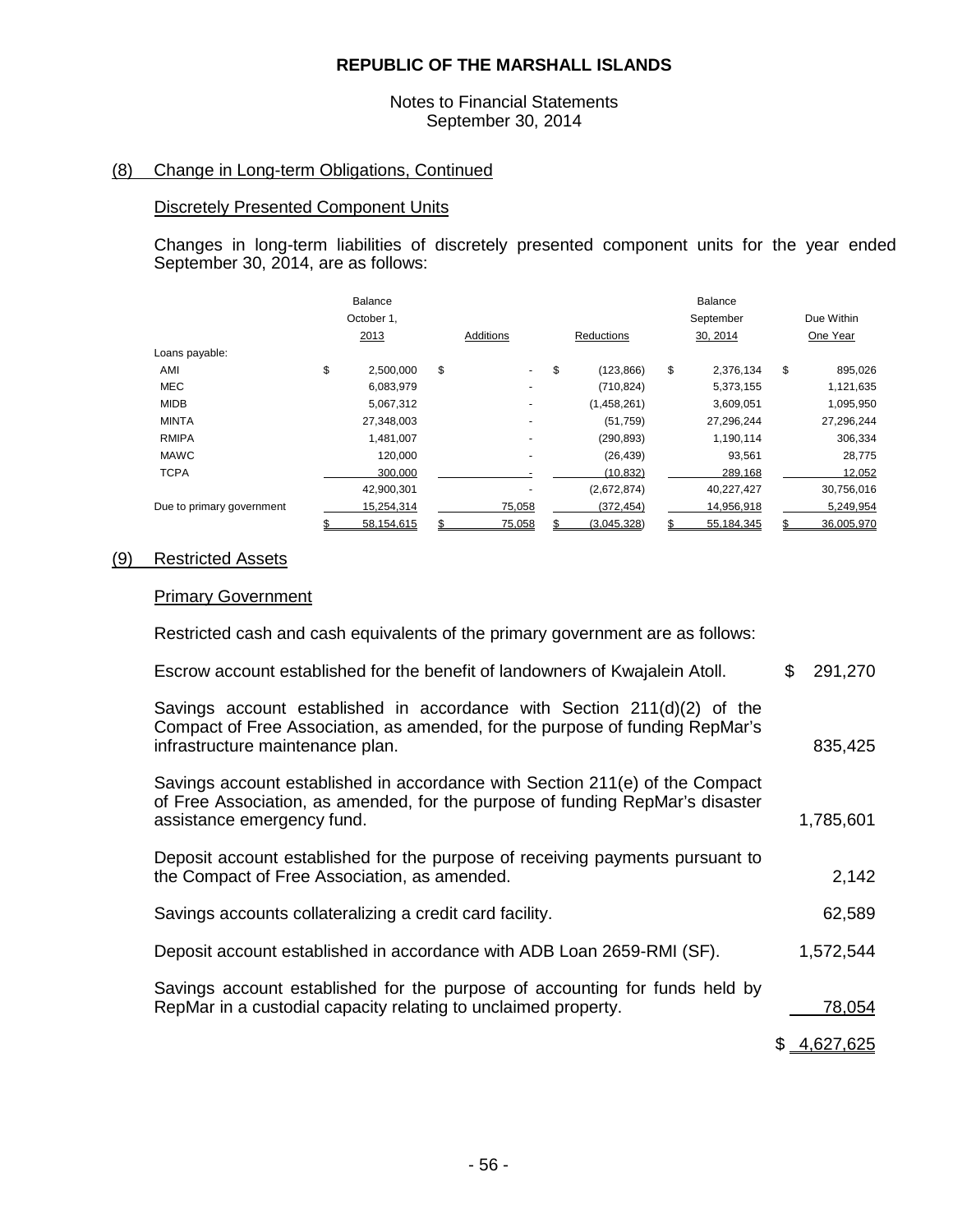Notes to Financial Statements September 30, 2014

| (9) | <b>Restricted Assets, Continued</b>                                                                                                        |                  |
|-----|--------------------------------------------------------------------------------------------------------------------------------------------|------------------|
|     | <b>Primary Government, Continued</b>                                                                                                       |                  |
|     | Restricted investments of the primary government are as follows:                                                                           |                  |
|     | Investments held in a trust fund for the purpose of accumulating resources to<br>fund RepMar government operations after fiscal year 2023. | \$55,896,306     |
|     | Discretely Presented Component Units                                                                                                       |                  |
|     | Restricted assets of the discretely presented component units are as follows:                                                              |                  |
|     | Marshall Islands Development Bank:                                                                                                         |                  |
|     | Savings account collateralizing loans funded by Rural Housing Service (RHS).                                                               | \$<br>553,787    |
|     | Time certificate of deposit collateralizing bank loans payable.                                                                            | <u>1,253,173</u> |
|     |                                                                                                                                            | 1,806,960        |
|     | <b>RMI Ports Authority:</b>                                                                                                                |                  |
|     | Time certificate of deposit collateralizing bank loans payable.                                                                            | 1,700,000        |
|     |                                                                                                                                            | \$ 3,506,960     |

# (10) Operating Transfers In/Out

Operating transfers in/out for each major governmental fund and nonmajor governmental funds in the aggregate, for the year ended September 30, 2014, are as follows:

|                                                                               | <b>Transfers Out</b>              | <b>Transfers In</b>      |
|-------------------------------------------------------------------------------|-----------------------------------|--------------------------|
| General Fund:<br><b>Grants Assistance Fund</b><br>Nonmajor governmental funds | \$<br>1,182,025                   | \$<br>557,500<br>355,732 |
|                                                                               | 1,182,025                         | 913,232                  |
| Grants Assistance Fund:<br><b>General Fund</b><br>Nonmajor governmental funds | 557,500<br>2,088,844<br>2,646,344 |                          |
| Nonmajor governmental funds:<br>General Fund<br><b>Grants Assistance Fund</b> | 355,732                           | 1,182,025<br>2,088,844   |
|                                                                               | 355,732                           | 3,270,869                |
|                                                                               | \$4,184,101                       | \$4,184,101              |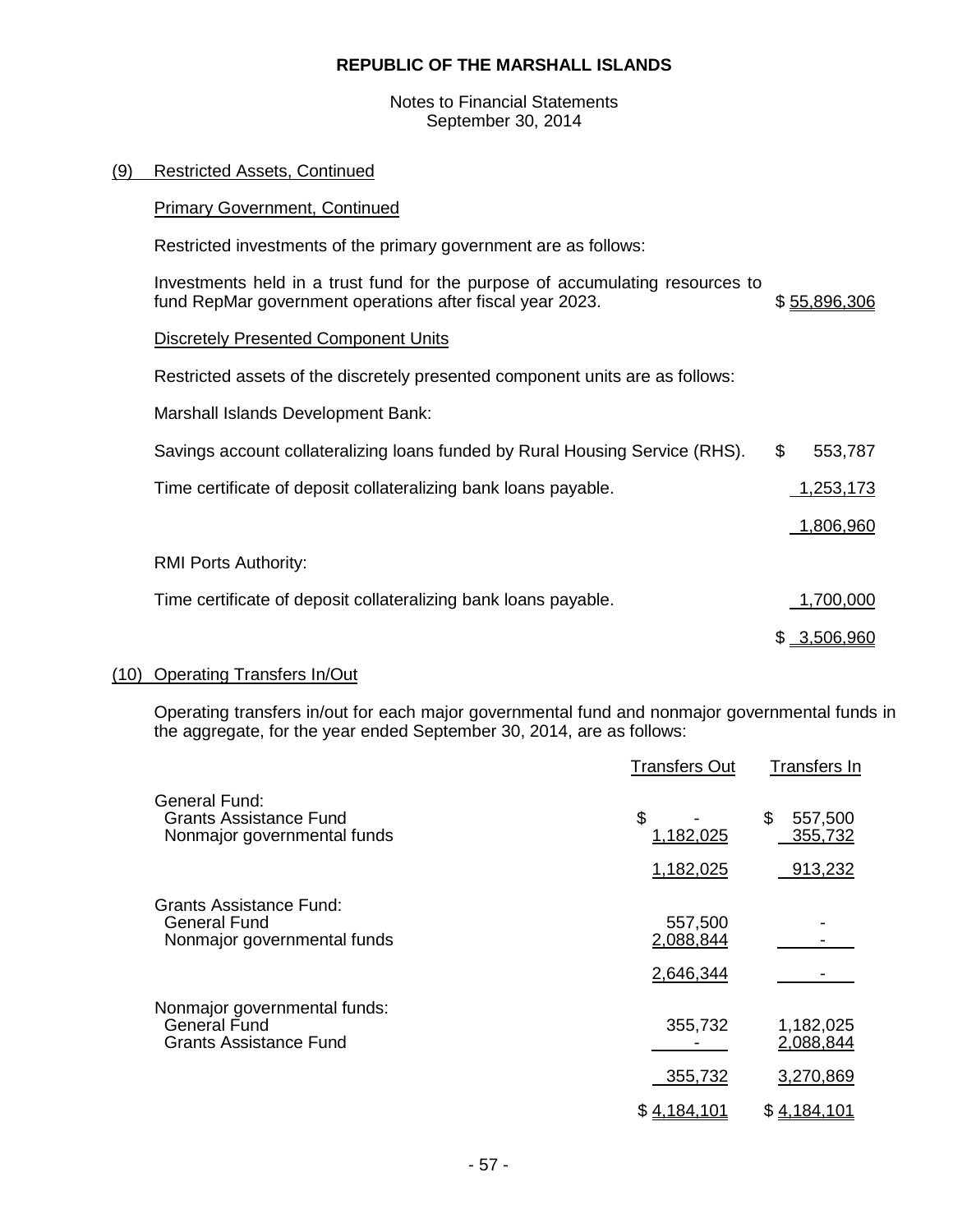#### Notes to Financial Statements September 30, 2014

### (10) Operating Transfers In/Out, Continued

Transfers are used to 1) move revenues from the fund that enabling legislation or budget requires to collect them to the fund that enabling legislation or budget requires to expend them, 2) use unrestricted revenues collected in the General Fund to finance various programs accounted for in other funds in accordance with budgetary authorizations, and 3) record reductions in interfund loans for amounts that are not expected to be repaid. Specifically, RepMar transferred \$2,088,844 from the Grants Assistance Fund to the Nonmajor Governmental Funds to finance scholarships and Four-atoll medical costs; \$1,182,025 from the General Fund to the Nonmajor Governmental Funds to primarily finance Judicial branch operations and scholarships; \$557,500 from the Grants Assistance Fund to the General Fund to finance certain debt service payments; and \$355,732 from the Nonmajor Governmental Funds to the General Fund to finance general operations.

#### (11) Fund Balances

Classifications of fund balances comprise a hierarchy based primarily on the extent to which a government is bound to observe constraints imposed upon the use of the resources reported in governmental funds. The following table enumerates the fund balance classifications:

Nonmajor

|                                             |    |            | Grants            | Compact |            | Governmental    |                  |
|---------------------------------------------|----|------------|-------------------|---------|------------|-----------------|------------------|
|                                             |    | General    | <b>Assistance</b> | Trust   |            | <b>Funds</b>    | <b>Totals</b>    |
| Fund balances:                              |    |            |                   |         |            |                 |                  |
| Nonspendable:                               |    |            |                   |         |            |                 |                  |
| Pacific Islands Development Bank investment | \$ | 998,250    | \$                | \$      |            | \$              | \$<br>998,250    |
| Loan receivable - MEC                       |    | 8,102,202  |                   |         |            |                 | 8,102,202        |
| Loan receivable - MIDB                      |    | 1,952,112  |                   |         |            |                 | 1,952,112        |
| Permanent fund principal                    |    |            |                   |         | 55,896,306 |                 | 55,896,306       |
| Restricted:                                 |    |            |                   |         |            |                 |                  |
| Education                                   |    |            | 746,186           |         |            |                 | 746,186          |
| Health                                      |    |            | 148,956           |         |            |                 | 148,956          |
| Capacity building                           |    |            | 203,373           |         |            |                 | 203,373          |
| Environmental                               |    |            | 10,487            |         |            |                 | 10,487           |
| Ebeye special needs                         |    |            | 21,720            |         |            |                 | 21,720           |
| Landowners special needs                    |    |            | 37,736            |         |            |                 | 37,736           |
| Infrastructure maintenance                  |    |            | 2,724,334         |         |            |                 | 2,724,334        |
| Disaster assistance                         |    |            | 2,655,902         |         |            |                 | 2,655,902        |
| Compact - other                             |    |            | 41,070            |         |            |                 | 41,070           |
| Education - scholarships                    |    |            | 1,593             |         |            | 749,311         | 750,904          |
| ADB loan projects                           |    | 2,880,333  |                   |         |            |                 | 2.880.333        |
| Credit card collateralization               |    | 62,589     |                   |         |            |                 | 62,589           |
| Nuclear claims related                      |    |            |                   |         |            | 241,934         | 241,934          |
| Committed:                                  |    |            |                   |         |            |                 |                  |
| MIMRA funded projects                       |    | 2,546,450  |                   |         |            |                 | 2,546,450        |
| Nitijela                                    |    |            |                   |         |            | 5,710           | 5,710            |
| Judiciary                                   |    | 33,145     |                   |         |            | 243,111         | 276,256          |
| Health and environment                      |    |            |                   |         |            | 6,000,595       | 6,000,595        |
| Transportation and communication            |    |            |                   |         |            | 26,287          | 26,287           |
| Internal affairs                            |    | 14,251     |                   |         |            | 29,010          | 43,261           |
| Justice                                     |    |            |                   |         |            | 6,227           | 6,227            |
| Foreign affairs and trade                   |    |            |                   |         |            | 66,203          | 66,203           |
| Public works                                |    |            |                   |         |            | 49,058          | 49,058           |
| Land registration authority                 |    |            |                   |         |            | 18,118          | 18,118           |
| National Training Council                   |    |            |                   |         |            | 118,812         | 118,812          |
| Capital projects                            |    |            | 2,656,695         |         |            |                 | 2,656,695        |
| Other                                       |    |            | 131,394           |         |            |                 | 131,394          |
| Unassigned                                  |    | (901, 537) | (240, 674)        |         |            |                 | (1, 142, 211)    |
|                                             | \$ | 15,687,795 | \$<br>9,138,772   | \$      | 55.896.306 | \$<br>7.554.376 | \$<br>88,277,249 |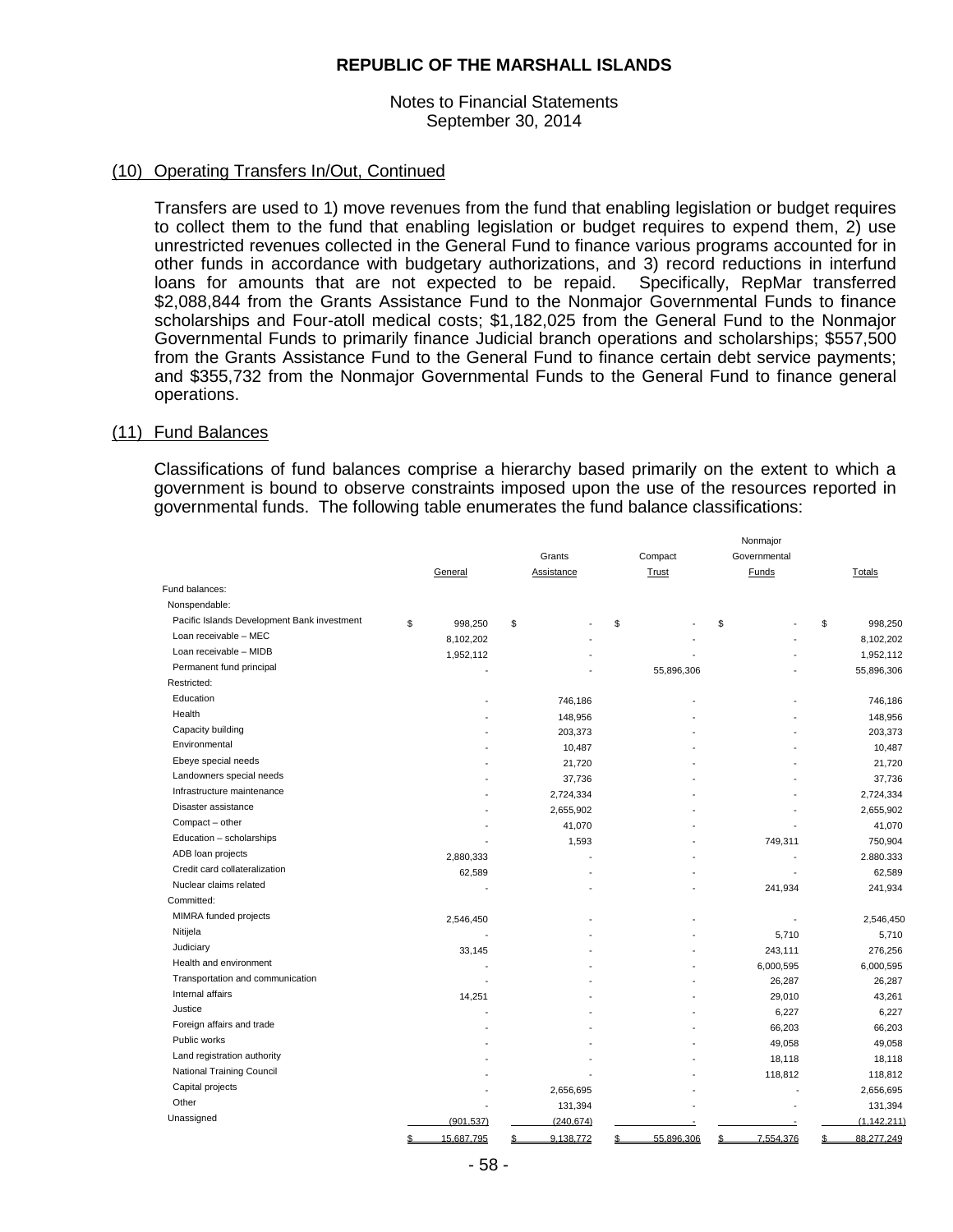Notes to Financial Statements September 30, 2014

#### (12) Compact Trust Fund

Section 216(a) of the Compact, as amended, provides for annual contributions from the United States into a trust fund established in accordance with the Agreement Between the Government of the United States of America and the Government of the Republic of the Marshall Islands Implementing Section 216 and Section 217 of the Compact, as Amended, Regarding a Trust Fund (Trust Fund Agreement). The contributions by the United States were conditioned upon RepMar contributing to the trust fund at least \$25,000,000 on October 1, 2003, \$2,500,000 prior to October 1, 2004, and a final \$2,500,000 prior to October 1, 2005. As of September 30, 2014, RepMar has contributed the required amounts to the "A Account" as required under Article 16 of the Trust Fund Agreement; however, Article 21 of the Trust Fund Agreement states that the United States may withdraw the Present Market Value of its contributions to the "A Account" if certain events occur.

On May 2, 2005, RepMar entered into a Subsequent Contributor Accession Agreement with the Republic of China whereby the Republic of China agreed to contribute annually certain amounts to the "A Account". In addition, the Republic of China agreed to contribute annually certain amounts to the "D Account", which was established by RepMar in accordance with Article 16. However, in the event of a severing of diplomatic relations between the Government of the Republic of the Marshall Islands and the Government of the Republic of China, the Republic of China may withdraw the Present Market Value of its contributions to the "A Account".

In addition to the "A Account", the Trust Fund Agreement requires a "C Account" be created into which annual income earnings over 6% from the "A Account" shall be deposited. The "C Account" is maintained as a memorandum account within the Trust Fund and is not separately invested.

Accordingly, the Compact Trust Fund presented within the accompanying financial statements presents only the contributions made to the "A Account" by RepMar and the "D Account" by the Republic of China and the related "C Account" as well as associated undistributed income summarized as follows:

| RepMar - "A Account" and "C Account"<br>RepMar - "D Account" | \$43,769,114<br>12,127,192 |
|--------------------------------------------------------------|----------------------------|
|                                                              | \$ 55,896,306              |

At September 30, 2014, the fair market value of contributions to the Compact Trust Fund "A Account" by the United States and the Republic of China, including associated undistributed income, and the related "C Account" is as follows:

| United States - "A Account" and "C Account"     | \$170,703,338 |
|-------------------------------------------------|---------------|
| Republic of China - "A Account" and "C Account" | 25,648,734    |
|                                                 | \$196,352,072 |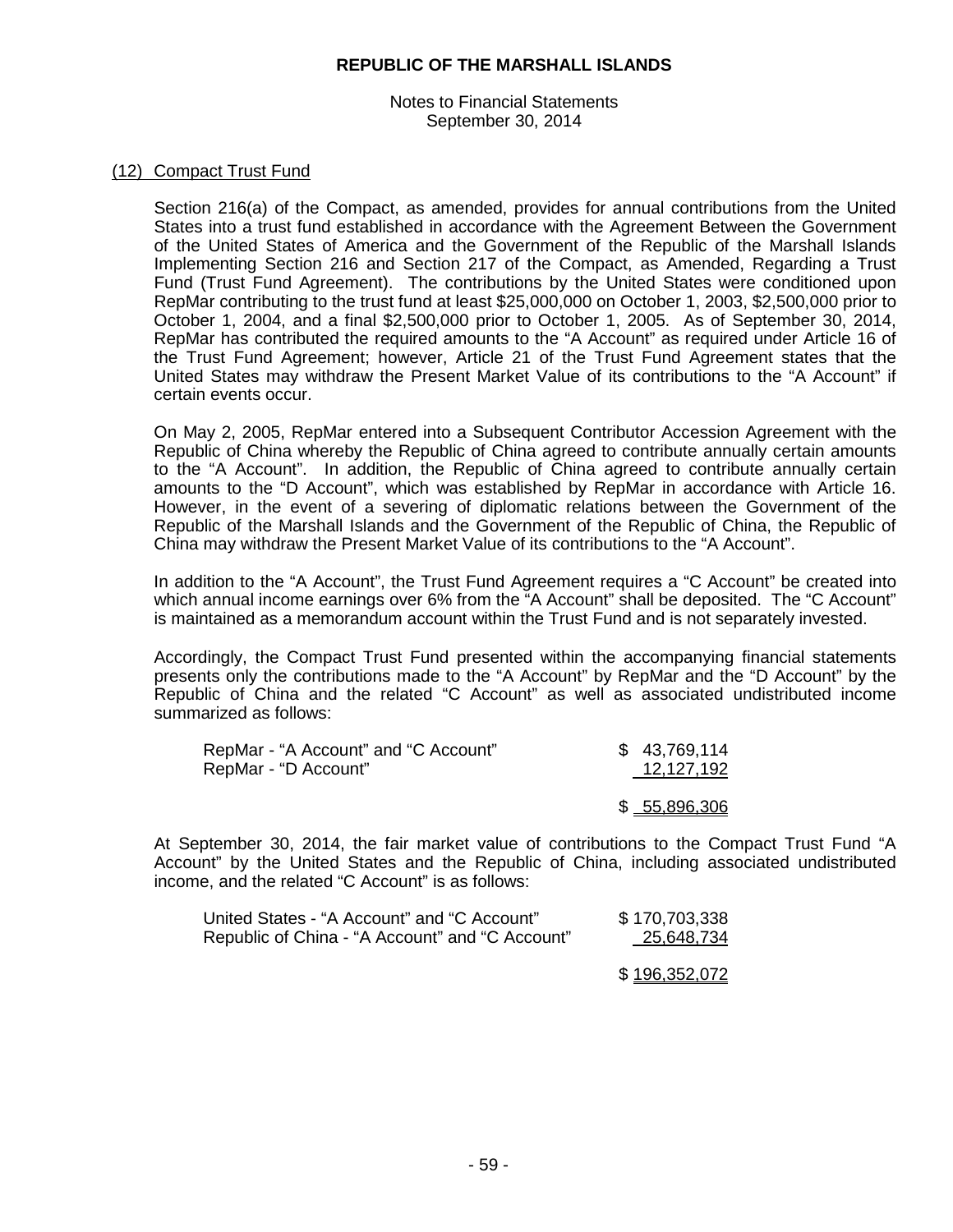Notes to Financial Statements September 30, 2014

### (13) Contingencies and Commitments

### Nuclear Claims Trust Fund (NCTF)

Section 177(c) of the Compact of Free Association (the Compact) provides, on a one-time grant basis, the amount of \$150,000,000 to RepMar to be used to establish a trust fund from which annual distributions are to be made in accordance with Article II of the Agreement between the Government of the United States and RepMar for Implementation of Section 177 of the Compact (the Agreement). Pursuant to the Agreement, RepMar established the NCTF from which these distributions are made. Over a period of fifteen years, the Nuclear Claims Tribunal (NCT) received \$45,750,000 from the NCTF that was made available for whole or partial payment of monetary awards. As of September 30, 2014, NCT has committed to the distribution of monetary awards for personal injury claims of \$23,159,963 and of property damage claims of \$2,284,108,436, which will be paid out against the reserved fund balance and future sums that NCT expects to receive from the NCTF. The reserved fund balance of the NCTF is \$57,862 as of September 30, 2014. Accordingly, additional funds will have to be made available through future earnings of the funds invested in the NCTF after the end of the Compact or from a renegotiated financial settlement of damages with the United States.

# Marshall Islands National Telecommunications Authority (MINTA)

MINTA has previously defaulted on its loan payments to RUS. As a result, RepMar made subsidy payments to MINTA to fund MINTA's debt service payments. In April 2013, MINTA began making reduced monthly loan payments covering slightly more than loan interest. At September 30, 2014, MINTA owed \$1,763,000 in RUS arrearages. RepMar has demonstrated the ability and willingness in the past to provide financing for MINTA's debt payments; however, no such support was provided in 2014 when MINTA defaulted on its loan payments to RUS. In 2015, RepMar provided subsidy payments to MINTA in order for MINTA to meet debt service payments (see Note 14). MINTA has been formally notified by RUS that it is in default; however, RUS has not taken any additional action or modified any terms of the loan agreements. The ability of MINTA to continue as a going concern is dependent upon MINTA management's plan and the resolution of the aforementioned issue. No provision for any liability that may result upon resolution of this matter has been made in the accompanying financial statements.

#### Federal Grants

RepMar participates in a number of federally assisted grant programs and other various U.S. Department of the Interior grants. These programs are subject to financial and compliance audits to ascertain if Federal laws and guidelines have been followed. Questioned costs relating to fiscal years 2005 through 2014 have been set forth in RepMar's Single Audit Report for the year ended September 30, 2014. In addition, RepMar is considered to have responsibility for any questioned costs that may result from Single Audits of subgrantees who have not satisfied the audit requirements of OMB Circular A-133. The ultimate disposition of these questioned costs can be determined only by final action of the respective grantor agencies. Therefore, no provision for any liability that may result upon resolution of this matter has been made in the accompanying financial statements.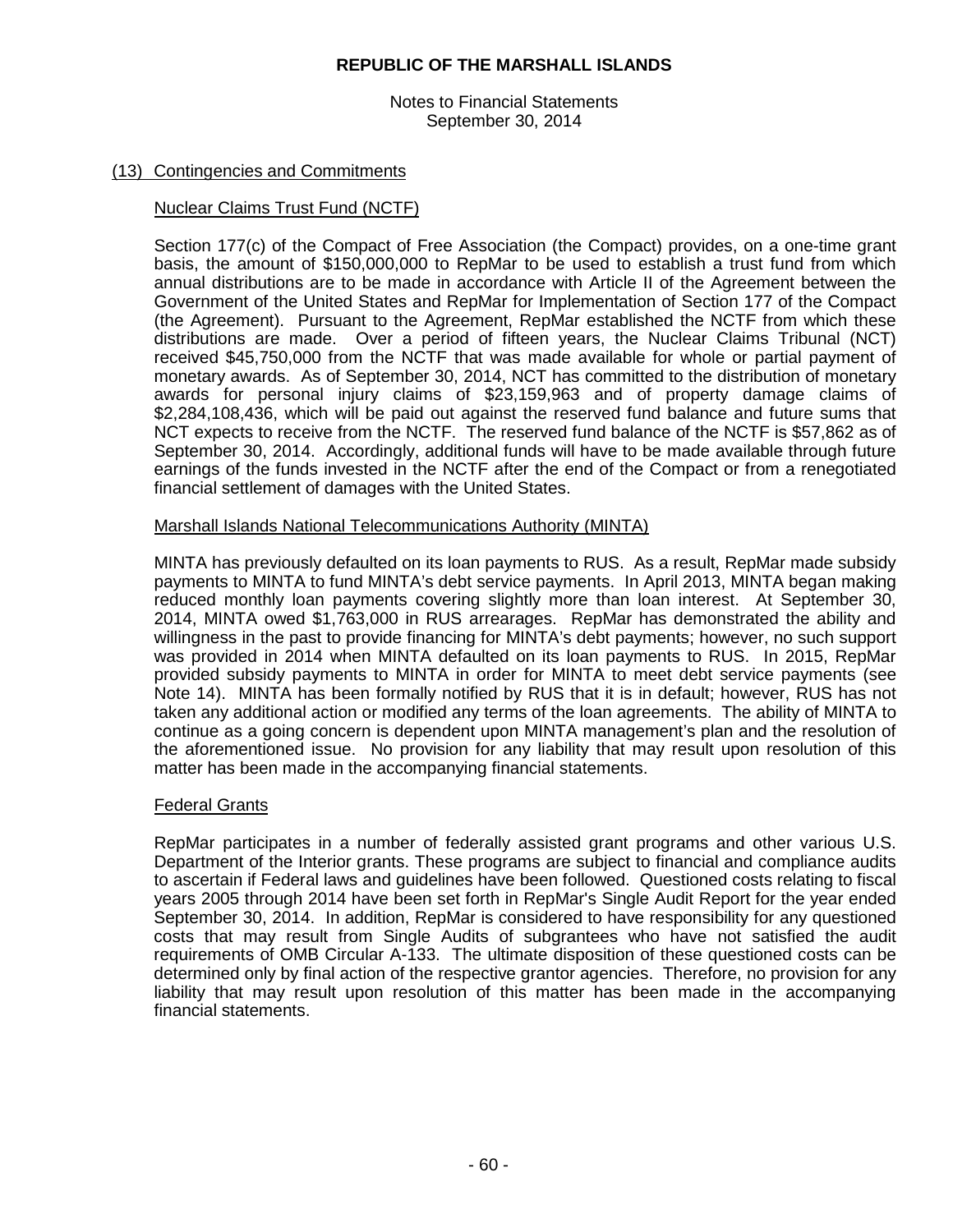Notes to Financial Statements September 30, 2014

#### (13) Contingencies and Commitments, Continued

#### Marshalls Energy Company, Inc. (MEC)

MEC is currently in noncompliance with certain coverage ratio requirements relating to a loan agreement with Rural Utilities Service (RUS). The mortgage notes have been unconditionally guaranteed by RepMar. RepMar may be liable for the debt service payments to RUS in the event of default by MEC.

#### Marshall Islands Social Security Administration (MISSA)

In July 2015, MISSA obtained a revised actuarial valuation of the Retirement Fund as of October 1, 2013. The valuation reported actuarial accrued liabilities and market value of assets for the Retirement Fund of \$278,796,000 and \$72,988,000, respectively, representing a funded ratio of 26%. As of September 30, 2014, MISSA recorded total fund equity of \$72,366,657, of which \$72,342,778 represents funds available to fund future Retirement Fund benefit obligations. These conditions indicate that MISSA may be unable to meet its future benefit obligations.

#### Coin Issue

RepMar authorized the issuance of certain commemorative coins that are represented to be the legal tender of the Republic of the Marshall Islands. Under the terms of the contract, if an owner of the coins presents them in the Republic of the Marshall Islands, the Government must redeem them for the face value. On October 28, 1998, the Cabinet of RepMar directed the Minister of Finance to terminate the contract.

#### Leases

RepMar enters into numerous leases with various landowners. The lease terms generally range from one to fifteen years. However, appropriations to fund these leases are made only on an annual basis. For fiscal year 2014, RepMar appropriated \$949,567 to fund such leases.

College of the Marshall Islands has entered into a thirty year ground lease agreement. Future minimum annual lease payments under this lease are as follows:

| Year ending<br>September 30 | Total        |
|-----------------------------|--------------|
| 2015                        | \$<br>78,896 |
| 2016                        | 79,196       |
| 2017                        | 79,196       |
| 2018                        | 79,196       |
| 2019                        | 79,196       |
| 2020 - 2024                 | 410,481      |
| 2025 - 2029                 | 425,581      |
| 2030 - 2034                 | 86,192       |
| 2035 - 2037                 | 11,042       |
|                             | \$1,328,976  |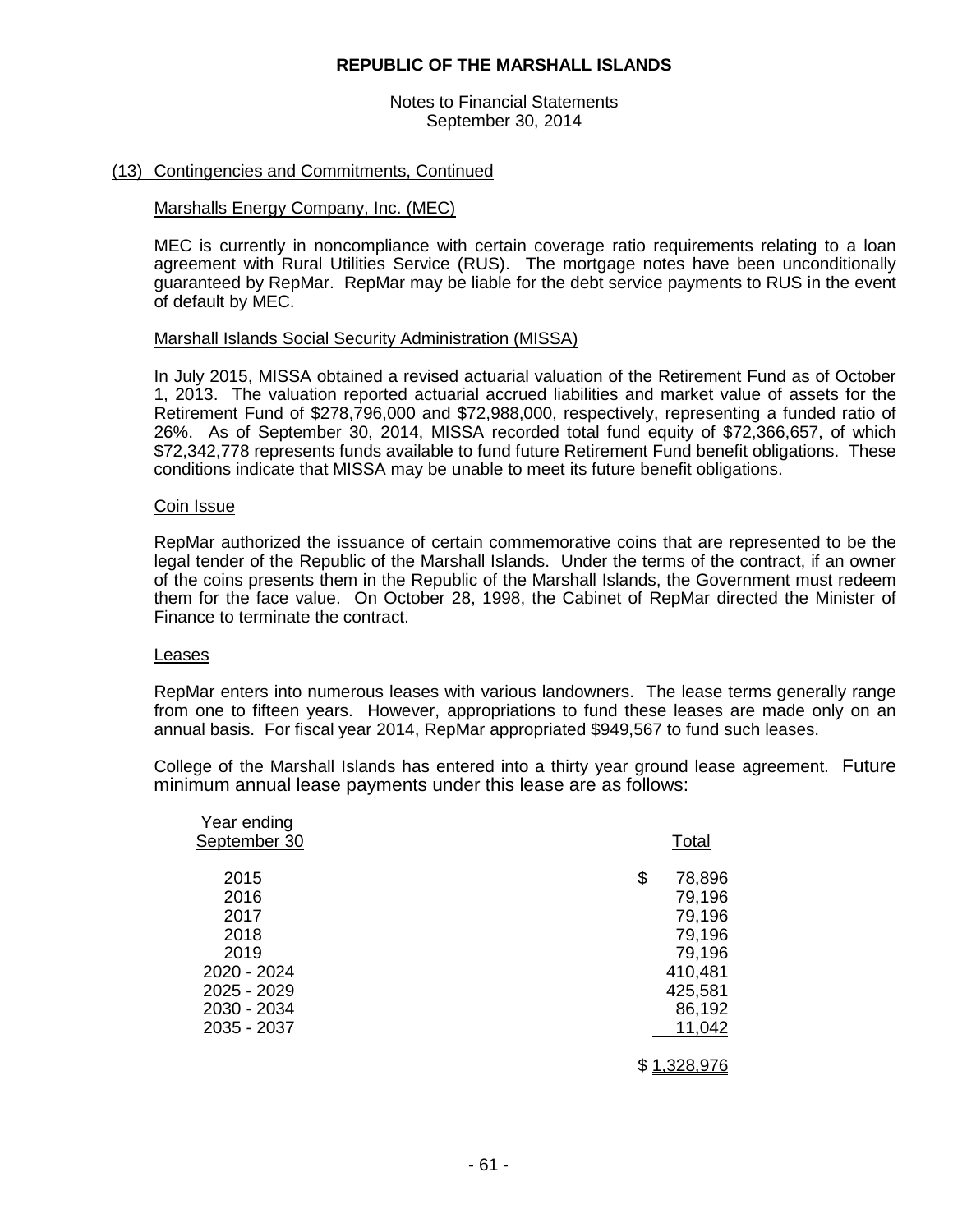Notes to Financial Statements September 30, 2014

#### (13) Contingencies and Commitments, Continued

#### Leases, Continued

Marshall Islands National Telecommunications Authority has long-term commitments for several ground leases and satellite circuit leases. Leases are both cancelable and noncancelable operating leases. Future minimum annual lease payments under these leases are as follows:

| Year ending<br>September 30 | Total                    |
|-----------------------------|--------------------------|
| 2015<br>2016                | \$<br>677,647<br>127,153 |
| 2017                        | 123,682                  |
| 2018                        | 126,475                  |
| 2019                        | 129,351                  |
| 2020 - 2024                 | 693,009                  |
| 2025 - 2029                 | 753,571                  |
| 2030 - 2033                 | 753,571                  |
|                             | \$3,384,459              |

#### Trust Company of the Marshall Islands

Under the Joint Venture Agreement, as amended, between RepMar and the Trust Company of the Marshall Islands, Inc. (TCMI) dated September 14, 1990, and as amended August 18, 1995, after meeting certain contractual working capital requirements, annual gross revenues of the programs managed by TCMI are shared using a graduated schedule. On August 1, 2002, RepMar agreed to set aside the financial provisions of this Joint Venture Agreement in favor of an annual payment of \$1,000,000, payable in quarterly installments of \$250,000 through December 31, 2006. On December 6, 2006, RepMar agreed to again set aside the financial provisions of this Joint Venture Agreement in favor of an annual payment of \$2,000,000, payable in quarterly installments of \$500,000 through December 31, 2009. On June 8, 2009, RepMar agreed to further amend the financial provisions of this Joint Venture Agreement whereby an annual payment of \$3,000,000 is payable by TCMI through December 31, 2010 in monthly installments of \$250,000, with an effective date of July 1, 2008. For the period January 1, 2011 through December 31, 2013, the annual payment amount increased to \$4,000,000, payable in monthly installments of \$333,333 and further increased to an annual payment amount of \$5,000,000 for the period January 1, 2014 through December 31, 2018, payable in monthly installments of \$416,667.

The abovementioned annual payments are contingent upon continued net earnings being generated by TCMI. In the event that net earnings of TCMI fall below 2007 levels, the annual payments are to be adjusted accordingly on a prorated basis.

#### Sick Leave

It is the policy of RepMar to record expenditures for sick leave when leave is actually taken. Sick leave is compensated time for absence during working hours arising from employee illness or injury. The estimated accumulated amount of unused sick leave as of September 30, 2014 is \$10,782,446.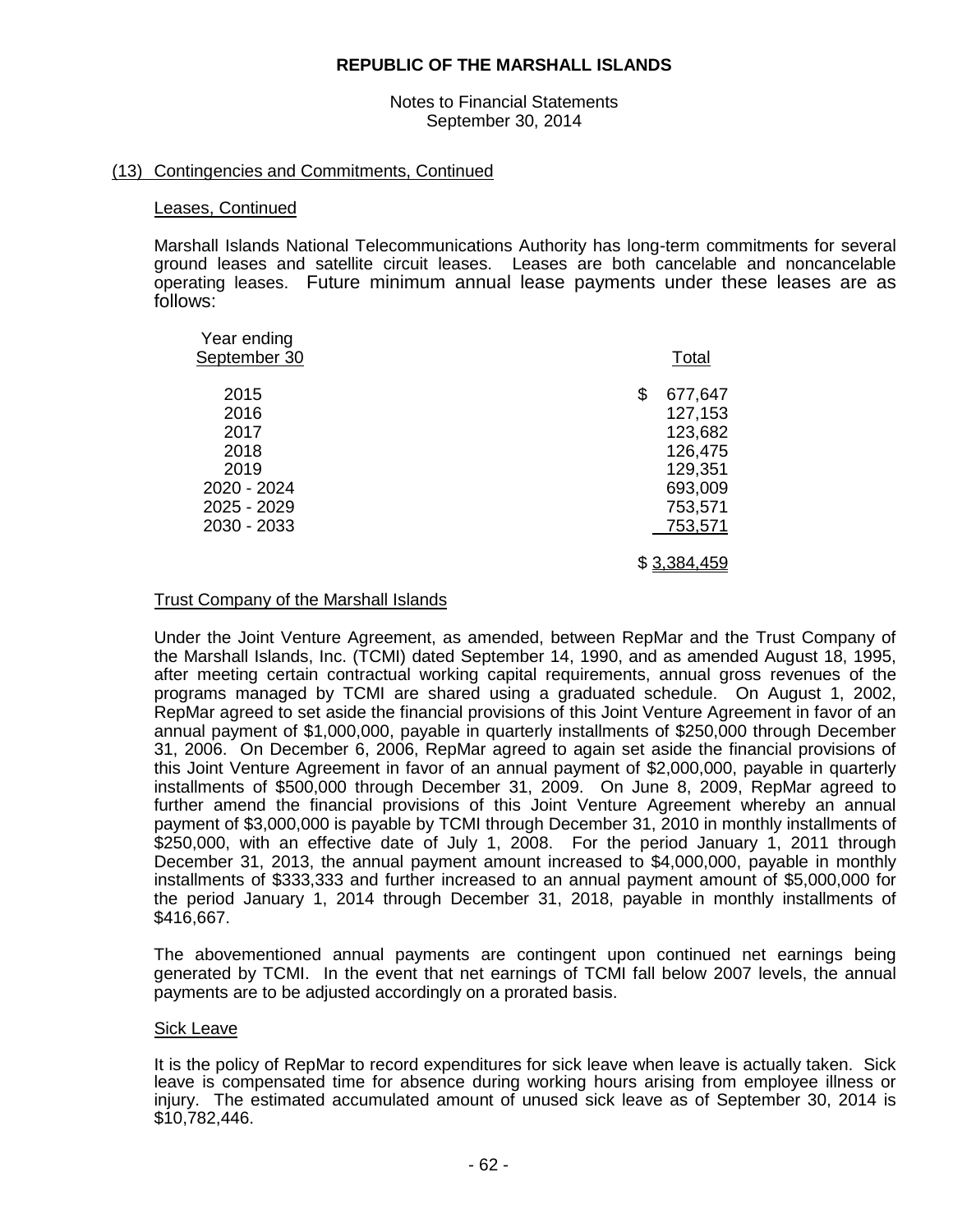Notes to Financial Statements September 30, 2014

#### (13) Contingencies and Commitments, Continued

#### Loan Guarantees

Marshall Islands Development Bank (MIDB) has pledged an escrow account in support of certain USDA Rural Development housing loans, the balance of which amounted to \$10,533,413 as of September 30, 2014. In the event of default, MIDB could be exposed to an amount in excess of the escrow account balance, an amount that is presently indeterminable. No provision for any liability that may result from this matter has been provided for within the accompanying financial statements.

#### Air Marshall Islands, Inc. (AMI)

At September 30, 2014, AMI is liable to the Marshall Islands Social Security Administration (MISSA) for certain delinquent employee and employer contributions, totaling \$1,233,118, which includes related penalties and interest. On December 28, 2010, AMI entered into a promissory note with MISSA in the amount of \$1,059,068 associated with these delinquent contributions. The note bears interest at 12% per annum with monthly payments of \$15,000 commencing January 10, 2011. In addition, a \$50,000 payment is due on or before January 31, 2011 and another on or before April 30, 2011. On September 23, 2011, MISSA filed suit against AMI for defaulting on the above promissory note. On November 30, 2012, the High Court entered judgment against AMI in favor of MISSA for \$1,411,985, inclusive of penalties relating to delinquent contributions.

On August 19, 2014, AMI entered into a purchase agreement to acquire a used Dornier 228-212 at a purchase price of \$2,100,000. On September 2, 2014, RepMar paid \$200,000 on behalf of AMI in accordance with the purchase agreement. The remaining \$1,900,000 will be payable by RepMar on behalf of AMI upon acceptance of the aircraft and upon delivery (see Note 14).

#### Budgetary Compliance

For the year ended September 30, 2014, significant over-expenditures exceeding appropriations within the General Fund were as follows:

| Ann's Palace Property Acquisition                 | 400,000     |
|---------------------------------------------------|-------------|
| <b>Centralized Utility Billings</b>               | 11,734      |
| <b>Land Leases</b>                                | 29,658      |
| <b>Majuro Landowners Electricity Bills</b>        | \$1,239,397 |
| Copra Price Stabilization                         | 220,000     |
| ADB Loan Repayment                                | 162,088     |
| Ministry of Finance                               | 447,385     |
| Marshall Islands Scholarship Grant and Loan Board | 128,167     |
| Marshall Islands Judiciary Fund                   | 394,235     |

These over-expenditures of the General Fund have not been funded by legislative authorization.

#### Insurance Coverage

RepMar does not maintain insurance coverage for a significant amount of fixed assets. In the event of a catastrophe, RepMar may be self-insured to a material extent.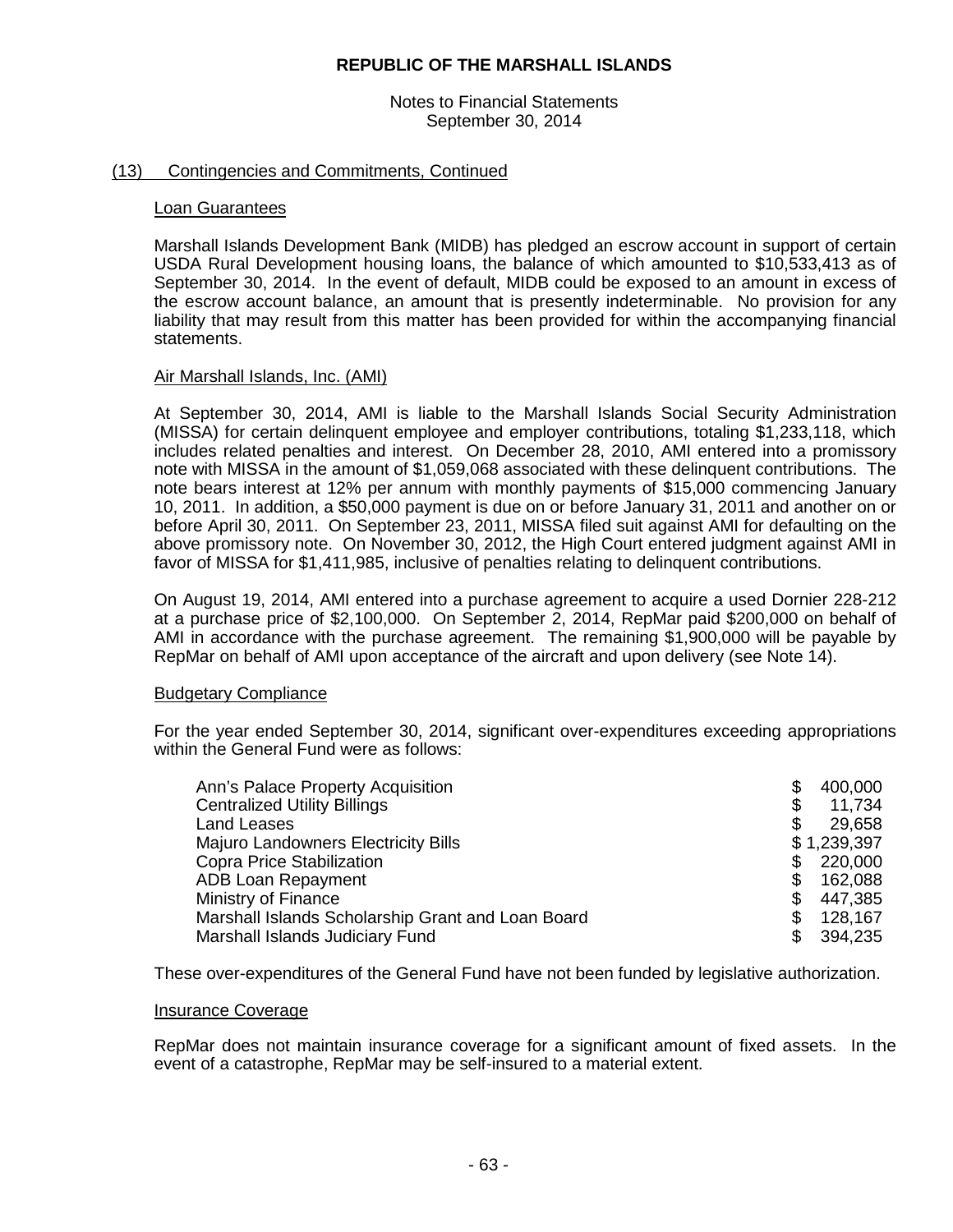Notes to Financial Statements September 30, 2014

### (13) Contingencies and Commitments, Continued

#### Other Commitments

Significant commitments of the primary government as of September 30, 2014, are as follows:

- a) Guaranteed bank debt of Air Marshall Islands, Inc. (AMI) with a letter of guarantee. At September 30, 2014, AMI had guaranteed debt totaling \$2,376,134.
- b) Guaranteed bank debt of Marshalls Energy Company, Inc. (MEC) with a letter of guarantee. At September 30, 2014, MEC had guaranteed bank debt totaling \$2,810,876.
- c) Guaranteed bank debt of Tobolar Copra Processing Authority (TCPA) with a letter of guarantee. At September 30, 2014, TCPA had guaranteed bank debt totaling \$1,289,234.
- d) Guaranteed debt of MEC in respect to a loan from the United States Rural Utilities Service (RUS) with a letter of guarantee. At September 30, 2014, MEC had guaranteed RUS debt totaling \$5,133,420.
- e) Guaranteed debt of Marshall Islands National Telecommunications Authority (MINTA) in respect of a loan from RUS with a letter of guarantee. At September 30, 2014, MINTA had guaranteed RUS debt totaling \$27,296,244.
- f) RepMar has entered into lease agreements with certain landowners for the use of land situated at the Majuro international airport. The terms of the lease agreements are for a 25 year period commencing September 1, 1996. Annual lease rental commitments are \$305,613 per year.
- g) RepMar has issued a letter of guarantee of \$178,000 plus interest for the benefit of the Delap Assembly of God Church for a loan issued by Marshall Islands Development Bank.
- h) In accordance with Cabinet Minute C.M. 158 (2012), the Cabinet of RepMar has issued a government guarantee for and on behalf of MEC to a fuel supplier for amounts owing by MEC relating to the purchase of fuel products not to exceed \$10,000,000. At September 30, 2014, MEC had guaranteed debt to a fuel supplier totaling \$5,603,257.
- i) In accordance with Cabinet Minute C.M. 029 (2012), the Cabinet of RepMar approved the extension of financial support for the College of the Marshall Islands in the annual amount of \$3,000,000 through fiscal year 2017.
- j) On April 15, 2013, the Cabinet of RepMar approved the \$1,500,000 purchase of Ann's Palace. At September 30, 2014, an amount of \$800,000 remained outstanding against this purchase agreement.
- k) On April 30, 2014, the Cabinet of RepMar approved the \$3,800,000 purchase of the Long Island Hotel facilities for the purpose of establishing a University of South Pacific campus in Majuro. At September 30, 2014, an amount of \$1,800,000 remained outstanding against this purchase agreement.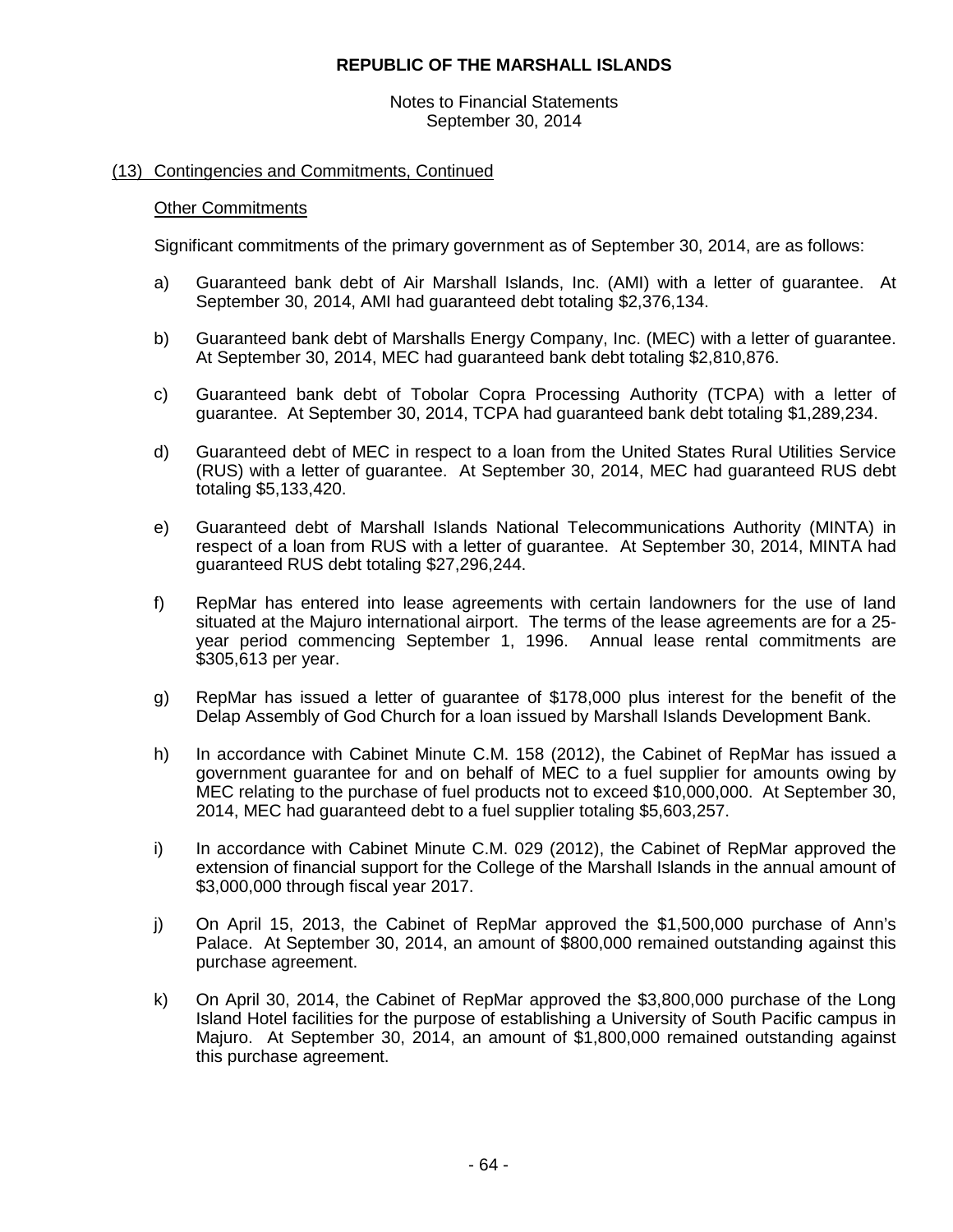Notes to Financial Statements September 30, 2014

#### (14) Subsequent Events

On October 2, 2014, the Cabinet of RepMar authorized and approved \$2,000,000 funding from the Marshall Islands Marine Resources Authority (MIMRA) for the purchase of a Dornier 228-212 by Air Marshall Islands, Inc. (AMI).

On January 15, 2015, the Cabinet of RepMar authorized and approved \$1,863,000 of funding from MIMRA for payment of RUS loan arrears owed by the Marshall Islands National Telecommunications Authority (MINTA).

On April 17, 2015, the Cabinet of RepMar authorized and approved the payment of the AMI loan through offset with the amount due the primary government of \$1,952,112 recorded by the Marshall Islands Development Bank.

On October 21, 2015, the Cabinet of RepMar authorized and approved a \$1,200,000 bank loan to bring MINTA's debt with RUS current.

#### (15) Restatement

Subsequent to the issuance of RepMar's 2013 financial statements, it was determined that accounts receivables and related sales of Tobolar Copra Processing Authority (TCPA) were overstated by \$189,296. As a result of this determination, accounts receivable and related sales of the aggregate discretely presented component units have been restated from the amounts previously reported. A summary of the effects of such restatements of the aggregate discretely presented component units as of and for the year ended September 30, 2013 are as follows:

|                                               | As Previously<br>Reported | As Restated  |  |  |
|-----------------------------------------------|---------------------------|--------------|--|--|
| As of September 30:<br>Current assets:        |                           |              |  |  |
| Receivables, net                              | \$38,279,481              | \$38,090,185 |  |  |
| Net position:<br>Unrestricted                 | \$16,066,116              | \$15,876,820 |  |  |
| Year ended September 30:<br>Program revenues: |                           |              |  |  |
| Charges for services                          | \$96,705,062              | \$96,515,766 |  |  |
| Change in net position                        | 17,069,267                | \$16,879,971 |  |  |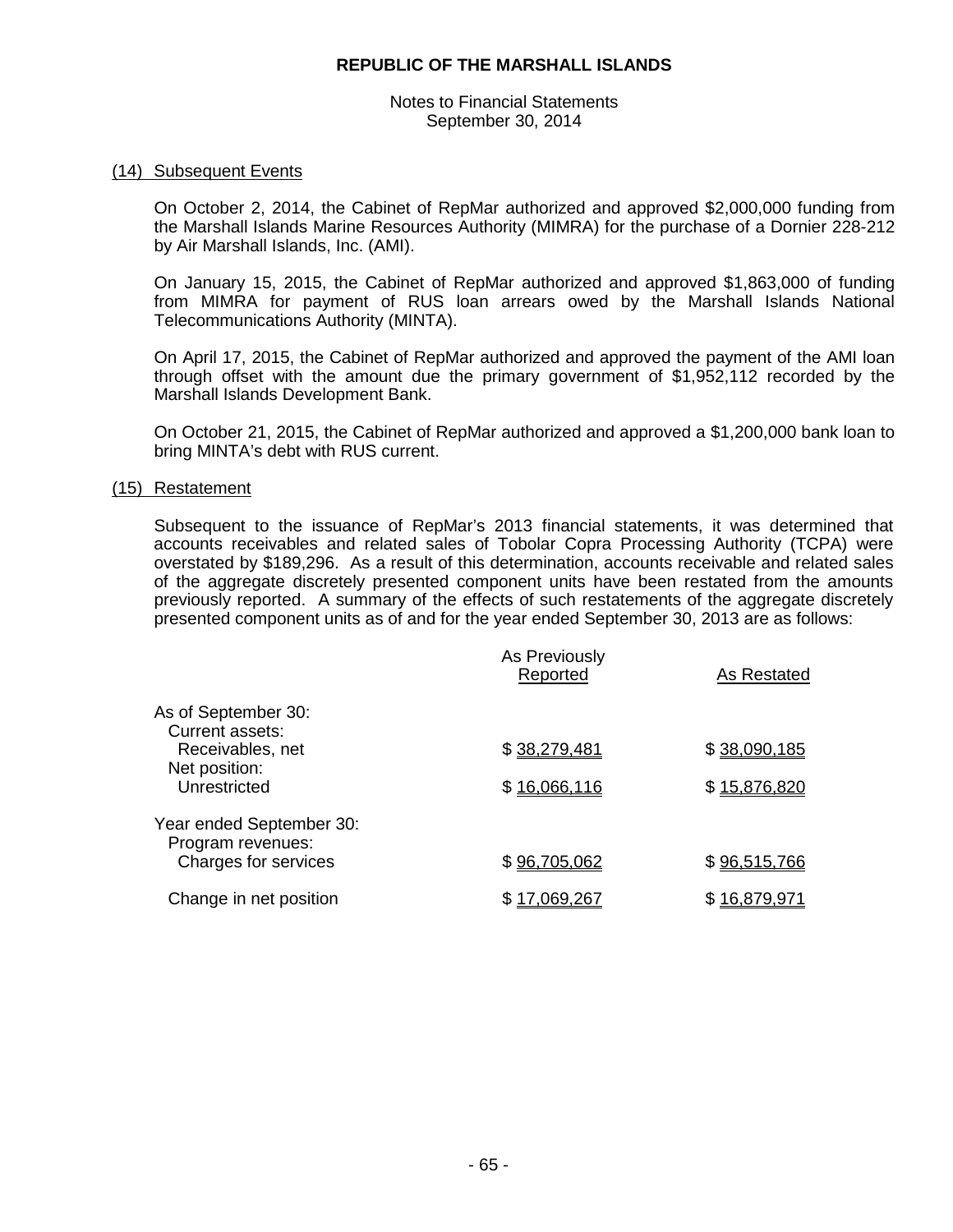# **REQUIRED SUPPLEMENTARY INFORMATION**

**YEAR ENDED SEPTEMBER 30, 2014**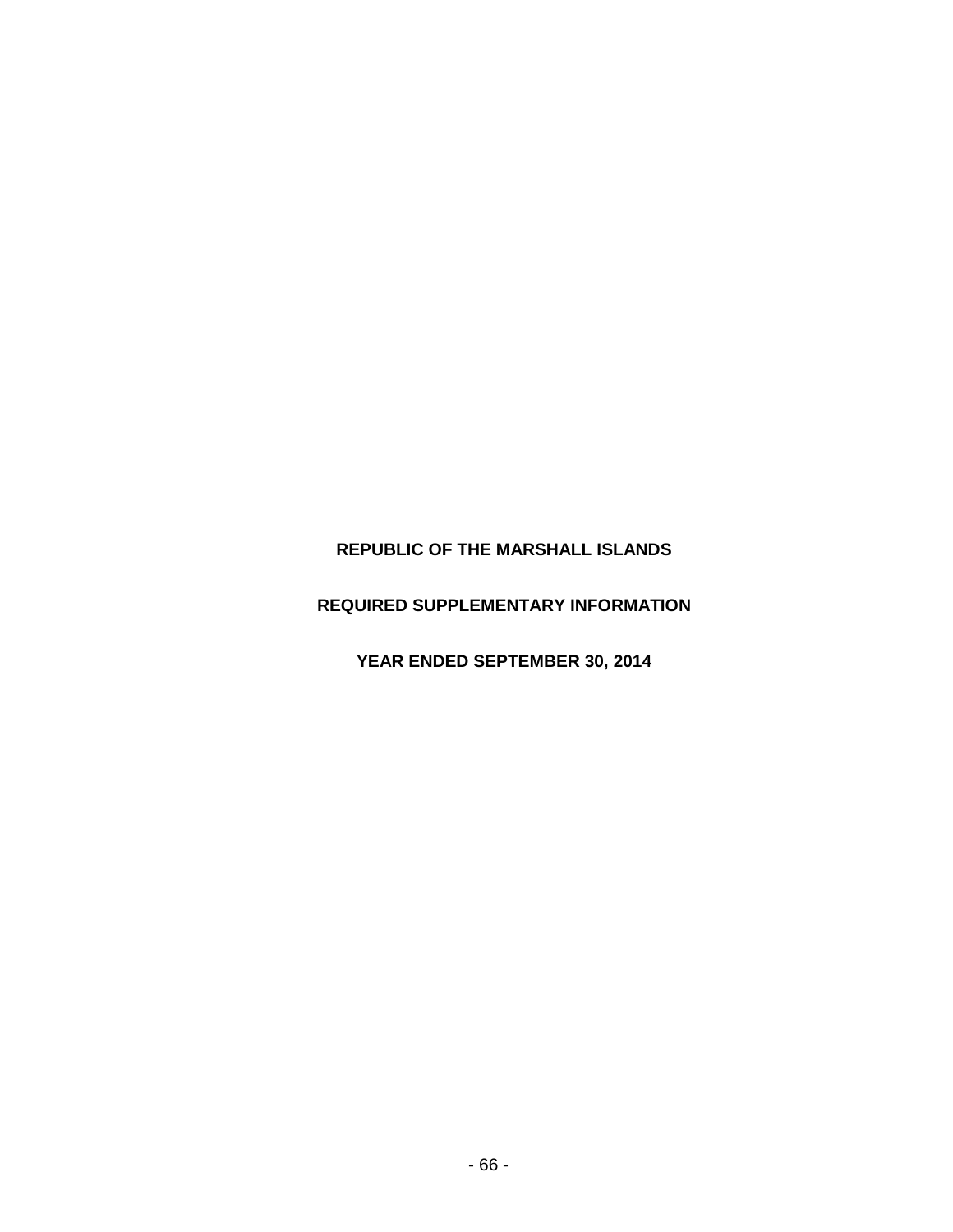# Schedule of Revenues, Expenditures and Changes in Fund Balance - Budget and Actual General Fund (Fund 100100) Year Ended September 30, 2014

|                                                                                                                                                                                                                                                                                                                   | <b>Budgeted Amounts</b> |                                                                                                                       | Actual -<br><b>Budgetary</b><br><b>Basis</b> |                                                                                                                        | Variance with<br>Final Budget -<br>Positive         |                                                                                                                        |            |                                                                                                             |
|-------------------------------------------------------------------------------------------------------------------------------------------------------------------------------------------------------------------------------------------------------------------------------------------------------------------|-------------------------|-----------------------------------------------------------------------------------------------------------------------|----------------------------------------------|------------------------------------------------------------------------------------------------------------------------|-----------------------------------------------------|------------------------------------------------------------------------------------------------------------------------|------------|-------------------------------------------------------------------------------------------------------------|
|                                                                                                                                                                                                                                                                                                                   |                         | Original                                                                                                              | Final                                        |                                                                                                                        | (see Note 1)                                        |                                                                                                                        | (Negative) |                                                                                                             |
| Revenues:<br>Taxes<br>Fees and charges<br>Interest and dividends<br>Other                                                                                                                                                                                                                                         |                         | 24,884,113<br>886,000<br>12,110,000                                                                                   | \$                                           | 24,884,113<br>1,276,922<br>19,159,000                                                                                  | 24,380,420<br>-S<br>94,893<br>166,721<br>21,376,466 |                                                                                                                        | S          | (503, 693)<br>(1, 182, 029)<br>166,721<br>2,217,466                                                         |
| <b>Total revenues</b>                                                                                                                                                                                                                                                                                             |                         | 37,880,113                                                                                                            |                                              | 45,320,035                                                                                                             |                                                     | 46,018,500                                                                                                             |            | 698,465                                                                                                     |
| Expenditures:<br><b>President and Cabinet</b><br>Office of the Chief Secretary<br>Special appropriations<br>Council of Iroii<br>Office of the Auditor-General<br><b>Public Service Commission</b><br>Office of the Attorney General<br><b>Ministries</b><br><b>Environmental Protection Authority</b><br>Nitijela |                         | 1,751,207<br>675,835<br>8,497,693<br>445,704<br>1,343,019<br>475,026<br>861,922<br>22,611,319<br>189,813<br>1,824,632 |                                              | 2,699,158<br>692,220<br>11,896,850<br>459,889<br>1,455,486<br>475,026<br>851,546<br>25,429,690<br>189,013<br>1,811,749 |                                                     | 2,027,030<br>593,438<br>13,726,307<br>444,558<br>1,441,917<br>463,851<br>731,403<br>24,253,502<br>163,203<br>1,667,528 |            | 672,128<br>98,782<br>(1,829,457)<br>15,331<br>13,569<br>11,175<br>120,143<br>1,176,188<br>25,810<br>144,221 |
| <b>Total expenditures</b><br>Excess (deficiency) of revenues over (under) expenditures                                                                                                                                                                                                                            |                         | 38,676,170<br>(796, 057)                                                                                              |                                              | 45,960,627<br>(640,592)                                                                                                |                                                     | 45,512,737<br>505,763                                                                                                  |            | 447,890<br>1,146,355                                                                                        |
| Other financing sources (uses):<br>Operating transfers in<br>Operating transfers out<br>Other financing sources (uses), net                                                                                                                                                                                       |                         | 450.000<br>(1,525,027)<br>(1,075,027)                                                                                 |                                              | 450.000<br>(1,680,492)<br>(1,230,492)                                                                                  |                                                     | 913,232<br>(1,977,031)<br>(1,063,799)                                                                                  |            | 463,232<br>(296, 539)<br>166,693                                                                            |
| Encumbrances for supplies and equipment ordered but<br>not received are reported in the year the order is placed<br>for budgetary purposes but in the year the supplies are<br>received for financial reporting purposes                                                                                          |                         | (1,871,084)<br>1,871,084                                                                                              |                                              | (1,871,084)<br>1,871,084                                                                                               |                                                     | (558,036)<br>3,462,948                                                                                                 |            | 1,313,048<br>1,591,864                                                                                      |
| Net change in fund balance                                                                                                                                                                                                                                                                                        | \$                      |                                                                                                                       | \$                                           |                                                                                                                        | \$                                                  | 2,904,912                                                                                                              | S          | 2,904,912                                                                                                   |

See accompanying notes to required supplementary information - budgetary reporting.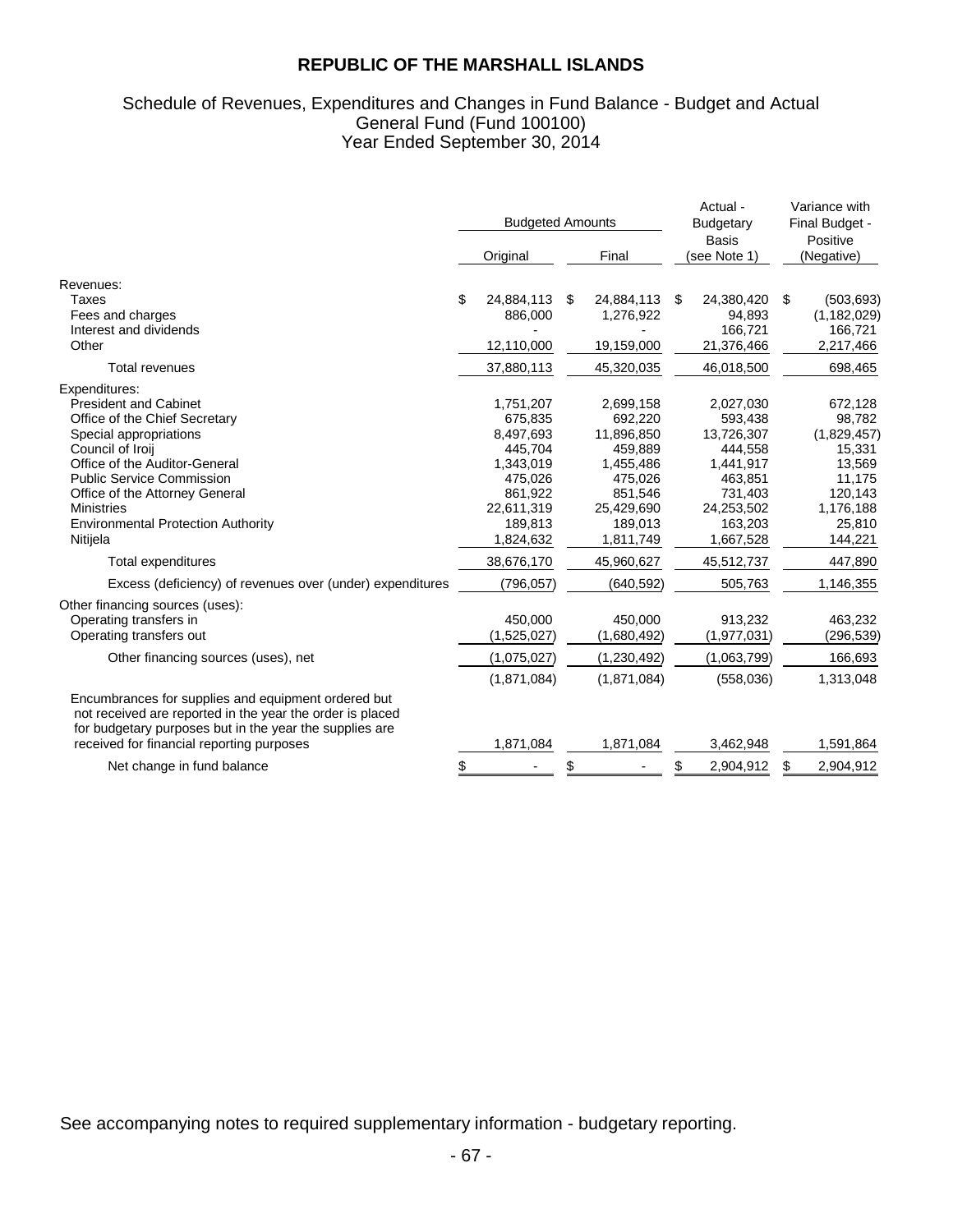### Notes to Required Supplementary Information - Budgetary Reporting September 30, 2014

#### (1) Budgetary Information

The Secretary of Finance and the Chief Budget Officer present to the Cabinet, prior to September 30, proposed budget estimates for the fiscal year commencing October 1. The budget estimates include the overall and total proposed expenditures of RepMar and the means of financing those expenditures. The Cabinet reviews and approves these estimates making changes, as it deems appropriate. The Appropriation Committee of the Nitijela, during the second sitting of the regular session of the Nitijela, holds public hearings at which time Ministries and Offices are required to justify their budget estimates. During the second sitting of the Nitijela, an appropriation bill, as required by the Constitution, is introduced and budget estimates are then legally enacted by the Nitijela.

The Budget Act for fiscal year 2014, Public Law No. 2013-20, was passed by the Nitijela on November 6, 2013. Formal budget integration is employed as a management control device during the year for all funds. The Cabinet has the authority to reprogram budgeted estimates in accordance with the Constitution. All annual appropriations lapse at fiscal year-end unless otherwise specified by law. Supplemental appropriations may occur throughout the year. Unexpended encumbrances at each fiscal year end are carried forward until they are expended or canceled without further legislative action. RepMar does not establish budgets for the operations of its other governmental funds.

Encumbrance accounting is employed in governmental funds. For budgetary purposes, the encumbrances (i.e., purchase orders, contracts) are considered expenditures when incurred. For GAAP reporting purposes, encumbrances outstanding at year end are reported as reservations of fund balances and do not constitute expenditures or liabilities because the commitments will be reappropriated and honored during the subsequent fiscal year.

#### (2) Reconciliation of Budgetary Schedule

| Net change in fund balance - budgetary basis                                                            | \$2,904,912        |
|---------------------------------------------------------------------------------------------------------|--------------------|
| GASB 54 Funds included within the General Fund;<br><b>Judiciary Fund</b><br><b>ADB Development Fund</b> | 2,490<br>(900,006) |
|                                                                                                         | (897,516)          |
| Net change in fund balance - General Fund                                                               | \$2,007,396        |
|                                                                                                         |                    |

See Accompanying Independent Auditors' Report.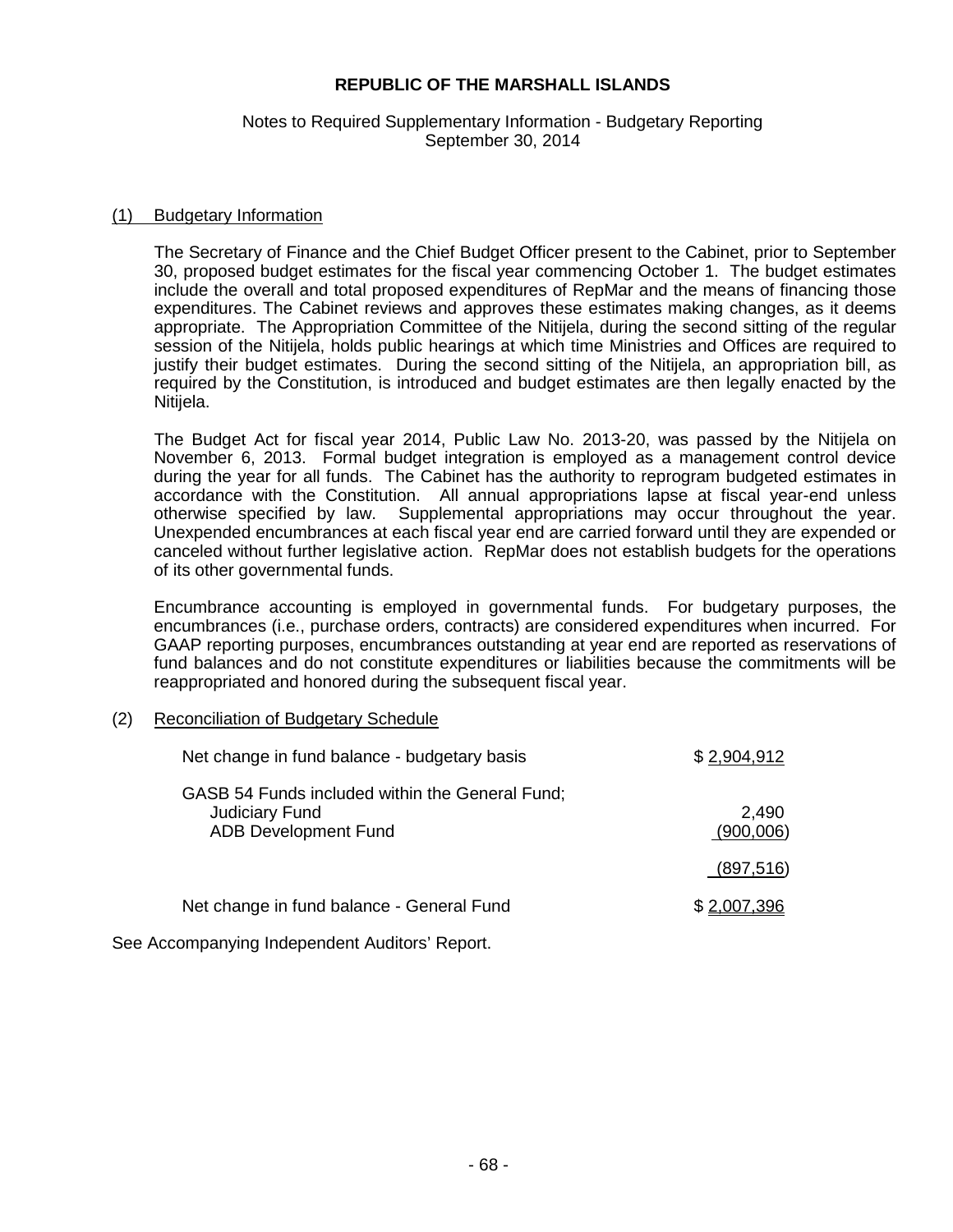# **OTHER SUPPLEMENTARY INFORMATION**

**YEAR ENDED SEPTEMBER 30, 2014**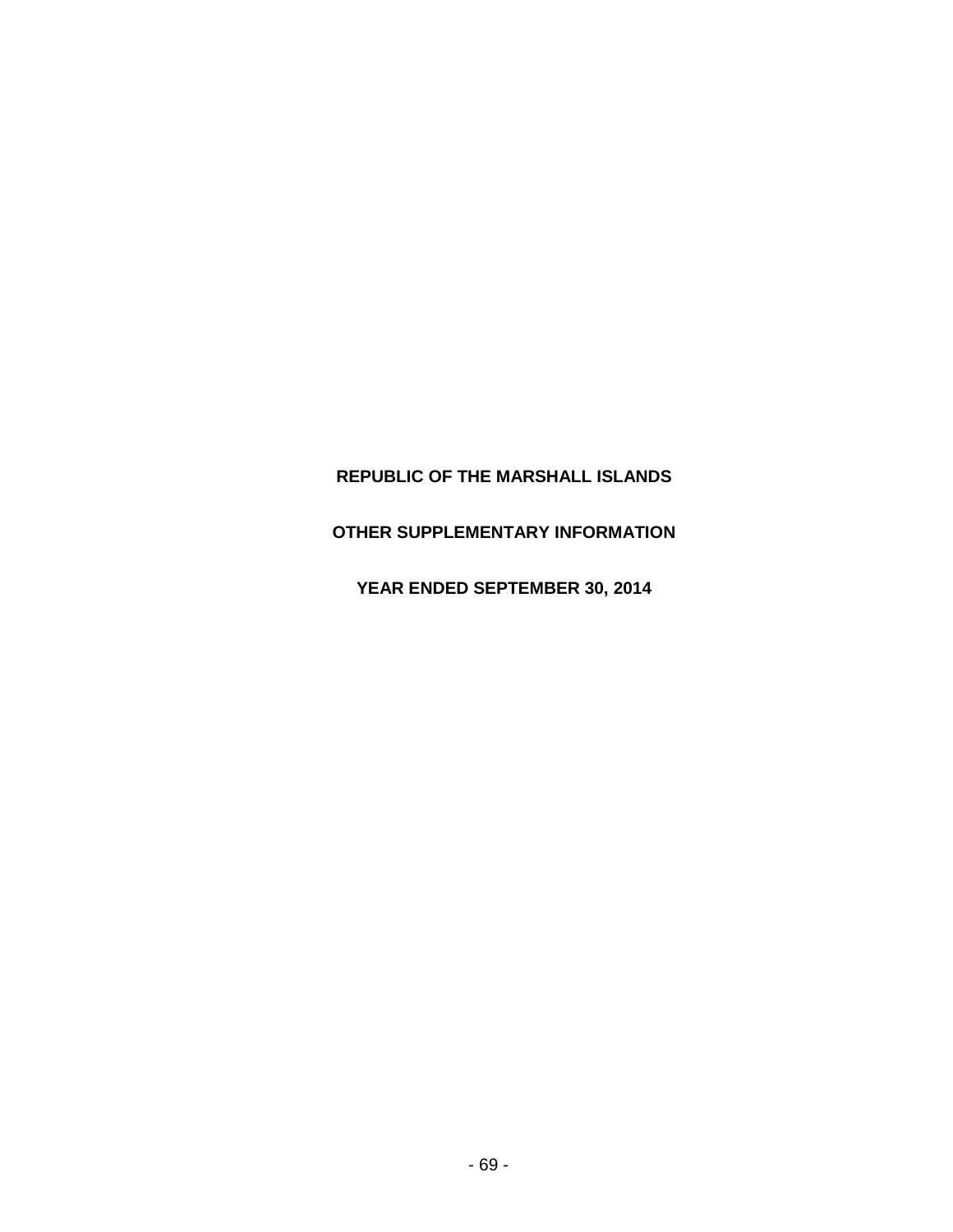# Combining Schedule of Expenditures by Account Governmental Funds Year Ended September 30, 2014

|                              |                  |    | Special              |    |                  |    |                                |    |             |
|------------------------------|------------------|----|----------------------|----|------------------|----|--------------------------------|----|-------------|
|                              |                  |    | Revenue              |    | Permanent        |    |                                |    |             |
|                              | General          |    | Grants<br>Assistance |    | Compact<br>Trust |    | Other<br>Governmental<br>Funds |    | Total       |
| Expenditures:                |                  |    |                      |    |                  |    |                                |    |             |
| Salaries and wages           | \$<br>18,878,523 | \$ | 18,152,900           | \$ |                  | \$ | 651,391                        | \$ | 37,682,814  |
| Grants and subsidies         | 5,846,756        |    | 9,147,189            |    |                  |    | 1,558,238                      |    | 16,552,183  |
| <b>Utilities</b>             | 4,960,905        |    | 2,185,134            |    |                  |    | 126,766                        |    | 7,272,805   |
| Contractual services         | 930,658          |    | 2,843,796            |    |                  |    | 4,389,846                      |    | 8,164,300   |
| Capital outlay               | 2,583,902        |    | 2,717,567            |    |                  |    | 271,356                        |    | 5,572,825   |
| Travel                       | 1,730,674        |    | 1,245,145            |    |                  |    | 1,066,741                      |    | 4,042,560   |
| <b>Medical supplies</b>      |                  |    | 21,036               |    |                  |    | 1,911,158                      |    | 1,932,194   |
| Principal repayment          | 2,487,717        |    |                      |    |                  |    |                                |    | 2,487,717   |
| Supplies and materials       | 333,684          |    | 1,698,902            |    |                  |    | 146,607                        |    | 2,179,193   |
| Leased housing               | 823,612          |    | 1,257,705            |    |                  |    | 68,040                         |    | 2,149,357   |
| Rentals                      | 1,727,757        |    | 221,946              |    |                  |    | 31,848                         |    | 1,981,551   |
| Food stuffs                  | 447,634          |    | 1,495,811            |    |                  |    | 72,582                         |    | 2,016,027   |
| Interest                     | 749,571          |    |                      |    |                  |    |                                |    | 749,571     |
| Communications               | 564,210          |    | 261,343              |    |                  |    | 101,824                        |    | 927,377     |
| <b>POL</b>                   | 452,998          |    | 516,307              |    |                  |    | 114,576                        |    | 1,083,881   |
| Allowances                   | 881,193          |    | 73,346               |    |                  |    | 3,700                          |    | 958,239     |
| <b>Professional services</b> | 351,187          |    | 331,146              |    |                  |    | 260,470                        |    | 942,803     |
| Printing and reproduction    | 36,219           |    | 47,967               |    |                  |    | 488                            |    | 84,674      |
| Insurance                    | 67,484           |    | 24,660               |    |                  |    | 13,636                         |    | 105,780     |
| Freight                      | 8,016            |    | 86,175               |    |                  |    | 9,525                          |    | 103,716     |
| Other                        | 890,803          |    | 2,683,752            |    |                  |    | 413,822                        |    | 3,988,377   |
|                              | \$<br>44,753,503 | S  | 45,011,827           | \$ |                  | \$ | 11,212,614                     |    | 100,977,944 |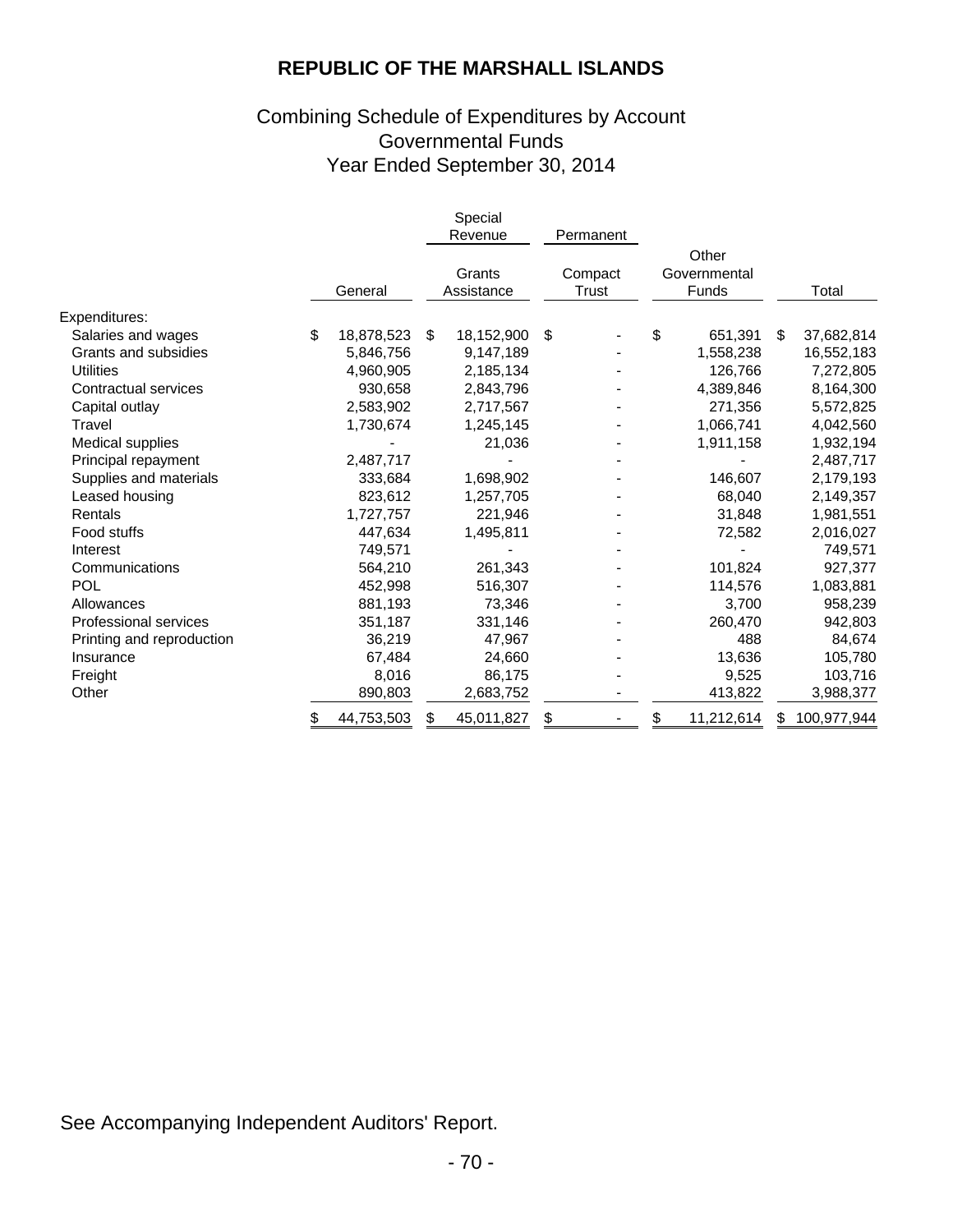GENERAL FUND

September 30, 2014

The general fund is used to account for resources traditionally associated with government, which are not required legally or by sound financial management to be accounted for in another fund.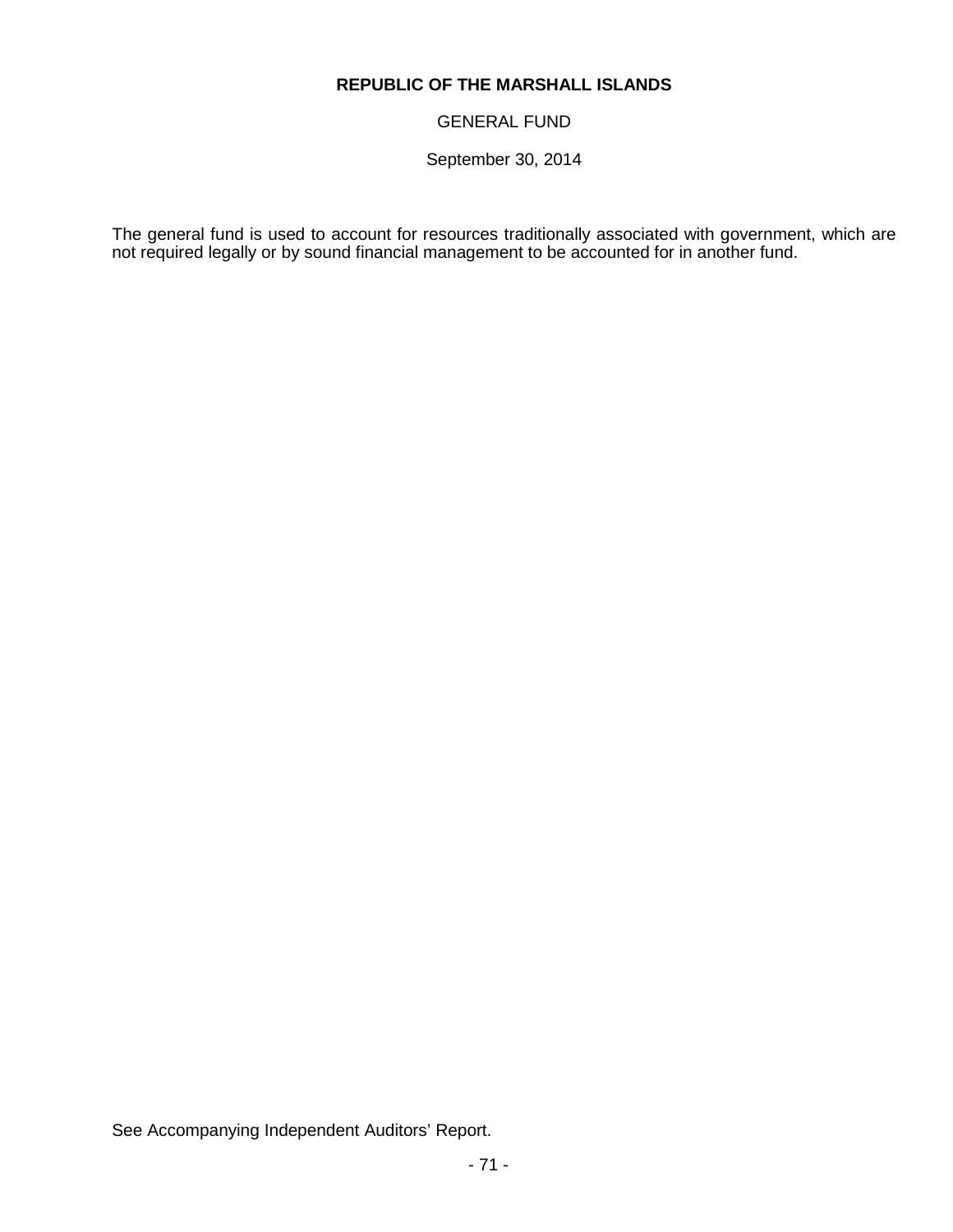#### Schedule of Revenues, Expenditures by Function, and Changes in Fund Balance - General Fund (Fund 100100) Year Ended September 30, 2014 (with comparative totals for the year ended September 30, 2013)

|                                                               | 2014                | 2013               |
|---------------------------------------------------------------|---------------------|--------------------|
| Revenues:                                                     |                     |                    |
| Taxes:                                                        |                     |                    |
| Income                                                        | \$<br>11,508,824 \$ | 11,865,145         |
| Import                                                        | 5,725,414           | 6,051,621          |
| Import - CMI                                                  | 780,138             | 922,814            |
| Gross revenue                                                 | 5,782,229           | 6,465,541          |
| Immovable property                                            |                     | 393,452            |
| Fuel                                                          | 383,658             | 481,032            |
| Penalties and interest                                        | 65,860              | 78,943             |
| Other                                                         | 134,297             | 125,984            |
|                                                               | 24,380,420          | 26,384,532         |
| Fees and charges                                              | 94,893              | 16,592             |
| Interest and dividends                                        | 166,721             | 148,518            |
| Other:                                                        |                     |                    |
| Taiwan grant                                                  | 3,600,000           | 3,600,000          |
| Ship registry                                                 | 4,750,000           | 4,000,000          |
| Contribution from Marshall Islands Marine Resources Authority | 11,549,000          | 7,900,000          |
|                                                               | 291,180             |                    |
| Contribution from RMI Ports Authority<br>Other                | 1,186,286           | 346,725<br>903,933 |
|                                                               |                     |                    |
|                                                               | 21,376,466          | 16,750,658         |
| <b>Total revenues</b>                                         | 46,018,500          | 43,300,300         |
| Expenditures:                                                 |                     |                    |
| <b>President and Cabinet:</b>                                 |                     |                    |
| Office of the President                                       | 531,463             | 517,113            |
| <b>President and Ministers</b>                                | 576,879             | 582,893            |
| <b>Building Renovation</b>                                    | 400                 |                    |
| <b>Cabinet Operations</b>                                     | 559,005             | 487,447            |
| <b>Customary Law Commission</b>                               | 186,720             | 175,963            |
| RMI/USP Joint Secondary Education Project                     | $\overline{a}$      | 18,473             |
|                                                               | 1,854,467           | 1,781,889          |
| Office of the Chief Secretary:                                |                     |                    |
| Administration                                                | 244,997             | 172,932            |
| Deputy Chief Secretary - Ebeye                                | 35,957              | 8,051              |
| Economic Policy, Planning and Statistics Office               | 182,487             | 147,926            |
| Office of Environmental Planning and Policy Coordination      | 92,396              | 61,393             |
| <b>Disaster Office</b>                                        | 15,063              | 21,648             |
|                                                               | 570,900             | 411,950            |
|                                                               |                     |                    |
| Special appropriations:                                       |                     |                    |
| <b>Presidential Summit</b>                                    |                     | 28,610             |
| Majuro AKIA Improvement                                       |                     | 80,000             |
| Alele Corporation                                             |                     | 221,893            |
| Constitution Day - Ebeye                                      |                     | 4,960              |
| Marshall Islands Development Bank                             |                     | 191,092            |
| Marshall Islands National Telecommunications Authority        |                     | 1,000,000          |
| <b>Marshall Islands Resort</b>                                |                     | 2,365,635          |
| <b>Property Acquisition</b>                                   | 400,000             | 300,000            |
| <b>Centralized Utility Billings</b>                           | 1,290,741           | 973,739            |
| Ebeye KALGOV                                                  |                     | 29,760             |
| Land leases                                                   | 975,673             | 1,041,997          |
| Majuro Landowners electricity bills                           | 2,915,280           | 2,151,806          |
| Leased housing                                                | 170,768             | 168,575            |
| Marshall Islands Visitors Authority                           | 74,400              | 105,017            |
| Contingencies                                                 | 143,798             | 31,160             |
| International subscriptions/membership fees                   | (53, 320)           | 433,550            |
| <b>Prior Year Liabilities</b>                                 | 398,978             | 596,904            |
| Copra price stabilization subsidy                             | 220,000             | 1,190,400          |
| Micronesian Games - Pohnpei                                   | 205,000             |                    |
| Constitution Day - Majuro                                     | 33,149              | 39,880             |
| Micronesian Legal Service Corporation                         | 163,680             | 36,200             |
| <b>Constitutional Convention</b>                              | 1,107               | 37,364             |
| Long Island Hotel Purchase                                    | 2,000,000           |                    |
| Air Marshall Islands                                          | $\overline{a}$      | 364,898            |
| College of the Marshall Islands                               |                     | 109,120            |
| Miscellaneous                                                 | 874,397             |                    |
|                                                               | 9,813,651           | 11,502,560         |
|                                                               |                     |                    |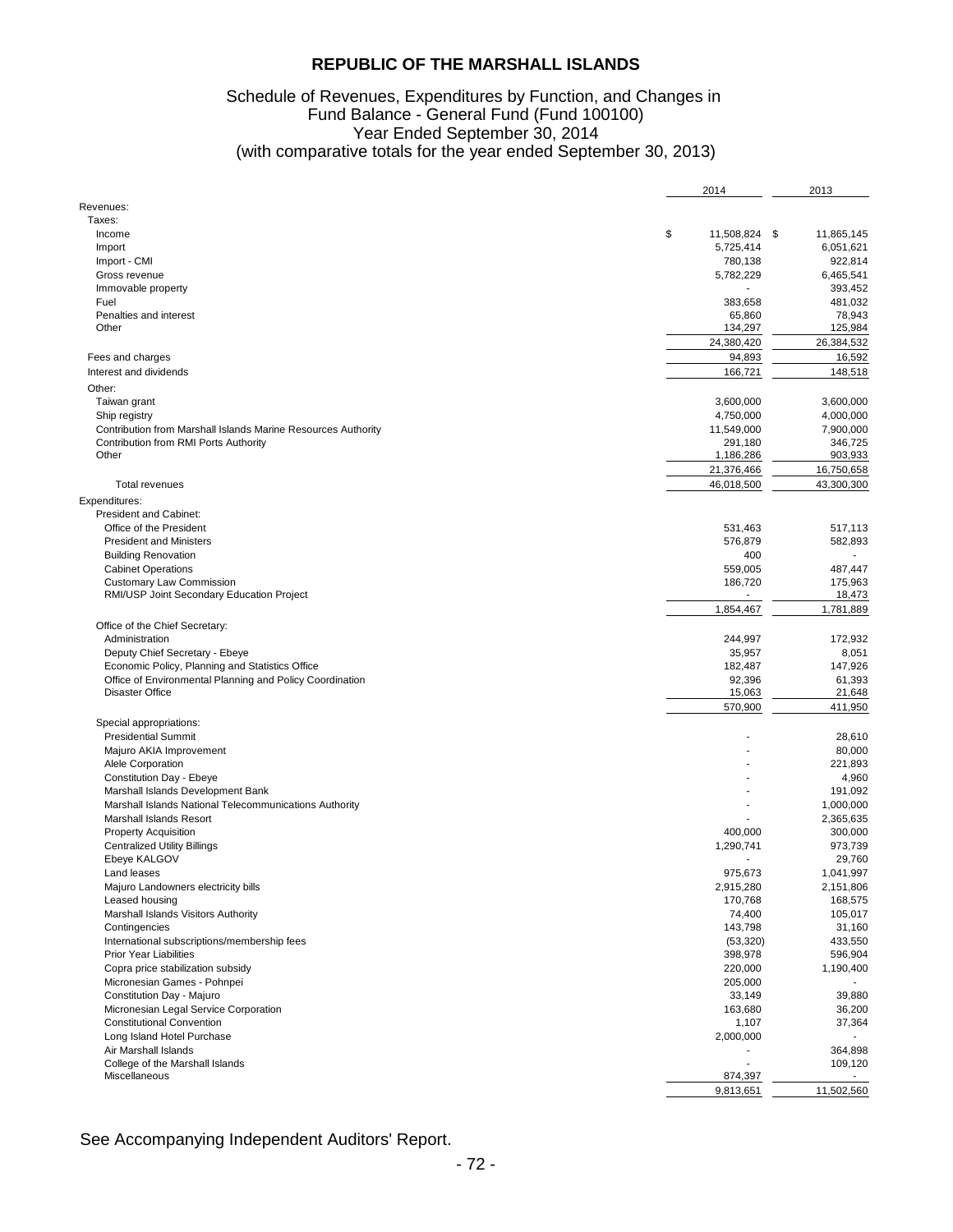#### Schedule of Revenues, Expenditures by Function, and Changes in Fund Balance - General Fund (Fund 100100), Continued Year Ended September 30, 2014 (with comparative totals for the year ended September 30, 2013)

|                                                         | 2014                | 2013       |
|---------------------------------------------------------|---------------------|------------|
| Expenditures, continued:                                |                     |            |
| Council of Iroij:                                       |                     |            |
| Administration                                          | 90,551              | 97,492     |
| Members                                                 | 348,756             | 356,502    |
|                                                         | 439,307             | 453,994    |
| Nitijela:                                               |                     |            |
| Operations                                              | 444,520             | 433.070    |
| General membership                                      | 1,026,220           | 1,007,056  |
| Speaker's contingency                                   | 37,824              | 58,123     |
| Committee                                               | 25,720              | 10,408     |
| Legislative counsel                                     | 107,707             | 108,935    |
|                                                         | 1,641,991           | 1,617,592  |
| Office of the Auditor-General:                          |                     |            |
| Operations                                              | 478.038             | 382,249    |
| Single audit - local match                              | 345,294             | 370,365    |
|                                                         | 823,332             | 752,614    |
| Public Service Commission:                              |                     |            |
| Members                                                 | 91,757              | 92,179     |
| Administration                                          | 344,093             | 409,583    |
|                                                         | 435,850             | 501,762    |
| Office of the Attorney General                          | 643,428             | 677,328    |
|                                                         |                     |            |
| Ministries:                                             |                     |            |
| Ministry of Education                                   | 5,619,118           | 4,051,391  |
| Ministry of Health and Environment                      | 3,325,531           | 3,660,876  |
| Ministry of Transportation and Communication            | 484,984             | 566,598    |
| Ministry of Resources and Development                   | 868,678             | 597,011    |
| Ministry of Internal Affairs                            | 1,858,778           | 2,073,719  |
| Ministry of Justice                                     | 3,336,524           | 3,299,117  |
| Ministry of Finance                                     | 3,025,301           | 2,898,063  |
| Ministry of Foreign Affairs and Trade                   | 3,087,244           | 2,649,696  |
| Ministry of Public Works                                | 1,032,007           | 1,171,932  |
|                                                         | 22,638,165          | 20,968,403 |
| <b>Environmental Protection Authority</b>               | 163,203             | 198,847    |
| Debt service:                                           |                     |            |
| ADB loan repayment:                                     |                     |            |
| Principal repayment                                     | 2,487,717           | 2,011,338  |
| Interest charges                                        | 749,571             | 951,139    |
|                                                         | 3,237,288           | 2,962,477  |
| Total expenditures                                      | 42,261,582          | 41,829,416 |
| Excess of revenues over expenditures                    | 3,756,918           | 1,470,884  |
| Other financing sources:                                |                     |            |
| Operating transfers in:                                 |                     |            |
| ADB Development Projects Fund                           |                     | 250,000    |
| Other Direct Assistance Fund                            | 207,500             | 120,000    |
| Republic of China Fund                                  | 350,000             | 100,000    |
| Health Care Revenue Fund                                |                     | 5,428      |
| Ministry of Justice Fund                                | 355,732             | 351,905    |
| Total other financing sources                           | 913,232             | 827,333    |
|                                                         |                     |            |
| Other financing uses:                                   |                     |            |
| Operating transfers out:                                |                     |            |
| Judiciary Fund                                          | 583,213             | 578,940    |
| Marshall Islands Scholarship, Grant and Loan Board Fund | 713,390             | 121,960    |
| Marshall Islands Judiciary Fund                         | 394,235             | 414,295    |
| Nuclear Claims Tribunal                                 | 74,400              | 74,400     |
| Total other financing uses                              | 1,765,238           | 1,189,595  |
| Net change in fund balance                              | 2,904,912           | 1,108,622  |
| Fund balance at the beginning of the year               | 11,407,746          | 10,299,124 |
| Fund balance at the end of the year                     | \$<br>14,312,658 \$ | 11,407,746 |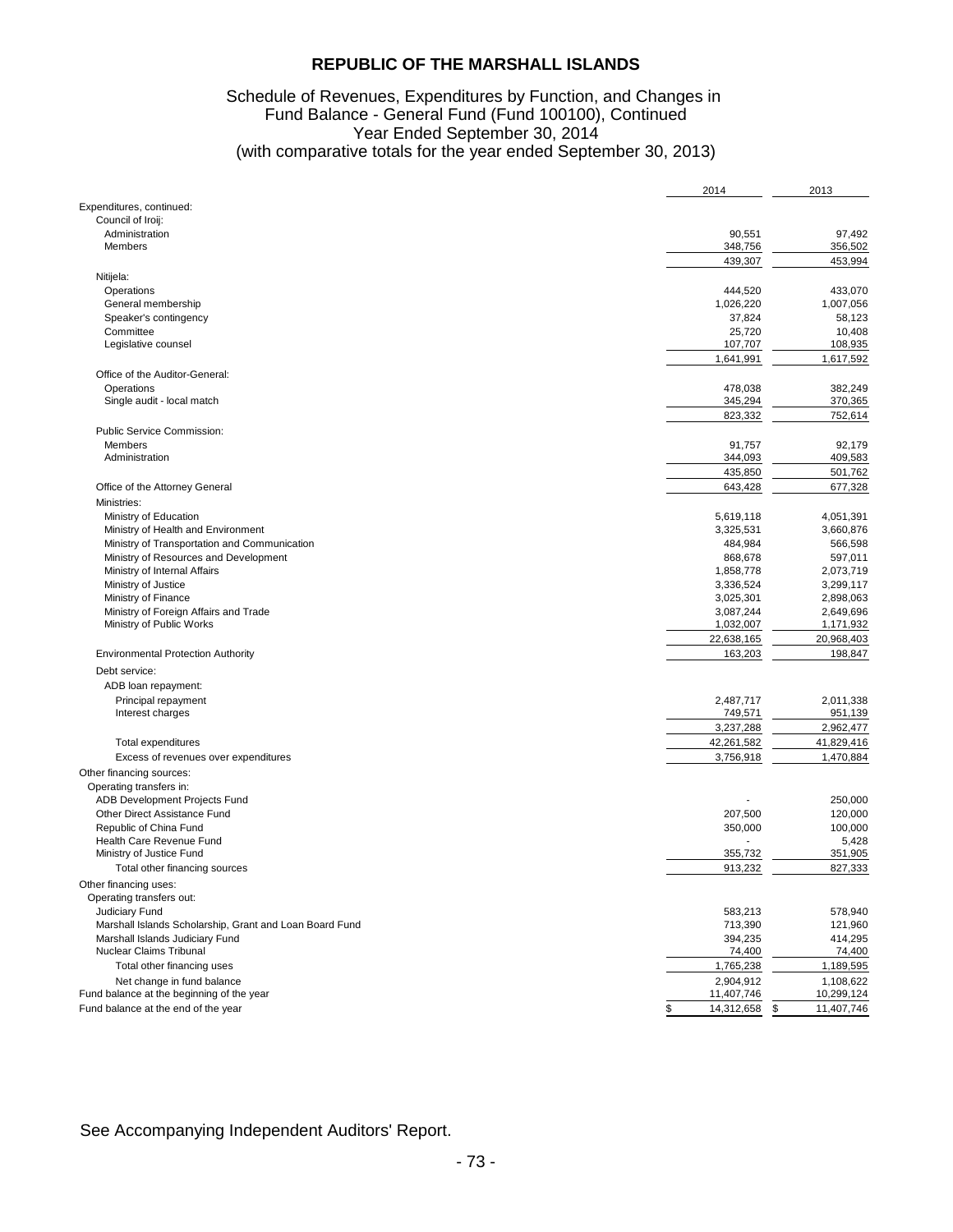## Schedule of Revenues, Expenditures and Changes in Fund Balance Budget and Actual - General Fund (Fund 100100) Year Ended September 30, 2014

|                                                       |                      | <b>Budgeted Amounts</b> |                                    |                         |
|-------------------------------------------------------|----------------------|-------------------------|------------------------------------|-------------------------|
|                                                       | Original             | Final                   | Actual -<br><b>Budgetary Basis</b> | Variance                |
| Revenues:                                             |                      |                         |                                    |                         |
| Taxes:                                                |                      |                         |                                    |                         |
| Income                                                | \$<br>10,136,000 \$  | 10,136,000 \$           | 11,508,824 \$                      | 1,372,824               |
| Import<br>Import - CMI                                | 6,674,000<br>954,000 | 6,674,000<br>954,000    | 5,725,414<br>780,138               | (948, 586)<br>(173.862) |
| Gross revenue                                         | 6,320,113            | 6,320,113               | 5,782,229                          | (537, 884)              |
| Fuel                                                  | 689,000              | 689.000                 | 383,658                            | (305, 342)              |
| Penalties and interest                                | 57,000               | 57,000                  | 65,860                             | 8,860                   |
| Other                                                 | 54,000               | 54,000                  | 134,297                            | 80,297                  |
|                                                       | 24,884,113           | 24,884,113              | 24,380,420                         | (503, 693)              |
| Fees and charges                                      | 886,000              | 1,276,922               | 94,893                             | (1, 182, 029)           |
| Interest and dividends                                |                      |                         | 166,721                            | 166,721                 |
| Taiwan grant                                          | 3,600,000            | 3,600,000               | 3,600,000                          |                         |
| Ship registry                                         | 4,000,000            | 4,000,000               | 4,750,000                          | 750,000                 |
| Marshall Islands Marine Resources Authority           | 4,500,000            | 11,549,000              | 11,549,000                         |                         |
| <b>RMI Ports Authority</b><br>Other                   | 10,000               | 10,000                  | 291,180                            | 291,180                 |
|                                                       |                      |                         | 1,186,286                          | 1,176,286               |
|                                                       | 12,110,000           | 19,159,000              | 21,376,466                         | 2,217,466               |
| <b>Total revenues</b>                                 | 37,880,113           | 45,320,035              | 46,018,500                         | 698,465                 |
| Expenditures:<br><b>President and Cabinet:</b>        |                      |                         |                                    |                         |
| Office of the President                               | 469,017              | 665,396                 | 661,636                            | 3,760                   |
| <b>President and Ministers</b>                        | 591,229              | 593,282                 | 577,577                            | 15,705                  |
| <b>Cabinet Operations</b>                             | 490,192              | 598,911                 | 590,647                            | 8,264                   |
| Customary Law Commission                              | 200,769              | 196,769                 | 196,770                            | (1)                     |
| <b>Building Renovation</b>                            |                      | 644,800                 | 400                                | 644,400                 |
|                                                       | 1,751,207            | 2,699,158               | 2,027,030                          | 672,128                 |
| Office of the Chief Secretary:                        |                      |                         |                                    |                         |
| Administration                                        | 259.861              | 295,836                 | 262.657                            | 33,179                  |
| Deputy Chief Secretary - Ebeye                        | 80,815               | 62,537                  | 37,908                             | 24,629                  |
| <b>EPPSO</b><br><b>OEPPC</b>                          | 196,787<br>93,732    | 195,475<br>93,732       | 185,414<br>92,396                  | 10,061<br>1,336         |
| <b>Disaster Office</b>                                |                      |                         | 15,063                             | (15,063)                |
| <b>KADA</b>                                           | 44,640               | 44,640                  | $\blacksquare$                     | 44,640                  |
|                                                       | 675,835              | 692,220                 | 593,438                            | 98,782                  |
| Special appropriations:                               |                      |                         |                                    |                         |
| <b>Property Acquisition</b>                           |                      |                         | 400,000                            | (400,000)               |
| <b>Centralized Utility Billings</b>                   | 1,282,666            | 1,282,666               | 1,294,400                          | (11, 734)               |
| Ebeye KALGOV                                          | 89,280               | 89,280                  | 89,280                             |                         |
| Land leases                                           | 949,567              | 949,567                 | 979,225                            | (29, 658)               |
| Majuro Landowners electricity bills<br>Leased housing | 1,675,883            | 1,675,883               | 2,915,280                          | (1, 239, 397)           |
| Marshall Islands Visitors Authority                   | 205,367              | 205,367<br>75,000       | 185,148<br>74,400                  | 20,219<br>600           |
| <b>Contingency Fund</b>                               | 198,400              | 168,400                 | 143,798                            | 24,602                  |
| Long Island Hotel Purchase                            |                      | 2,000,000               | 2,000,000                          |                         |
| Ann's Palace Renovation                               |                      | 250,000                 | 250,000                            |                         |
| International subscriptions/membership fees           |                      |                         | (53, 320)                          | 53,320                  |
| <b>Prior Year Liabilities</b>                         | 297,316              | 699,503                 | 627,462                            | 72,041                  |
| Copra Price Stabilization                             |                      |                         | 220,000                            | (220,000)               |
| Micronesian Games - Pohnpei<br>ADB loan repayment     | 3,075,200            | 205,000<br>3,075,200    | 205,000<br>3,237,288               | (162,088)               |
| Constitution Day - Majuro                             | 14,880               | 43,880                  | 35,940                             | 7,940                   |
| Micronesian Legal Service Corporation                 | 163,680              | 163,680                 | 163,680                            |                         |
| <b>Constitutional Convention</b>                      | 53,581               | 53,581                  | 1,581                              | 52,000                  |
| Miscellaneous                                         | 491,873              | 959,843                 | 957,145                            | 2,698                   |
|                                                       | 8,497,693            | 11,896,850              | 13,726,307                         | (1,829,457)             |
| Council of Iroij:                                     |                      |                         |                                    |                         |
| Administration                                        | 101,350              | 94,275                  | 94,336                             | (61)                    |
| Members                                               | 344,354              | 365,614                 | 350,222                            | 15,392                  |
|                                                       | 445,704              | 459,889                 | 444,558                            | 15,331                  |
| Office of the Auditor-General:                        |                      |                         |                                    |                         |
| Auditor-General salary                                | 82,977               | 41,772                  |                                    | 41,772                  |
| Operations                                            | 339,581              | 493,253                 | 502,886                            | (9,633)                 |
| Single audit - local match                            | 920,461              | 920,461                 | 939,031                            | (18, 570)               |
|                                                       | 1,343,019            | 1,455,486               | 1,441,917                          | 13,569                  |
| Public Service Commission:                            |                      |                         |                                    |                         |
| Members                                               | 94,920<br>380,106    | 94.920                  | 91,757                             | 3,163                   |
| Administration                                        |                      | 380,106                 | 372,094                            | 8,012                   |
|                                                       | 475,026              | 475,026                 | 463,851                            | 11,175                  |
| Office of the Attorney General                        | 861,922              | 851,546                 | 731,403                            | 120,143                 |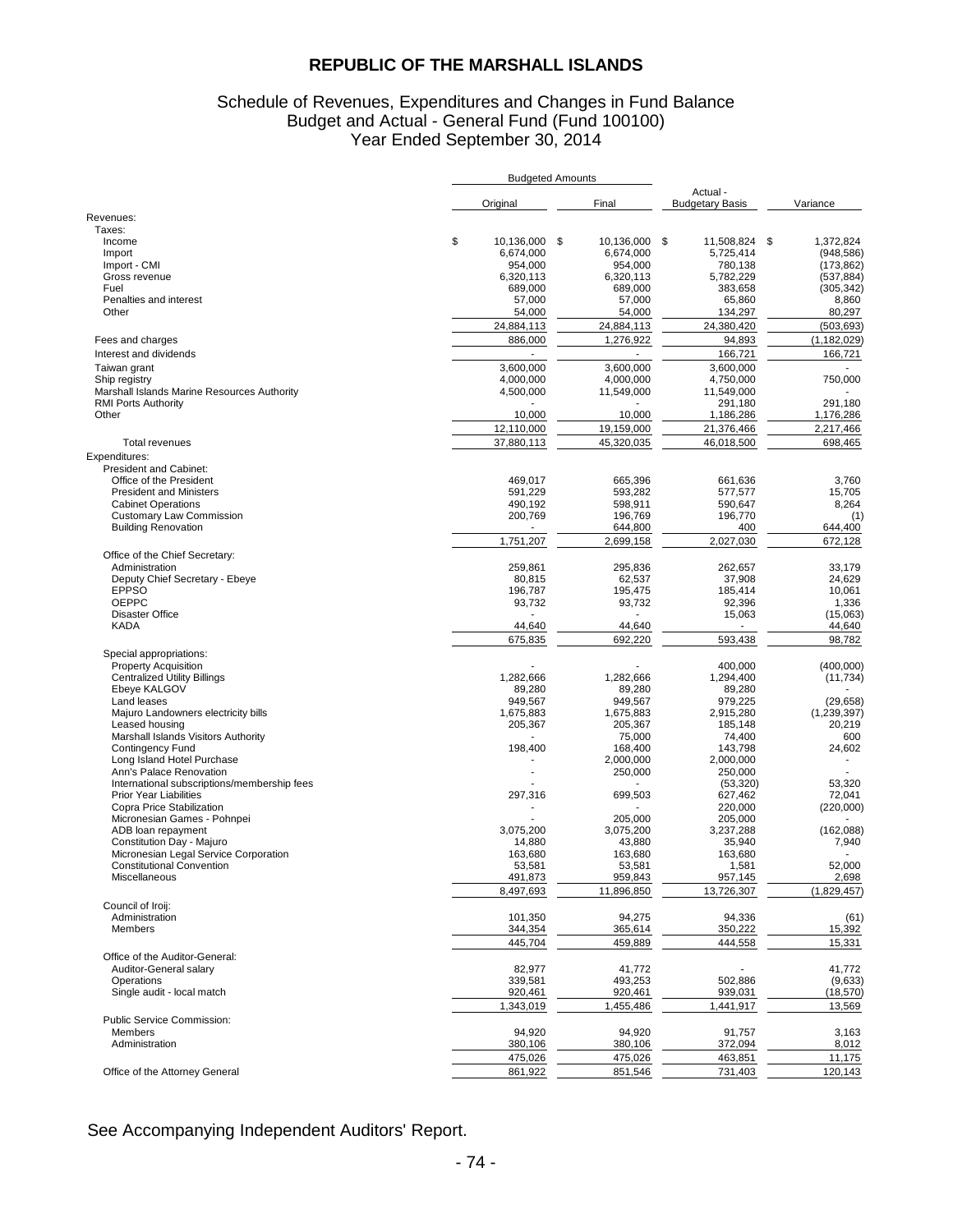### Schedule of Revenues, Expenditures and Changes in Fund Balance, Continued Budget and Actual - General Fund (Fund 100100) Year Ended September 30, 2014

|                                                                                                                      | <b>Budgeted Amounts</b> |             |                                    |            |
|----------------------------------------------------------------------------------------------------------------------|-------------------------|-------------|------------------------------------|------------|
|                                                                                                                      | Original                | Final       | Actual -<br><b>Budgetary Basis</b> | Variance   |
| Expenditures, continued:                                                                                             |                         |             |                                    |            |
| Ministries:                                                                                                          |                         |             |                                    |            |
| Ministry of Education                                                                                                | 5,180,831               | 5,767,696   | 5.637.602                          | 130,094    |
| Ministry of Health and Environment                                                                                   | 4,006,075               | 4,116,355   | 3,491,883                          | 624.472    |
| Ministry of Transportation and Communication                                                                         | 624,686                 | 605,881     | 528,948                            | 76,933     |
| Ministry of Resources and Development                                                                                | 691,358                 | 1,023,802   | 905.944                            | 117.858    |
| Ministry of Internal Affairs                                                                                         | 2,276,003               | 2,208,340   | 1,992,512                          | 215,828    |
| Ministry of Justice                                                                                                  | 3,130,890               | 3,438,524   | 3,408,880                          | 29.644     |
| Ministry of Finance                                                                                                  | 2,070,742               | 3,153,891   | 3,601,276                          | (447, 385) |
| Ministry of Foreign Affairs and Trade                                                                                | 3,568,690               | 3,856,898   | 3,621,369                          | 235.529    |
| Ministry of Public Works                                                                                             | 1,062,044               | 1,258,303   | 1,065,088                          | 193,215    |
|                                                                                                                      | 22,611,319              | 25,429,690  | 24,253,502                         | 1,176,188  |
| <b>Environmental Protection Authority</b>                                                                            | 189,813                 | 189,013     | 163,203                            | 25,810     |
| Nitijela:                                                                                                            |                         |             |                                    |            |
| Operations                                                                                                           | 538.758                 | 541.646     | 467.327                            | 74.319     |
| General Membership                                                                                                   | 1,054,753               | 1,052,503   | 1,027,143                          | 25,360     |
| Speaker's Contingency                                                                                                | 52.624                  | 52,624      | 37,824                             | 14.800     |
| Committee                                                                                                            | 45,444                  | 29,923      | 26,557                             | 3,366      |
| Legislative Counsel                                                                                                  | 133,053                 | 135,053     | 108,677                            | 26,376     |
|                                                                                                                      | 1,824,632               | 1,811,749   | 1,667,528                          | 144,221    |
| <b>Total expenditures</b>                                                                                            | 38,676,170              | 45,960,627  | 45,512,737                         | 447,890    |
| Excess (deficiency) of revenues over (under) expenditures                                                            | (796, 057)              | (640, 592)  | 505,763                            | 1,146,355  |
| Other financing sources:                                                                                             |                         |             |                                    |            |
| Operating transfers in:                                                                                              |                         |             |                                    |            |
| Other Direct Assistance Fund                                                                                         |                         |             | 207,500                            | 207.500    |
| Republic of China Fund                                                                                               |                         |             | 350,000                            | 350,000    |
| Ministry of Justice Fund                                                                                             | 450.000                 | 450,000     | 355,732                            | (94, 268)  |
|                                                                                                                      | 450.000                 | 450,000     | 913,232                            | 463,232    |
| Other financing uses:                                                                                                |                         |             |                                    |            |
| Operating transfers out:                                                                                             |                         |             |                                    |            |
| Judiciary Fund                                                                                                       | 1,014,426               | 999,426     | 792,313                            | 207,113    |
| Marshall Islands Scholarship, Grant and Loan Board Fund                                                              | 417,451                 | 587,916     | 716,083                            | (128, 167) |
| Marshall Islands Judiciary Fund                                                                                      |                         |             | 394,235                            | (394, 235) |
| Nuclear Claims Tribunal                                                                                              | 93,150                  | 93,150      | 74,400                             | 18,750     |
|                                                                                                                      | 1,525,027               | 1,680,492   | 1,977,031                          | (296, 539) |
|                                                                                                                      | (1,871,084)             | (1,871,084) | (558,036)                          | 1,313,048  |
|                                                                                                                      |                         |             |                                    |            |
| Encumbrances for supplies and equipment ordered but not<br>received are reported in the year the order is placed for |                         |             |                                    |            |
|                                                                                                                      |                         |             |                                    |            |
| budgetary purposes but in the year the supplies are received<br>for financial reporting purposes                     | 1,871,084               | 1,871,084   | 3,462,948                          | 1,591,864  |
|                                                                                                                      |                         |             |                                    |            |
| Net change in fund balance                                                                                           | \$<br>\$                |             | 2,904,912<br>\$<br>- \$            | 2,904,912  |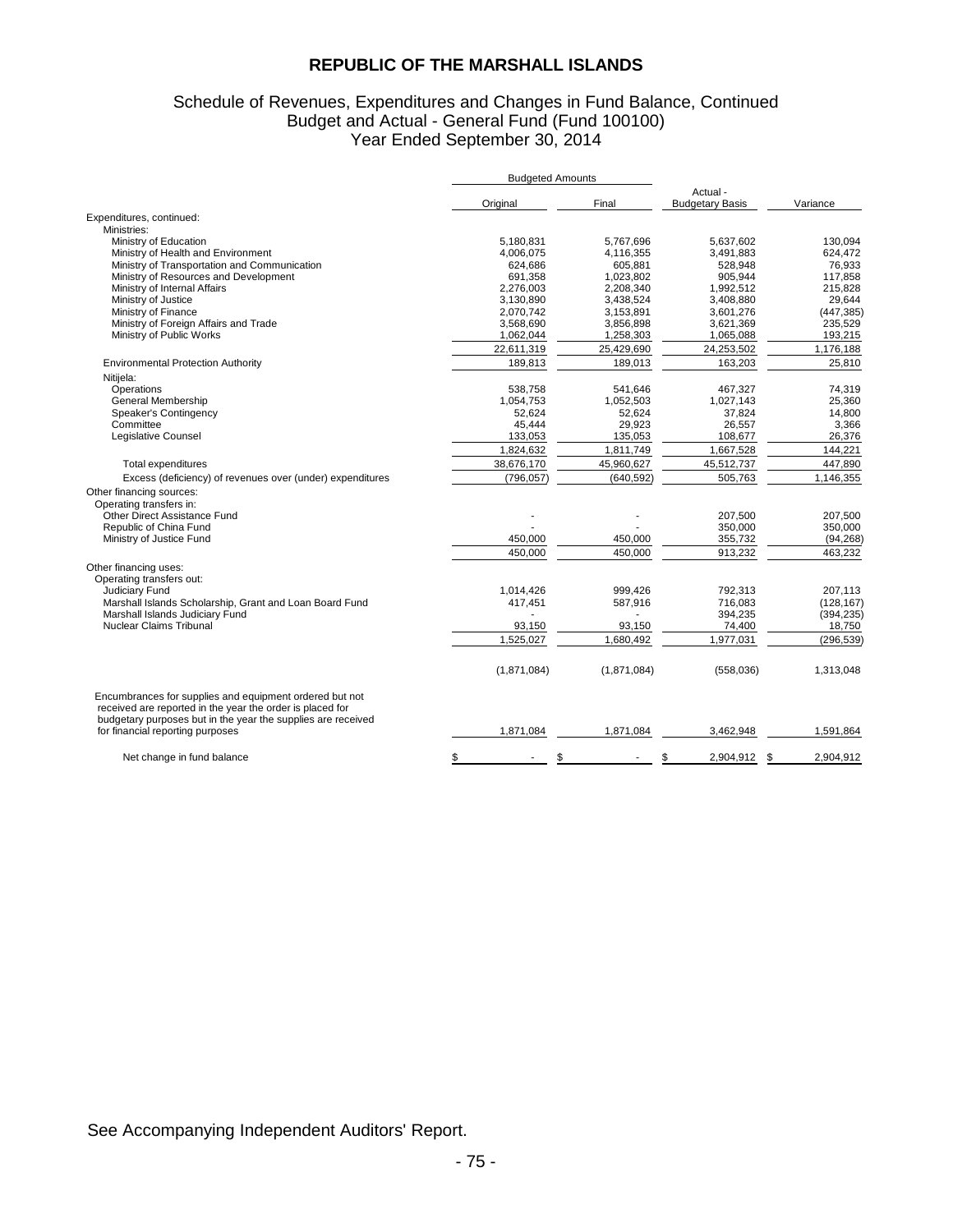## NONMAJOR GOVERNMENTAL FUNDS - SPECIAL REVENUE FUNDS

September 30, 2014

Special revenue funds are used to account for specific revenues that are legally restricted for particular purposes. A brief discussion of RepMar's Nonmajor Governmental Funds - Special Revenue Funds as of September 30, 2014, follows:

### Public Works Fund

This fund was established under Public Law No. 2003-24 and accounts for all charges, fees and other monies collected or generated by the Ministry of Public Works.

### Land Registration Authority Fund

This fund accounts for the operations of the Marshall Islands Land Registration Authority. This Authority was established under Public Law No. 2001-26 to provide a legal framework for registration of land in the Marshall Islands in order to encourage investment and to protect land interest holders.

#### Labor (General) Fund

This fund accounts for the collection of all fees and charges levied under the Labor (Non-Resident Workers) Act of 2006 (Public Law No. 2006-60) as administered by the Ministry of Foreign Affairs and Trade.

#### Labor (Bond) Fund

This fund accounts for the collection of all bonds paid or forfeited by employers under the Labor (Non-Resident Workers) Act of 2006 (Public Law No. 2006-60) as administered by the Ministry of Foreign Affairs and Trade.

#### Ministry of Justice Fund

This fund accounts for specific operations of both the Department of Public Safety and Ministry of Justice. This fund was established under Public Law No. 1989-70 and administers fees and fines, as collected by the courts with respect to violation of National Government laws, and any appropriations made by the Nitijela for related purposes.

#### Marshall Islands Revised Code Fund

This fund accounts for the maintenance of the Marshall Islands Revised Code. This fund was established under Public Law No. 2006-61 to administer revenue received with respect to the sale and distribution of the Marshall Islands Revised code, and any appropriations made by the Nitijela for related purposes.

#### Resident Workers Training Account Fund

This fund was established under Public Law No. 1987-6 and accounts for all monies collected under the provisions of the Nonresident Workers Act of 1983 from employers who employ non-resident workers, and accounts for all financial transactions of the National Training Council.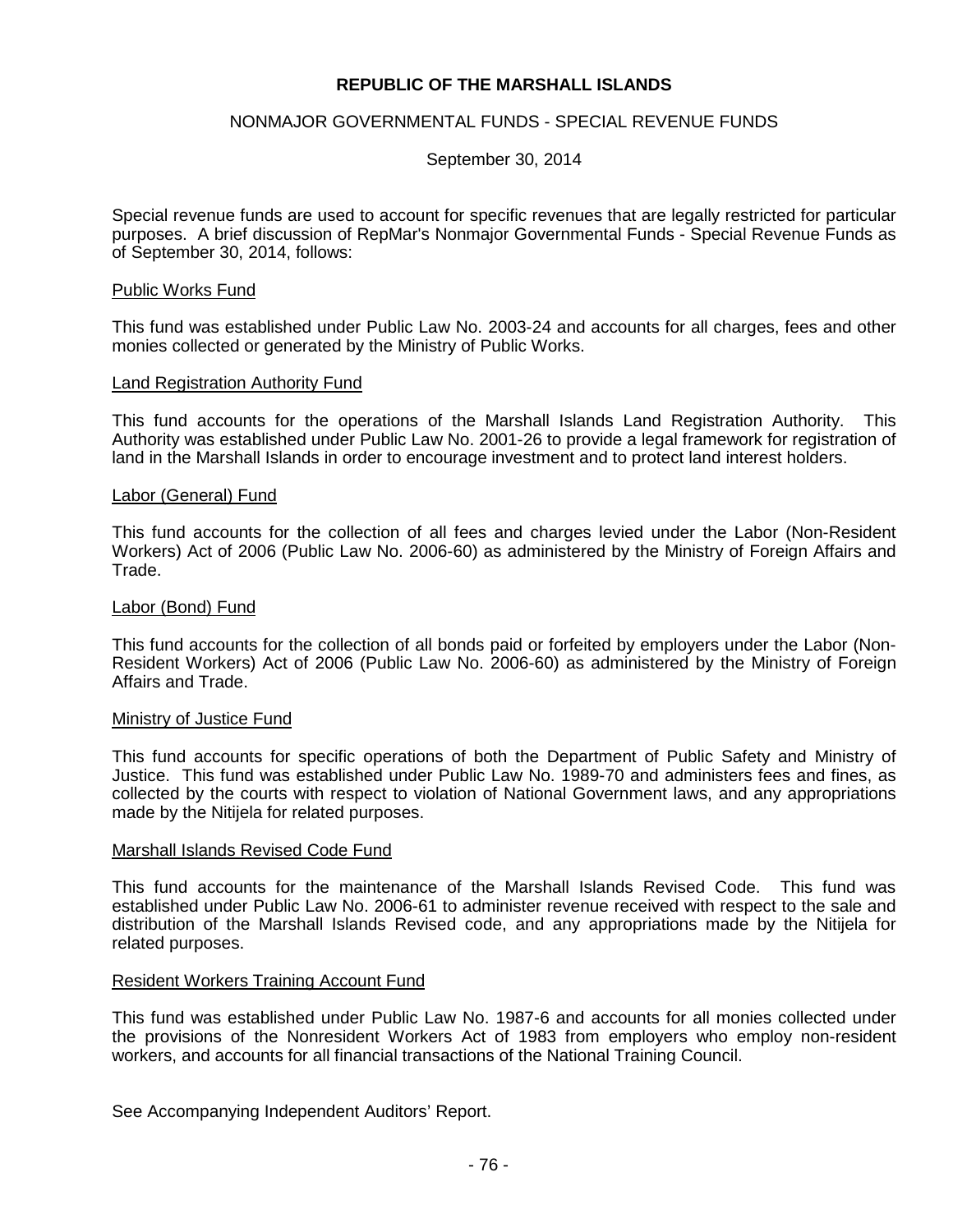## NONMAJOR GOVERNMENTAL FUNDS - SPECIAL REVENUE FUNDS

September 30, 2014

#### Sea Patrol Fund

This fund was established under Public Law No. 1991-143 and accounts for all charges, fees and fines generated and received by the Sea Patrol Division through the use of the patrol boat M.V. Lomor.

#### Transportation Services Fund

This fund was established under Public Law No. 2001-38 and accounts for all charges, fees and other monies collected or generated by the Ministry of Transportation and Communications through the use of their shipping vessels.

### Registrar General Fund

This fund was established under Public Law No. 1992-4 and accounts for all charges, fees and monies collected or generated by the Ministry of Internal Affairs Registrar-General of Births, Deaths and Marriages.

### Ministry of Internal Affairs Fund

This fund was established under Public Law No. 2003-84 and accounts for all charges, fees and monies collected or generated by Ministry of Internal Affairs through Radio V7AB, the Lands and Survey Division, the ID Card Section, the Sports and Recreation Division, and any other funds generated by the Ministry for a specific purpose.

## Four-Atoll Medical Fund

This fund accounts for transactions from the distribution of annual proceeds from the Nuclear Claims Trust Fund in accordance with Article II, Section 1(a) of the agreement between the Government of the United States and RepMar for the implementation of Section 177 of the Compact of Free Association.

#### Marshall Islands Scholarship Grant and Loan Board

This fund was established under Public Law No. 1979-19 and accounts for all disbursements of scholarship funds.

#### Marshall Islands Judiciary Fund

This fund was established to account for all activities of the Marshall Islands Judiciary not accounted for within the General Fund.

#### Health Care Revenue Fund

This fund was established under Public Law No. 1989-59 within the Ministry of Health and Environment to control the expenditure of funds for health care related services.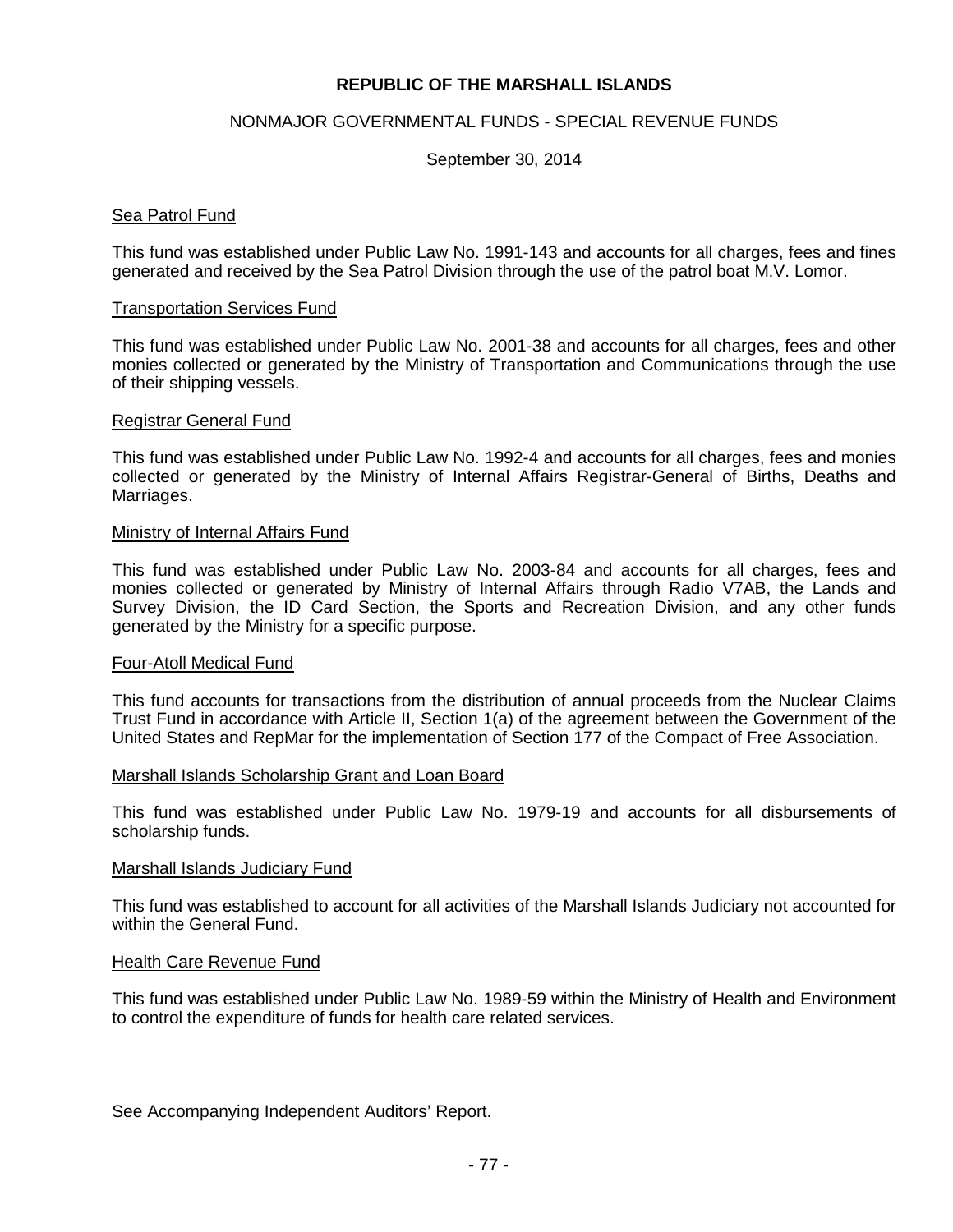## NONMAJOR GOVERNMENTAL FUNDS - SPECIAL REVENUE FUNDS

September 30, 2014

#### Marshall Islands Health Fund

This fund was established under Public Law No. 1990-75, as amended by Public Law Nos. 2001-31 and 2001-35, to account for the operations of the Basic and Supplemental Health Funds delivering comprehensive medical care to the residents of the Marshall Islands.

## Nuclear Claims Tribunal

This fund accounts for all financial transactions arising from distributions made under the (Compact of Free Association) Section 177 Agreement as a result of the Nuclear Testing Program.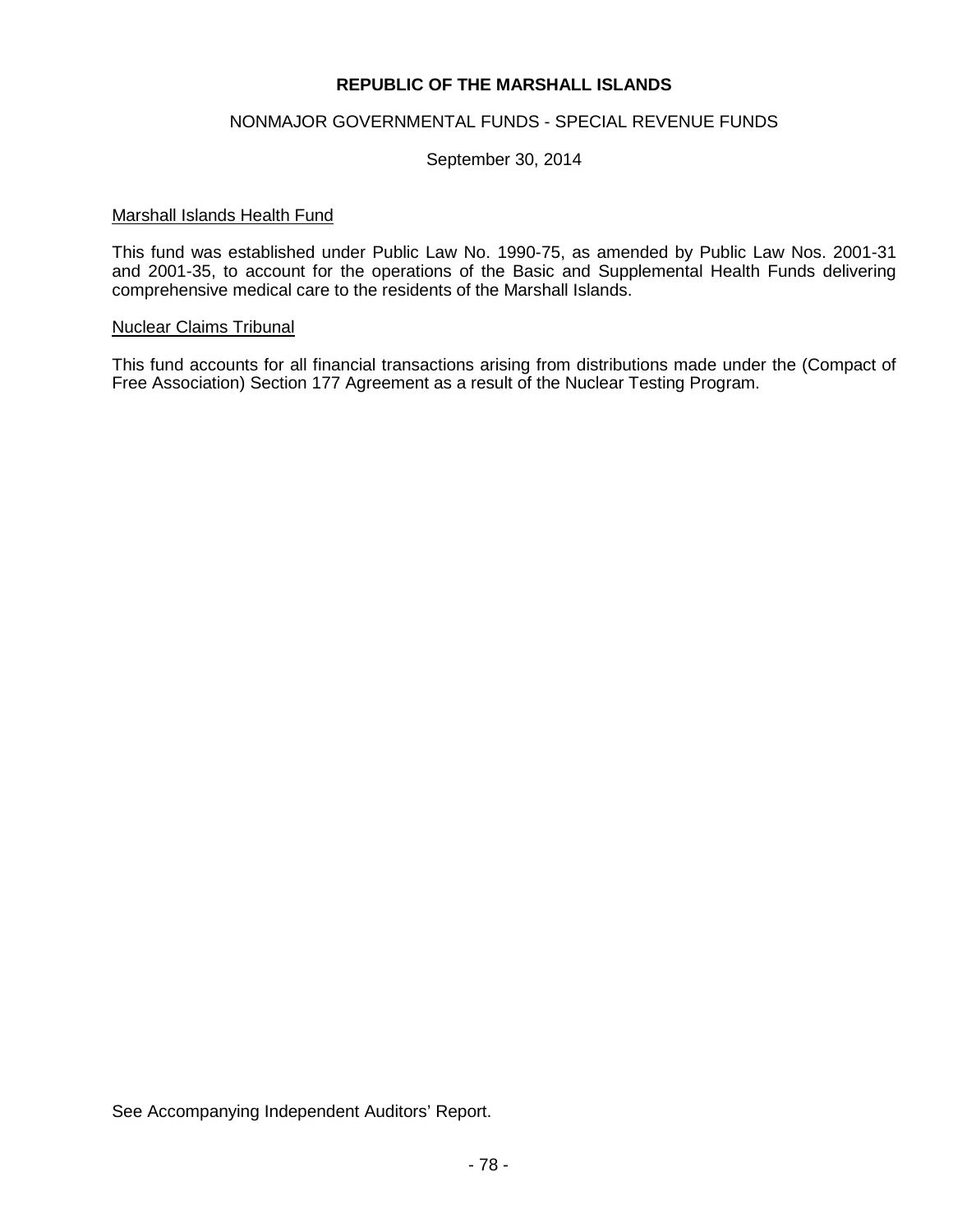# SPECIAL REVENUE FUNDS NONMAJOR GOVERNMENTAL FUNDS

# September 30, 2014 Combining Balance Sheet

|                                                                                      | 200105<br>200224                 |                                   | 200318                   | 200319                   | 200332                   | 200333                                     | 200340                                     | 200520                   | 200525                     |  |
|--------------------------------------------------------------------------------------|----------------------------------|-----------------------------------|--------------------------|--------------------------|--------------------------|--------------------------------------------|--------------------------------------------|--------------------------|----------------------------|--|
|                                                                                      | Public<br>Works                  | Land<br>Registration<br>Authority | Labor<br>(General)       | Labor<br>(Bond)          | Ministry<br>of Justice   | Marshall<br>Islands<br><b>Revised Code</b> | Resident<br>Workers<br>Training<br>Account | Sea Patrol               | Transportation<br>Services |  |
| <b>ASSETS</b>                                                                        |                                  |                                   |                          |                          |                          |                                            |                                            |                          |                            |  |
| Cash and cash equivalents<br>\$<br>Time certificates of deposit<br>Receivables, net: | $\mathbf{\hat{s}}$<br>$\sim 100$ | \$<br>$\sim$                      | $\mathbb{S}$             | $-5$                     | \$<br>$\sim 100$         | \$<br>$\sim$                               | $\mathbb{S}$<br>$\sim$                     | $\sim 100$               | - \$<br>$\overline{a}$     |  |
| Taxes                                                                                |                                  | $\overline{\phantom{a}}$          |                          | $\overline{\phantom{a}}$ | $\overline{\phantom{a}}$ | $\overline{\phantom{a}}$                   | 89,358                                     |                          | $\overline{\phantom{a}}$   |  |
| General                                                                              |                                  | $\overline{\phantom{a}}$          |                          |                          |                          | ٠                                          | $\sim$                                     |                          | $\overline{\phantom{a}}$   |  |
| Other                                                                                |                                  | $\overline{\phantom{a}}$          |                          |                          | $\blacksquare$           | $\overline{\phantom{a}}$                   | 810                                        | $\overline{\phantom{a}}$ | $\overline{\phantom{a}}$   |  |
| Due from other funds                                                                 | 50,286                           | 18,118                            | 68,978                   | 127,010                  | 177,530                  | 5,710                                      | 183,024                                    | 5,868                    | 26,287                     |  |
| Advances                                                                             | $\overline{\phantom{a}}$         | $\overline{\phantom{a}}$          | 1,204                    | $\overline{\phantom{a}}$ | 1,122                    | $\sim$                                     | 720                                        | $\sim$                   | $\sim$                     |  |
| Total assets                                                                         | 50,286 \$                        | 18,118 \$                         | 70,182<br>- \$           | 127,010 \$               | 178,652 \$               | 5,710 \$                                   | 273,912 \$                                 | 5,868<br>- 9             | 26,287                     |  |
| LIABILITIES AND FUND BALANCES                                                        |                                  |                                   |                          |                          |                          |                                            |                                            |                          |                            |  |
| Liabilities:                                                                         |                                  |                                   |                          |                          |                          |                                            |                                            |                          |                            |  |
| Accounts payable<br>\$                                                               | $1,228$ \$                       | \$<br>$\sim$                      | $3,979$ \$               | $(1,500)$ \$             | 178,293 \$               | \$<br>$\sim$                               | 154,072 \$                                 | $-$ \$                   | $\overline{\phantom{a}}$   |  |
| Other liabilities and accruals                                                       |                                  |                                   | $\sim$                   | 128,510                  | $\overline{\phantom{a}}$ | $\overline{\phantom{a}}$                   | 1,028                                      |                          |                            |  |
| Due to other funds                                                                   |                                  |                                   | $\sim$                   | $\overline{\phantom{a}}$ |                          | $\overline{\phantom{a}}$                   | $\overline{\phantom{a}}$                   |                          |                            |  |
| <b>Total liabilities</b>                                                             | 1,228                            |                                   | 3,979                    | 127,010                  | 178,293                  |                                            | 155,100                                    |                          |                            |  |
| Fund balances:                                                                       |                                  |                                   |                          |                          |                          |                                            |                                            |                          |                            |  |
| Restricted                                                                           | $\sim$                           | $\overline{\phantom{a}}$          | $\overline{\phantom{a}}$ |                          | $\overline{\phantom{a}}$ | $\overline{\phantom{a}}$                   | $\blacksquare$                             |                          | $\sim$                     |  |
| Committed                                                                            | 49,058                           | 18,118                            | 66,203                   |                          | 359                      | 5,710                                      | 118,812                                    | 5,868                    | 26,287                     |  |
| Total fund balances                                                                  | 49,058                           | 18,118                            | 66,203                   |                          | 359                      | 5,710                                      | 118,812                                    | 5,868                    | 26,287                     |  |
| Total liabilities and fund balances                                                  | 50,286<br>- \$                   | 18,118 \$                         | 70,182                   | 127,010                  | 178,652<br>- \$          | 5,710<br>- \$                              | 273,912 \$                                 | 5,868                    | 26,287                     |  |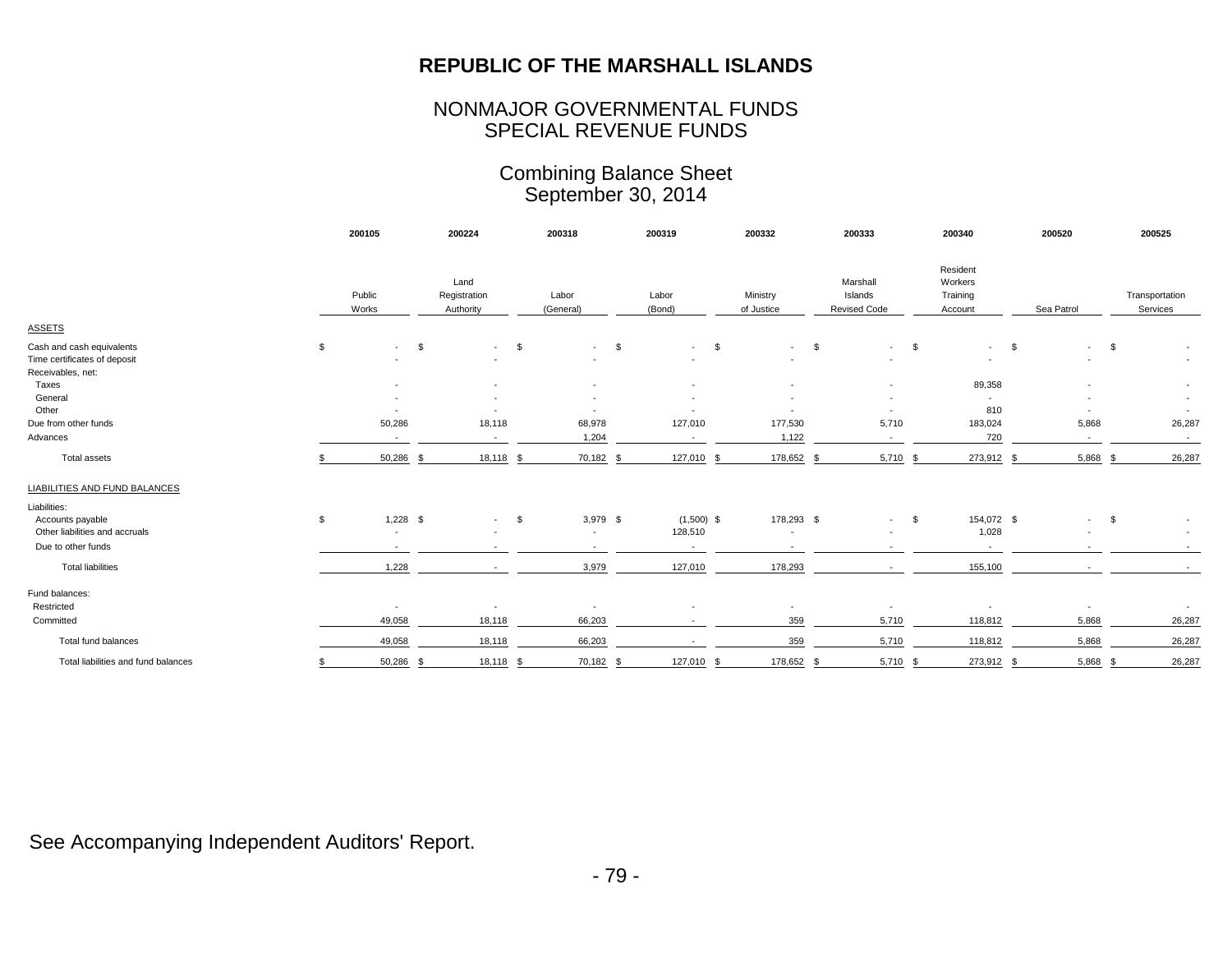# NONMAJOR GOVERNMENTAL FUNDS SPECIAL REVENUE FUNDS

# Combining Balance Sheet, Continued September 30, 2014

|                                                                                | 200527    |                          | 200528                             |     | 300612                                               |      |                                                  |                     |                          |      |                          |                   |                          |                                                      |      |                      |
|--------------------------------------------------------------------------------|-----------|--------------------------|------------------------------------|-----|------------------------------------------------------|------|--------------------------------------------------|---------------------|--------------------------|------|--------------------------|-------------------|--------------------------|------------------------------------------------------|------|----------------------|
|                                                                                | Registrar |                          | Ministry of<br>Internal            |     | Four-Atoll                                           |      | Marshall<br>Islands<br>Scholarship,<br>Grant and | Marshall<br>Islands | Health<br>Care           |      | Marshall<br>Islands      | Nuclear<br>Claims |                          |                                                      |      |                      |
|                                                                                | General   |                          | Affairs                            |     | Medical                                              |      | Loan Board                                       | Judiciary           | Revenue                  |      | Health                   | Tribunal          |                          | Elimination                                          |      | Total                |
| <b>ASSETS</b>                                                                  |           |                          |                                    |     |                                                      |      |                                                  |                     |                          |      |                          |                   |                          |                                                      |      |                      |
| Cash and cash equivalents<br>Time certificates of deposit<br>Receivables, net: | \$        | \$<br>$\sim$             | $\sim$                             | \$  | $\sim$                                               | \$   | 253,308 \$<br>497,218                            | 260,577 \$          | 3,722,067 \$             |      | 140,809 \$               |                   | \$<br>$\sim$             | $\overline{\phantom{a}}$                             | - \$ | 4,376,761<br>497,218 |
| Taxes<br>General                                                               |           |                          |                                    |     | $\overline{\phantom{a}}$<br>$\overline{\phantom{a}}$ |      |                                                  |                     | $\overline{\phantom{a}}$ |      | $\sim$<br>1,300,133      |                   | $\sim$                   | $\overline{\phantom{a}}$<br>$\overline{\phantom{a}}$ |      | 89,358<br>1,300,133  |
| Other<br>Due from other funds                                                  |           | 391                      | $\overline{\phantom{a}}$<br>25,899 |     | 144,299<br>97,635                                    |      |                                                  |                     | 56,927<br>1,695,931      |      | 37,608<br>2,032,916      |                   |                          | (1,695,931)                                          |      | 239,644<br>2,819,652 |
| Advances                                                                       |           | $\overline{\phantom{a}}$ | 2,720                              |     | $\sim$                                               |      |                                                  |                     | 19,720                   |      | 37,765                   |                   |                          |                                                      |      | 63,251               |
| Total assets                                                                   |           | 391<br>\$                | 28,619                             | -\$ | 241,934                                              | - \$ | 750,526<br>-S                                    | 260,577             | 5,494,645<br>- \$        | - \$ | 3,549,231<br>- \$        |                   | $\overline{\phantom{a}}$ | $(1,695,931)$ \$                                     |      | 9,386,017            |
| LIABILITIES AND FUND BALANCES                                                  |           |                          |                                    |     |                                                      |      |                                                  |                     |                          |      |                          |                   |                          |                                                      |      |                      |
| Liabilities:                                                                   |           |                          |                                    |     |                                                      |      |                                                  |                     |                          |      |                          |                   |                          |                                                      |      |                      |
| Accounts payable<br>Other liabilities and accruals                             | \$        | \$<br>$\sim$             | $\sim$ 10 $\pm$                    | \$  | $\sim$                                               | \$   | $1,215$ \$<br>$\overline{\phantom{a}}$           | 17,466 \$<br>$\sim$ | 306,482 \$<br>87,408     |      | 912,024 \$<br>41,436     |                   | \$<br>$\blacksquare$     | $-5$<br>$\overline{\phantom{a}}$                     |      | 1,573,259<br>258,382 |
| Due to other funds                                                             |           |                          |                                    |     |                                                      |      | $\sim$                                           |                     |                          |      | 1,695,931                |                   | $\sim$                   | (1,695,931)                                          |      | $\sim$               |
| <b>Total liabilities</b>                                                       |           |                          |                                    |     |                                                      |      | 1,215                                            | 17,466              | 393,890                  |      | 2,649,391                |                   |                          | (1,695,931)                                          |      | 1,831,641            |
| Fund balances:                                                                 |           |                          |                                    |     |                                                      |      |                                                  |                     |                          |      |                          |                   |                          |                                                      |      |                      |
| Restricted                                                                     |           | $\overline{\phantom{a}}$ | $\overline{\phantom{a}}$           |     | 241,934                                              |      | 749,311                                          |                     |                          |      | $\overline{\phantom{a}}$ |                   |                          |                                                      |      | 991,245              |
| Committed                                                                      |           | 391                      | 28,619                             |     |                                                      |      | $\sim$                                           | 243,111             | 5,100,755                |      | 899,840                  |                   |                          |                                                      |      | 6,563,131            |
| Total fund balances                                                            |           | 391                      | 28,619                             |     | 241,934                                              |      | 749,311                                          | 243,111             | 5,100,755                |      | 899,840                  |                   | $\overline{a}$           | $\sim$                                               |      | 7,554,376            |
| Total liabilities and fund balances                                            |           | 391 \$                   | 28,619 \$                          |     | 241,934 \$                                           |      | 750,526 \$                                       | 260,577 \$          | 5,494,645 \$             |      | 3,549,231 \$             |                   | - \$<br>$\sim$           | $(1,695,931)$ \$                                     |      | 9,386,017            |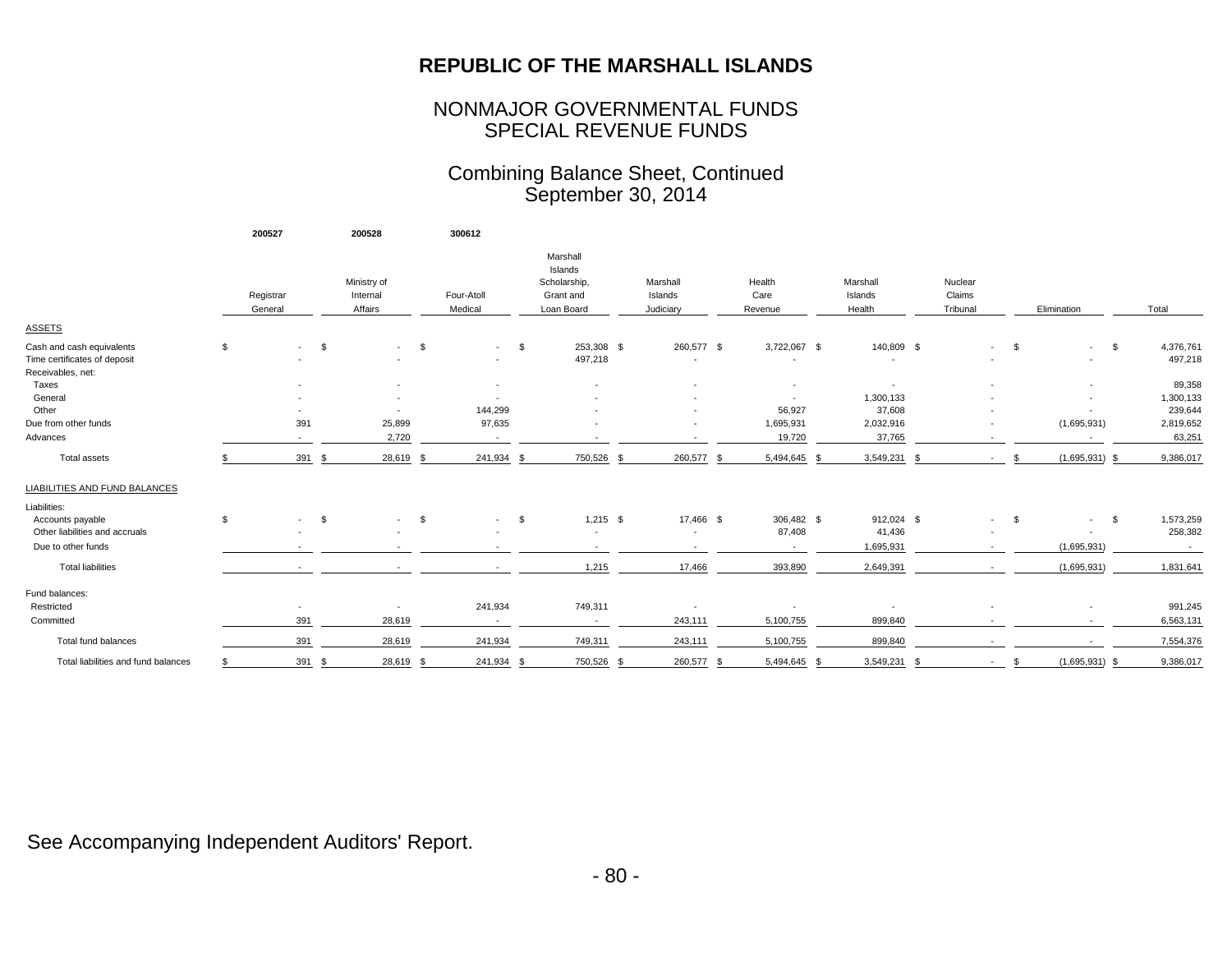# NONMAJOR GOVERNMENTAL FUNDS SPECIAL REVENUE FUNDS

# and Changes in Fund Balances Year Ended September 30, 2014 Combining Schedule of Revenues, Expenditures By Function,

|                                                             | 200105                                   | 200224                            | 200318                                             | 200319                   | 200332                            | 200333                                     | 200340                                     | 200520                   | 200525<br>Transportation<br>Services |  |
|-------------------------------------------------------------|------------------------------------------|-----------------------------------|----------------------------------------------------|--------------------------|-----------------------------------|--------------------------------------------|--------------------------------------------|--------------------------|--------------------------------------|--|
|                                                             | Public<br>Works                          | Land<br>Registration<br>Authority | Labor<br>(General)                                 | Labor<br>(Bond)          | Ministry<br>of Justice            | Marshall<br>Islands<br><b>Revised Code</b> | Resident<br>Workers<br>Training<br>Account | Sea Patrol               |                                      |  |
| Revenues:                                                   |                                          |                                   |                                                    |                          |                                   |                                            |                                            |                          |                                      |  |
| Federal and other grants<br>Fees and charges                | $\mathfrak{L}$<br>\$<br>$\sim$<br>12,778 | ÷.                                | $\mathbf{s}$<br>$\overline{\phantom{a}}$<br>65,610 | $\mathfrak{L}$<br>٠      | $\mathbf{s}$<br>$\sim$<br>635,389 | Ŝ.<br>$\sim$                               | $\mathfrak{L}$<br>٠<br>363,138             |                          | -9<br>۰.<br>45                       |  |
| Interest                                                    | $\overline{\phantom{a}}$                 |                                   | ٠                                                  |                          | 50                                |                                            |                                            |                          | ۰.                                   |  |
| Sales                                                       | 43,868                                   |                                   | $\overline{\phantom{a}}$                           |                          | 43,781                            | 60                                         | $\blacksquare$                             |                          | 6,630                                |  |
| Total revenues                                              | 56,646                                   |                                   | 65,610                                             |                          | 679,220                           | 60                                         | 363,138                                    | $\overline{\phantom{a}}$ | 6,675                                |  |
| <b>Expenditures by Function:</b><br>Current:                |                                          |                                   |                                                    |                          |                                   |                                            |                                            |                          |                                      |  |
| Judiciary                                                   |                                          |                                   |                                                    |                          |                                   |                                            | $\blacksquare$                             |                          |                                      |  |
| Ministry of Education<br>Ministry of Health and Environment |                                          |                                   |                                                    |                          |                                   |                                            | 293,225                                    |                          |                                      |  |
| Ministry of Internal Affairs                                |                                          |                                   |                                                    |                          |                                   |                                            |                                            |                          |                                      |  |
| Ministry of Justice                                         |                                          |                                   |                                                    |                          | 323,489                           |                                            |                                            |                          |                                      |  |
| Ministry of Foreign Affairs and Trade                       |                                          |                                   | 23,093                                             |                          |                                   |                                            |                                            |                          |                                      |  |
| Ministry of Public Works                                    | 43,879                                   |                                   | ٠                                                  | $\overline{\phantom{a}}$ |                                   |                                            |                                            |                          |                                      |  |
| Nuclear claims related                                      |                                          |                                   |                                                    |                          |                                   |                                            |                                            |                          |                                      |  |
| Total expenditures                                          | 43,879                                   |                                   | 23,093                                             |                          | 323,489                           |                                            | 293,225                                    |                          |                                      |  |
| Excess (deficiency) of revenues                             |                                          |                                   |                                                    |                          |                                   |                                            |                                            |                          |                                      |  |
| over (under) expenditures                                   | 12,767                                   |                                   | 42,517                                             |                          | 355,731                           | 60                                         | 69,913                                     |                          | 6,675                                |  |
| Other financing sources (uses):<br>Operating transfers in   |                                          |                                   | $\overline{\phantom{a}}$                           | $\overline{\phantom{a}}$ |                                   |                                            |                                            |                          | $\sim$                               |  |
| Operating transfers out                                     |                                          |                                   |                                                    |                          | (355, 732)                        |                                            |                                            |                          |                                      |  |
| Total other financing sources                               |                                          |                                   |                                                    |                          |                                   |                                            |                                            |                          |                                      |  |
| (uses), net                                                 | $\overline{\phantom{a}}$                 |                                   | $\overline{\phantom{a}}$                           |                          | (355, 732)                        | $\sim$                                     | . .                                        | $\overline{\phantom{a}}$ | $\sim$                               |  |
| Net change in fund balances                                 | 12,767                                   | ٠                                 | 42,517                                             |                          | (1)                               | 60                                         | 69,913                                     |                          | 6,675                                |  |
| Fund balances at the beginning of the year                  | 36,291                                   | 18,118                            | 23,686                                             |                          | 360                               | 5,650                                      | 48,899                                     | 5,868                    | 19,612                               |  |
| Fund balances at the end of the year                        | 49,058<br>- \$                           | 18,118                            | 66,203<br>- \$                                     | ٠                        | 359<br>£.                         | 5,710<br>- \$                              | 118,812<br>- \$                            | 5,868                    | 26,287                               |  |
|                                                             |                                          |                                   |                                                    |                          |                                   |                                            |                                            |                          |                                      |  |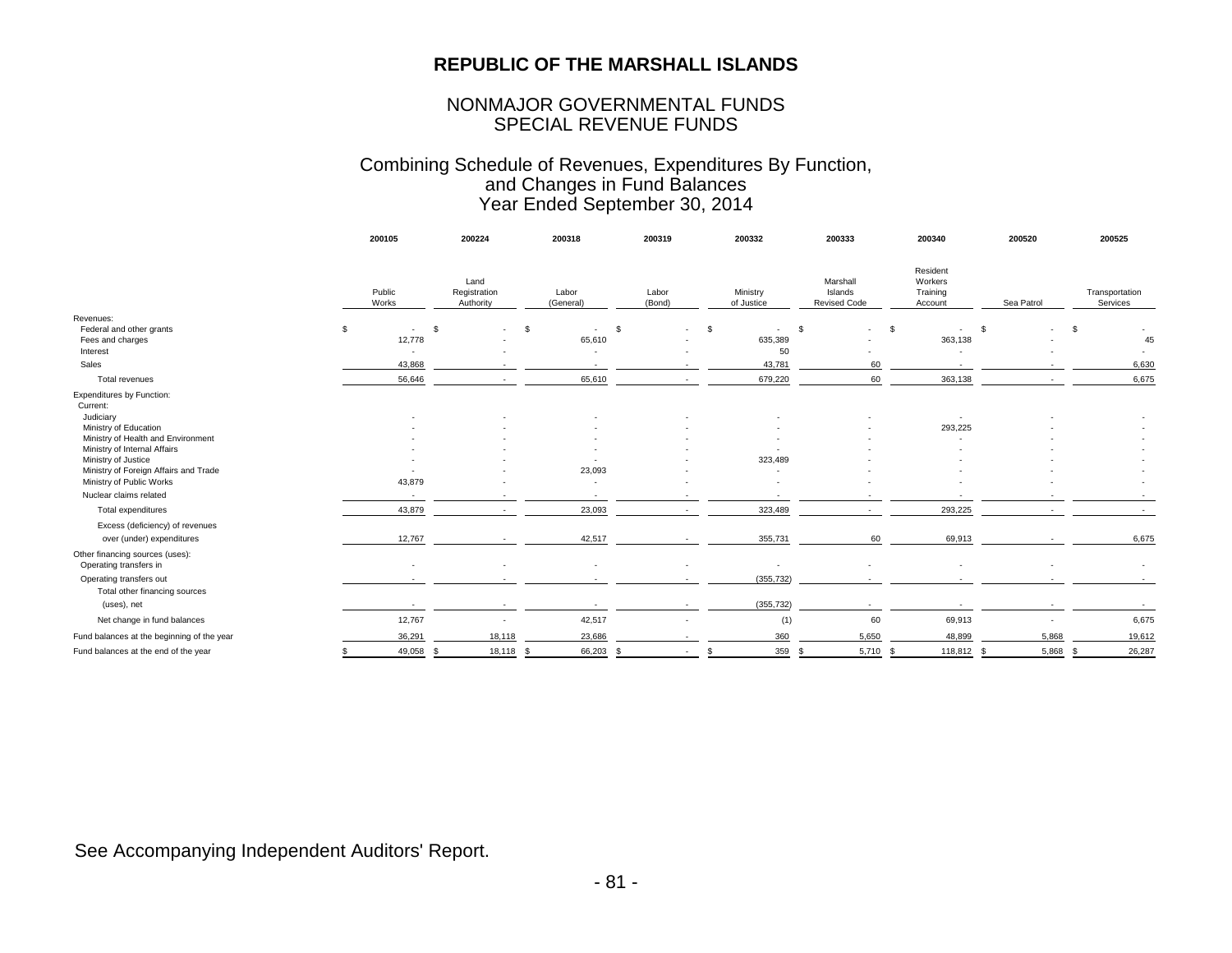# NONMAJOR GOVERNMENTAL FUNDS SPECIAL REVENUE FUNDS

# and Changes in Fund Balances, Continued Year Ended September 30, 2014 Combining Schedule of Revenues, Expenditures By Function,

|                                                              | 200527                         | 200528                             |                  | 300612                |                                                                |             |                                    |                           |    |                                       |                               |    |             |          |                     |
|--------------------------------------------------------------|--------------------------------|------------------------------------|------------------|-----------------------|----------------------------------------------------------------|-------------|------------------------------------|---------------------------|----|---------------------------------------|-------------------------------|----|-------------|----------|---------------------|
|                                                              | Registrar<br>General           | Ministry of<br>Internal<br>Affairs |                  | Four-Atoll<br>Medical | Marshall<br>Islands<br>Scholarship.<br>Grant and<br>Loan Board |             | Marshall<br>Islands<br>Judiciary   | Health<br>Care<br>Revenue |    |                                       | Nuclear<br>Claims<br>Tribunal |    | Elimination |          | Total               |
| Revenues:                                                    |                                |                                    |                  |                       |                                                                |             |                                    |                           |    |                                       |                               |    |             |          |                     |
| Federal and other grants                                     | \$<br>$\overline{\phantom{a}}$ | - \$                               | ٠                | \$                    | - \$                                                           | 10,000 \$   | $\overline{\phantom{a}}$           | 285,637 \$<br>\$          |    | - \$<br>٠                             |                               | -S |             | <b>S</b> | 295,637             |
| Fees and charges<br>Interest                                 |                                |                                    | 25,056<br>$\sim$ |                       |                                                                | 14,208      | 83,323<br>$\overline{\phantom{a}}$ | 373,151                   |    | 7,348,605<br>$\overline{\phantom{a}}$ |                               |    |             |          | 8,907,095<br>14,258 |
| Sales                                                        |                                |                                    | 1,549            |                       |                                                                | $\sim$      | $\sim$                             |                           |    |                                       |                               |    |             |          | 95,888              |
|                                                              |                                |                                    |                  |                       |                                                                |             |                                    |                           |    |                                       |                               |    |             |          |                     |
| Total revenues                                               |                                |                                    | 26,605           |                       |                                                                | 24,208      | 83,323                             | 658,788                   |    | 7,348,605                             |                               |    |             |          | 9,312,878           |
| <b>Expenditures by Function:</b><br>Current:                 |                                |                                    |                  |                       |                                                                |             |                                    |                           |    |                                       |                               |    |             |          |                     |
| Judiciary                                                    |                                |                                    |                  |                       |                                                                |             | 398,046                            |                           |    |                                       |                               |    |             |          | 398,046             |
| Ministry of Education                                        |                                |                                    |                  |                       |                                                                | 1,652,105   |                                    |                           |    |                                       |                               |    |             |          | 1,945,330           |
| Ministry of Health and Environment                           |                                |                                    |                  |                       |                                                                |             |                                    | 2,536,534                 |    | 4,422,321                             |                               |    |             |          | 6,958,855           |
| Ministry of Internal Affairs                                 |                                |                                    | 7,821            |                       |                                                                |             |                                    |                           |    |                                       |                               |    |             |          | 7,821               |
| Ministry of Justice<br>Ministry of Foreign Affairs and Trade |                                |                                    |                  |                       |                                                                |             |                                    |                           |    |                                       |                               |    |             |          | 323,489<br>23,093   |
| Ministry of Public Works                                     |                                |                                    |                  |                       |                                                                |             |                                    |                           |    |                                       |                               |    |             |          | 43,879              |
| Nuclear claims related                                       |                                |                                    |                  | 1,437,701             |                                                                |             |                                    |                           |    |                                       | 74,400                        |    |             |          | 1,512,101           |
| Total expenditures                                           |                                |                                    | 7,821            | 1,437,701             |                                                                | 1,652,105   | 398,046                            | 2,536,534                 |    | 4,422,321                             | 74,400                        |    |             |          | 11,212,614          |
| Excess (deficiency) of revenues                              |                                |                                    |                  |                       |                                                                |             |                                    |                           |    |                                       |                               |    |             |          |                     |
|                                                              |                                |                                    |                  |                       |                                                                |             |                                    |                           |    |                                       |                               |    |             |          |                     |
| over (under) expenditures                                    |                                |                                    | 18,784           | (1,437,701)           |                                                                | (1,627,897) | (314, 723)                         | (1,877,746)               |    | 2,926,284                             | (74, 400)                     |    |             |          | (1,899,736)         |
| Other financing sources (uses):<br>Operating transfers in    |                                |                                    | ٠                | 1,212,004             |                                                                | 1,590,230   | 394,235                            | 3,517,500                 |    | $\overline{\phantom{a}}$              | 74,400                        |    | (3,517,500) |          | 3,270,869           |
| Operating transfers out                                      |                                |                                    |                  |                       |                                                                |             |                                    |                           |    | (3,517,500)                           | $\sim$                        |    | 3,517,500   |          | (355, 732)          |
| Total other financing sources                                |                                |                                    |                  |                       |                                                                |             |                                    |                           |    |                                       |                               |    |             |          |                     |
| (uses), net                                                  |                                |                                    | ۰.               | 1,212,004             |                                                                | 1,590,230   | 394,235                            | 3,517,500                 |    | (3,517,500)                           | 74,400                        |    | $\sim$      |          | 2,915,137           |
| Net change in fund balances                                  | ٠                              |                                    | 18,784           | (225, 697)            |                                                                | (37,667)    | 79,512                             | 1,639,754                 |    | (591, 216)                            |                               |    | ٠           |          | 1,015,401           |
| Fund balances at the beginning of the year                   | 391                            |                                    | 9,835            | 467,631               |                                                                | 786,978     | 163,599                            | 3,461,001                 |    | 1,491,056                             |                               |    |             |          | 6,538,975           |
| Fund balances at the end of the year                         | 391                            | - \$                               | 28,619           | 241,934<br>- \$       |                                                                | 749,311     | 243,111                            | 5,100,755                 | -S | 899,840                               | $\sim$                        | £. | $\sim$      |          | 7,554,376           |
|                                                              |                                |                                    |                  |                       |                                                                |             |                                    |                           |    |                                       |                               |    |             |          |                     |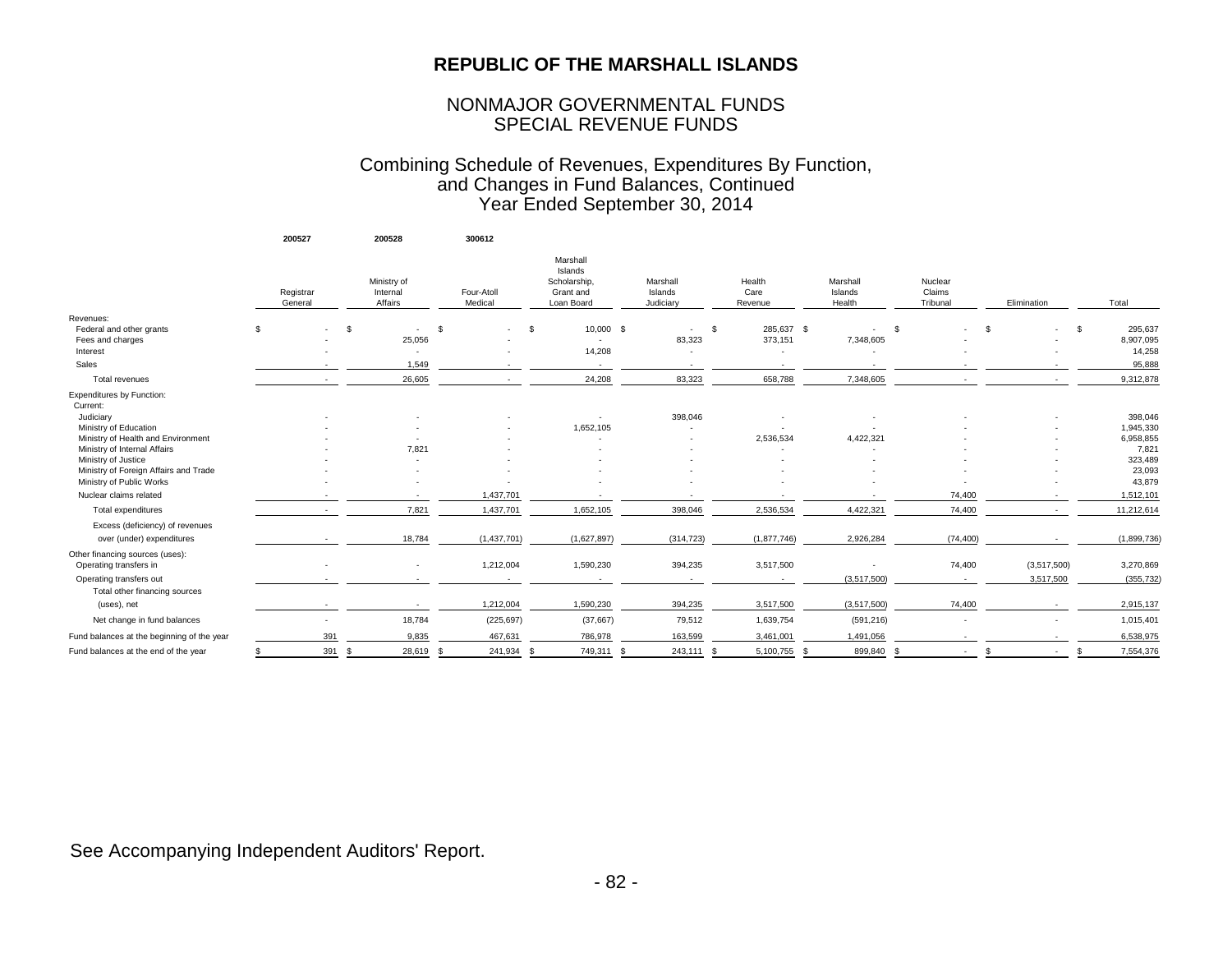# NONMAJOR GOVERNMENTAL FUNDS SPECIAL REVENUE FUNDS

# Year Ended September 30, 2014 Combining Schedule of Revenues, Expenditures By Account, and Changes in Fund Balances

|                                                           | 200105             | 200224                            | 200318                   | 200319          | 200332                 | 200333                                     | 200340                                     | 200520     | 200525                     |  |
|-----------------------------------------------------------|--------------------|-----------------------------------|--------------------------|-----------------|------------------------|--------------------------------------------|--------------------------------------------|------------|----------------------------|--|
|                                                           | Public<br>Works    | Land<br>Registration<br>Authority | Labor<br>(General)       | Labor<br>(Bond) | Ministry<br>of Justice | Marshall<br>Islands<br><b>Revised Code</b> | Resident<br>Workers<br>Training<br>Account | Sea Patrol | Transportation<br>Services |  |
| Revenues:<br>Federal and other grants                     | \$<br>\$<br>$\sim$ |                                   | S<br>$\epsilon$          | \$              | \$<br>$\sim$           | \$<br>$\mathfrak{L}$                       | $\sim$                                     | - \$       | \$                         |  |
| Fees and charges                                          | 12,778             |                                   | 65,610                   |                 | 635,389                |                                            | 363,138                                    |            | 45                         |  |
| Interest                                                  |                    |                                   | ٠                        |                 | 50                     | $\sim$                                     |                                            |            | ٠                          |  |
| Sales                                                     | 43,868             |                                   |                          |                 | 43,781                 | 60                                         |                                            |            | 6,630                      |  |
| Total revenues                                            | 56,646             |                                   | 65,610                   | ×               | 679,220                | 60                                         | 363,138                                    |            | 6,675                      |  |
| Expenditures by Account:                                  |                    |                                   |                          |                 |                        |                                            |                                            |            |                            |  |
| Grants and subsidies                                      |                    |                                   |                          |                 |                        |                                            |                                            |            |                            |  |
| Salaries and wages                                        |                    |                                   |                          |                 |                        |                                            | 39,753                                     |            |                            |  |
| Medical supplies                                          |                    |                                   |                          |                 |                        |                                            |                                            |            |                            |  |
| Contractual services                                      |                    |                                   |                          |                 |                        |                                            | 207,568                                    |            |                            |  |
| Capital outlay                                            | 3,739              |                                   | ×.                       |                 | 67,104                 |                                            | $\sim$                                     |            |                            |  |
| Travel                                                    | $\sim$             |                                   | 1,354                    |                 | 62,470                 |                                            | 16,328                                     |            |                            |  |
| Food stuffs                                               | 953                |                                   | $\sim$                   |                 | 69,668                 |                                            | 1,961                                      |            |                            |  |
| Supplies and materials                                    | 551                |                                   | 5,044                    |                 | 71,694                 |                                            | 11,110                                     |            |                            |  |
| POL                                                       | 36,317             |                                   | 5,606                    |                 | 39,234                 |                                            | 1,000                                      |            |                            |  |
| Rentals                                                   |                    |                                   | ٠                        |                 |                        |                                            | 3,000                                      |            |                            |  |
| Allowances                                                |                    |                                   | $\overline{\phantom{a}}$ |                 | $\sim$                 |                                            | 3,700                                      |            |                            |  |
| Communications                                            |                    |                                   | 5,110                    |                 | 2,593                  |                                            | 9,640                                      |            |                            |  |
| Insurance                                                 |                    |                                   |                          |                 |                        |                                            | 1,349                                      |            |                            |  |
| <b>Utilities</b>                                          | 429                |                                   |                          |                 |                        |                                            | 449                                        |            |                            |  |
| Leased housing                                            |                    |                                   |                          |                 |                        |                                            |                                            |            |                            |  |
| Freight                                                   | 1,890              |                                   |                          |                 |                        |                                            |                                            |            |                            |  |
| Professional services                                     |                    |                                   |                          |                 |                        |                                            |                                            |            |                            |  |
| Printing and reproduction                                 |                    |                                   | ٠                        |                 | 488                    |                                            |                                            |            |                            |  |
| Other                                                     |                    |                                   | 5,979                    |                 | 10,238                 |                                            | (2,633)                                    |            |                            |  |
| Total expenditures                                        | 43,879             |                                   | 23,093                   |                 | 323,489                |                                            | 293,225                                    |            |                            |  |
| Excess (deficiency) of revenues                           |                    |                                   |                          |                 |                        |                                            |                                            |            |                            |  |
| over (under) expenditures                                 | 12,767             |                                   | 42,517                   |                 | 355,731                | 60                                         | 69,913                                     |            | 6,675                      |  |
| Other financing sources (uses):<br>Operating transfers in |                    |                                   |                          |                 |                        |                                            |                                            |            | ٠                          |  |
| Operating transfers out                                   |                    |                                   | $\overline{\phantom{a}}$ |                 | (355, 732)             |                                            |                                            |            | $\overline{\phantom{a}}$   |  |
| Total other financing sources                             |                    |                                   |                          |                 |                        |                                            |                                            |            |                            |  |
|                                                           |                    |                                   | $\sim$                   |                 | (355, 732)             |                                            |                                            |            | $\sim$                     |  |
| (uses), net                                               |                    |                                   |                          |                 |                        |                                            |                                            |            |                            |  |
| Net change in fund balances                               | 12,767             | $\sim$                            | 42,517                   | ٠               | (1)                    | 60                                         | 69,913                                     |            | 6,675                      |  |
| Fund balances at the beginning of the year                | 36,291             | 18,118                            | 23,686                   |                 | 360                    | 5,650                                      | 48,899                                     | 5,868      | 19,612                     |  |
| Fund balances at the end of the year                      | 49,058<br>\$<br>-S | 18,118                            | 66,203 \$<br><b>S</b>    | ٠               | 359 \$<br>\$           | 5,710 \$                                   | 118,812 \$                                 | 5,868      | 26,287<br>- \$             |  |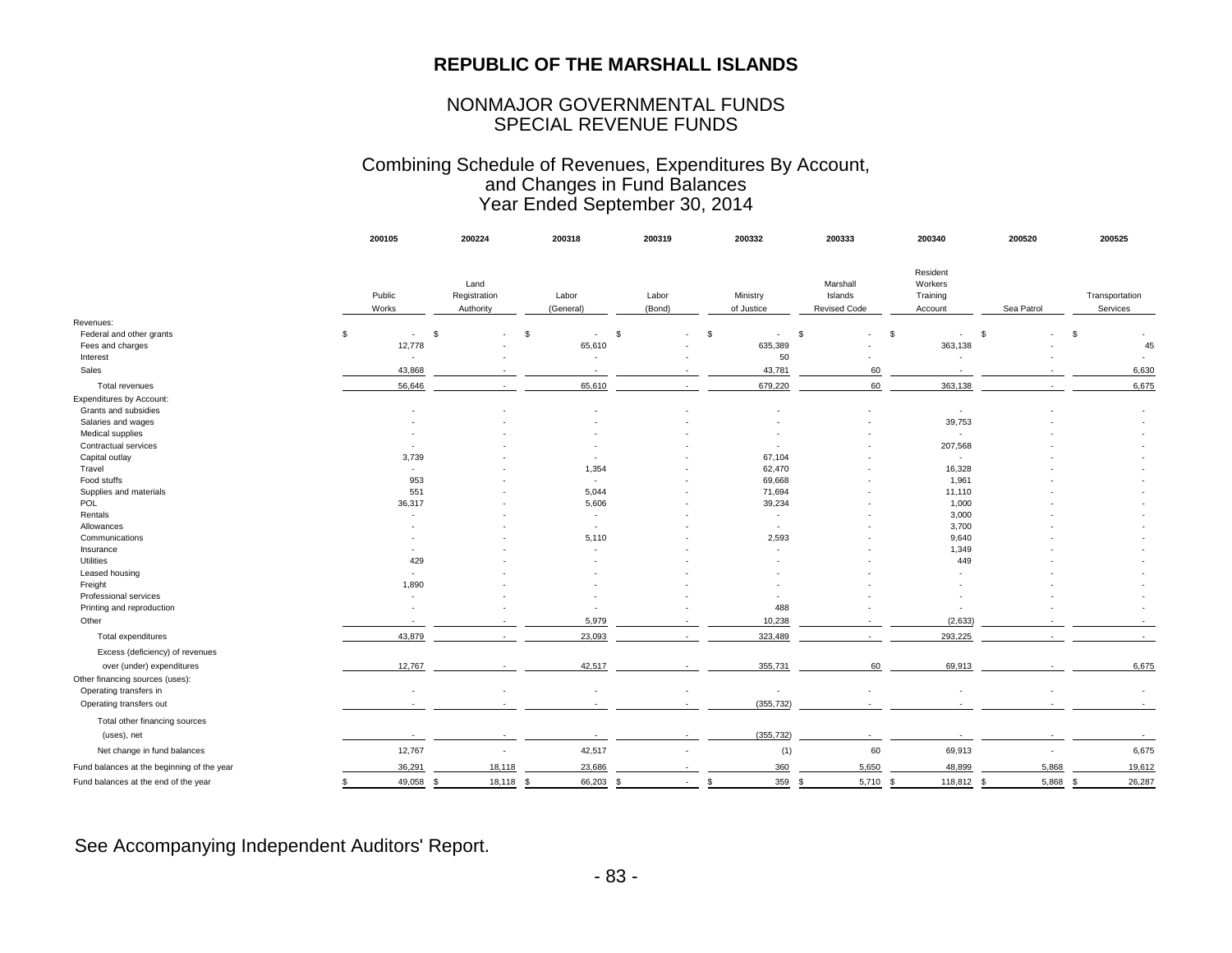# NONMAJOR GOVERNMENTAL FUNDS SPECIAL REVENUE FUNDS

# Combining Schedule of Revenues, Expenditures By Account, Year Ended September 30, 2014 and Changes in Fund Balances, Continued

|                                              | 200527               | 200528                                               | 300612                |                                                                |                                  |                             |                               |                               |             |                            |
|----------------------------------------------|----------------------|------------------------------------------------------|-----------------------|----------------------------------------------------------------|----------------------------------|-----------------------------|-------------------------------|-------------------------------|-------------|----------------------------|
|                                              | Registrar<br>General | Ministry of<br>Internal<br>Affairs                   | Four-Atoll<br>Medical | Marshall<br>Islands<br>Scholarship.<br>Grant and<br>Loan Board | Marshall<br>Islands<br>Judiciary | Health<br>Care<br>Revenue   | Marshall<br>Islands<br>Health | Nuclear<br>Claims<br>Tribunal | Elimination | Total                      |
| Revenues:                                    |                      |                                                      |                       |                                                                |                                  |                             |                               |                               |             |                            |
| Federal and other grants<br>Fees and charges | \$                   | $\mathfrak{s}$<br>$\overline{\phantom{a}}$<br>25,056 | \$                    | <b>S</b><br>10,000 \$<br>٠                                     | ٠<br>83,323                      | S,<br>285,637 \$<br>373,151 | <b>S</b><br>7,348,605         |                               | \$          | \$<br>295,637<br>8,907,095 |
| Interest                                     |                      | ٠                                                    |                       | 14,208                                                         | ٠                                |                             |                               |                               |             | 14,258                     |
|                                              |                      |                                                      |                       |                                                                |                                  |                             |                               |                               |             |                            |
| Sales                                        |                      | 1,549                                                |                       | $\sim$                                                         | ٠                                | $\overline{\phantom{a}}$    |                               |                               |             | 95,888                     |
| Total revenues                               |                      | 26,605                                               |                       | 24,208                                                         | 83,323                           | 658,788                     | 7,348,605                     |                               |             | 9,312,878                  |
| Expenditures by Account:                     |                      |                                                      |                       |                                                                |                                  |                             |                               |                               |             |                            |
| Grants and subsidies                         |                      |                                                      |                       | 1,495,951                                                      | ٠                                | 62,287                      | ٠                             |                               |             | 1,558,238                  |
| Salaries and wages                           |                      |                                                      |                       | 79,163                                                         |                                  | 220,676                     | 311,799                       |                               |             | 651,391                    |
| Medical supplies                             |                      |                                                      |                       | $\overline{\phantom{a}}$                                       | ÷                                | 1,759,088                   | 152,070                       |                               |             | 1,911,158                  |
| Contractual services                         |                      |                                                      | 1,437,701             |                                                                |                                  | $\sim$                      | 2,744,577                     |                               |             | 4,389,846                  |
| Capital outlay                               |                      |                                                      |                       | ٠                                                              | 56,068                           | 135,281                     | 9,164                         |                               |             | 271,356                    |
| Travel                                       |                      | 3,034                                                |                       | 14,575                                                         | 65,378                           | 95,022                      | 808,580                       |                               |             | 1,066,741                  |
| Food stuffs                                  |                      |                                                      |                       | $\sim$                                                         | ×                                | ÷                           | ٠                             |                               |             | 72,582                     |
| Supplies and materials                       |                      |                                                      |                       | ٠                                                              | 27,327                           | 15,433                      | 15,448                        |                               |             | 146,607                    |
| POL                                          |                      |                                                      |                       | ٠                                                              | 11,492                           |                             | 20,927                        |                               |             | 114,576                    |
| Rentals                                      |                      |                                                      |                       | 12,000                                                         | $\sim$                           |                             | 16,848                        |                               |             | 31,848                     |
| Allowances                                   |                      |                                                      |                       | $\overline{\phantom{a}}$                                       | $\sim$                           | ٠                           | ٠                             |                               |             | 3,700                      |
| Communications                               |                      | 4,787                                                |                       | 18,597                                                         | 50,740                           | 600                         | 9,757                         |                               |             | 101,824                    |
| Insurance                                    |                      |                                                      |                       |                                                                | ×                                | ä,                          | 12,287                        |                               |             | 13,636                     |
| Utilities                                    |                      |                                                      |                       |                                                                | 80,291                           |                             | 45,597                        |                               |             | 126,766                    |
| Leased housing                               |                      |                                                      |                       |                                                                | 68,040                           | ٠                           | $\sim$                        |                               |             | 68,040                     |
|                                              |                      |                                                      |                       |                                                                | $\sim$                           | 7,635                       | ٠                             |                               |             | 9,525                      |
| Freight                                      |                      |                                                      |                       |                                                                |                                  |                             |                               |                               |             |                            |
| Professional services                        |                      |                                                      |                       |                                                                | 7,915                            | 54,795                      | 197,760                       |                               |             | 260,470<br>488             |
| Printing and reproduction                    |                      |                                                      |                       |                                                                | ٠                                | ٠                           | ٠                             |                               |             |                            |
| Other                                        |                      |                                                      |                       | 31,819                                                         | 30,795                           | 185,717                     | 77,507                        | 74,400                        |             | 413,822                    |
| Total expenditures                           |                      | 7,821                                                | 1,437,701             | 1,652,105                                                      | 398,046                          | 2,536,534                   | 4,422,321                     | 74,400                        |             | 11,212,614                 |
| Excess (deficiency) of revenues              |                      |                                                      |                       |                                                                |                                  |                             |                               |                               |             |                            |
| over (under) expenditures                    |                      | 18,784                                               | (1,437,701)           | (1,627,897)                                                    | (314, 723)                       | (1,877,746)                 | 2,926,284                     | (74, 400)                     |             | (1,899,736)                |
| Other financing sources (uses):              |                      |                                                      |                       |                                                                |                                  |                             |                               |                               |             |                            |
| Operating transfers in                       |                      | $\overline{\phantom{a}}$                             | 1,212,004             | 1,590,230                                                      | 394,235                          | 3,517,500                   |                               | 74,400                        | (3,517,500) | 3,270,869                  |
| Operating transfers out                      |                      |                                                      |                       |                                                                |                                  |                             | (3,517,500)                   | $\overline{\phantom{a}}$      | 3,517,500   | (355, 732)                 |
| Total other financing sources                |                      |                                                      |                       |                                                                |                                  |                             |                               |                               |             |                            |
| (uses), net                                  |                      | ٠                                                    | 1,212,004             | 1,590,230                                                      | 394,235                          | 3,517,500                   | (3, 517, 500)                 | 74,400                        |             | 2,915,137                  |
| Net change in fund balances                  | ٠                    | 18,784                                               | (225, 697)            | (37, 667)                                                      | 79,512                           | 1,639,754                   | (591, 216)                    |                               |             | 1,015,401                  |
| Fund balances at the beginning of the year   | 391                  | 9,835                                                | 467,631               | 786,978                                                        | 163,599                          | 3,461,001                   | 1,491,056                     |                               |             | 6,538,975                  |
| Fund balances at the end of the year         | 391<br>\$            | \$<br>28,619                                         | 241,934 \$<br>- \$    | 749,311                                                        | 243,111 \$<br>- \$               | 5,100,755                   | 899,840<br>- \$<br>- S        | $\sim$                        | \$          | \$<br>7,554,376            |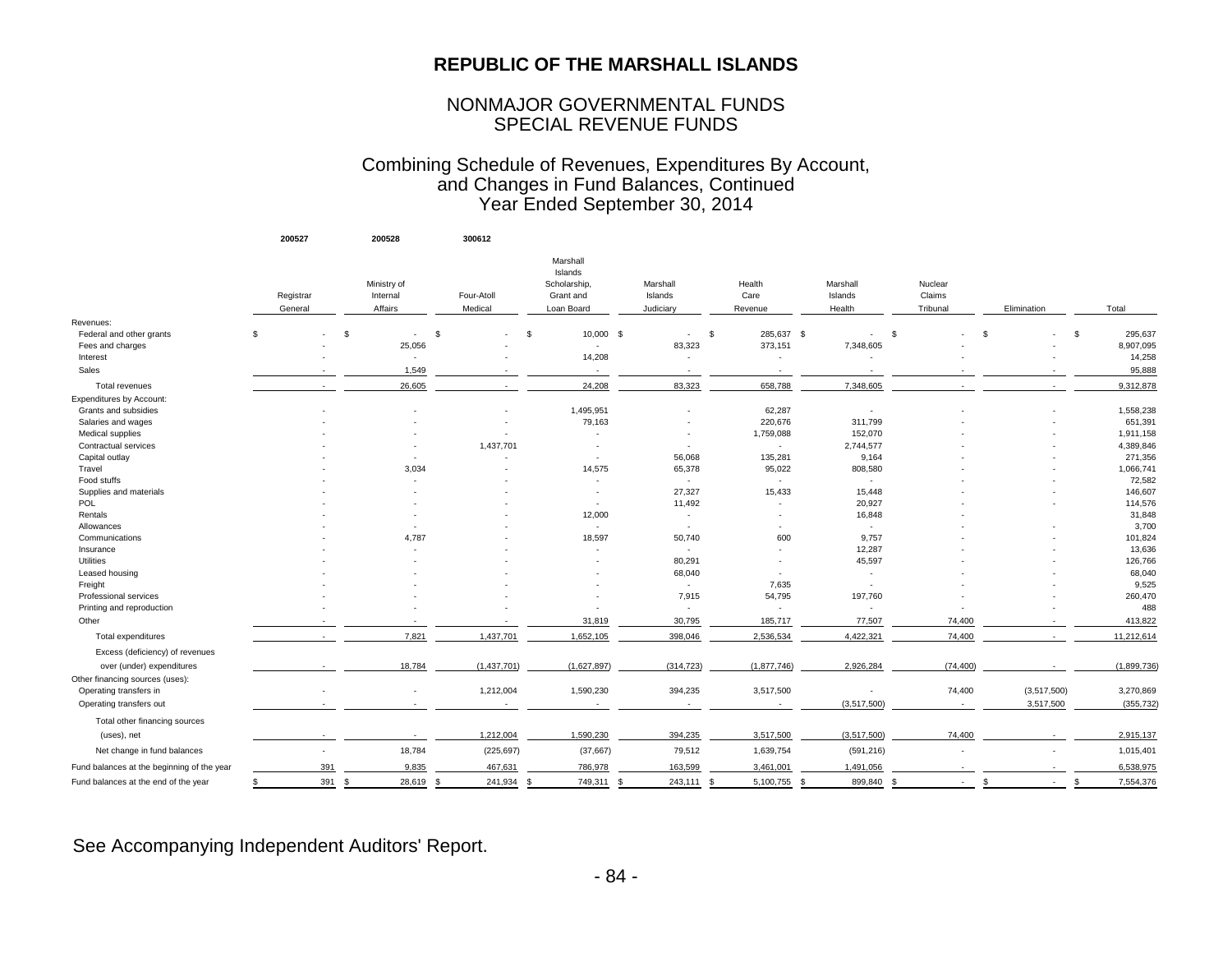# FIDUCIARY FUNDS - PRIVATE PURPOSE TRUSTS

September 30, 2014

Private purpose trusts are used to report any trust arrangement not properly reported in a pension trust fund or an investment trust fund "under which principal and income benefit individuals, private organizations, or other governments." A brief discussion of RepMar's Private Purpose Trusts as of September 30, 2014, follows:

#### Marshall Islands Social Security Administration (MISSA)

This fund established MISSA under Public Law No. 1990-75, which administers the Marshall Islands Social Security Retirement Fund, to provide a financially sound social security system with pension benefits and early retirement.

### Kwajalein Atoll Trust Fund

This fund accounts for funds received under the Interim Use Agreement, to be disbursed to various Kwajalein landowners.

### Section 212 Kwajalein Landowners Fund

This fund accounts for United States Congress appropriations under United States Public Law 99-239, as amended, Title II, Article I, Section 212 and approved by Nitijela resolution 123 in accordance with the Military Use and Operating Rights Agreement.

#### Nuclear Claims Trust Fund

This fund accounts for United States Congress appropriations under United States Public Law 99-239, Compact of Free Association, Section 177(c) which were paid and distributed in accordance with an agreement between the Government of the United States and RepMar for the implementation of Section 177 of the Compact of Free Association.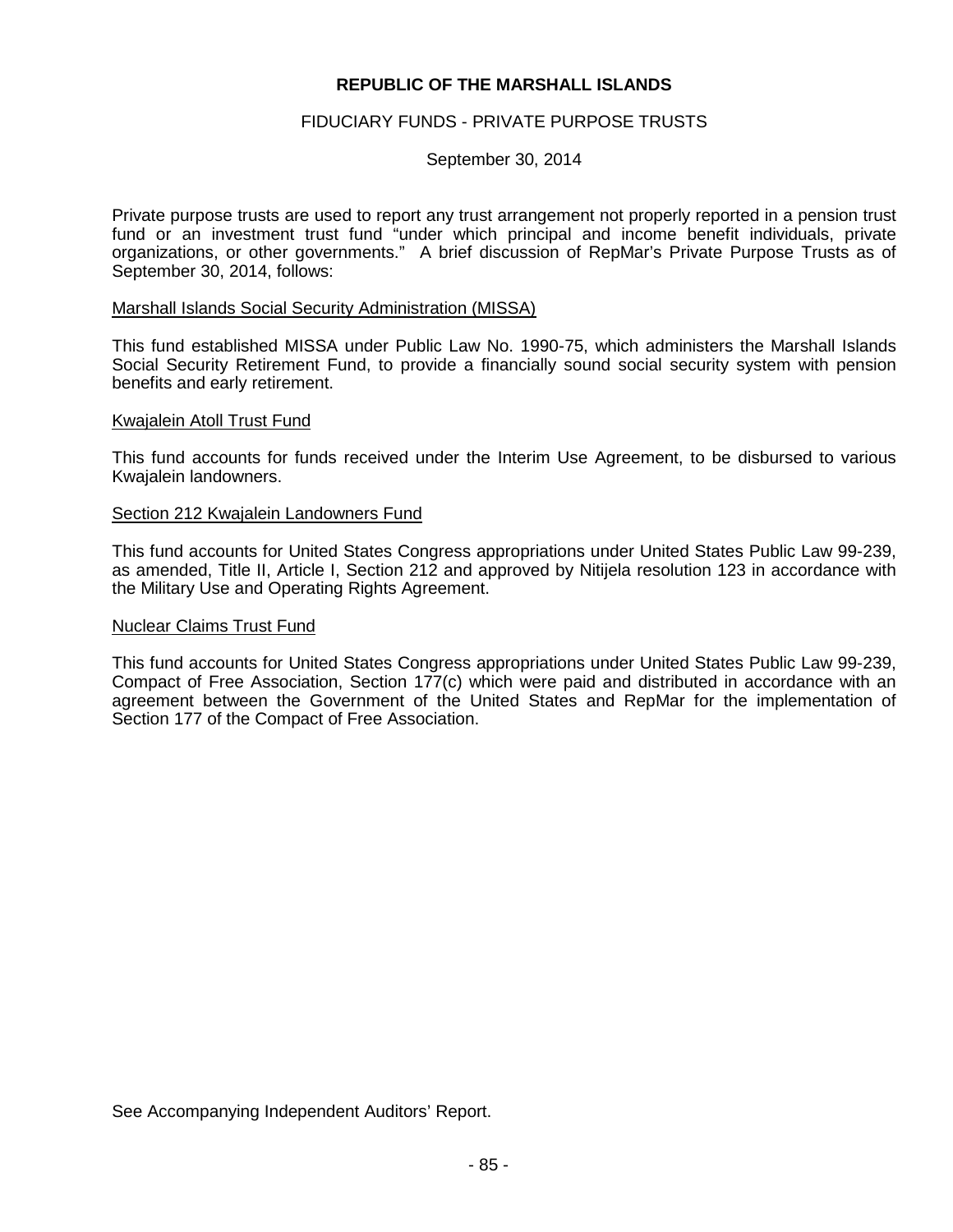# Combining Schedule of Fiduciary Net Position September 30, 2014 Fiduciary Funds - Private Purpose Trusts

| <b>DILOG Fund Number</b>                       |                                                     |    | 350610                          |    | 510610                                    |                                       | 300614 |                  |
|------------------------------------------------|-----------------------------------------------------|----|---------------------------------|----|-------------------------------------------|---------------------------------------|--------|------------------|
|                                                | Marshall<br>Islands<br>Social<br>Security<br>Admin. |    | Kwajalein<br><b>Atoll Trust</b> |    | Section<br>212<br>Kwajalein<br>Landowners | <b>Nuclear</b><br><b>Claims Trust</b> |        | Total            |
| <b>ASSETS</b>                                  |                                                     |    |                                 |    |                                           |                                       |        |                  |
| Cash and cash equivalents<br>Receivables, net: | \$<br>986,958                                       | \$ |                                 | \$ |                                           | \$                                    |        | \$<br>986,958    |
| Contributions                                  | 1,825,889                                           |    |                                 |    |                                           |                                       |        | 1,825,889        |
| Other                                          | 570,819                                             |    |                                 |    |                                           |                                       |        | 570,819          |
| Investments                                    | 71,088,278                                          |    |                                 |    |                                           |                                       | 2,289  | 71,090,567       |
| Due from other funds                           |                                                     |    | 421,658                         |    | 235,474                                   |                                       | 55,573 | 712,705          |
| Capital assets, net of accumulated             |                                                     |    |                                 |    |                                           |                                       |        |                  |
| depreciation                                   | 86,151                                              |    |                                 |    |                                           |                                       |        | 86,151           |
| <b>Total assets</b>                            | 74,558,095                                          |    | 421,658                         |    | 235,474                                   |                                       | 57,862 | 75,273,089       |
| <b>LIABILITIES</b>                             |                                                     |    |                                 |    |                                           |                                       |        |                  |
| Accounts payable                               | 55,412                                              |    |                                 |    |                                           |                                       |        | 55,412           |
| Other liabilities and accruals                 | 103,110                                             |    |                                 |    |                                           |                                       |        | 103,110          |
| Due to other funds                             | 2,032,916                                           |    |                                 |    |                                           |                                       |        | 2,032,916        |
| <b>Total liabilities</b>                       | 2,191,438                                           |    |                                 |    |                                           |                                       |        | 2,191,438        |
| <b>NET POSITION</b>                            |                                                     |    |                                 |    |                                           |                                       |        |                  |
| Restricted for:                                |                                                     |    |                                 |    |                                           |                                       |        |                  |
| Social security benefits                       | 72,366,657                                          |    |                                 |    |                                           |                                       |        | 72,366,657       |
| Nuclear claims                                 |                                                     |    |                                 |    |                                           |                                       | 57,862 | 57,862           |
| Land use distributions                         |                                                     |    | 421,658                         |    | 235,474                                   |                                       |        | 657,132          |
| Total net position                             | \$<br>72,366,657                                    | \$ | 421,658                         | \$ | 235,474                                   | \$                                    | 57,862 | \$<br>73,081,651 |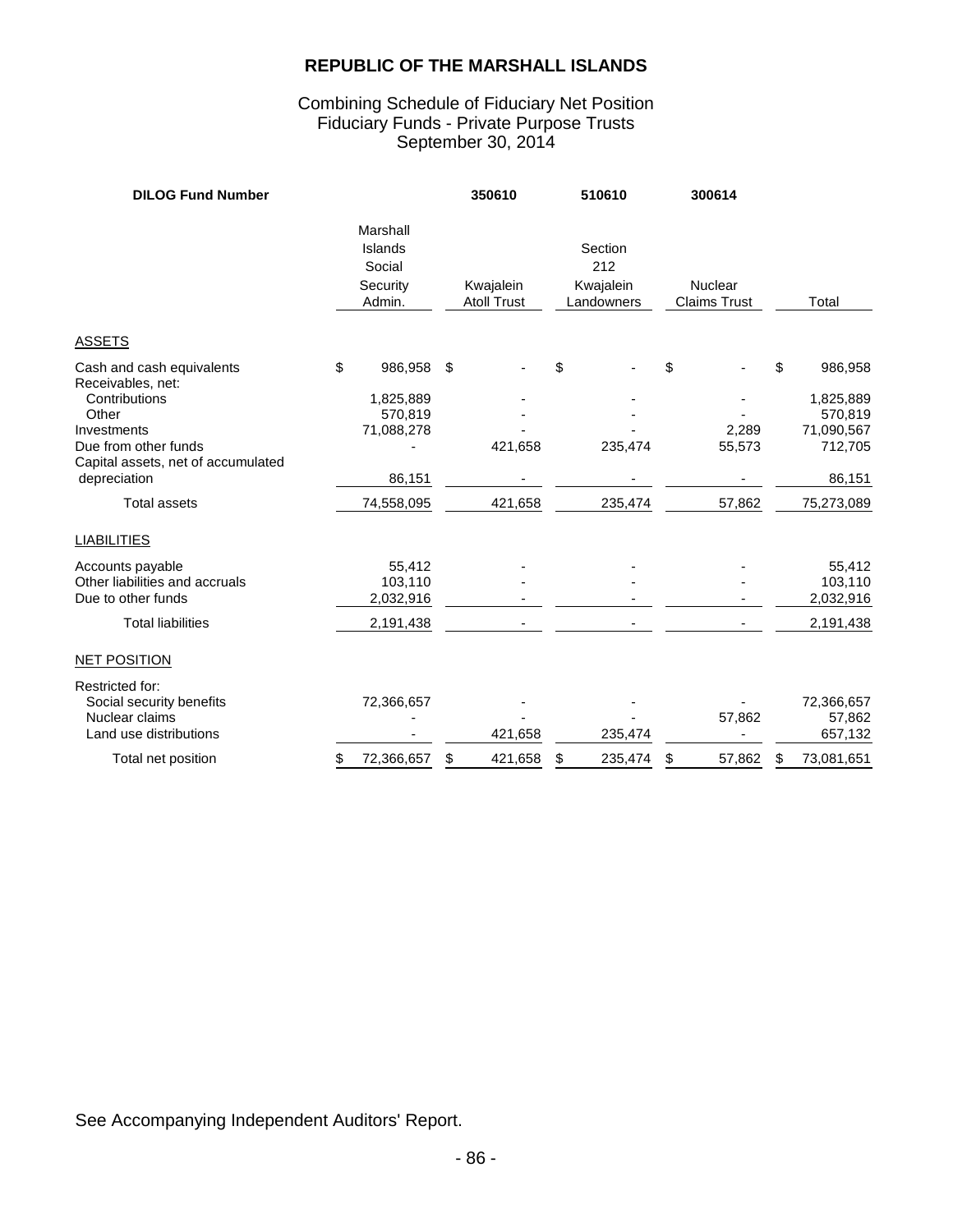# Combining Schedule of Changes in Fiduciary Net Position Fiduciary Funds - Private Purpose Trusts Year Ended September 30, 2014

| <b>DILOG Fund Number</b>                                                                                                                                   |                                                     | 350610                          | 510610                                    | 300614                                |                                              |
|------------------------------------------------------------------------------------------------------------------------------------------------------------|-----------------------------------------------------|---------------------------------|-------------------------------------------|---------------------------------------|----------------------------------------------|
|                                                                                                                                                            | Marshall<br>Islands<br>Social<br>Security<br>Admin. | Kwajalein<br><b>Atoll Trust</b> | Section<br>212<br>Kwajalein<br>Landowners | <b>Nuclear</b><br><b>Claims Trust</b> | Total                                        |
| Additions:<br>Contributions:<br>Private employees<br>Government employees<br>Penalties and interest                                                        | \$<br>8,195,219<br>4,326,039<br>180,351             | \$                              | \$                                        | \$                                    | \$<br>8,195,219<br>4,326,039<br>180,351      |
| <b>Total contributions</b>                                                                                                                                 | 12,701,609                                          |                                 |                                           |                                       | 12,701,609                                   |
| Investment earnings:<br>Net increase in the fair value of<br>investments<br>Interest and dividends<br>Total investment earnings<br>Less investment expense | 4,354,809<br>549,234<br>4,904,043<br>116,857        |                                 |                                           |                                       | 4,354,809<br>549,234<br>4,904,043<br>116,857 |
| Net investment earnings                                                                                                                                    | 4,787,186                                           |                                 |                                           |                                       | 4,787,186                                    |
| Other:<br>Compact funding<br>Other                                                                                                                         | 1,241,613<br>1,241,613                              |                                 | 18,000,000<br>18,000,000                  |                                       | 18,000,000<br>1,241,613<br>19,241,613        |
| <b>Total additions</b>                                                                                                                                     | 18,730,408                                          |                                 | 18,000,000                                |                                       | 36,730,408                                   |
| Deductions:<br>Land use distributions<br><b>Benefits</b><br>Administrative expenses                                                                        | 18,447,543<br>904,390                               |                                 | 17,988,691                                |                                       | 17,988,691<br>18,447,543<br>904,390          |
| <b>Total deductions</b>                                                                                                                                    | 19,351,933                                          |                                 | 17,988,691                                |                                       | 37,340,624                                   |
| Change in net position held in trust for:<br>Social security benefits<br>Land use distributions                                                            | (621, 525)                                          |                                 | 11,309                                    |                                       | (621, 525)<br>11,309                         |
| Net position at the beginning of the year                                                                                                                  | 72,988,182                                          | 421,658                         | 224,165                                   | 57,862                                | 73,691,867                                   |
| Net position at the end of the year                                                                                                                        | \$<br>72,366,657                                    | \$<br>421,658                   | \$<br>235,474                             | \$<br>57,862                          | \$<br>73,081,651                             |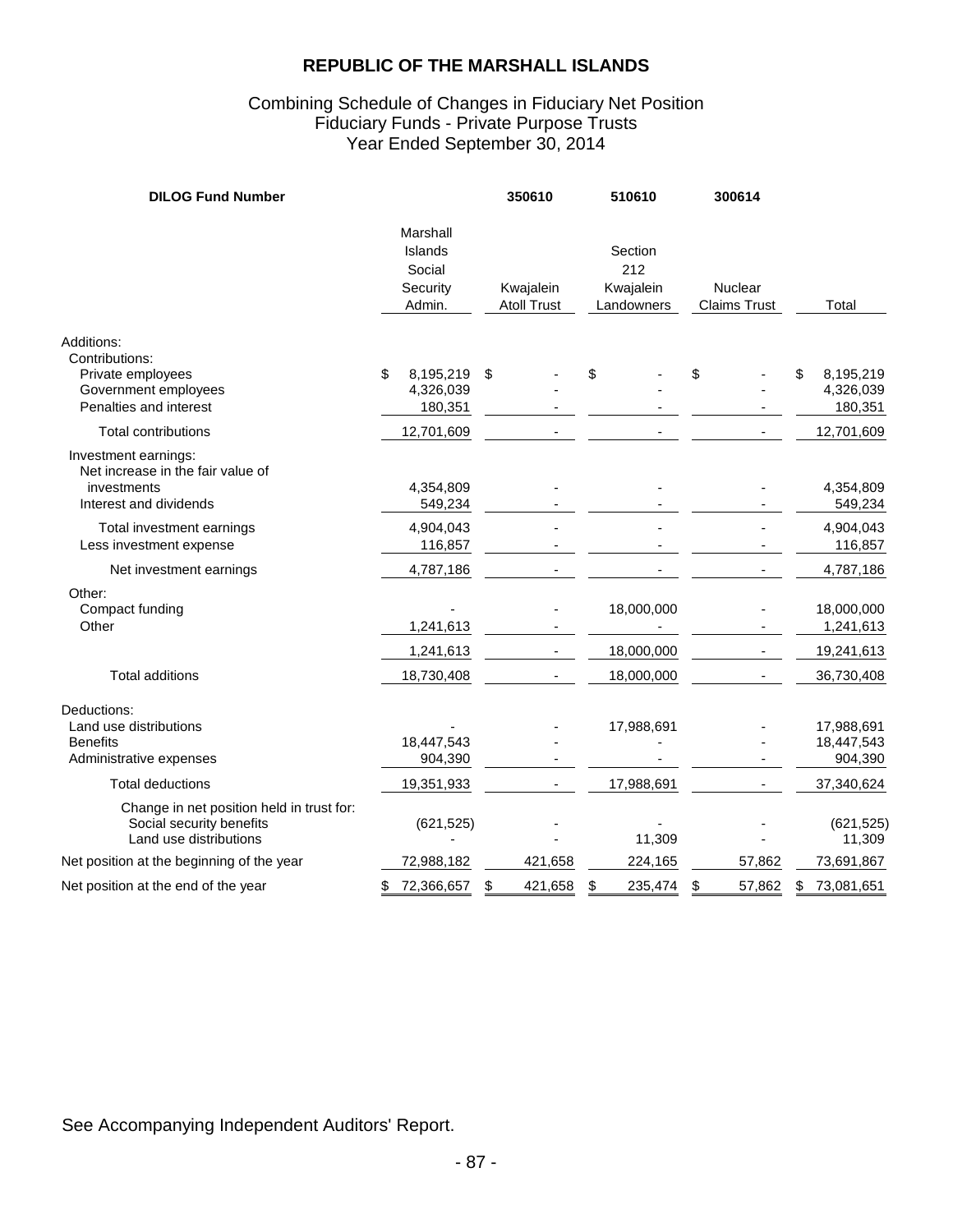## FIDUCIARY FUNDS - AGENCY

September 30, 2014

Agency funds are used to report resources held by the reporting government in a purely custodial capacity (assets equal liabilities). Agency funds typically involve only the receipt, temporary Agency funds typically involve only the receipt, temporary investment, and remittance of fiduciary resources to individuals, private organizations, or other governments. A brief discussion of RepMar's Agency Funds as of September 30, 2014, follows:

#### Unclaimed Property Fund

This fund accounts for funds received in a fiduciary capacity for distribution to other individuals that primarily consists of Bank of Hawaii deposits and share dividends from United Micronesia Development Association.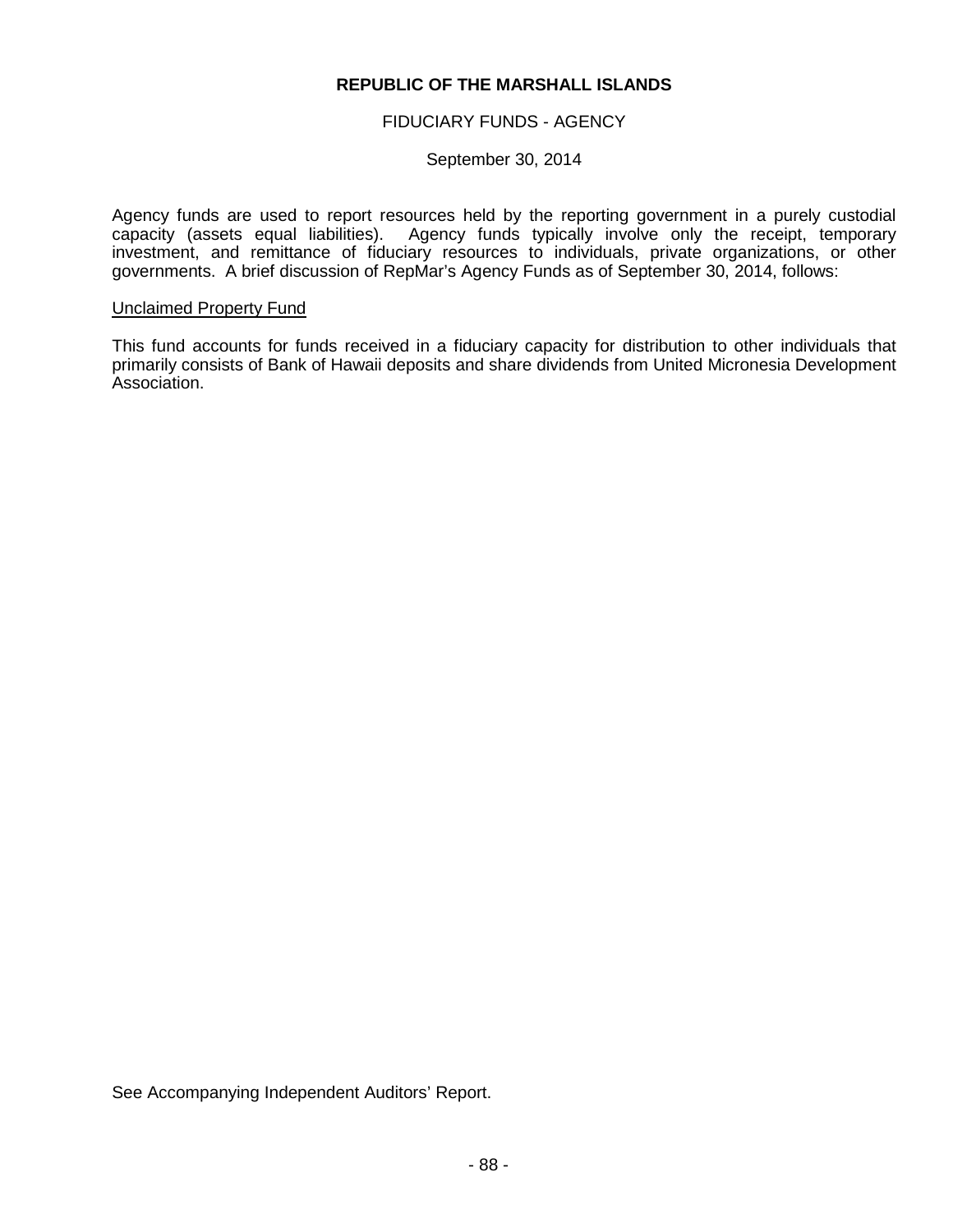# Statement of Changes in Assets and Liabilities Fiduciary Funds - Agency September 30, 2014

|                                | <b>Balance</b><br>October 1,<br>2013 | Additions | <b>Deductions</b> |        | <b>Balance</b><br>September 30,<br>2014 |
|--------------------------------|--------------------------------------|-----------|-------------------|--------|-----------------------------------------|
| <b>ASSETS</b>                  |                                      |           |                   |        |                                         |
| Due from other funds           | \$<br>164,484 \$                     | - \$      |                   | $-$ \$ | 164,484                                 |
| <b>Total assets</b>            | \$<br>164,484 \$                     | - \$      |                   | $-$ \$ | 164,484                                 |
| <b>LIABILITIES</b>             |                                      |           |                   |        |                                         |
| Other liabilities and accruals | \$<br>164,484 \$                     | - \$      |                   | $-$ \$ | 164,484                                 |
| <b>Total liabilities</b>       | \$<br>164,484 \$                     | - \$      |                   | - \$   | 164,484                                 |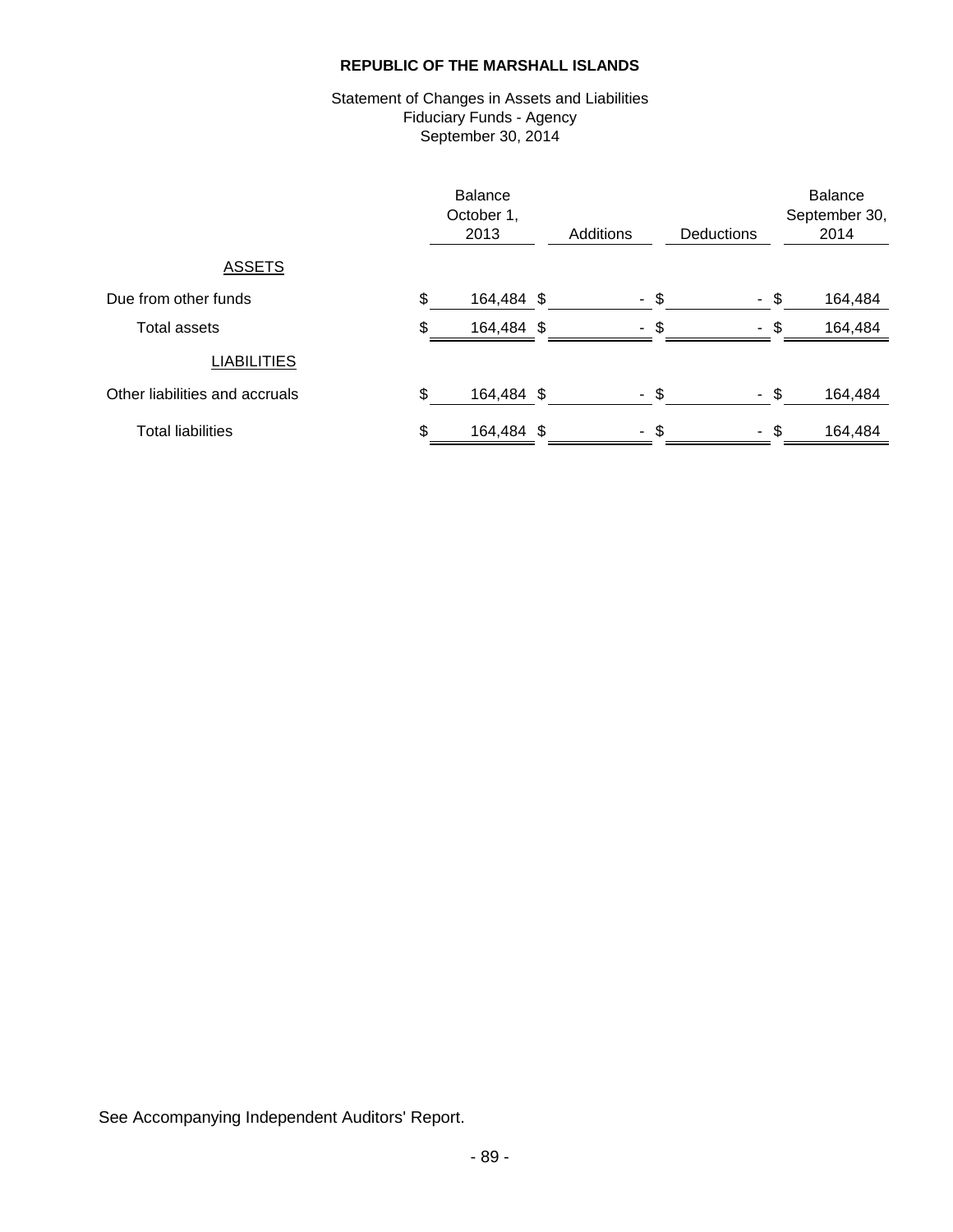# NONMAJOR COMPONENT UNITS

September 30, 2014

Component units are legally separate organizations for which the elected officials of RepMar are financially accountable. A brief discussion of RepMar's Nonmajor Component Units as of September 30, 2014, follows:

## Kwajalein Atoll Joint Utilities Resources, Inc. (KAJUR)

KAJUR was incorporated under the laws of the Republic of the Marshall Islands on September 1, 1990, to generate and distribute utilities on the island of Ebeye. KAJUR is governed by the Board of Directors of the Marshalls Energy Company, Inc. RepMar provides financial support to KAJUR through legislative appropriations.

## Majuro Atoll Waste Company, Inc. (MAWC)

MAWC was incorporated under the laws of the Republic of the Marshall Islands on January 30, 2007 to engage in, but not limited to, the collection and disposal of solid waste on Majuro Atoll. MAWC is governed by a five-member Board of Directors comprising the Secretary of Public Works or Secretary responsible for solid waste, the Councilman on the Executive Committee responsible for solid waste management on the Majuro Atoll Local Government, one member from a list of two or more nominations by the Marshall Islands Chamber of Commerce, one member from a list of two or more nominations by the Marshall Islands Tourism Association, and one member from a list of two or more nominations by the Marshall Islands Conservation Society. RepMar provides financial support to MAWC through legislative appropriations.

## Majuro Resort, Inc. (MRI)

MRI was granted a corporate charter by the Cabinet of RepMar on November 8, 1995 to engage in the operation of a 150-room hotel on the atoll of Majuro. MRI is governed by a seven-member Board of Directors appointed by the President upon approval of the Cabinet of RepMar. RepMar has the ability to impose its will on MRI.

## Majuro Water and Sewer Company, Inc. (MWSC)

MWSC was granted a corporate charter by the Cabinet of RepMar on January 26, 1989 to engage in the business of collecting and distributing fresh water, waste water and maintaining the sewer system. MWSC is governed by a seven-member Board of Directors appointed by the President upon approval of the Cabinet of RepMar. RepMar provides financial support to MWSC through legislative appropriations.

## Marshall Islands Postal Services Authority (MIPSA)

MIPSA was created by the Postal Service Act of 1983 for the purpose of establishing an effective and efficient postal service for the Republic, both domestic and international, from three service outlets - the Uliga and Delap postal stations located on Majuro Atoll, and the Ebeye postal station located on Kwajalein Atoll. MIPSA is governed by a five-member Board of Directors appointed by the President of RepMar. The Board of Directors, in turn, is responsible for the appointment of the Postmaster General who oversees the day-to-day operations of the Authority. RepMar has the ability to impose its will on MIPSA.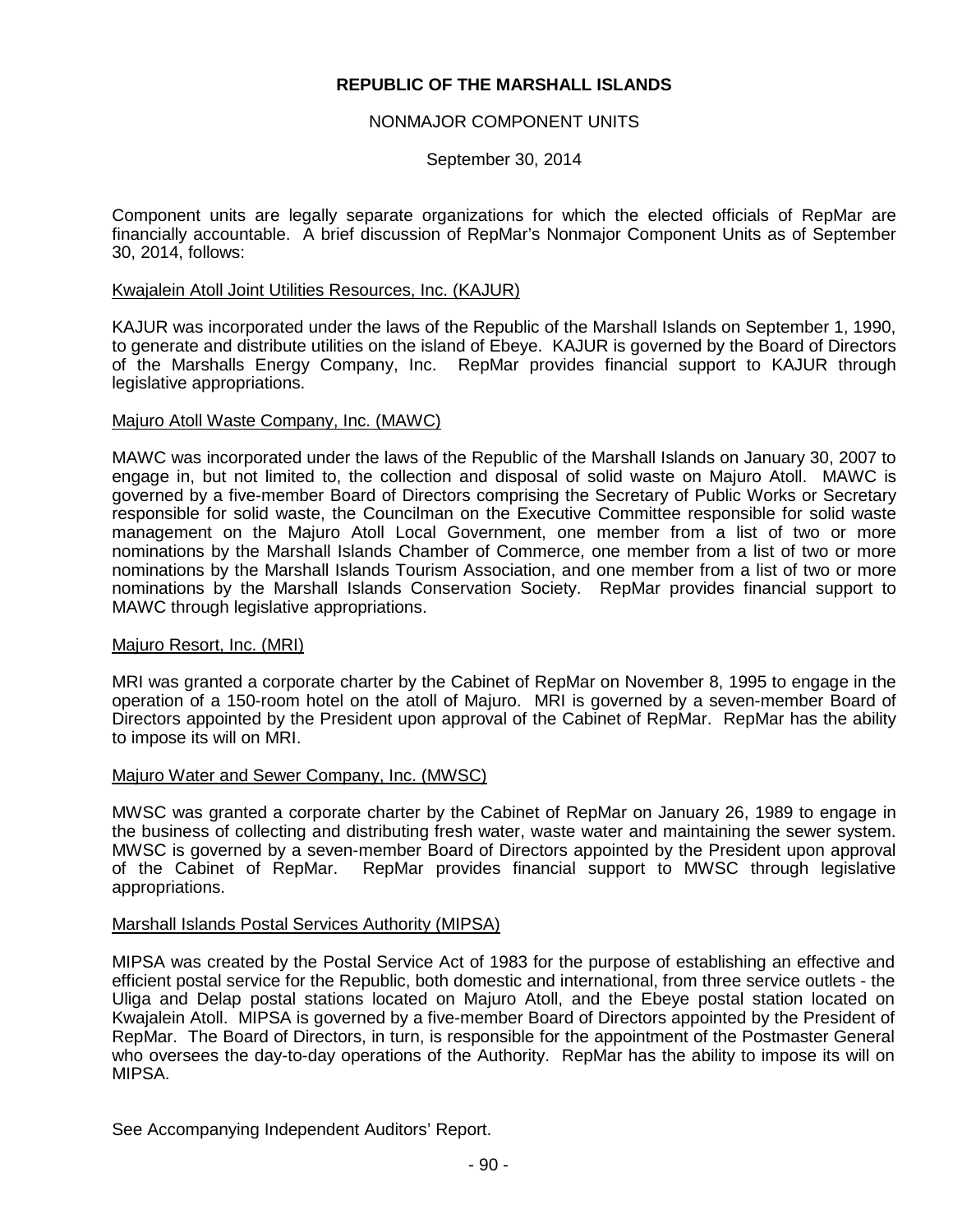# NONMAJOR COMPONENT UNITS

September 30, 2014

## Marshall Islands Shipping Corporation (MISC)

MISC was established as a body corporate pursuant to the Marshall Islands Shipping Corporation Act of 2004 (Public Law No. 2005-41) to operate services for the transportation of goods, mails and passengers by sea and to carry on business as ship owners, charterers of ships and vessels, ship brokers, and shipping agents, and to make provision for purposes connected with the aforesaid matters. MISC is governed by a five-member Board of Directors appointed by the President upon approval of the Cabinet of RepMar. RepMar provides financial support to MISC through legislative appropriations.

## Marshall Islands Visitors Authority (MIVA)

MIVA was established as a body corporate pursuant to the Tourism Act of 1991 (Public Law No. 1991- 109) to develop and promote the natural, scenic, cultural, historical and recreation attractions of the Marshall Islands. MIVA is governed by a six-member Board of Directors (with the General Manager serving ex officio and without vote), including the Secretary of Resources and Development, the Secretary of Internal Affairs (or designee), three members from the private sector appointed by the Minister of Resources and Development upon approval of the Cabinet of RepMar. RepMar provides financial support to MIVA through legislative appropriations.

### RMI Environmental Protection Authority (EPA)

EPA was established for the protection and management of the environment. EPA is governed by a five-member Board of Directors appointed by the President in consultation with the Minister of Resources and Development. RepMar provides financial support to EPA through legislative appropriations.

## Tobolar Copra Processing Authority (TCPA)

TCPA was granted a corporate charter by the Cabinet of RepMar on August 13, 1977 for the primary purpose of engaging in the production, processing, and marketing of copra products. TCPA is governed by a six-member Board of Directors (with the President serving ex officio and without vote) appointed by the President upon approval by the Cabinet of RepMar. RepMar provides financial support to TCPA through legislative appropriations.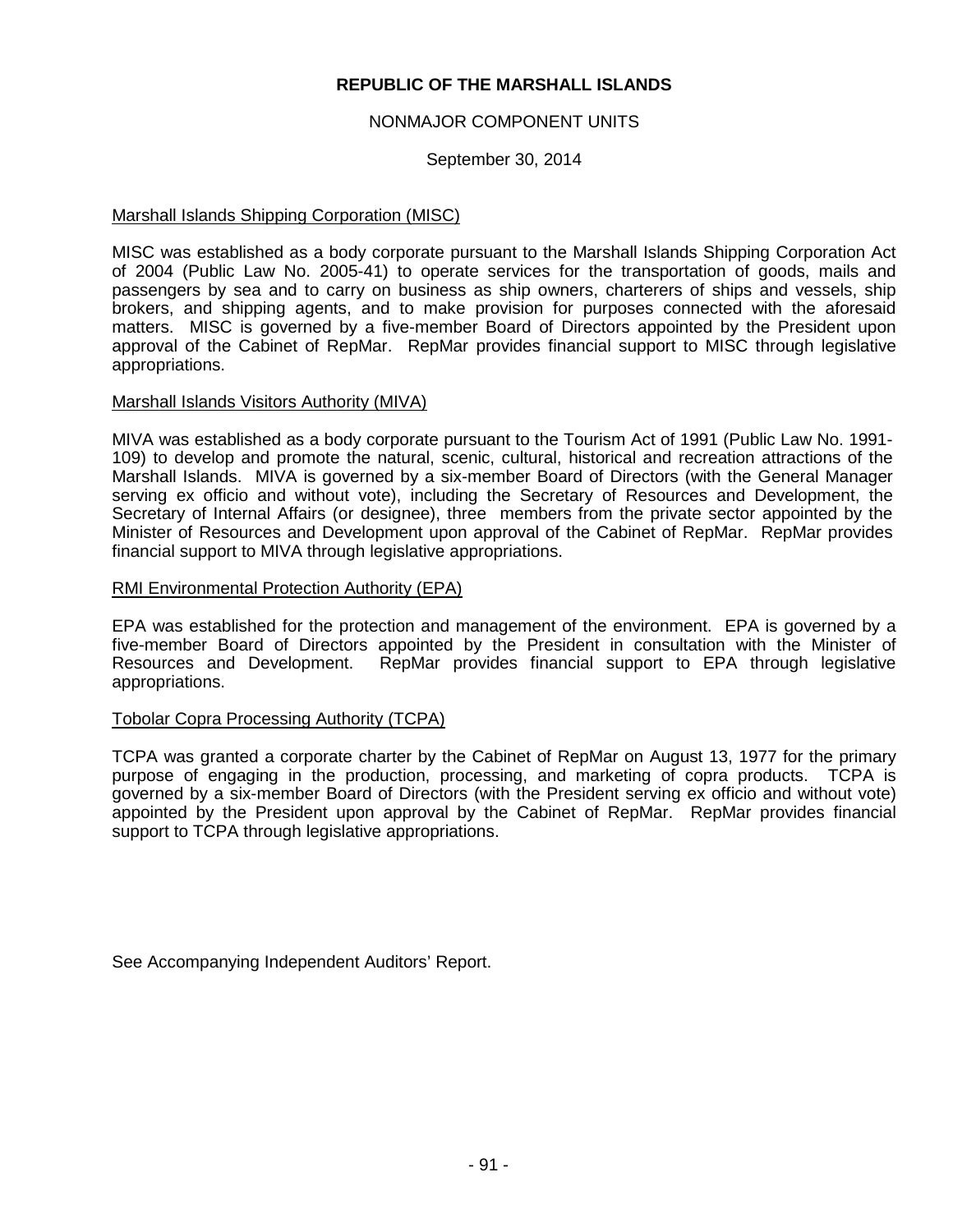# NONMAJOR COMPONENT UNITS

# Combining Schedule of Net Position September 30, 2014

|                                                                           | Kwajalein<br>Atoll Joint<br><b>Utilities</b><br>Resources,<br>Inc. | Majuro<br>Atoll<br>Waste<br>Company,<br>Inc. | Majuro<br>Resort,<br>Inc. | Majuro<br>Water<br>and Sewer<br>Company,<br>Inc. |      | Marshall<br>Islands<br>Postal<br>Service<br>Authority |      | Marshall<br>Islands<br>Shipping<br>Corporation |      | Marshall<br>Islands<br><b>Visitors</b><br>Authority |    | Office of<br>Commerce<br>and<br>Investment |    | <b>RMI</b><br>Environmental<br>Protection<br>Authority |    | Tobolar<br>Copra<br>Processing<br>Authority | Total                |
|---------------------------------------------------------------------------|--------------------------------------------------------------------|----------------------------------------------|---------------------------|--------------------------------------------------|------|-------------------------------------------------------|------|------------------------------------------------|------|-----------------------------------------------------|----|--------------------------------------------|----|--------------------------------------------------------|----|---------------------------------------------|----------------------|
| <b>ASSETS</b>                                                             |                                                                    |                                              |                           |                                                  |      |                                                       |      |                                                |      |                                                     |    |                                            |    |                                                        |    |                                             |                      |
| Current assets:                                                           |                                                                    |                                              |                           |                                                  |      |                                                       |      |                                                |      |                                                     |    |                                            |    |                                                        |    |                                             |                      |
| Cash and cash equivalents                                                 | 165,370 \$                                                         | 33,055 \$                                    | 126,828 \$                | 149,432 \$                                       |      | 242,292 \$                                            |      | 255,103 \$                                     |      | $1,392$ \$                                          |    | 129,994 \$                                 |    | 124,713 \$                                             |    | 156,064 \$                                  | 1,384,243            |
| Receivables, net                                                          | 358,860                                                            | 35,170                                       | 274,022                   | 455,502                                          |      | 45,880                                                |      | 193,386                                        |      | 65,864                                              |    |                                            |    | 56,006                                                 |    | 113,334                                     | 1,598,024            |
| Inventories                                                               | 846,742                                                            | $\sim$                                       | 44,397                    | 246,701                                          |      | 22,040                                                |      | 1,786                                          |      |                                                     |    |                                            |    |                                                        |    | 830,506                                     | 1,992,172            |
| Other current assets                                                      | 292,649                                                            | 1,000                                        | 29,227                    | 26,873                                           |      | 5,691                                                 |      |                                                |      | 1,351                                               |    |                                            |    |                                                        |    | 3,771                                       | 360,562              |
| Total current assets                                                      | 1,663,621                                                          | 69,225                                       | 474,474                   | 878,508                                          |      | 315,903                                               |      | 450,275                                        |      | 68,607                                              |    | 129,994                                    |    | 180,719                                                |    | 1,103,675                                   | 5,335,001            |
| Noncurrent assets:                                                        |                                                                    |                                              |                           |                                                  |      |                                                       |      |                                                |      |                                                     |    |                                            |    |                                                        |    |                                             |                      |
| Nondepreciable capital assets<br>Other capital assets, net of accumulated | 56,774                                                             |                                              |                           |                                                  |      |                                                       |      |                                                |      |                                                     |    |                                            |    |                                                        |    | 245,620                                     | 302,394              |
| depreciation                                                              | 2,070,953                                                          | 824,995                                      | 1,576,627                 | 1,167,321                                        |      | 45,410                                                |      | 242,444                                        |      | 28,232                                              |    | 39,691                                     |    | 77,268                                                 |    | 1,180,850                                   | 7,253,791            |
| Total noncurrent assets                                                   | 2,127,727                                                          | 824,995                                      | 1,576,627                 | 1,167,321                                        |      | 45,410                                                |      | 242,444                                        |      | 28,232                                              |    | 39,691                                     |    | 77,268                                                 |    | 1,426,470                                   | 7,556,185            |
| <b>Total assets</b>                                                       | 3,791,348                                                          | \$<br>894,220                                | 2,051,101                 | 2,045,829                                        | - 93 | 361,313                                               | - \$ | 692,719                                        | -\$  | 96,839                                              |    | 169,685                                    | -S | 257,987                                                |    | 2,530,145                                   | 12,891,186           |
| <b>LIABILITIES</b><br><b>Current liabilities:</b>                         |                                                                    |                                              |                           |                                                  |      |                                                       |      |                                                |      |                                                     |    |                                            |    |                                                        |    |                                             |                      |
| Bank overdraft                                                            | \$                                                                 | \$                                           | \$<br>٠                   | \$                                               | \$   | ٠                                                     | \$   | $\overline{\phantom{a}}$                       | -\$  |                                                     | S. |                                            | \$ |                                                        | \$ | 72,103 \$                                   | 72,103               |
| Short-term debt                                                           |                                                                    |                                              |                           |                                                  |      |                                                       |      |                                                |      |                                                     |    |                                            |    |                                                        |    | 1,000,066                                   | 1,000,066            |
| Current portion of long-term debt                                         |                                                                    | 28,775                                       |                           |                                                  |      |                                                       |      |                                                |      |                                                     |    |                                            |    |                                                        |    | 12,052                                      | 40,827               |
| Accounts payable                                                          | 15,583                                                             | 25,457                                       | 833,377                   | 1.651.446                                        |      | 6,047                                                 |      | 70.148                                         |      | 47,501                                              |    |                                            |    | 37,001                                                 |    | 485,783                                     | 3,172,343            |
| Other liabilities and accruals                                            | 2,899,632                                                          | 146,596                                      | 569,930                   | 81,854                                           |      | 185,382                                               |      | 397,640                                        |      | 12,366                                              |    | 51,986                                     |    | 18,915                                                 |    | 116,489                                     | 4,480,790            |
| Unearned revenues                                                         | 52,592                                                             |                                              | $\sim$                    |                                                  |      | 21,893                                                |      |                                                |      | $\sim$                                              |    |                                            |    |                                                        |    | $\blacksquare$                              | 74,485               |
| <b>Total current liabilities</b>                                          | 2,967,807                                                          | 200,828                                      | 1,403,307                 | 1,733,300                                        |      | 213,322                                               |      | 467,788                                        |      | 59,867                                              |    | 51,986                                     |    | 55,916                                                 |    | 1,686,493                                   | 8,840,614            |
| Noncurrent liabilities:                                                   |                                                                    |                                              |                           |                                                  |      |                                                       |      |                                                |      |                                                     |    |                                            |    |                                                        |    |                                             |                      |
| Noncurrent portion of long-term debt                                      |                                                                    | 64,786                                       |                           |                                                  |      |                                                       |      |                                                |      |                                                     |    |                                            |    |                                                        |    | 277,116                                     | 341,902              |
| <b>Total liabilities</b>                                                  | 2,967,807                                                          | 265,614                                      | 1,403,307                 | 1,733,300                                        |      | 213,322                                               |      | 467,788                                        |      | 59,867                                              |    | 51,986                                     |    | 55,916                                                 |    | 1,963,609                                   | 9,182,516            |
| <b>NET POSITION</b><br>Net investment in capital assets<br>Restricted     | 2,127,727                                                          | 824,995                                      | 1,576,627<br>۰            | 1,167,321<br>177,554                             |      | 45,410                                                |      | 242,444                                        |      | 28,232<br>$\sim$                                    |    | 39,691<br>$\blacksquare$                   |    | 77,268<br>110,569                                      |    | 1,137,302                                   | 7,267,017<br>288,123 |
| Unrestricted                                                              | (1,304,186)                                                        | (196, 389)                                   | (928, 833)                | (1,032,346)                                      |      | 102,581                                               |      | (17, 513)                                      |      | 8,740                                               |    | 78,008                                     |    | 14,234                                                 |    | (570, 766)                                  | (3,846,470)          |
| Total net position                                                        | 823,541                                                            | 628,606                                      | 647,794                   | 312,529                                          |      | 147,991                                               |      | 224,931                                        |      | 36,972                                              |    | 117,699                                    |    | 202,071                                                |    | 566,536                                     | 3,708,670            |
|                                                                           | 3,791,348                                                          | \$<br>894,220                                | 2,051,101                 | 2,045,829                                        |      | 361,313                                               | \$   | 692,719                                        | - \$ | 96,839                                              |    | 169,685                                    | \$ | 257,987                                                | £. | 2,530,145                                   | \$<br>12,891,186     |
|                                                                           |                                                                    |                                              |                           |                                                  |      |                                                       |      |                                                |      |                                                     |    |                                            |    |                                                        |    |                                             |                      |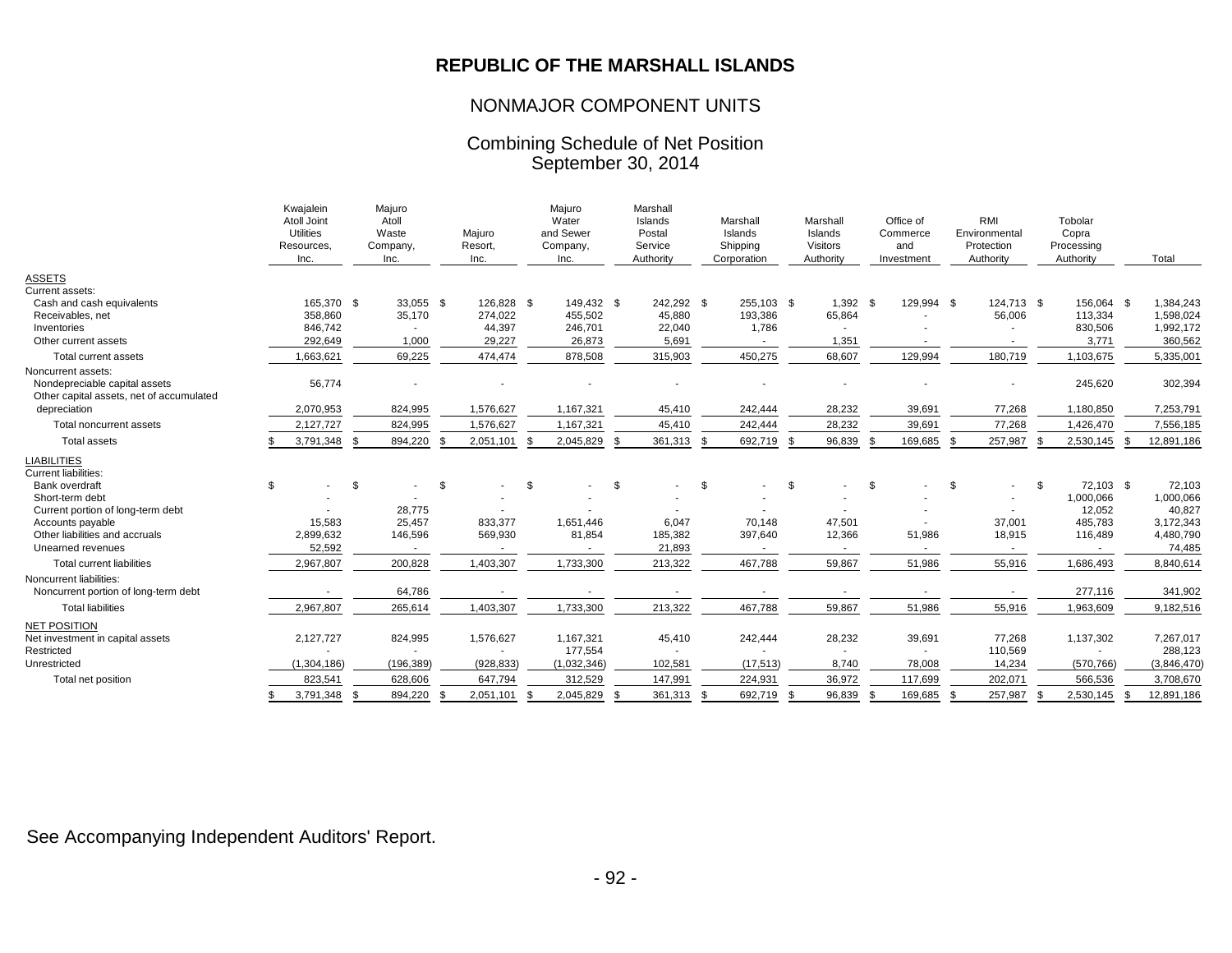# NONMAJOR COMPONENT UNITS

# Combining Schedule of Revenues, Expenses, and Changes in Net Position Year Ended September 30, 2014

|                                                                                                                                               | Kwajalein<br>Atoll Joint<br><b>Utilities</b><br>Resources,<br>Inc. |     | Majuro<br>Atoll<br>Waste<br>Company,<br>Inc. |      | Majuro<br>Resort,<br>Inc.            | Majuro<br>Water<br>and Sewer<br>Company,<br>Inc. |      | Marshall<br>Islands<br>Postal<br>Service<br>Authority |     | Marshall<br>Islands<br>Shipping<br>Corporation |    | Marshall<br>Islands<br><b>Visitors</b><br>Authority | Office of<br>Commerce<br>and<br>Investment |     | <b>RMI</b><br>Environmental<br>Protection<br>Authority |     | Tobolar<br>Copra<br>Processing<br>Authority |     | Total                                     |
|-----------------------------------------------------------------------------------------------------------------------------------------------|--------------------------------------------------------------------|-----|----------------------------------------------|------|--------------------------------------|--------------------------------------------------|------|-------------------------------------------------------|-----|------------------------------------------------|----|-----------------------------------------------------|--------------------------------------------|-----|--------------------------------------------------------|-----|---------------------------------------------|-----|-------------------------------------------|
| Operating revenues:<br>Charges for services<br>Sales<br>Other                                                                                 | \$<br>4.741.284 \$                                                 |     | 131,036 \$                                   |      | 1.403.580 \$<br>1,280,540<br>123,156 | 1,145,799 \$<br>11,947                           |      | 86,204 \$<br>368,786<br>72,323                        |     | 1.542.784 \$<br>87,524<br>28,895               |    | 11,715 \$<br>12,665                                 |                                            | \$  | 140,809 \$<br>146,751                                  |     | 2,967,610                                   | \$. | 9,203,211<br>4,704,460<br>395,737         |
| Total operating revenues                                                                                                                      | 4,741,284                                                          |     | 131,036                                      |      | 2,807,276                            | 1,157,746                                        |      | 527,313                                               |     | 1,659,203                                      |    | 24,380                                              |                                            |     | 287,560                                                |     | 2,967,610                                   |     | 14,303,408                                |
| Operating expenses:<br>Cost of services<br>Administration costs<br>Depreciation and amortization                                              | 6,706,340<br>418,574                                               |     | 568,201<br>303,952                           |      | 1,549,625<br>1,289,275<br>367,015    | 1,509,798<br>130,038                             |      | 443,337<br>24,870                                     |     | 2,797,090<br>71,938                            |    | 365,305<br>18,406                                   | 134,622<br>1,229                           |     | 664,853<br>42,809                                      |     | 4,067,828<br>868,490<br>299,000             |     | 17,863,735<br>3,101,029<br>1,677,831      |
| Total operating expenses                                                                                                                      | 7,124,914                                                          |     | 872,153                                      |      | 3,205,915                            | 1,639,836                                        |      | 468,207                                               |     | 2,869,028                                      |    | 383,711                                             | 135,851                                    |     | 707,662                                                |     | 5,235,318                                   |     | 22,642,595                                |
| Operating income (loss)                                                                                                                       | (2, 383, 630)                                                      |     | (741, 117)                                   |      | (398, 639)                           | (482,090)                                        |      | 59,106                                                |     | (1, 209, 825)                                  |    | (359, 331)                                          | (135, 851)                                 |     | (420, 102)                                             |     | (2, 267, 708)                               |     | (8, 339, 187)                             |
| Nonoperating revenues (expenses):<br>Contributions from the primary government<br>Interest expense<br>Grants and other contributions<br>Other | 1,800,000                                                          |     | 325,000<br>(8,781)                           |      | 95,000<br>(12, 952)                  | (616)                                            |      |                                                       |     | 1,299,057                                      |    | 322,400<br>28,990                                   | 253,550                                    |     | 313,996<br>70,482<br>2,674                             |     | 1.410.400<br>(72, 548)                      |     | 5,819,403<br>(94, 281)<br>99,472<br>2,058 |
| Total nonoperating revenues<br>(expenses), net                                                                                                | 1,800,000                                                          |     | 316,219                                      |      | 82,048                               | (616)                                            |      |                                                       |     | 1,299,057                                      |    | 351,390                                             | 253,550                                    |     | 387,152                                                |     | 1,337,852                                   |     | 5,826,652                                 |
| Capital contributions                                                                                                                         |                                                                    |     | 104,965                                      |      |                                      | 862,568                                          |      |                                                       |     |                                                |    |                                                     |                                            |     |                                                        |     |                                             |     | 967,533                                   |
| Change in net position                                                                                                                        | (583, 630)                                                         |     | (319, 933)                                   |      | (316, 591)                           | 379,862                                          |      | 59,106                                                |     | 89,232                                         |    | (7, 941)                                            | 117,699                                    |     | (32,950)                                               |     | (929, 856)                                  |     | (1, 545, 002)                             |
| Net position at the beginning of the year, as<br>previously reported<br>Prior-period adjustment                                               | 1,407,171                                                          |     | 948,539                                      |      | 964,385                              | (67, 333)                                        |      | 88,885                                                |     | 135,699                                        |    | 44,913                                              |                                            |     | 235,021                                                |     | 1,685,688<br>(189, 296)                     |     | 5,442,968<br>(189, 296)                   |
| Net position at the beginning of the year, as<br>restated                                                                                     | 1,407,171                                                          |     | 948,539                                      |      | 964,385                              | (67, 333)                                        |      | 88,885                                                |     | 135,699                                        |    | 44,913                                              |                                            |     | 235,021                                                |     | 1,496,392                                   |     | 5,253,672                                 |
| Net position at the end of the year                                                                                                           | 823,541                                                            | -\$ | 628,606                                      | - \$ | 647,794                              | 312,529                                          | - \$ | 147,991                                               | -\$ | 224,931                                        | S. | 36,972                                              | 117,699                                    | -\$ | 202,071                                                | -\$ | 566,536                                     | -S  | 3,708,670                                 |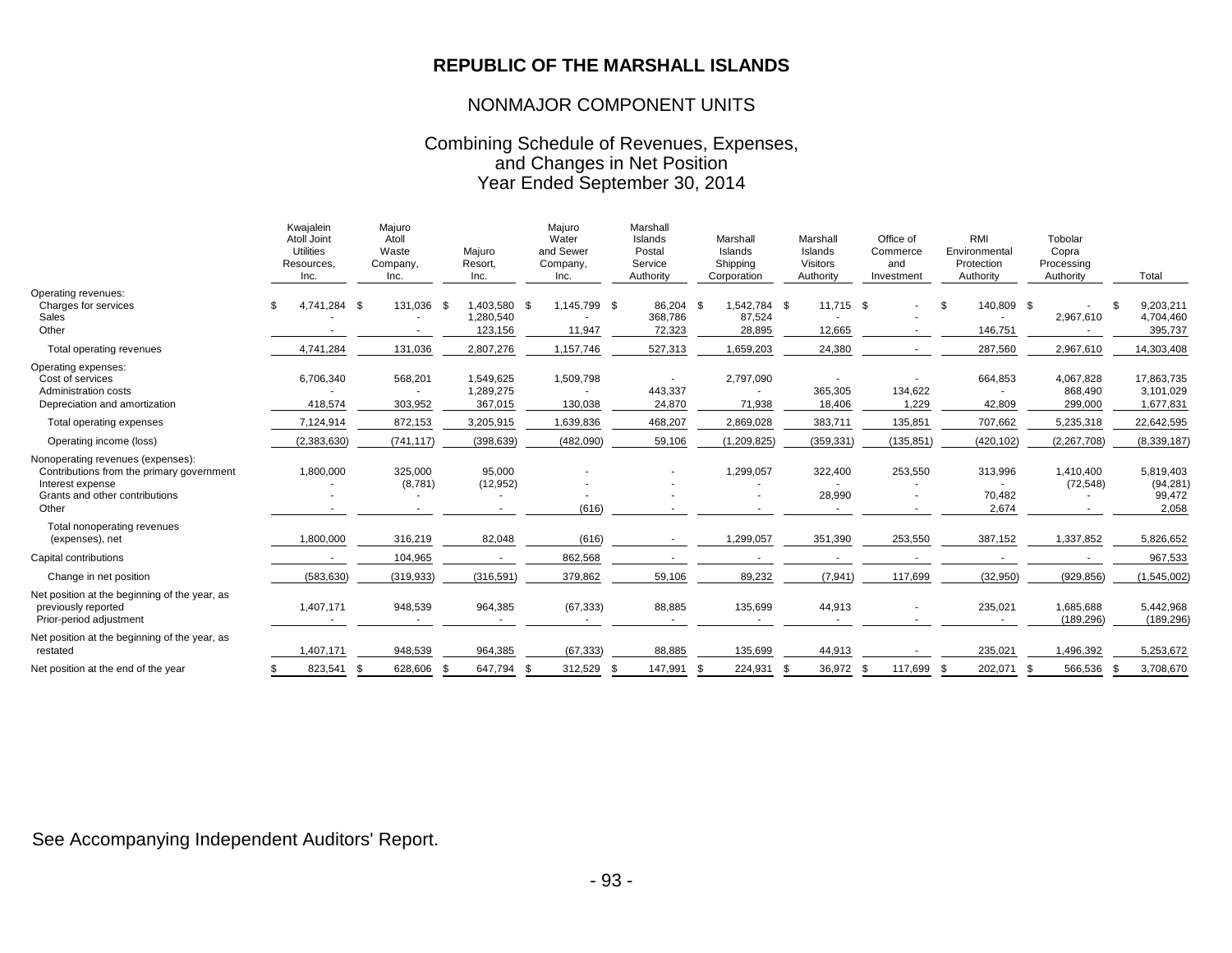### GRANTS ASSISTANCE FUND

September 30, 2014

The Grants Assistance Fund accounts for all financial transactions that are subgranted to RepMar. A brief discussion of the funds that comprise the Grants Assistance Fund as of September 30, 2014, follows:

### Section 215(a)(1) Communications Fund

This fund accounts for United States Congress appropriations under United States Public Law 99-239, Title II, Article I, Section 215(a)(1) and approved by Nitijela resolution 62.

### Section 216(a)(1) Surveillance and Enforcement Fund

This fund accounts for United States Congress appropriations under United States Public Law 99-239, Title II, Article I, Section 216(a)(1) and approved by Nitijela resolution 62.

### Section 216(a)(3) Scholarship Fund

This fund accounts for United States Congress appropriations under United States Public Law 99-239, Title II, Article I, Section 216(a)(3) and approved by Nitijela resolution 62.

### Section 213 Audit Fund

This fund accounts for United States Congress appropriations under United States Public Law 99-239, as amended, Title II, Article I, Section 213 and approved by Nitijela resolution 123.

#### U.S. Federal Grants Fund

This fund accounts for all financial transactions that are subgranted to RepMar, as well as other direct federal grants that RepMar received from the United States government.

#### European Union Grants Fund

This fund accounts for all financial transactions that are subgranted to RepMar, as well as other direct grants that RepMar received from the European Union.

### Other Direct Assistance Fund

This fund accounts for all financial transactions related to direct grants received from non-U.S. agencies, which have historically been accounted for herein, and also includes grants from other world organizations.

#### Republic of China Projects Fund

This fund accounts for all financial transactions related to direct grants received from the Republic of China relating to designated projects.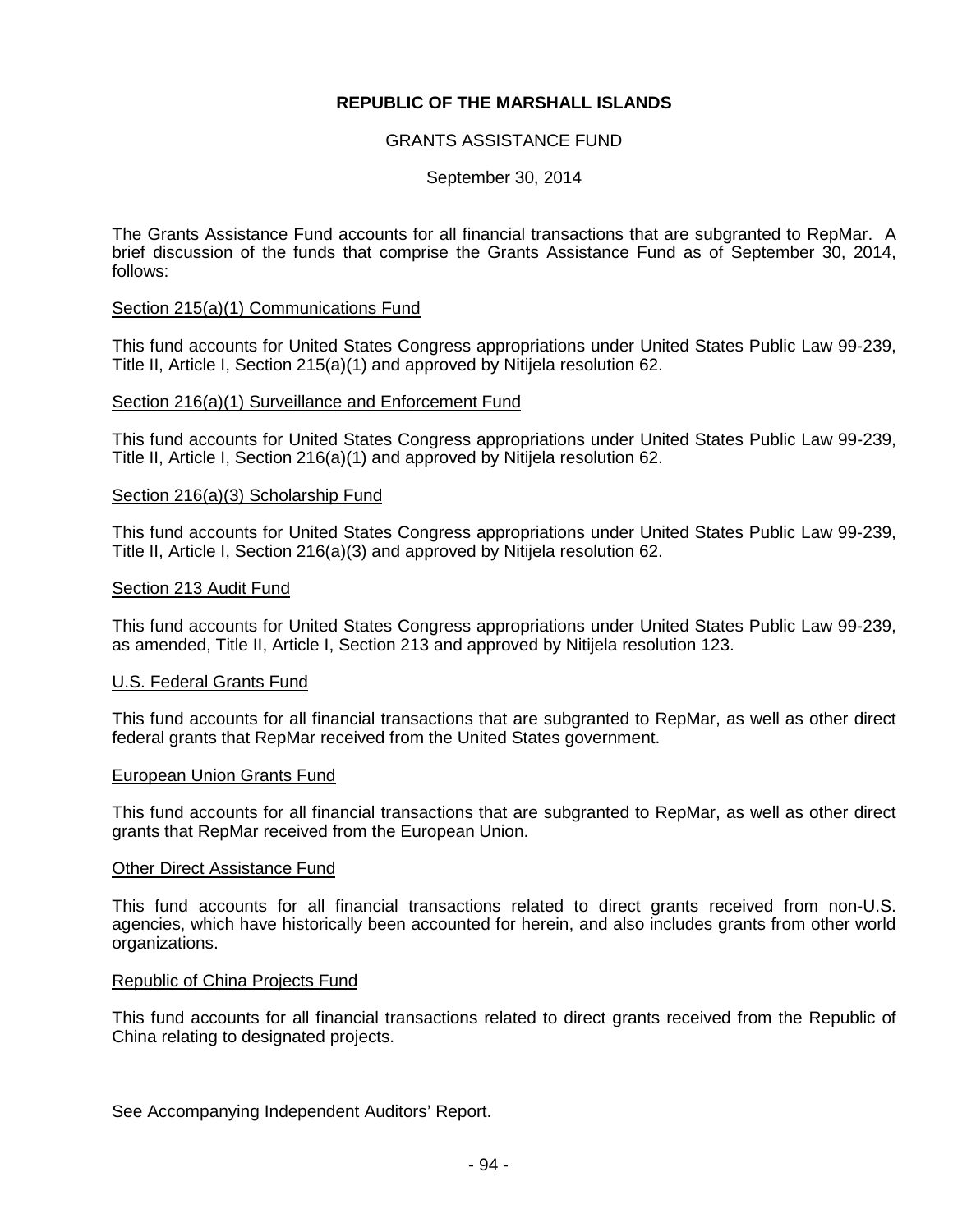## GRANTS ASSISTANCE FUND

## September 30, 2014

### Compact Sector Grants Fund

This fund accounts for United States Congress appropriations under United States Public Law 99-239, as amended, Title II, Article I, Section 211(a) and approved by Nitijela resolution 123 to promote economic advancement and budgetary self-reliance. These appropriations are to be used for assistance in education, health care, the environment, public sector capacity building, and private sector development, or for other areas as mutually agreed, with priorities in the education and health care sectors.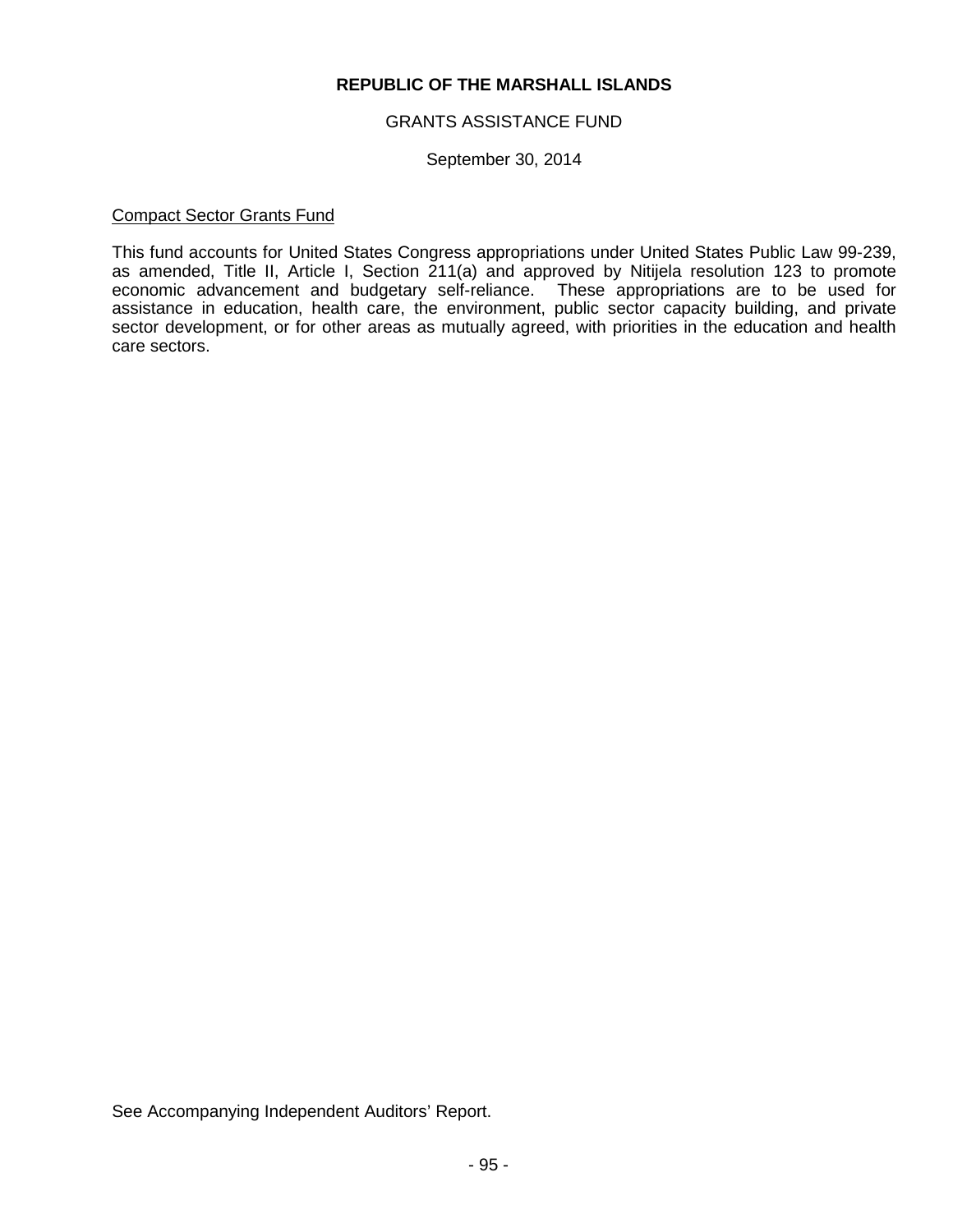# GRANTS ASSISTANCE FUND Combining Balance Sheet September 30, 2014

| <b>DILOG Fund Number</b>                                                                                      | 350200                                      |      | 350305                                                     | 350315                              |      | 510130                  |     | 600350                                 |      | 700100                      |      | 700360                            |      | 700370                           |      |                                               |      |                                              |
|---------------------------------------------------------------------------------------------------------------|---------------------------------------------|------|------------------------------------------------------------|-------------------------------------|------|-------------------------|-----|----------------------------------------|------|-----------------------------|------|-----------------------------------|------|----------------------------------|------|-----------------------------------------------|------|----------------------------------------------|
|                                                                                                               | Section<br>215(a)(1)<br>Commu-<br>nications |      | Section<br>216(a)(1)<br>Surveillance<br>and<br>Enforcement | Section<br>216(a)(3)<br>Scholarship |      | Section<br>213<br>Audit |     | <b>U.S.</b><br>Federal<br>Grants       |      | European<br>Union<br>Grants |      | <b>Other Direct</b><br>Assistance |      | Republic of<br>China<br>Projects |      | Compact<br>Sector                             |      | Total                                        |
| <b>ASSETS</b>                                                                                                 |                                             |      |                                                            |                                     |      |                         |     |                                        |      |                             |      |                                   |      |                                  |      |                                               |      |                                              |
| Receivables:<br>Federal agencies<br>General<br>Due from other funds                                           | \$<br>$\sim$<br>40,380                      | \$   | $\sim$<br>690                                              | \$<br>$\sim$<br>1,593               | \$   | 693,876 \$              |     | 791,257 \$<br>$\overline{\phantom{a}}$ |      | $\sim$<br>131,869           | \$   | ٠<br>(45, 453)<br>189,350         | - \$ | 3,859,115                        | \$   | 6,990,405 \$<br>5,366,820                     |      | 8,475,538<br>3,813,662<br>5,730,702          |
| Advances<br><b>Total assets</b>                                                                               | \$<br>40,380                                | - \$ | 690                                                        | \$<br>1,593                         | - \$ | 693,876                 | \$  | 75,341<br>866,598                      | \$   | 131,869                     | \$.  | 1,000<br>144,897                  | - \$ | 120<br>3,859,235                 | - \$ | 11,971<br>12,369,196                          |      | 88,432<br>18,108,334                         |
| LIABILITIES AND FUND BALANCES<br>(DEFICITS)                                                                   |                                             |      |                                                            |                                     |      |                         |     |                                        |      |                             |      |                                   |      |                                  |      |                                               |      |                                              |
| Liabilities:<br>Accounts payable<br>Other liabilities and accruals<br>Retention payable<br>Due to other funds | \$<br>$\sim$                                | \$   | $\sim$                                                     | \$<br>$\sim$                        | \$   | 64,272 \$<br>629,604    |     | 419,115 \$<br>86,110<br>398,651        |      | 475 \$                      |      | 228,802 \$<br>6,298<br>٠          |      | 721,896 \$<br>3,439<br>477,205   |      | 888,616 \$<br>414,971<br>543,637<br>4,086,471 |      | 2,323,176<br>510,818<br>543,637<br>5,591,931 |
| <b>Total liabilities</b>                                                                                      |                                             |      |                                                            |                                     |      | 693,876                 |     | 903,876                                |      | 475                         |      | 235,100                           |      | 1,202,540                        |      | 5,933,695                                     |      | 8,969,562                                    |
| Fund balances (deficits):<br>Restricted                                                                       | 40,380                                      |      | 690                                                        | 1,593                               |      |                         |     |                                        |      |                             |      | ٠                                 |      |                                  |      | 6,548,694                                     |      | 6,591,357                                    |
| Committed                                                                                                     |                                             |      | $\blacksquare$                                             |                                     |      |                         |     | $\blacksquare$                         |      | 131,394                     |      |                                   |      | 2,656,695                        |      | ٠                                             |      | 2,788,089                                    |
| Unassigned                                                                                                    |                                             |      | $\overline{\phantom{a}}$                                   |                                     |      |                         |     | (37, 278)                              |      |                             |      | (90, 203)                         |      |                                  |      | (113, 193)                                    |      | (240, 674)                                   |
| Total fund balances (deficits)                                                                                | 40,380                                      |      | 690                                                        | 1,593                               |      |                         |     | (37, 278)                              |      | 131,394                     |      | (90, 203)                         |      | 2,656,695                        |      | 6,435,501                                     |      | 9,138,772                                    |
| Total liabilities and fund balances                                                                           | \$<br>40,380                                | - \$ | 690                                                        | \$<br>1,593                         | \$   | 693,876                 | -\$ | 866,598                                | - \$ | 131,869                     | - \$ | 144,897                           | - \$ | 3,859,235                        | - \$ | 12,369,196                                    | - \$ | 18,108,334                                   |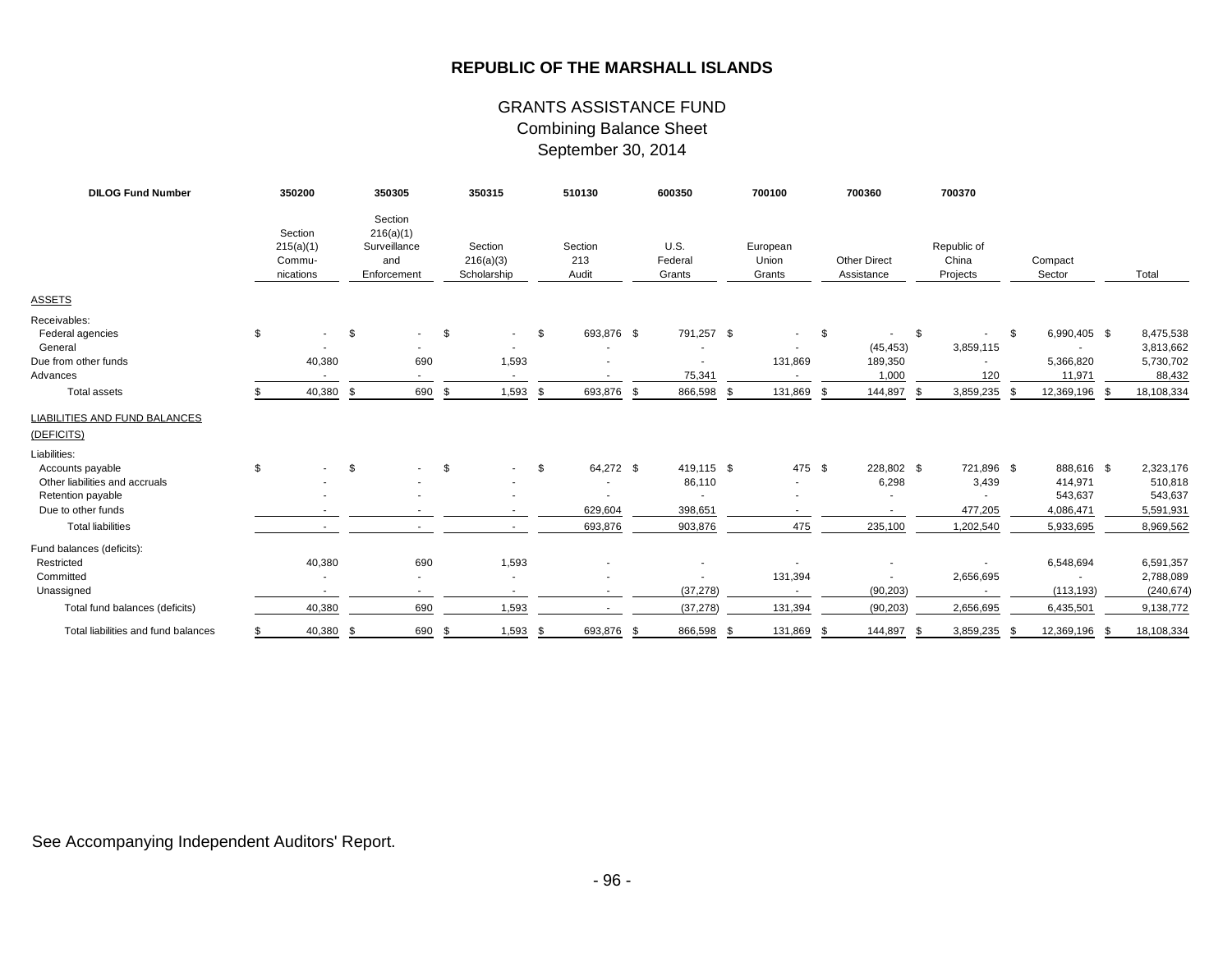# GRANTS ASSISTANCE FUND Combining Schedule of Revenues, Expenditures by Function, and Changes in Fund Balances (Deficits) Year Ended September 30, 2014

| <b>DILOG Fund Number</b>                                     | 350200                                      | 350305                                                     | 350315                              | 510130                  | 600350                    | 700100                      | 700360                            | 700370                           |                      |             |                  |
|--------------------------------------------------------------|---------------------------------------------|------------------------------------------------------------|-------------------------------------|-------------------------|---------------------------|-----------------------------|-----------------------------------|----------------------------------|----------------------|-------------|------------------|
|                                                              | Section<br>215(a)(1)<br>Commu-<br>nications | Section<br>216(a)(1)<br>Surveillance<br>and<br>Enforcement | Section<br>216(a)(3)<br>Scholarship | Section<br>213<br>Audit | U.S.<br>Federal<br>Grants | European<br>Union<br>Grants | <b>Other Direct</b><br>Assistance | Republic of<br>China<br>Projects | Compact<br>Sector    | Elimination | Total            |
| Revenues:<br>Federal and other grants                        |                                             |                                                            |                                     | 331,146                 | 8,523,739<br>S            | 243,815<br>-\$              | 1,626,430<br>- \$                 | 7,400,000<br>\$                  | S.<br>31,015,371     | - 96        | 49,140,501<br>\$ |
| <b>Expenditures by Function:</b>                             |                                             |                                                            |                                     |                         |                           |                             |                                   |                                  |                      |             |                  |
| Current:                                                     |                                             |                                                            |                                     |                         |                           |                             |                                   |                                  |                      |             |                  |
| <b>President and Cabinet</b>                                 |                                             |                                                            |                                     |                         |                           |                             | $\overline{\phantom{a}}$          | 1,000                            |                      |             | 1,000            |
| Office of the Chief Secretary                                |                                             |                                                            |                                     |                         | 10,338                    | 2,964                       | 639,483                           | ٠                                |                      |             | 652,785          |
| Special appropriations                                       |                                             |                                                            |                                     |                         | $\sim$                    | $\overline{\phantom{a}}$    | 49,880                            | 1,502,712                        |                      |             | 1,552,592        |
| Nitijela                                                     |                                             |                                                            |                                     |                         |                           |                             | 9,000                             |                                  |                      |             | 9,000            |
| Office of the Auditor-General                                |                                             |                                                            |                                     | 331,146                 | 106,102                   |                             |                                   |                                  |                      |             | 437,248          |
| <b>Public Service Commission</b>                             |                                             |                                                            |                                     |                         | ٠                         |                             | $\overline{\phantom{a}}$          | 23,995                           |                      |             | 23,995           |
| Judiciary                                                    |                                             |                                                            |                                     |                         |                           |                             | $\sim$                            | 19,840                           |                      |             | 19,840           |
| Ministry of Education                                        |                                             |                                                            |                                     |                         | 1,777,184                 |                             | 500,176                           | (3,400)                          | 17,198,455           |             | 19,472,415       |
| Ministry of Health and Environment                           |                                             |                                                            |                                     | $\blacksquare$          | 3,401,816                 |                             | 198,879                           | 173,459                          | 7,722,065            |             | 11,496,219       |
| Ministry of Transportation and                               |                                             |                                                            |                                     |                         |                           |                             |                                   |                                  |                      |             |                  |
| Communications                                               |                                             |                                                            |                                     |                         |                           |                             | $\sim$                            | 1,299,057                        |                      |             | 1,299,057        |
| Ministry of Resources and Development                        |                                             |                                                            |                                     |                         | 63,276                    |                             | 103,118                           | 1,138,000                        |                      |             | 1,304,394        |
| Ministry of Internal Affairs                                 |                                             |                                                            |                                     |                         | 191,242                   |                             | 40,225                            | 534,283                          |                      |             | 765,750          |
| Ministry of Finance                                          |                                             |                                                            |                                     |                         | 1,683,290                 | 36,185                      | 51,775                            | 64,875                           | 2,087,123            |             | 3,923,248        |
| Ministry of Foreign Affairs                                  |                                             |                                                            |                                     |                         |                           |                             | 308,777                           | 67,585                           |                      |             | 376,362          |
| Ministry of Public Works                                     |                                             |                                                            |                                     |                         | 114,888                   |                             | $\sim$                            | 326,681                          |                      |             | 441,569          |
| <b>Environmental Protection Authority</b>                    |                                             |                                                            |                                     |                         |                           |                             |                                   | $\sim$                           | 573,203              |             | 573,203          |
| Capital outlay                                               |                                             |                                                            |                                     |                         | $\blacksquare$            |                             | $\overline{\phantom{a}}$          | 188,421                          | 2,474,729            |             | 2,663,150        |
| Total expenditures                                           |                                             |                                                            |                                     | 331,146                 | 7,348,136                 | 39,149                      | 1,901,313                         | 5,336,508                        | 30,055,575           | $\sim$      | 45,011,827       |
| Excess (deficiency) of revenues over<br>(under) expenditures |                                             |                                                            |                                     |                         | 1,175,603                 | 204,666                     | (274, 883)                        | 2,063,492                        | 959,796              |             | 4,128,674        |
| Other financing sources (uses):                              |                                             |                                                            |                                     |                         |                           |                             |                                   |                                  |                      |             |                  |
| Operating transfers in                                       |                                             |                                                            |                                     |                         |                           |                             | $\overline{\phantom{a}}$          |                                  | 739,617              | (739, 617)  |                  |
| Operating transfers out                                      |                                             |                                                            |                                     |                         | (1,212,004)               |                             | (207, 500)                        | (1,089,617)                      | (876, 840)           | 739,617     | (2,646,344)      |
| Total other financing sources (uses), net                    |                                             |                                                            |                                     |                         | (1,212,004)               |                             | (207, 500)                        | (1,089,617)                      | (137, 223)           | $\sim$      | (2,646,344)      |
| Net change in fund balances (deficits)                       |                                             |                                                            |                                     |                         | (36, 401)                 | 204,666                     | (482, 383)                        | 973,875                          | 822,573              | $\sim$      | 1,482,330        |
| Fund balances (deficits) at the beginning                    |                                             |                                                            |                                     |                         |                           |                             |                                   |                                  |                      |             |                  |
| of the year                                                  | 40,380                                      | 690                                                        | 1,593                               |                         | (877)                     | (73, 272)                   | 392,180                           | 1,682,820                        | 5,612,928            |             | 7,656,442        |
| Fund balances (deficits) at the end of the year              | 40,380 \$                                   | 690                                                        | \$<br>$1,593$ \$                    |                         | $(37,278)$ \$<br>\$       | 131,394 \$                  | $(90, 203)$ \$                    | 2,656,695                        | 6,435,501 \$<br>- \$ | $\sim$      | 9,138,772<br>\$  |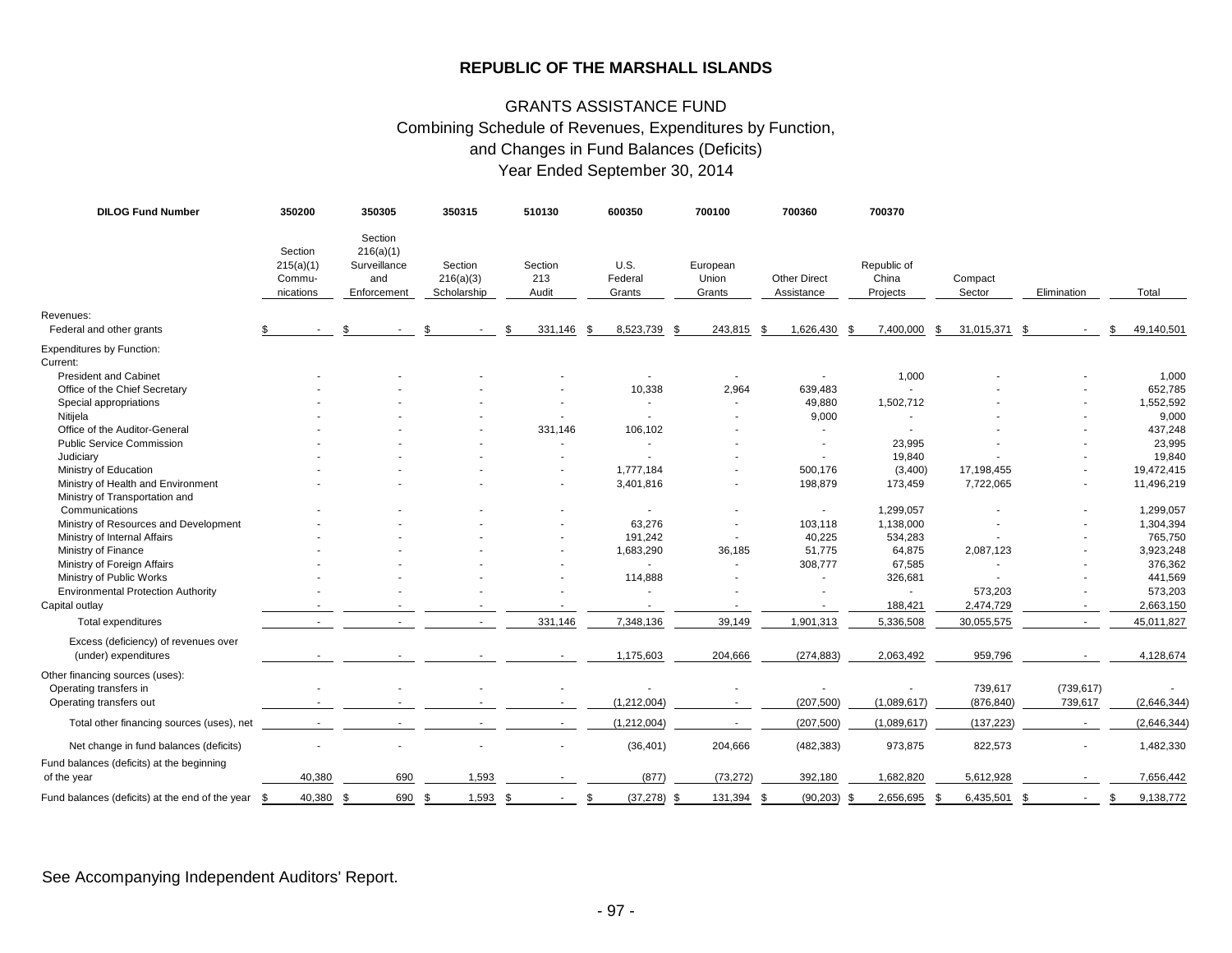# GRANTS ASSISTANCE FUND Combining Schedule of Revenues, Expenditures by Account, and Changes in Fund Balances (Deficits) Year Ended September 30, 2014

| <b>DILOG Fund Number</b>                                                            | 350200                                      | 350305                                                     | 350315                              | 510130                  | 600350                    | 700100                      | 700360                     | 700370                           |                   |             |                  |
|-------------------------------------------------------------------------------------|---------------------------------------------|------------------------------------------------------------|-------------------------------------|-------------------------|---------------------------|-----------------------------|----------------------------|----------------------------------|-------------------|-------------|------------------|
|                                                                                     | Section<br>215(a)(1)<br>Commu-<br>nications | Section<br>216(a)(1)<br>Surveillance<br>and<br>Enforcement | Section<br>216(a)(3)<br>Scholarship | Section<br>213<br>Audit | U.S.<br>Federal<br>Grants | European<br>Union<br>Grants | Other Direct<br>Assistance | Republic of<br>China<br>Projects | Compact<br>Sector | Elimination | Total            |
| Revenues:<br>Federal and other grants                                               |                                             | S                                                          |                                     | 331,146                 | 8,523,739<br>-\$          | 243,815                     | 1,626,430<br>-\$           | 7,400,000<br>- \$                | 31,015,371<br>\$  | $\sim$      | 49,140,501<br>\$ |
| Expenditures by Account:                                                            |                                             |                                                            |                                     |                         |                           |                             |                            |                                  |                   |             |                  |
| Salaries and wages                                                                  |                                             |                                                            |                                     |                         | 3,249,407                 | 4,669                       | 303,510                    | 241,457                          | 14,353,857        |             | 18,152,900       |
| Capital outlay                                                                      |                                             |                                                            |                                     |                         | 296,058                   | 34,425                      | 41,653                     | 288,625                          | 2,056,806         |             | 2,717,567        |
| Grants and subsidies                                                                |                                             |                                                            |                                     |                         | 38,000                    | $\sim$                      | 500                        | 4,235,132                        | 4,873,557         |             | 9,147,189        |
| <b>Utilities</b>                                                                    |                                             |                                                            |                                     |                         | 58,315                    |                             | 191,346                    | 5,039                            | 1,930,434         |             | 2,185,134        |
| Leased housing                                                                      |                                             |                                                            |                                     |                         |                           |                             | 509,680                    | 40,579                           | 707,446           |             | 1,257,705        |
| Supplies and materials                                                              |                                             |                                                            |                                     |                         | 209,051                   |                             | 30,325                     | 48,255                           | 1,411,271         |             | 1,698,902        |
| Contractual services                                                                |                                             |                                                            |                                     |                         | 1,286,619                 |                             | 64,090                     | 34,703                           | 1,458,384         |             | 2,843,796        |
| Travel                                                                              |                                             |                                                            |                                     |                         | 669,518                   |                             | 128,698                    | 5,223                            | 441,706           |             | 1,245,145        |
| Food stuffs                                                                         |                                             |                                                            |                                     |                         | 622,405                   |                             | 188,178                    | 9,642                            | 675,586           |             | 1,495,811        |
| Allowances                                                                          |                                             |                                                            |                                     | ٠                       |                           |                             |                            |                                  | 73,346            |             | 73,346           |
| Professional services                                                               |                                             |                                                            |                                     | 331,146                 |                           |                             |                            |                                  |                   |             | 331,146          |
| Medical supplies                                                                    |                                             |                                                            |                                     |                         |                           |                             | $\blacksquare$             |                                  | 21,036            |             | 21,036           |
| Communications                                                                      |                                             |                                                            |                                     |                         | 121,030                   |                             | 13,715                     | 975                              | 125,623           |             | 261,343          |
| POL                                                                                 |                                             |                                                            |                                     |                         | 106,233                   | 25                          | 46,783                     | 59,326                           | 303,940           |             | 516,307          |
| Rentals                                                                             |                                             |                                                            |                                     |                         | 60,070                    |                             | 42,785                     | 1,200                            | 117,891           |             | 221,946          |
| Freight                                                                             |                                             |                                                            |                                     |                         | 5,000                     |                             | 35                         | 36,878                           | 44,262            |             | 86,175           |
| Printing and reproduction                                                           |                                             |                                                            |                                     |                         | 29,146                    |                             | 1,581                      |                                  | 17,240            |             | 47,967           |
| Insurance                                                                           |                                             |                                                            |                                     |                         |                           |                             | 102                        |                                  | 24,558            |             | 24,660           |
| Other                                                                               |                                             |                                                            |                                     | ٠                       | 597,284                   | 30                          | 338,332                    | 329,474                          | 1,418,632         | $\sim$      | 2,683,752        |
| <b>Total expenditures</b>                                                           |                                             |                                                            |                                     | 331,146                 | 7,348,136                 | 39,149                      | 1,901,313                  | 5,336,508                        | 30,055,575        | $\sim$      | 45,011,827       |
| Excess (deficiency) of revenues over<br>(under) expenditures                        |                                             |                                                            |                                     |                         | 1,175,603                 | 204,666                     | (274, 883)                 | 2,063,492                        | 959,796           |             | 4,128,674        |
|                                                                                     |                                             |                                                            |                                     |                         |                           |                             |                            |                                  |                   |             |                  |
| Other financing sources (uses):<br>Operating transfers in                           |                                             |                                                            |                                     |                         |                           |                             |                            |                                  | 739,617           | (739, 617)  |                  |
| Operating transfers out                                                             |                                             |                                                            |                                     |                         | (1,212,004)               |                             | (207, 500)                 | (1,089,617)                      | (876, 840)        | 739,617     | (2,646,344)      |
| Total other financing sources (uses), net                                           |                                             |                                                            |                                     |                         | (1,212,004)               |                             | (207, 500)                 | (1,089,617)                      | (137, 223)        | $\sim$      | (2,646,344)      |
| Net change in fund balances (deficits)<br>Fund balances (deficits) at the beginning |                                             |                                                            |                                     |                         | (36, 401)                 | 204,666                     | (482, 383)                 | 973,875                          | 822,573           |             | 1,482,330        |
| of the year                                                                         | 40,380                                      | 690                                                        | 1,593                               |                         | (877)                     | (73, 272)                   | 392,180                    | 1,682,820                        | 5,612,928         |             | 7,656,442        |
| Fund balances (deficits) at the end of the year                                     | 40,380<br>-\$                               | 690<br>\$                                                  | 1,593<br>\$                         | - 96<br>$\blacksquare$  | (37, 278)<br>- \$         | 131,394<br>- \$             | (90, 203)<br>-\$           | 2,656,695<br>- \$                | 6,435,501<br>-S   |             | 9,138,772<br>S   |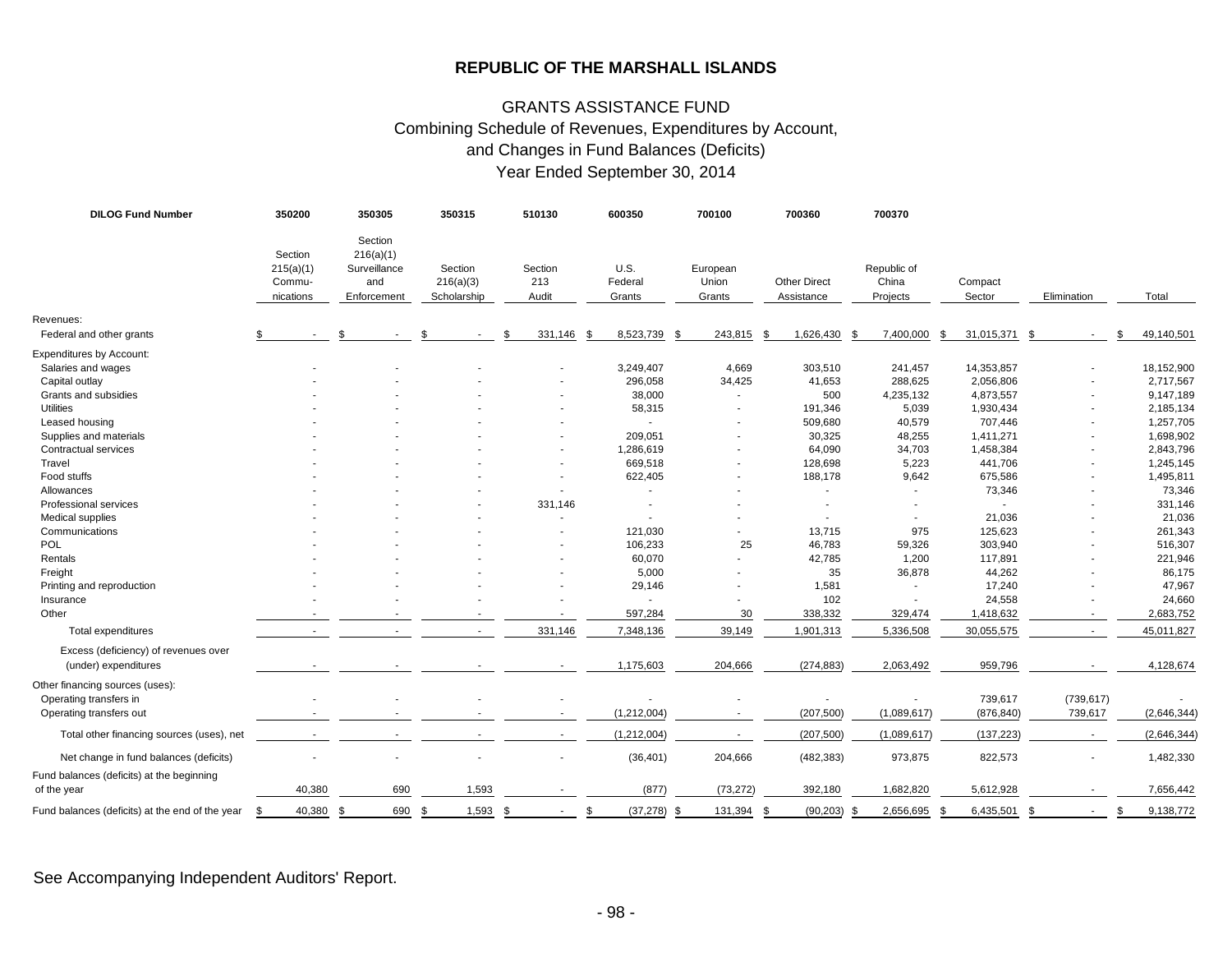## COMPACT OF FREE ASSOCIATION SECTOR GRANTS FUND

September 30, 2014

### Section 211(a)(1) Education Sector Grant Fund

This fund accounts for United States Congress appropriations under United States Public Law 99-239, as amended, Title II, Article I, Section 211(a)(1) and approved by Nitijela resolution 123 to support and improve the educational system of the Republic of the Marshall Islands.

### Supplemental Education Fund

This fund accounts for United States Congress appropriations under United States Public Law 99-239, as amended, which takes the place of certain domestic grants once offered through the U.S. Department of Education, the U.S. Department of Health and Human Services and the U.S. Department of Labor.

### Section 211(a)(2) Health Sector Grant Fund

This fund accounts for United States Congress appropriations under United States Public Law 99-239, as amended, Title II, Article I, Section 211(a)(2) and approved by Nitijela resolution 123 to support and improve the delivery of preventive, curative, and environmental healthcare services in the Republic of the Marshall Islands.

### Section 211(a)(4) Capacity Building Fund

This fund accounts for United States Congress appropriations under United States Public Law 99-239, as amended, Title II, Article I, Section 211(a)(4) and approved by Nitijela resolution 123 to support the efforts in building an effective, accountable and transparent national and local government and other public sector institutions and systems in the Republic of the Marshall Islands.

#### Section 211(a)(5) Environment Sector Fund

This fund accounts for United States Congress appropriations under United States Public Law 99-239, as amended, Title II, Article I, Section 211(a)(5) and approved by Nitijela resolution 123 to increase environmental protection; establish and manage conservation areas; engage in environmental infrastructure planning, design construction and operation; and to involve the citizens of the Marshall Islands in the process of conserving their country's natural resources.

#### Section 211(b)(1) Ebeye Special Needs Fund

This fund accounts for United States Congress appropriations under United States Public Law 99-239, as amended, Title II, Article I, Section 211(b)(1) and approved by Nitijela resolution 123 to support the special needs of the community at Ebeye, Kwajalein Atoll and other Marshallese communities within Kwajalein Atoll.

## Section 211(b)(2) Landowners Special Needs Fund

This fund accounts for United States Congress appropriations under United States Public Law 99-239, as amended, Title II, Article I, Section 211(b)(1) and approved by Nitijela resolution 123 to support the special needs of the community at Ebeye, Kwajalein Atoll and other Marshallese communities within Kwajalein Atoll with emphasis on the Kwajalein Landowners.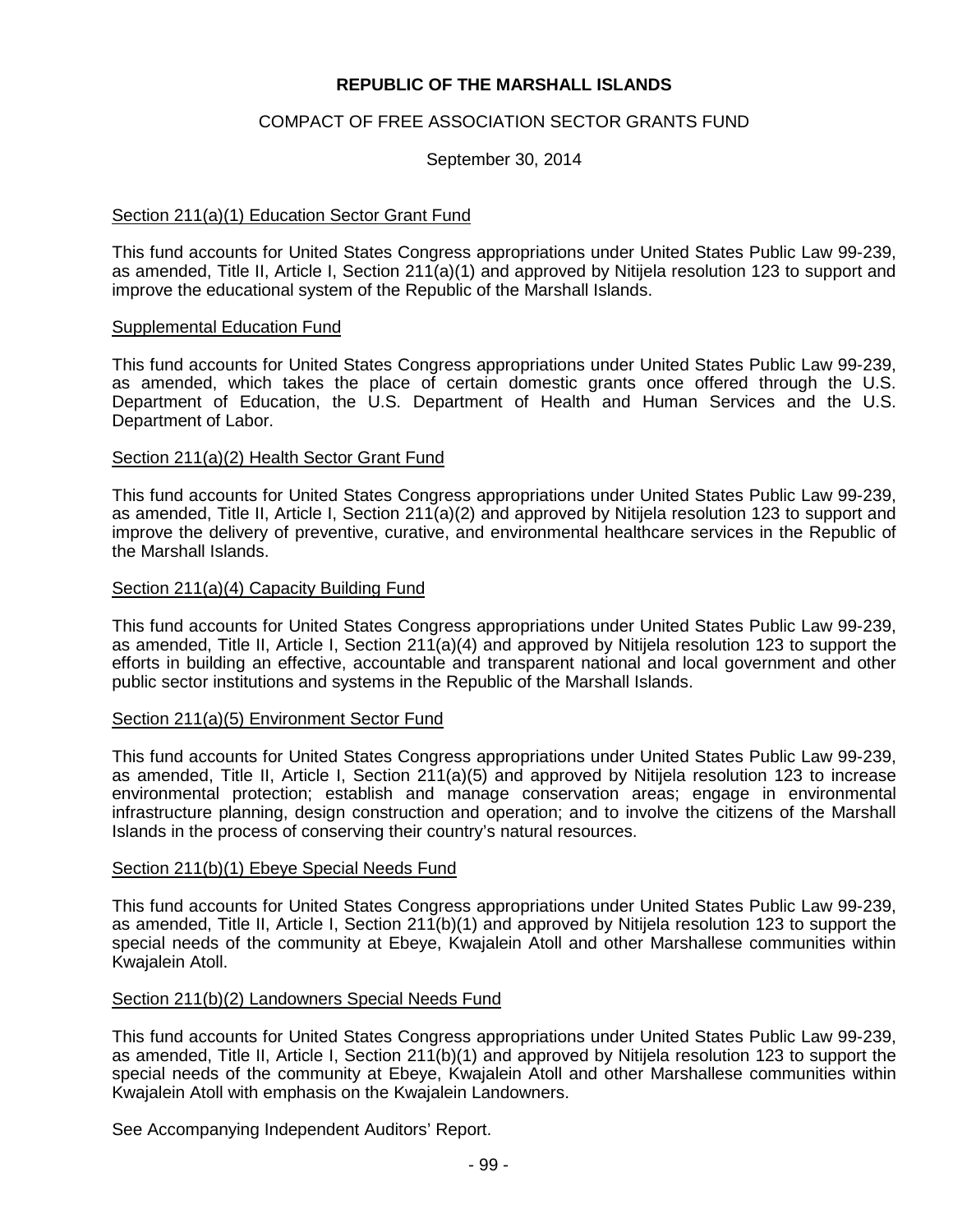## COMPACT OF FREE ASSOCIATION SECTOR GRANTS FUND

September 30, 2014

### Section 211(b)(1) Kwajalein Environment Fund

This fund accounts for United States Congress appropriations under United States Public Law 99-239, as amended, Title II, Article I, Section 211(b)(1) and approved by Nitijela resolution 123 to address the special needs of the community at Ebeye, Kwajalein Atoll, with respect to environmental protection issues.

### Section 211(d)(1) Public Infrastructure Sector Grant Fund

This fund accounts for United States Congress appropriations under United States Public Law 99-239, as amended, Title II, Article I, Section 211(d)(1) and approved by Nitijela resolution 123. The aforementioned section requires no less than 30% and no more than 50% of the total amounts appropriated by the United States Congress under Section 211 to be made available in accordance with a list of specific projects included in the infrastructure improvement and maintenance plan prepared by RepMar.

### Section 211(d)(2) Infrastructure Maintenance Fund

This fund accounts for United States Congress appropriations under United States Public Law 99-239, as amended, Title II, Article I, Section 211(d)(2) and approved by Nitijela resolution 123. The aforementioned section requires 5% of the total amounts appropriated by the United States Congress under Section 211(d)(1) to be set aside and made available, with an equal contribution from RepMar, as a contribution to an Infrastructure Maintenance Fund.

## Section 211(e)(1) Disaster Assistance Emergency Fund

This fund accounts for United States Congress appropriations under United States Public Law 99-239, as amended, Title II, Article I, Section 211(e)(1) and approved by Nitijela resolution 123 to support the establishment of a disaster assistance emergency fund.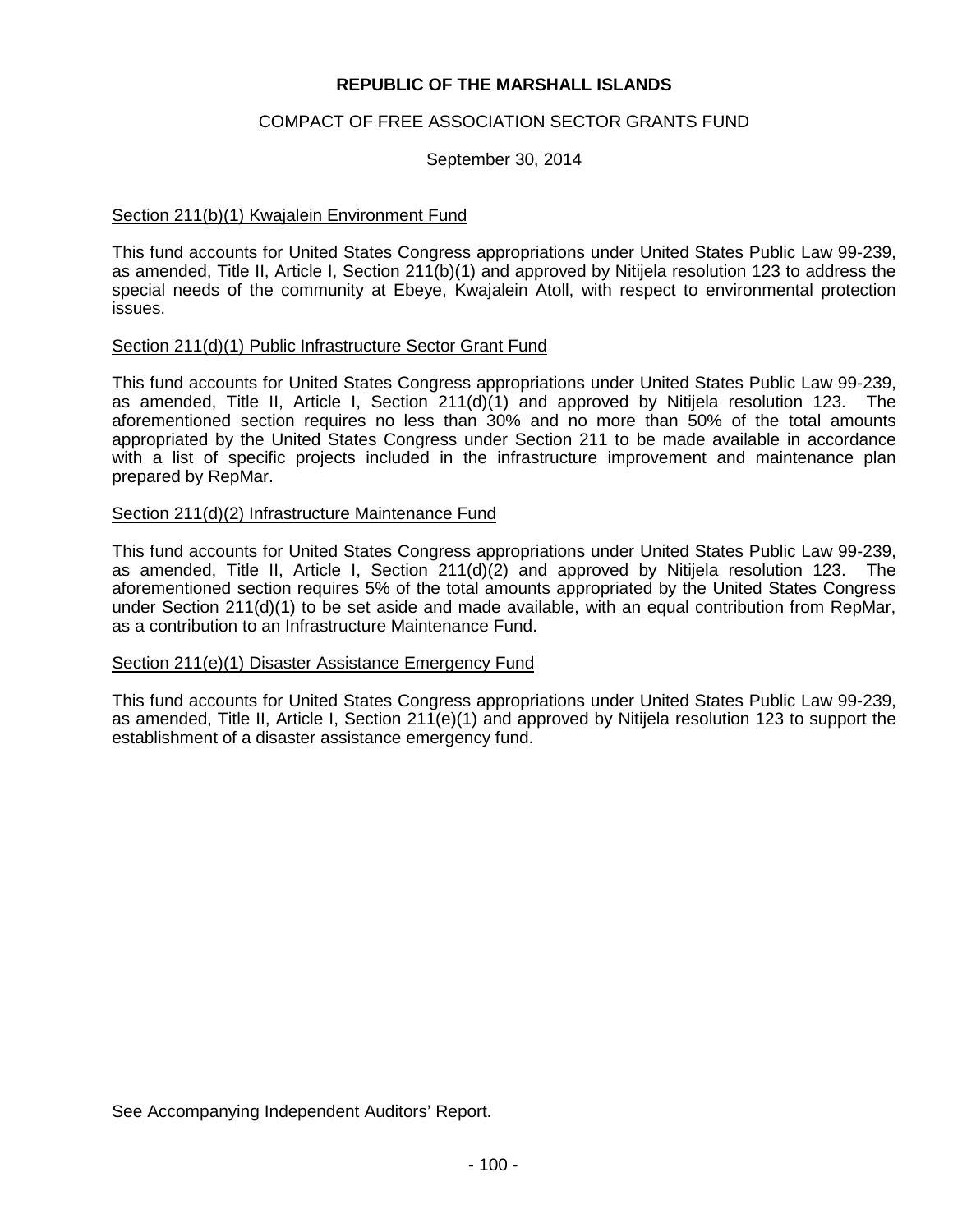# COMPACT OF FREE ASSOCIATION SECTOR GRANTS Combining Balance Sheet September 30, 2014

| <b>DILOG Fund Number</b>                                                                                                                  |    | 410100                                         |      | 410102                                     |      | 410110                                      |      | 410120                                              |      | 410140                              |      | 410150                                                |      | 410160                                                     |      | 410170                                           |          | 510100                                                 |    | 510110                                                |      | 510120                                                                                     |      |                                                         |
|-------------------------------------------------------------------------------------------------------------------------------------------|----|------------------------------------------------|------|--------------------------------------------|------|---------------------------------------------|------|-----------------------------------------------------|------|-------------------------------------|------|-------------------------------------------------------|------|------------------------------------------------------------|------|--------------------------------------------------|----------|--------------------------------------------------------|----|-------------------------------------------------------|------|--------------------------------------------------------------------------------------------|------|---------------------------------------------------------|
|                                                                                                                                           |    | Section<br>211(a)(1)<br>Education              |      | Supplemental<br>Education                  |      | Section<br>211(a)(2)<br>Health              |      | Section<br>211(a)(4)<br>Capacity<br><b>Building</b> |      | Section<br>211(a)(5)<br>Environment |      | Section<br>211(b)(1)<br>Ebeye<br><b>Special Needs</b> |      | Section<br>211(b)(2)<br>Landowners<br><b>Special Needs</b> |      | Section<br>211(b)(3)<br>Kwajalein<br>Environment |          | Section<br>211(d)(1)<br>Public<br>Infrastructure       |    | Section<br>211(d)(2)<br>Infrastructure<br>Maintenance |      | Section<br>211(e)(1)<br><b>Disaster</b><br>Assistance                                      |      | Total                                                   |
| <b>ASSETS</b>                                                                                                                             |    |                                                |      |                                            |      |                                             |      |                                                     |      |                                     |      |                                                       |      |                                                            |      |                                                  |          |                                                        |    |                                                       |      |                                                                                            |      |                                                         |
| Receivables:<br>Federal agencies<br>Due from other funds<br>Advances                                                                      | \$ | 890.078 \$<br>2,959                            |      | 1,187,361 \$<br>734                        |      | 948,453 \$<br>3,090                         |      | 203,373                                             | \$   | 10,487                              | \$   | 350,083 \$<br>4,056                                   |      | 78,440 \$                                                  |      | 33,080<br>484                                    | -S       | 2,269,830 \$<br>3,620                                  |    | 2,730,138<br>(2,972)                                  | -\$  | 233,080<br>2,422,822                                                                       | - \$ | 6,990,405<br>5,366,820<br>11,971                        |
| <b>Total assets</b>                                                                                                                       | \$ | 1,893,037                                      | S.   | 1,188,095                                  |      | 951,543                                     |      | 203,373                                             | S.   | 10,487                              | \$   | 354,139                                               | - \$ | 78,440                                                     | - \$ | 33,564                                           |          | 2,273,450                                              | S  | 2,727,166                                             | S.   | 2,655,902                                                                                  |      | \$12,369,196                                            |
| LIABILITIES AND FUND BALANCES<br>(DEFICITS)                                                                                               |    |                                                |      |                                            |      |                                             |      |                                                     |      |                                     |      |                                                       |      |                                                            |      |                                                  |          |                                                        |    |                                                       |      |                                                                                            |      |                                                         |
| Liabilities:<br>Accounts payable<br>Other liabilities and accruals<br>Retention payable<br>Due to other funds<br><b>Total liabilities</b> | \$ | 88,210 \$<br>218,540<br>,145,011<br>1,451,761  |      | 433,168 \$<br>54,784<br>395,233<br>883,185 |      | 169,631 \$<br>109,641<br>523,315<br>802,587 |      | $\sim$<br>$\sim$<br>$\overline{\phantom{a}}$        | \$   | $\sim$                              | \$   | 140,800 \$<br>20,626<br>170,993<br>332,419            |      | 18,125 \$<br>22,579<br>40,704                              |      | 387<br>5,879<br>$\sim$<br>73,676<br>79,942       | <b>S</b> | 36,798 \$<br>4,166<br>543,637<br>,755,664<br>2,340,265 |    | $1,497$ \$<br>1,335<br>$\sim$<br>2,832                |      | $\sim$<br>$\overline{\phantom{a}}$<br>$\overline{\phantom{a}}$<br>$\overline{\phantom{a}}$ |      | 888,616<br>414,971<br>543,637<br>4,086,471<br>5,933,695 |
| Fund balances (deficits):<br>Restricted<br>Unassigned<br>Total fund balances (deficits)                                                   |    | 441,276<br>$\overline{\phantom{a}}$<br>441,276 |      | 304,910<br>$\sim$<br>304,910               |      | 148,956<br>$\sim$<br>148,956                |      | 203,373<br>$\overline{\phantom{a}}$<br>203,373      |      | 10,487<br>$\sim$<br>10,487          |      | 21,720<br>$\overline{\phantom{a}}$<br>21,720          |      | 37,736<br>$\overline{\phantom{a}}$<br>37,736               |      | (46, 378)<br>(46, 378)                           |          | (66, 815)<br>(66, 815)                                 |    | 2,724,334<br>$\sim$<br>2,724,334                      |      | 2,655,902<br>$\sim$<br>2,655,902                                                           |      | 6,548,694<br>(113, 193)<br>6,435,501                    |
| Total liabilities and fund balances                                                                                                       | .ፍ | 1,893,037                                      | - \$ | 1,188,095                                  | - \$ | 951,543                                     | - \$ | 203,373                                             | - \$ | 10,487                              | - \$ | 354,139                                               | - \$ | 78,440 \$                                                  |      | 33,564                                           | \$       | 2,273,450                                              | \$ | 2,727,166                                             | - \$ | 2,655,902                                                                                  | \$   | 12,369,196                                              |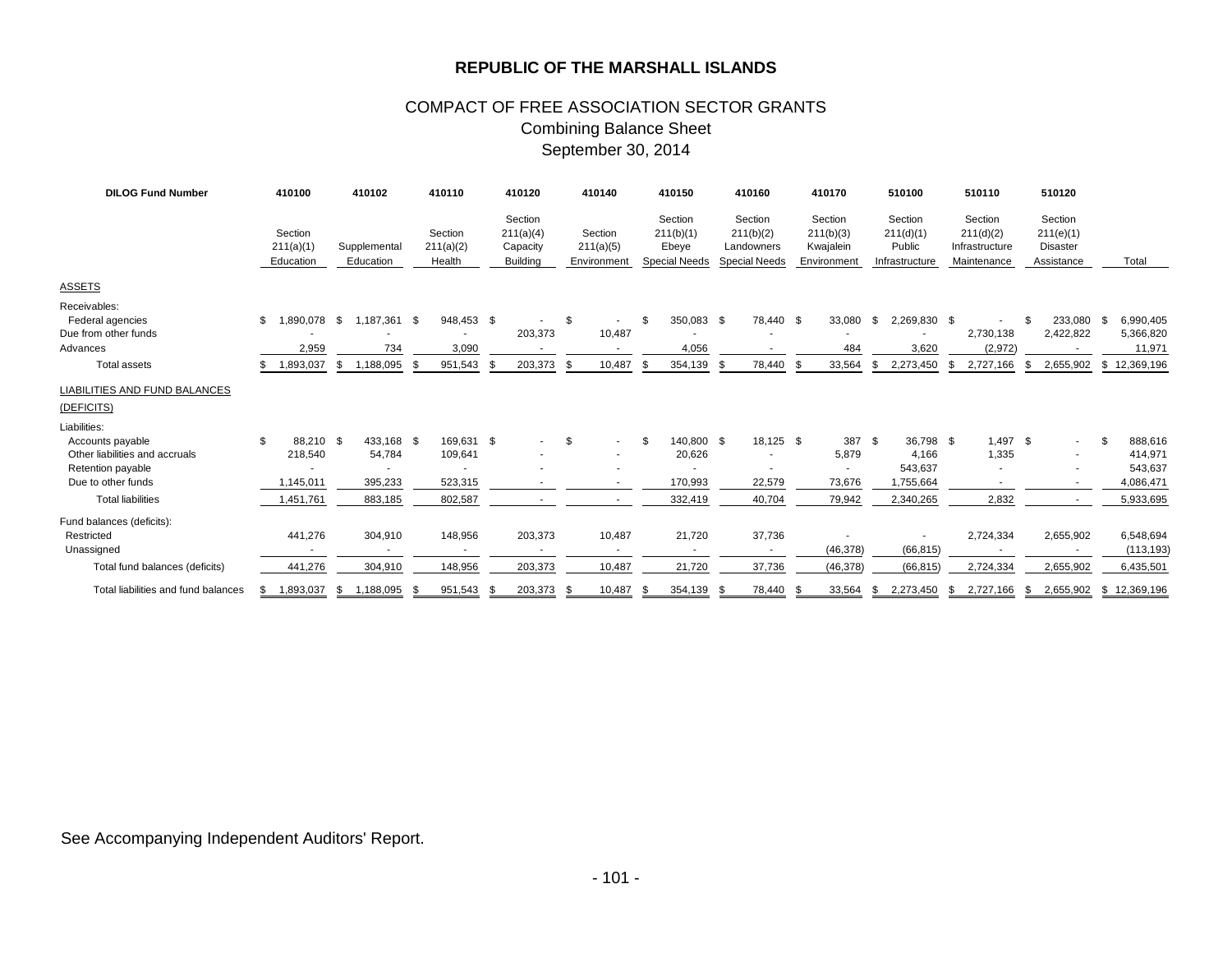## COMPACT OF FREE ASSOCIATION SECTOR GRANTS Combining Schedule of Revenues, Expenditures by Function, Year Ended September 30, 2014 and Changes in Fund Balances (Deficits)

| <b>DILOG Fund Number</b>                                                             | 410100                            | 410102                    | 410110                         | 410120                                              | 410140                              | 410150                                                | 410160                                                     | 410170                                           | 510100                                           | 510110                                                | 510120                                                |                        |
|--------------------------------------------------------------------------------------|-----------------------------------|---------------------------|--------------------------------|-----------------------------------------------------|-------------------------------------|-------------------------------------------------------|------------------------------------------------------------|--------------------------------------------------|--------------------------------------------------|-------------------------------------------------------|-------------------------------------------------------|------------------------|
|                                                                                      | Section<br>211(a)(1)<br>Education | Supplemental<br>Education | Section<br>211(a)(2)<br>Health | Section<br>211(a)(4)<br>Capacity<br><b>Building</b> | Section<br>211(a)(5)<br>Environment | Section<br>211(b)(1)<br>Ebeye<br><b>Special Needs</b> | Section<br>211(b)(2)<br>Landowners<br><b>Special Needs</b> | Section<br>211(b)(3)<br>Kwajalein<br>Environment | Section<br>211(d)(1)<br>Public<br>Infrastructure | Section<br>211(d)(2)<br>Infrastructure<br>Maintenance | Section<br>211(e)(1)<br><b>Disaster</b><br>Assistance | Total                  |
| Revenues:                                                                            |                                   |                           |                                |                                                     |                                     |                                                       |                                                            |                                                  |                                                  |                                                       |                                                       |                        |
| Compact funding                                                                      | 10,990,078                        | 5,572,186                 | 6,198,453                      | 40,000<br>-S                                        | 325,000<br>\$.                      | 3,375,090<br>\$                                       | 2,147,147<br>\$                                            | 233,080<br>-\$                                   | 1,901,257<br>.ፍ                                  |                                                       | 233,080<br>\$.                                        | 31,015,371<br>S.       |
| <b>Expenditures by Function:</b><br>Current:<br>Ministry of Education                | 10,152,350                        | 5,163,826                 |                                |                                                     |                                     | 1,882,279                                             |                                                            |                                                  |                                                  |                                                       |                                                       | 17,198,455             |
| Ministry of Health and                                                               |                                   |                           |                                |                                                     |                                     |                                                       |                                                            |                                                  |                                                  |                                                       |                                                       |                        |
| Environment<br>Ministry of Finance                                                   | $\overline{\phantom{a}}$          |                           | 6,123,413                      |                                                     | $\overline{\phantom{a}}$            | 1,598,652<br>$\overline{\phantom{a}}$                 | 2,087,123                                                  |                                                  |                                                  |                                                       | $\overline{\phantom{a}}$                              | 7,722,065<br>2,087,123 |
| <b>Environmental Protection</b><br>Authority                                         |                                   |                           |                                |                                                     | 325,000                             |                                                       |                                                            | 248,203                                          |                                                  |                                                       |                                                       | 573,203                |
| Capital outlay                                                                       |                                   |                           |                                |                                                     |                                     |                                                       |                                                            |                                                  | 1,945,818                                        | 528,911                                               |                                                       | 2,474,729              |
| Total expenditures                                                                   | 10,152,350                        | 5,163,826                 | 6,123,413                      | $\sim$                                              | 325,000                             | 3,480,931                                             | 2,087,123                                                  | 248,203                                          | 1,945,818                                        | 528,911                                               | $\sim$                                                | 30,055,575             |
| Excess (deficiency) of revenues<br>over (under) expenditures                         | 837,728                           | 408,360                   | 75,040                         | 40,000                                              |                                     | (105, 841)                                            | 60,024                                                     | (15, 123)                                        | (44, 561)                                        | (528, 911)                                            | 233,080                                               | 959,796                |
| Other financing sources (uses):<br>Operating transfers in<br>Operating transfers out | (471, 925)                        | (204, 915)                |                                |                                                     |                                     | (200,000)                                             |                                                            |                                                  |                                                  | 506,537                                               | 233,080                                               | 739,617<br>(876, 840)  |
| Total other financing sources<br>(uses), net                                         | (471, 925)                        | (204, 915)                |                                |                                                     | $\overline{\phantom{a}}$            | (200,000)                                             |                                                            |                                                  | $\overline{\phantom{a}}$                         | 506,537                                               | 233,080                                               | (137, 223)             |
| Net change in fund balances<br>(deficits)                                            | 365,803                           | 203,445                   | 75,040                         | 40,000                                              | $\blacksquare$                      | (305, 841)                                            | 60,024                                                     | (15, 123)                                        | (44, 561)                                        | (22, 374)                                             | 466,160                                               | 822,573                |
| Fund balances (deficits) at the<br>beginning of the year                             | 75,473                            | 101,465                   | 73,916                         | 163,373                                             | 10,487                              | 327,561                                               | (22, 288)                                                  | (31, 255)                                        | (22, 254)                                        | 2,746,708                                             | 2,189,742                                             | 5,612,928              |
| Fund balances (deficits) at the<br>end of the year                                   | 441,276                           | 304,910                   | 148,956<br>-SS                 | 203,373<br>-S                                       | 10,487<br>- \$                      | 21,720<br>\$                                          | 37,736<br>. ፕ                                              | (46, 378)<br>- \$                                | (66, 815)<br>- \$                                | 2,724,334                                             | 2,655,902<br>S.                                       | 6,435,501<br>-S        |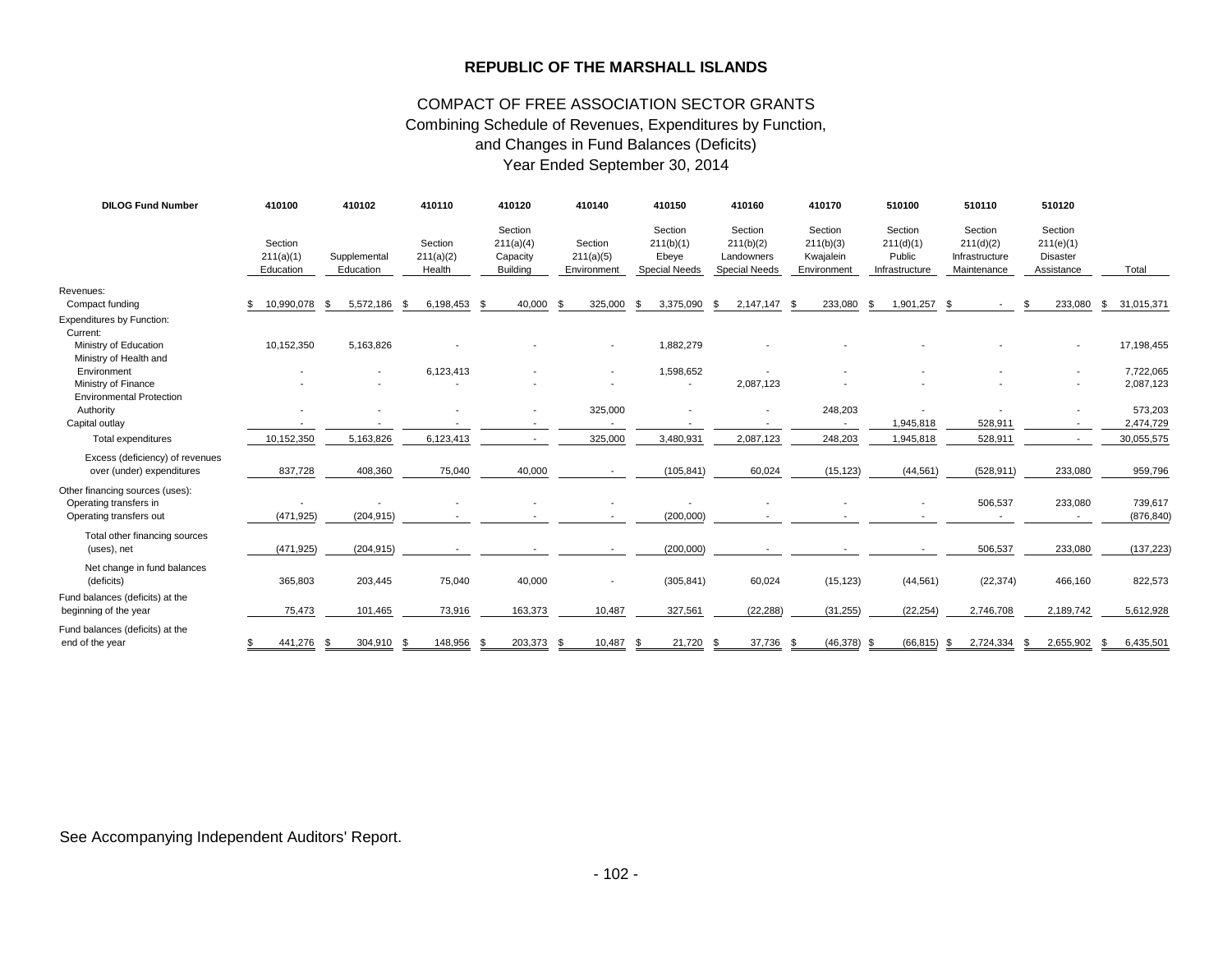## COMPACT OF FREE ASSOCIATION SECTOR GRANTS Combining Schedule of Revenues, Expenditures by Account, Year Ended September 30, 2014 and Changes in Fund Balances (Deficits)

| <b>DILOG Fund Number</b>                                     | 410100                            | 410102                    | 410110                         | 410120                                              | 410140                              | 410150                                                | 410160                                                     | 410170                                           | 510100                                           | 510110                                                | 510120                                         |                  |
|--------------------------------------------------------------|-----------------------------------|---------------------------|--------------------------------|-----------------------------------------------------|-------------------------------------|-------------------------------------------------------|------------------------------------------------------------|--------------------------------------------------|--------------------------------------------------|-------------------------------------------------------|------------------------------------------------|------------------|
|                                                              | Section<br>211(a)(1)<br>Education | Supplemental<br>Education | Section<br>211(a)(2)<br>Health | Section<br>211(a)(4)<br>Capacity<br><b>Building</b> | Section<br>211(a)(5)<br>Environment | Section<br>211(b)(1)<br>Ebeye<br><b>Special Needs</b> | Section<br>211(b)(2)<br>Landowners<br><b>Special Needs</b> | Section<br>211(b)(3)<br>Kwajalein<br>Environment | Section<br>211(d)(1)<br>Public<br>Infrastructure | Section<br>211(d)(2)<br>Infrastructure<br>Maintenance | Section<br>211(e)(1)<br>Disaster<br>Assistance | Total            |
| Revenues:                                                    |                                   |                           |                                |                                                     |                                     |                                                       |                                                            |                                                  |                                                  |                                                       |                                                |                  |
| Compact funding                                              | 10,990,078                        | 5,572,186<br>-S           | 6,198,453<br>\$                | 40,000<br>\$                                        | \$<br>325,000                       | \$<br>3,375,090                                       | \$<br>2,147,147                                            | 233,080<br>\$                                    | 1,901,257<br>£.                                  |                                                       | \$<br>233,080                                  | 31,015,371<br>\$ |
| <b>Expenditures by Account:</b>                              |                                   |                           |                                |                                                     |                                     |                                                       |                                                            |                                                  |                                                  |                                                       |                                                |                  |
| Salaries and wages                                           | 6,908,087                         | 1,975,457                 | 4,202,898                      |                                                     |                                     | 825,725                                               |                                                            | 223,501                                          | 152,453                                          | 65,736                                                |                                                | 14,353,857       |
| Capital outlay                                               | 154,534                           | 119,563                   | 58,601                         |                                                     | $\blacksquare$                      | 46,973                                                | 208,683                                                    | $\sim$                                           | 1,088,106                                        | 380,346                                               |                                                | 2,056,806        |
| Grants and subsidies                                         | 1,299,667                         | 427,939                   |                                |                                                     | 325,000                             | 425,000                                               | 1,878,440                                                  | $\sim$                                           | 517,511                                          |                                                       | $\overline{\phantom{a}}$                       | 4,873,557        |
| <b>Utilities</b>                                             | 345,737                           | 42,940                    | 721,067                        |                                                     |                                     | 816,490                                               |                                                            | 4,200                                            |                                                  |                                                       | $\overline{\phantom{a}}$                       | 1,930,434        |
| Leased housing                                               | 190,049                           | 38,000                    | 459,390                        |                                                     |                                     | $\blacksquare$                                        |                                                            | $\overline{\phantom{a}}$                         | 20,007                                           |                                                       |                                                | 707,446          |
| Supplies and materials                                       | 415,053                           | 621,033                   | 63,344                         |                                                     |                                     | 307,101                                               |                                                            | 700                                              | 4,040                                            |                                                       | $\overline{\phantom{a}}$                       | 1,411,271        |
| Contractual services                                         | 5,571                             | 875,469                   | 226,785                        |                                                     |                                     | 282,559                                               |                                                            | $\sim$                                           | 68,000                                           |                                                       |                                                | 1,458,384        |
| Travel                                                       | 157,410                           | 25,310                    | 52,996                         |                                                     |                                     | 173,657                                               |                                                            | 12,416                                           | 19,917                                           |                                                       |                                                | 441,706          |
| Food stuffs                                                  | 244,582                           | 221,892                   | 122,121                        |                                                     |                                     | 85,001                                                |                                                            | $\overline{\phantom{a}}$                         | 1,990                                            |                                                       |                                                | 675,586          |
| Allowances                                                   | 26,496                            | 46,850                    |                                |                                                     |                                     |                                                       |                                                            | $\overline{\phantom{a}}$                         |                                                  |                                                       |                                                | 73,346           |
| Medical supplies                                             |                                   |                           |                                |                                                     |                                     | 21,036                                                |                                                            | $\overline{\phantom{a}}$                         | $\overline{\phantom{a}}$                         |                                                       |                                                | 21,036           |
| Communications                                               | 23,577                            | 20,857                    | 18,022                         |                                                     |                                     | 48,671                                                |                                                            | 4,175                                            | 10,321                                           |                                                       |                                                | 125,623          |
| POL                                                          | 149,518                           | 23,601                    | 24,398                         |                                                     |                                     | 82,529                                                |                                                            | 2,476                                            | 21,418                                           |                                                       |                                                | 303,940          |
| Rentals                                                      | 69,927                            | 6,000                     | 600                            |                                                     |                                     | 1,029                                                 |                                                            | $\overline{\phantom{a}}$                         | 40,335                                           |                                                       |                                                | 117,891          |
| Freight                                                      | 28,988                            | 594                       | 961                            |                                                     |                                     | 13,719                                                |                                                            | $\overline{\phantom{0}}$                         |                                                  |                                                       |                                                | 44,262           |
| Printing and reproduction                                    | 10,998                            | 2,500                     |                                |                                                     |                                     | 3,252                                                 |                                                            | 490                                              |                                                  |                                                       |                                                | 17,240           |
| Insurance                                                    | 23,163                            |                           | 845                            |                                                     |                                     | 550                                                   |                                                            | $\overline{\phantom{0}}$                         |                                                  |                                                       |                                                | 24,558           |
| Other                                                        | 98,993                            | 715,821                   | 171,385                        | $\overline{\phantom{0}}$                            | $\overline{\phantom{a}}$            | 347,639                                               | $\overline{\phantom{a}}$                                   | 245                                              | 1,720                                            | 82,829                                                | $\overline{\phantom{a}}$                       | 1,418,632        |
| <b>Total expenditures</b>                                    | 10,152,350                        | 5,163,826                 | 6,123,413                      | $\overline{\phantom{a}}$                            | 325,000                             | 3,480,931                                             | 2,087,123                                                  | 248,203                                          | 1,945,818                                        | 528,911                                               | $\overline{\phantom{a}}$                       | 30,055,575       |
| Excess (deficiency) of revenues<br>over (under) expenditures | 837,728                           | 408,360                   | 75,040                         | 40,000                                              |                                     | (105, 841)                                            | 60,024                                                     | (15, 123)                                        | (44, 561)                                        | (528, 911)                                            | 233,080                                        | 959,796          |
| Other financing sources (uses):                              |                                   |                           |                                |                                                     |                                     |                                                       |                                                            |                                                  |                                                  |                                                       |                                                |                  |
| Operating transfers in                                       |                                   |                           |                                |                                                     |                                     |                                                       |                                                            |                                                  |                                                  | 506,537                                               | 233,080                                        | 739,617          |
| Operating transfers out                                      | (471, 925)                        | (204, 915)                |                                |                                                     |                                     | (200,000)                                             |                                                            |                                                  |                                                  |                                                       |                                                | (876, 840)       |
|                                                              |                                   |                           |                                |                                                     |                                     |                                                       |                                                            |                                                  |                                                  |                                                       | $\overline{\phantom{a}}$                       |                  |
| Total other financing sources<br>(uses), net                 | (471, 925)                        | (204, 915)                |                                |                                                     |                                     | (200,000)                                             |                                                            |                                                  |                                                  | 506,537                                               | 233,080                                        | (137, 223)       |
| Net change in fund balances<br>(deficits)                    | 365,803                           | 203,445                   | 75,040                         | 40,000                                              |                                     | (305, 841)                                            | 60,024                                                     | (15, 123)                                        | (44, 561)                                        | (22, 374)                                             | 466,160                                        | 822,573          |
| Fund balances (deficits) at the<br>beginning of the year     | 75,473                            | 101,465                   | 73,916                         | 163,373                                             | 10,487                              | 327,561                                               | (22, 288)                                                  | (31, 255)                                        | (22, 254)                                        | 2,746,708                                             | 2,189,742                                      | 5,612,928        |
| Fund balances (deficits) at the<br>end of the year           | 441,276<br>\$                     | 304,910 \$<br>- \$        | 148,956                        | 203,373 \$<br>- \$                                  | 10,487 \$                           | 21,720                                                | 37,736<br>\$                                               | (46, 378)<br>-\$                                 | (66,815)<br>-\$                                  | 2,724,334<br>\$                                       | 2,655,902<br>- \$                              | 6,435,501<br>-\$ |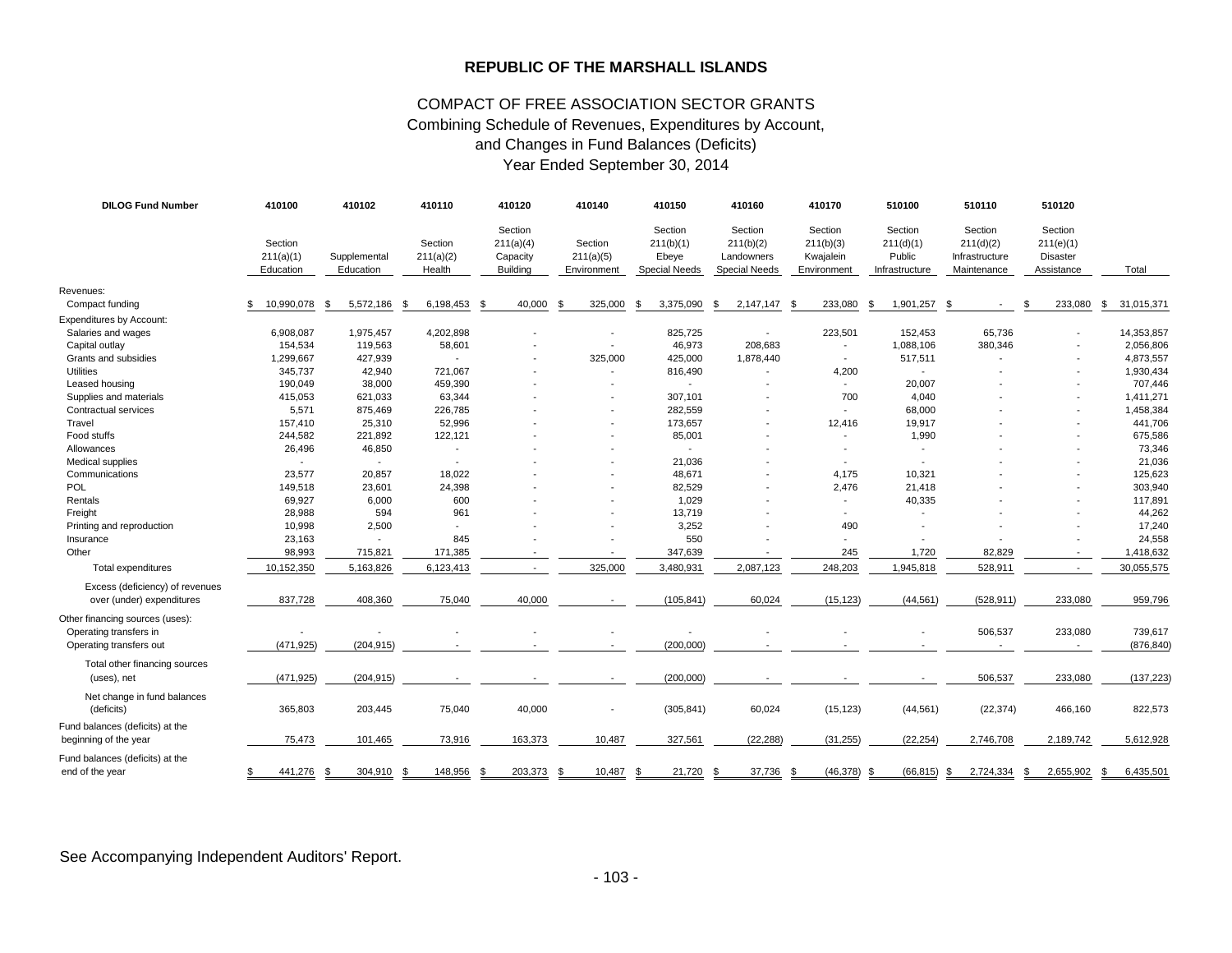## GENERAL FUND

### September 30, 2014

#### Reimbursable Fund

This fund accounts for the operations of the Majuro Weather Station that is funded by the United States Department of Commerce National Weather Service and overtime charges for Customs and Immigration personnel whose attendance is required at the various ports of entry into the Marshall Islands.

### Changed Circumstances Fund

This fund accounts for the expenditures related to the Changed Circumstances Study using excess annual proceeds from the Section 177 Nuclear Claims Trust Fund.

### Judiciary Fund

This fund accounts for all financial transactions related to RepMar's judicial system as required under Public Law No. 1989-69.

#### Alternative Energy Fund

This fund accounts for the development, marketing, and operation of alternative energy systems. This fund was established under Public Law No. 1989-63 to administer revenue received with respect to alternative energy systems, and any appropriations made by the Nitijela for related purposes.

#### Postal Service Fund

This fund was established under Public Law No. 1985-4 to account for and administer monies collected and paid under the provisions of the Postal Service Act 1983 and any appropriations made by the Nitijela for related purposes.

#### Marshall Islands Development Authority (MIDA) Fund

This fund accounts for capital projects specified under Public Law No. 1988-14, Section 12 and Schedule 3, appropriated to MIDA from Capital Account funds provided under Section 211 of the Compact of Free Association. Those appropriations do not lapse at the end of the fiscal year, but continue until either the purpose of the appropriation is complete, or the funds are expended, whichever occurs first.

#### Local Government Fund

This fund accounts for the disbursement of funds to Local Governments. The fund was established under Public Law No. 1981-2 to channel monies appropriated by the Nitijela and granted by RepMar to local governments.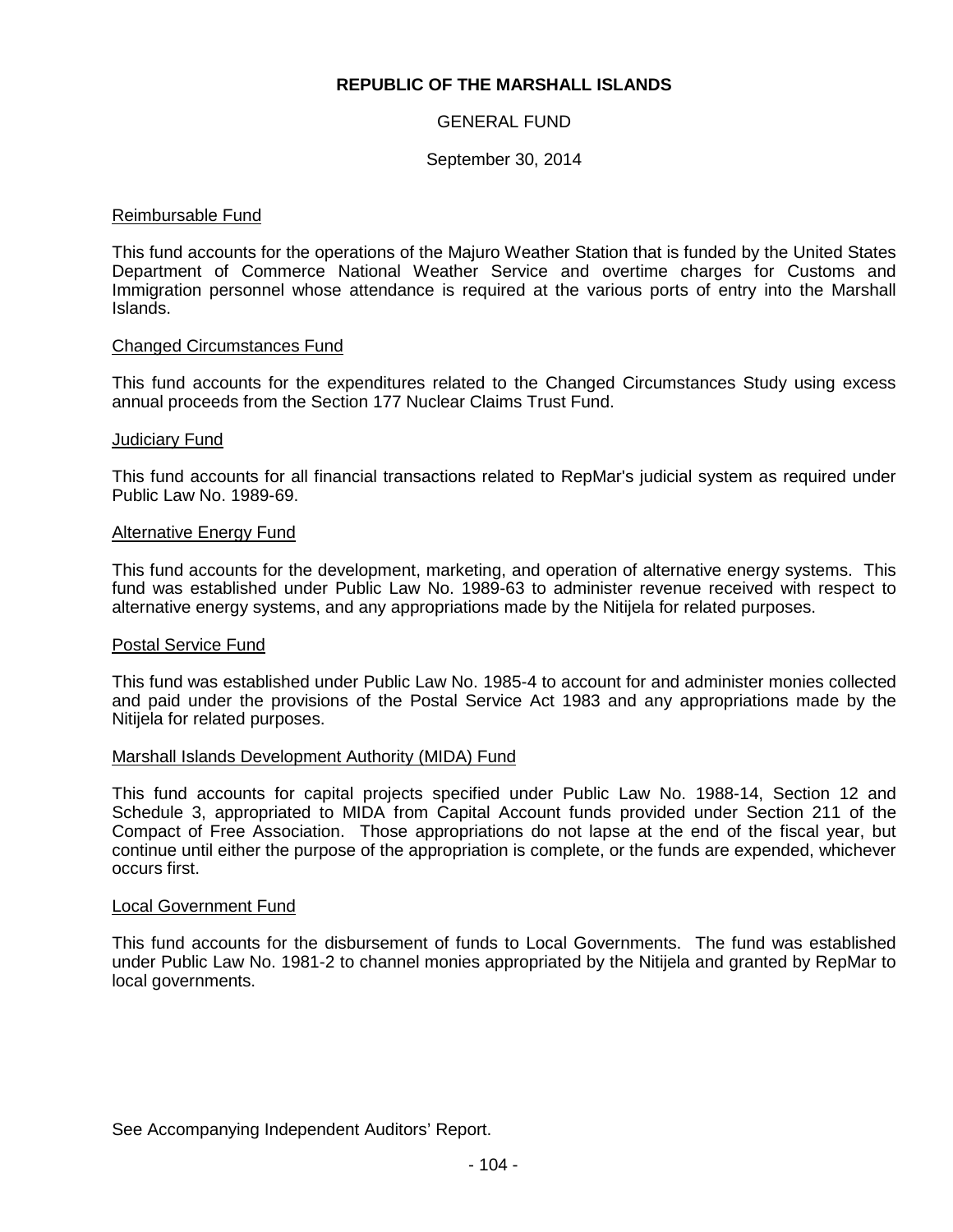# GENERAL FUND

## September 30, 2014

## Asian Development Bank (ADB) Development Projects

This fund accounts for projects funded by Asian Development Bank loans. These projects include the fisheries development (ADB Loan Number 1102 MAR (SF)), typhoon emergency rehabilitation program (ADB Loan Number 1218 MAR (SF)), improvement of basic education (ADB Loan Number 1249 MAR (SF)), Majuro water supply project (ADB Loan Numbers 1250 MAR (SF) and 1389 RMI (SF)), improvement of health care (ADB Loan Number 1316 RMI (SF)), the Ebeye health and infrastructure project (ADB Loan Number 1694 RMI (SF)), the skills training and vocational education project (ADB Loan Number 1791 RMI (SF)), and the fiscal debt management project (ADB Loan Number 2950 RMI (SF)).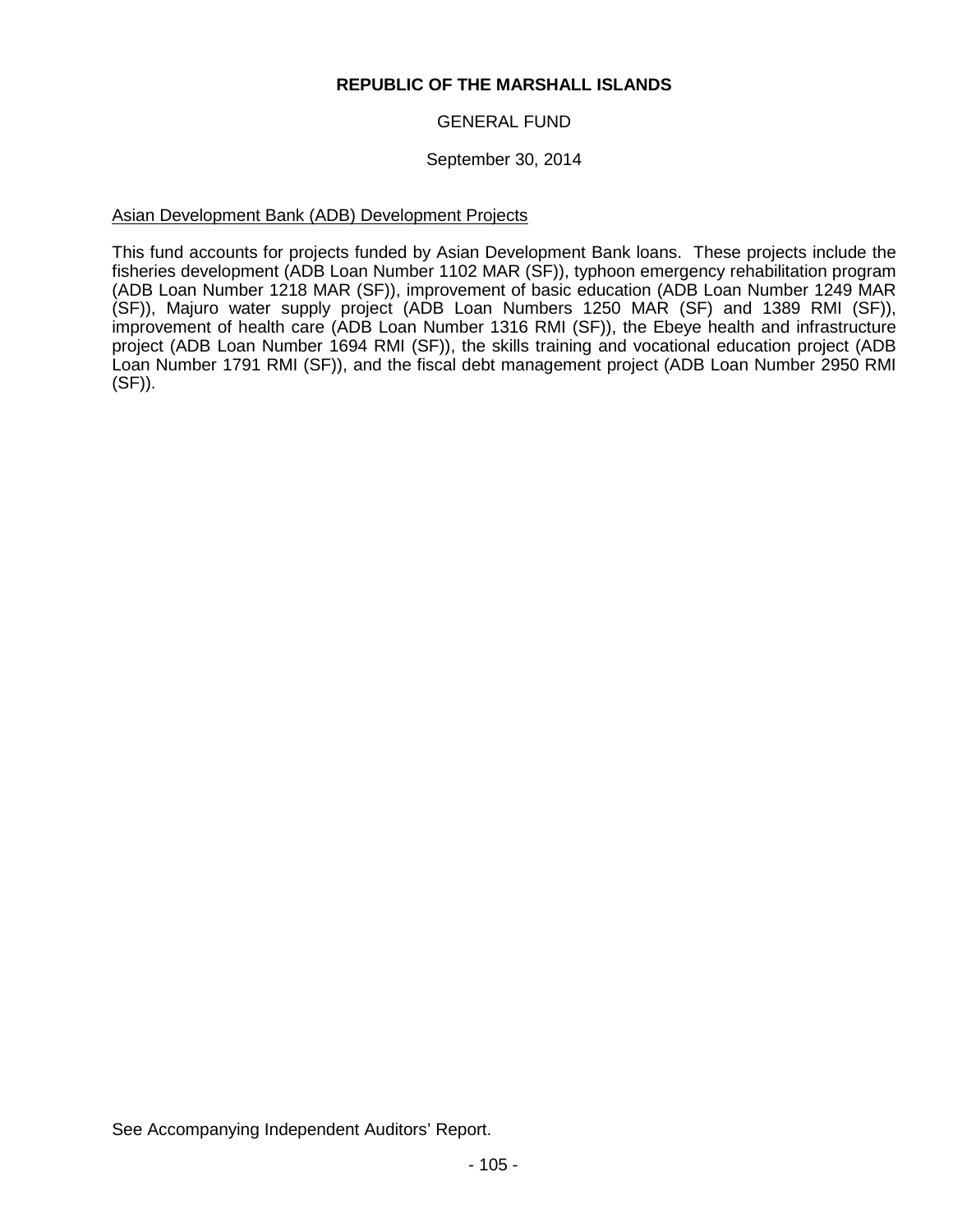# **REPUBLIC OF THE MARSHALL ISLANDS**

### GENERAL FUND

### Combining Balance Sheet September 30, 2014

|                                                                              | 100100                                   | 200090                                                                           | 200317                             | 200330                             | 200335                          | 200515                         | 300400      | 300600                             | 800405                                           | 950000                                            | 960000                   |                                         |                                         |
|------------------------------------------------------------------------------|------------------------------------------|----------------------------------------------------------------------------------|------------------------------------|------------------------------------|---------------------------------|--------------------------------|-------------|------------------------------------|--------------------------------------------------|---------------------------------------------------|--------------------------|-----------------------------------------|-----------------------------------------|
|                                                                              | General                                  | Reimbursable                                                                     | Changed<br>Circumstances           | Judiciary                          | Alternative<br>Energy           | Postal<br>Service              | <b>MIDA</b> | Local<br>Government                | ADB<br>Development<br>Projects                   | Treasury                                          | Payroll<br>Revolving     | Elimination                             | Total                                   |
| <b>ASSETS</b>                                                                |                                          |                                                                                  |                                    |                                    |                                 |                                |             |                                    |                                                  |                                                   |                          |                                         |                                         |
| Cash and cash equivalents<br>Investments<br>Receivables, net:                | \$<br>998,250                            | \$                                                                               | \$                                 | \$                                 | \$<br>$\blacksquare$            | \$.                            | \$          | \$.                                | 22,268                                           | \$<br>3,985,786 \$                                |                          | \$                                      | 4,008,054<br>998,250                    |
| Taxes<br>Federal agencies                                                    | 2,263,335<br>47,425                      | $\sim$<br>611,390                                                                |                                    |                                    |                                 |                                |             |                                    | ٠                                                | $\overline{\phantom{a}}$                          |                          | $\overline{\phantom{a}}$                | 2,263,335<br>658,815                    |
| General<br>Due from other funds<br>Due from component units                  | 136,320<br>4,227,267<br>10,054,314       | $\overline{\phantom{a}}$<br>$\overline{\phantom{a}}$<br>$\overline{\phantom{a}}$ | $\overline{\phantom{a}}$<br>54,458 | 33,145<br>$\overline{\phantom{a}}$ | 443<br>$\overline{\phantom{a}}$ |                                |             | 14,251<br>$\overline{\phantom{a}}$ | 176,071<br>1,130,193<br>$\overline{\phantom{a}}$ | (1, 566)<br>6,211,546<br>$\overline{\phantom{a}}$ | 1,436,727<br>٠           | (7,516,099)<br>$\overline{\phantom{a}}$ | 310,825<br>5,591,931<br>10,054,314      |
| Advances<br>Restricted assets:                                               | 154,810                                  | 2,683                                                                            | $\overline{\phantom{a}}$           | $\overline{a}$                     | $\overline{\phantom{a}}$        |                                |             | $\blacksquare$                     | $\overline{\phantom{a}}$                         | (56, 893)                                         | $\overline{\phantom{a}}$ | $\overline{\phantom{a}}$                | 100,600                                 |
| Cash and cash equivalents                                                    |                                          |                                                                                  |                                    |                                    |                                 |                                |             |                                    |                                                  | 4,627,625                                         |                          |                                         | 4,627,625                               |
| Total assets                                                                 | 17,881,721<br>\$                         | 614,073<br>\$                                                                    | 54,458<br>- \$                     | 33,145<br>£.                       | 443<br>- \$                     | \$<br>$\overline{\phantom{a}}$ |             | 14,251                             | 1,328,532<br>- \$                                | 14,766,498<br>S.                                  | 1,436,727<br>-96         | (7,516,099)<br>\$                       | 28,613,749<br>- 96                      |
| LIABILITIES AND FUND BALANCE                                                 |                                          |                                                                                  |                                    |                                    |                                 |                                |             |                                    |                                                  |                                                   |                          |                                         |                                         |
| (DEFICIT)                                                                    |                                          |                                                                                  |                                    |                                    |                                 |                                |             |                                    |                                                  |                                                   |                          |                                         |                                         |
| Liabilities:                                                                 |                                          |                                                                                  |                                    |                                    |                                 |                                |             |                                    |                                                  |                                                   |                          |                                         |                                         |
| Accounts payable<br>Other liabilities and accruals<br>Due to component units | 1,831,552 \$<br>\$<br>935,770<br>551,741 | 12,744 \$<br>16,191<br>$\overline{\phantom{a}}$                                  |                                    | \$                                 | \$<br>٠<br>27                   | \$<br>$\overline{\phantom{a}}$ | \$          | \$                                 | 20,855<br>-S<br>333<br>$\overline{\phantom{a}}$  | 475,387 \$<br>- \$<br>$\overline{\phantom{a}}$    | 1,436,727                | \$<br>۰                                 | 2,340,538<br>\$<br>2,389,048<br>551,741 |
| Due to other funds                                                           | $\overline{\phantom{a}}$                 | 618,957                                                                          |                                    |                                    |                                 | 658                            |             |                                    | $\overline{\phantom{a}}$                         | 14,291,111                                        |                          | (7,516,099)                             | 7,394,627                               |
| Unearned revenues                                                            | 250,000                                  | $\sim$                                                                           |                                    |                                    |                                 | $\sim$                         |             |                                    |                                                  |                                                   |                          |                                         | 250,000                                 |
| <b>Total liabilities</b>                                                     | 3,569,063                                | 647,892                                                                          |                                    |                                    | 27                              | 658                            |             |                                    | 21,188                                           | 14,766,498                                        | 1,436,727                | (7,516,099)                             | 12,925,954                              |
| Fund balance (deficit):                                                      |                                          |                                                                                  |                                    |                                    |                                 |                                |             |                                    |                                                  |                                                   |                          |                                         |                                         |
| Nonspendable<br>Restricted                                                   | 11,052,564<br>$\overline{\phantom{a}}$   |                                                                                  |                                    |                                    |                                 |                                |             | $\blacksquare$                     | 1,307,344                                        | 1,635,578                                         |                          |                                         | 11,052,564<br>2,942,922                 |
| Committed                                                                    | 2,546,450                                |                                                                                  |                                    | 33,145                             |                                 | $\overline{\phantom{a}}$       |             | 14,251                             | $\overline{\phantom{a}}$                         |                                                   |                          | $\overline{\phantom{a}}$                | 2,593,846                               |
| Unassigned                                                                   | 713,644                                  | (33, 819)                                                                        | 54,458                             | $\overline{\phantom{a}}$           | 416                             | (658)                          |             |                                    | $\overline{\phantom{a}}$                         | (1,635,578)                                       |                          |                                         | (901, 537)                              |
| Total fund balance (deficit)                                                 | 14,312,658                               | (33, 819)                                                                        | 54,458                             | 33,145                             | 416                             | (658)                          |             | 14,251                             | 1,307,344                                        |                                                   |                          |                                         | 15,687,795                              |
| Total liabilities and fund balance                                           | 17,881,721<br>\$                         | 614,073<br>-S                                                                    | 54,458<br>- \$                     | 33,145<br>\$.                      | 443<br>-9                       | -S<br>$\overline{\phantom{a}}$ |             | 14,251                             | 1,328,532<br>-S                                  | 14,766,498<br>s.                                  | 1,436,727<br>\$          | (7,516,099)<br>\$                       | 28,613,749<br>S                         |

See Accompanying Independent Auditors' Report.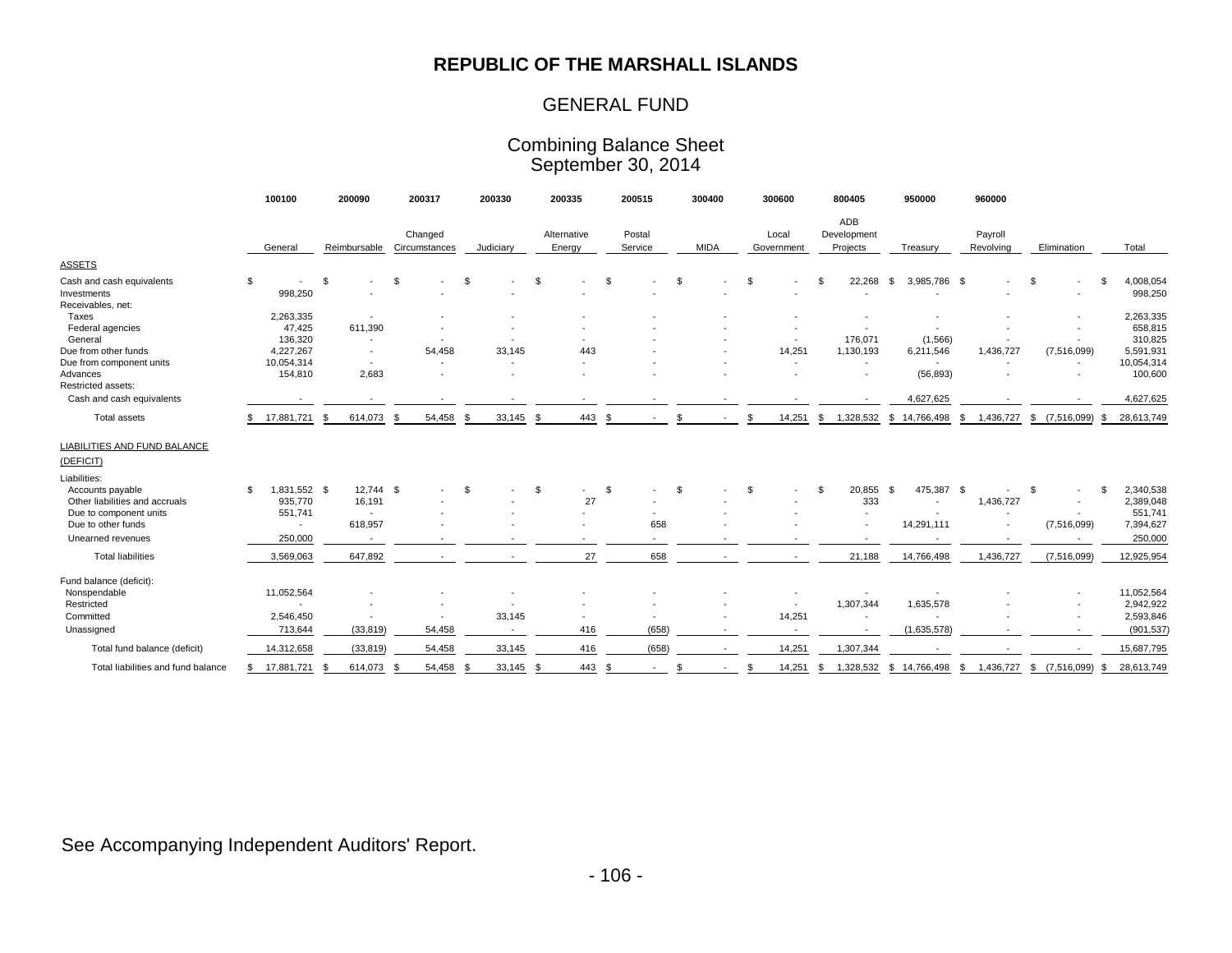### **REPUBLIC OF THE MARSHALL ISLANDS**

### GENERAL FUND

#### Year Ended September 30, 2014 Combining Schedule of Revenues, Expenditures By Function, and Changes in Fund Balances (Deficits)

|                                                             | 100100                 | 200090                   | 200317                   | 200330         | 200335                | 200515            | 300400      | 300600              | 800405                         | 950000   | 960000               |             |                        |
|-------------------------------------------------------------|------------------------|--------------------------|--------------------------|----------------|-----------------------|-------------------|-------------|---------------------|--------------------------------|----------|----------------------|-------------|------------------------|
|                                                             | General                | Reimbursable             | Changed<br>Circumstances | Judiciary      | Alternative<br>Energy | Postal<br>Service | <b>MIDA</b> | Local<br>Government | ADB<br>Development<br>Projects | Treasury | Payroll<br>Revolving | Elimination | Total                  |
| Revenues:                                                   |                        |                          |                          |                |                       |                   |             |                     |                                |          |                      |             |                        |
| Taxes                                                       | 24,380,420 \$<br>S.    | $\sim$                   | \$                       | \$             |                       | £.                | \$          | \$.                 | $\mathfrak{s}$                 | \$       | £.                   | \$.         | 24,380,420<br>\$.      |
| Federal and other grants                                    | 3.600.000              | 566,945                  |                          |                |                       |                   |             |                     | 244.157                        |          |                      |             | 4,411,102              |
| Ship registry                                               | 4,750,000              | $\sim$                   |                          |                |                       |                   |             |                     |                                |          |                      |             | 4,750,000              |
| Interest and dividends                                      | 166,721                | $\overline{\phantom{a}}$ |                          |                |                       |                   |             |                     |                                |          |                      |             | 166,721                |
| Fees and charges                                            | 94,893                 | 197,600                  |                          | 2,490          |                       |                   |             |                     |                                |          |                      |             | 294,983                |
| Contributions from component units                          | 11,840,180             | $\overline{a}$           |                          |                |                       |                   |             |                     |                                |          |                      |             | 11,840,180             |
| Other                                                       | 1,186,286              | $\overline{a}$           |                          |                |                       |                   |             |                     |                                |          |                      |             | 1,186,286              |
| <b>Total revenues</b>                                       | 46.018.500             | 764.545                  |                          | 2.490          |                       |                   |             |                     | 244.157                        |          |                      |             | 47.029.692             |
| <b>Expenditures by Function:</b><br>Current:                |                        |                          |                          |                |                       |                   |             |                     |                                |          |                      |             |                        |
| <b>President and Cabinet</b>                                | 1,854,467              |                          |                          |                |                       |                   |             |                     | $\sim$                         |          |                      |             | 1,854,467              |
| Office of the Chief Secretary                               | 570,900                |                          |                          |                |                       |                   |             |                     | 6,647                          |          |                      |             | 577,547                |
| Special appropriations                                      | 9,813,651              |                          |                          |                |                       |                   |             |                     |                                |          |                      |             | 9,813,651              |
| Council of Iroij                                            | 439,307                |                          |                          |                |                       |                   |             |                     |                                |          |                      |             | 439,307                |
| Nitijela                                                    | 1,641,991              |                          |                          |                |                       |                   |             |                     |                                |          |                      |             | 1,641,991              |
| Office of the Auditor-General                               | 823,332                |                          |                          |                |                       |                   |             |                     |                                |          |                      |             | 823,332                |
| Public Service Commission                                   | 435,850                |                          |                          |                |                       |                   |             |                     |                                |          |                      |             | 435,850                |
| Judiciary                                                   | $\sim$                 |                          |                          | 583,213        |                       |                   |             |                     |                                |          |                      |             | 583,213                |
| Office of the Attorney General                              | 643,428                | 94,782                   |                          |                |                       |                   |             |                     |                                |          |                      |             | 738,210                |
| Ministry of Education<br>Ministry of Health and Environment | 5,619,118<br>3,325,531 |                          |                          |                |                       |                   |             |                     |                                |          |                      |             | 5,619,118<br>3,325,531 |
| Ministry of Transportation and                              |                        |                          |                          |                |                       |                   |             |                     |                                |          |                      |             |                        |
| Communication                                               | 484,984                |                          |                          |                |                       |                   |             |                     |                                |          |                      |             | 484,984                |
| Ministry of Resources and                                   |                        |                          |                          |                |                       |                   |             |                     |                                |          |                      |             |                        |
| Development<br>Ministry of Internal Affairs                 | 868,678<br>1,858,778   | 23,023<br>$\sim$         |                          |                |                       |                   |             |                     | 227,431<br>422,864             |          |                      |             | 1,119,132<br>2,281,642 |
|                                                             |                        |                          |                          |                |                       |                   |             |                     |                                |          |                      |             | 3,336,524              |
| Ministry of Justice<br>Ministry of Finance                  | 3,336,524<br>3,025,301 | 646,740                  |                          |                |                       |                   |             |                     | 460,506                        |          |                      |             | 4,132,547              |
| Ministry of Foreign Affairs and                             |                        |                          |                          |                |                       |                   |             |                     |                                |          |                      |             |                        |
| Trade                                                       | 3,087,244              |                          |                          |                |                       |                   |             |                     | $\overline{\phantom{a}}$       |          |                      |             | 3,087,244              |
| Ministry of Public Works                                    | 1,032,007              |                          |                          |                |                       |                   |             |                     | 26,715                         |          |                      |             | 1,058,722              |
| <b>Environmental Protection Authority</b>                   | 163,203                |                          |                          |                |                       |                   |             |                     |                                |          |                      |             | 163,203                |
| Debt service:<br>Principal repayment                        | 2,487,717              |                          |                          |                |                       |                   |             |                     |                                |          |                      |             | 2,487,717              |
|                                                             |                        |                          |                          |                |                       |                   |             |                     |                                |          |                      |             |                        |
| Interest                                                    | 749,571                |                          |                          |                |                       |                   |             |                     |                                |          |                      |             | 749,571                |
| <b>Total expenditures</b>                                   | 42,261,582             | 764,545                  |                          | 583,213        |                       |                   |             |                     | 1,144,163                      |          |                      |             | 44,753,503             |
| Excess (deficiency) of revenues                             |                        |                          |                          |                |                       |                   |             |                     |                                |          |                      |             |                        |
| over (under) expenditures                                   | 3,756,918              |                          |                          | (580, 723)     |                       |                   |             |                     | (900, 006)                     |          |                      |             | 2,276,189              |
| Other financing sources (uses):                             |                        |                          |                          |                |                       |                   |             |                     |                                |          |                      |             |                        |
| Operating transfers in                                      | 913,232                |                          |                          | 583,213        |                       |                   |             |                     |                                |          |                      | (583, 213)  | 913,232                |
| Operating transfers out                                     | (1,765,238)            |                          |                          |                |                       |                   |             |                     |                                |          |                      | 583,213     | (1, 182, 025)          |
| Total other financing sources                               |                        |                          |                          |                |                       |                   |             |                     |                                |          |                      |             |                        |
| (uses), net                                                 | (852,006)              |                          | $\overline{\phantom{a}}$ | 583,213        |                       |                   |             |                     |                                |          |                      |             | (268,793               |
| Net change in fund balances (deficits)                      | 2,904,912              |                          |                          | 2,490          |                       |                   |             |                     | (900, 006)                     |          |                      |             | 2,007,396              |
| Fund balances (deficits) at the beginning                   |                        |                          |                          |                |                       |                   |             |                     |                                |          |                      |             |                        |
| of the year                                                 | 11,407,746             | (33, 819)                | 54,458                   | 30,655         | 416                   | (658)             |             | 14,251              | 2,207,350                      |          |                      |             | 13,680,399             |
| Fund balances (deficits) at the end                         |                        |                          |                          |                |                       |                   |             |                     |                                |          |                      |             |                        |
| of the year                                                 | \$14,312,658           | (33, 819)<br>\$          | 54,458<br>-\$            | 33,145<br>- \$ | 416 \$<br>- \$        | (658)             | - \$        | 14,251<br>\$.       | $\mathbb{S}$<br>1,307,344 \$   |          |                      | S           | 15,687,795<br>\$.      |
|                                                             |                        |                          |                          |                |                       |                   |             |                     |                                |          |                      |             |                        |

See Accompanying Independent Auditors' Report.